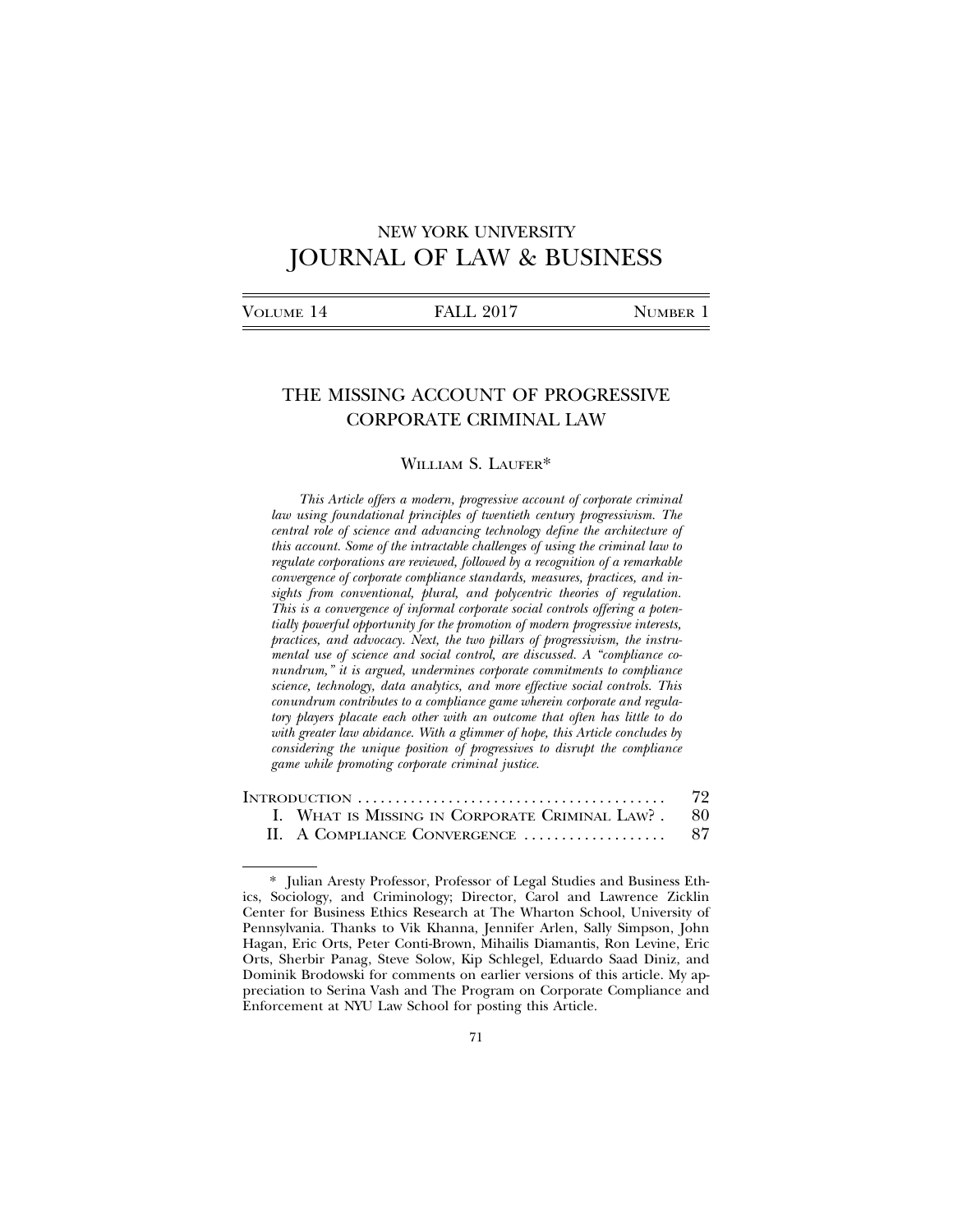### 72 *NYU JOURNAL OF LAW & BUSINESS* [Vol. 14:71

|  | WHY A PROGRESSIVE ACCOUNT?                                                                    | 96  |
|--|-----------------------------------------------------------------------------------------------|-----|
|  | A. Progressive Thinking                                                                       | 98  |
|  | B. Moral Indignation and Desert                                                               | 106 |
|  |                                                                                               | 110 |
|  | IV. THE PROMISE OF A PROGRESSIVE CORPORATE                                                    |     |
|  |                                                                                               | 116 |
|  | A. The Role of Science and the March of                                                       |     |
|  | $\textit{Technology} \dots \dots \dots \dots \dots \dots \dots \dots \dots \dots \dots \dots$ | 121 |
|  | B. Beyond the Compliance Conundrum                                                            | 125 |
|  | V. REVISITING THE MODERN PROGRESSIVE AGENDA                                                   | 129 |
|  | A. The Bridge From Old to New                                                                 | 131 |
|  | B. Taming the Giant Corporation?                                                              | 137 |
|  |                                                                                               | 141 |

### **INTRODUCTION**

This seems to be an ideal time to revisit the normative, doctrinal, and policy-laden foundations of the corporate criminal law. With renewed calls for a repeal of the most costly of corporate regulations and reforms, it is tempting to speculate about the future of corporate compliance and corporate criminal liability.1 A host of academics continue to worry about the many hard-to-quantify direct and collateral costs of corporate

<sup>1.</sup> *See, e.g.*, Tom Fox, TRUMP AND COMPLIANCE: THIS CONVERSATION IS JUST GETTING STARTED (2016) (discussing the future prospects of the Foreign Corrupt Practices Act); Robert Hahn, *Playing the Long Game on Regulation*, BROOKINGS (Jan. 13, 2017), https://www.brookings.edu/opinions/playing-the-long-game-on-regulation/; Bill Coffin, *What's Next for Compliance Under President Trump?*, COMPLIANCE WEEK: COFFIN ON COMPLIANCE (Nov. 14, 2016), https://www.complianceweek.com/blogs/coffin-on-compliance/ whats-next-for-compliance-under-president-trump#.WdOnr9N97BI (speculating on how a Trump presidency will affect the compliance industry); Ben DiPietro, *Does Trump Spell End of 'Era of Compliance'?*, WALL ST. J. (November 21, 2016, 6:00 AM), https://blogs.wsj.com/riskandcompliance/2016/11/ 21/does-trump-spell-end-of-era-of-compliance/; Bruce Carton, *What does President Trump mean for the SEC?*, COMPLIANCE WEEK: ENFORCEMENT ACTION (November 9, 2016), https://www.complianceweek.com/blogs/enforcement-action/what-does-president-trump-mean-for-the-sec#.WdOr-9N97BI; Ben Rossi, *What Brexit and Trump Mean for Compliance*, INFORMATION AGE (December 6, 2016), http://www.information-age.com/brexit-trump-mean-compliance-123463516/; Jacob M. Schlesinger, *Donald Trump Took Aim at Dodd-Frank on the Stump*, WALL ST. J. (November 9, 2016, 11:24 AM), https://www .wsj.com/articles/donald-trump-took-aim-at-dodd-frank-on-the-stump-14786 91726.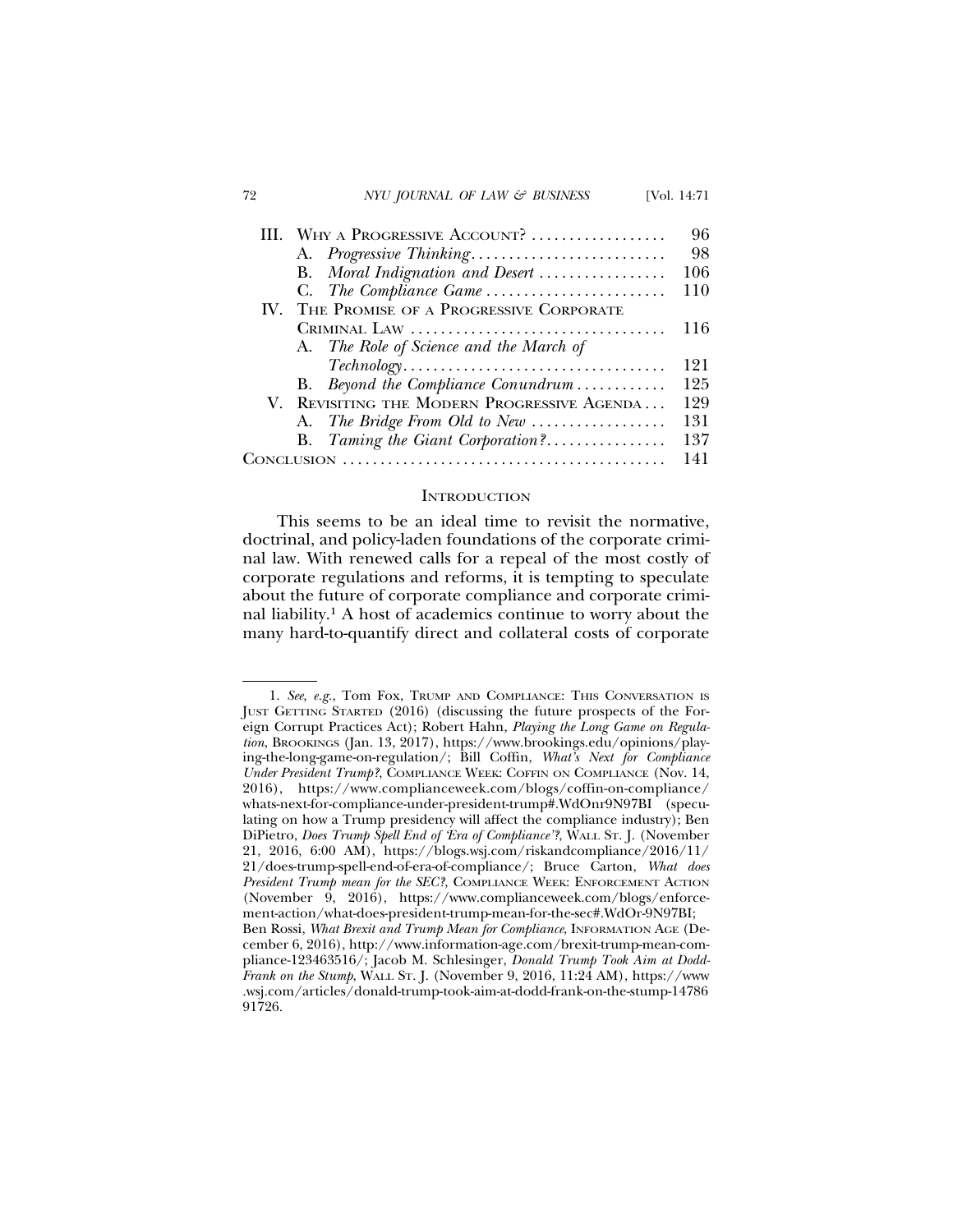criminal liability.2 Regulators and legislators still question whether some financial institutions are too big to prosecute, take to trial, and convict.3 The general public fears that justice for those individuals responsible for the global debt crisis will remain undistributed.4 Entity liability, we are told by the Department of Justice, should take a back seat to individual liability unless justice may not be accomplished otherwise.5

These conventional intuitions, musings, and fears are found scattered in four relatively distinct ideological camps. First, there are *stalwart advocates* of both individual and entity liability for "corporate" wrongdoing. For some, corporate so-

<sup>2.</sup> WILLIAM S. LAUFER, CORPORATE BODIES AND GUILTY MINDS: THE FAIL-URE OF CORPORATE CRIMINAL LIABILITY (2008) (discussing the longstanding ambivalence of "compliance stakeholders" using the blunt instrument of the criminal law with corporations); Jennifer Arlen & Reinier Kraakman, *Controlling Corporate Misconduct: An Analysis of Corporate Liability Regimes*, 72 N.Y.U. L. REV. 687 (1997); Jennifer Arlen, *The Potentially Perverse Effects of Corporate Criminal Liability*, 23 J. LEGAL STUD. 833 (1994); Andrew Weissmann, *A New Approach to Corporate Criminal Liability*, 44 AM. CRIM. L. REV. 1319, 1325–26 (2007); V.S. Khanna, *Corporate Criminal Liability: What Purpose Does It Serve?*, 109 HARV. L. REV. 1477, 1486 (1996).

<sup>3.</sup> *See* REPUBLICAN STAFF OF H.R. COMM. ON FIN. SERV., 114TH CONG., TOO BIG TO JAIL: INSIDE THE OBAMA JUSTICE DEPARTMENT'S DECISION NOT TO HOLD WALL STREET ACCOUNTABLE (2016); *see also* Staff of Sen. Elizabeth Warren, *Rigged Justice: 2016: How Weak Enforcement Lets Corporate Offenders Off Easy* (Jan. 2016), http://.warren.senate.gov/files/documents/Rigged\_Justice\_ 2016.pdf; BRANDON L. GARRETT, TOO BIG TO JAIL: HOW PROSECUTORS COM-PROMISE WITH CORPORATIONS (2014).

<sup>4.</sup> For a recent summary of the government's enforcements efforts, see Bill Baer, Principal Deputy Assoc. Att'y Gen., Remarks at Society of Corporate Compliance and Ethics Conference (September 27, 2016), https://www .justice.gov/opa/speech/principal-deputy-associate-attorney-general-billbaer-delivers-remarks-society-corporate. For a discussion of a responsibility remainder more generally, see Amy J. Sepinwall, *Crossing the Fault Line in Corporate Criminal Law*, 40 J. CORP. L. 102 (2015).

<sup>5.</sup> *See* SALLY Q. YATES, U.S. DEP'T OF JUSTICE, INDIVIDUAL ACCOUNTABILITY FOR CORPORATE WRONGDOING (2015) [hereinafter YATES MEMORANDUM]. For a post-Yates Memorandum eulogy see Elizabeth E. Joh & Thomas W. Joo, *The Corporation as Snitch: The New DOJ Guidelines on Prosecuting White Collar Crime*, 101 VA. L. REV. ONLINE 51 (2015); for a pre-Yates look at the perverse effects of pushing liability down the corporate hierarchy see William S. Laufer, *Corporate Prosecution, Cooperation, and the Trading of Favors,* 87 IOWA L. REV. 643, 653 (2002). An early and prescient call for individual liability may be found in BRENT FISSE & JOHN BRAITHWAITE, CORPORATIONS, CRIME AND ACCOUNTA-BILITY (1993). *See also* Reinier H. Kraakman, *Corporate Liability Strategies and the Costs of Legal Controls*, 93 YALE L.J. 857 (1984) (discussing enterprise versus individual liability).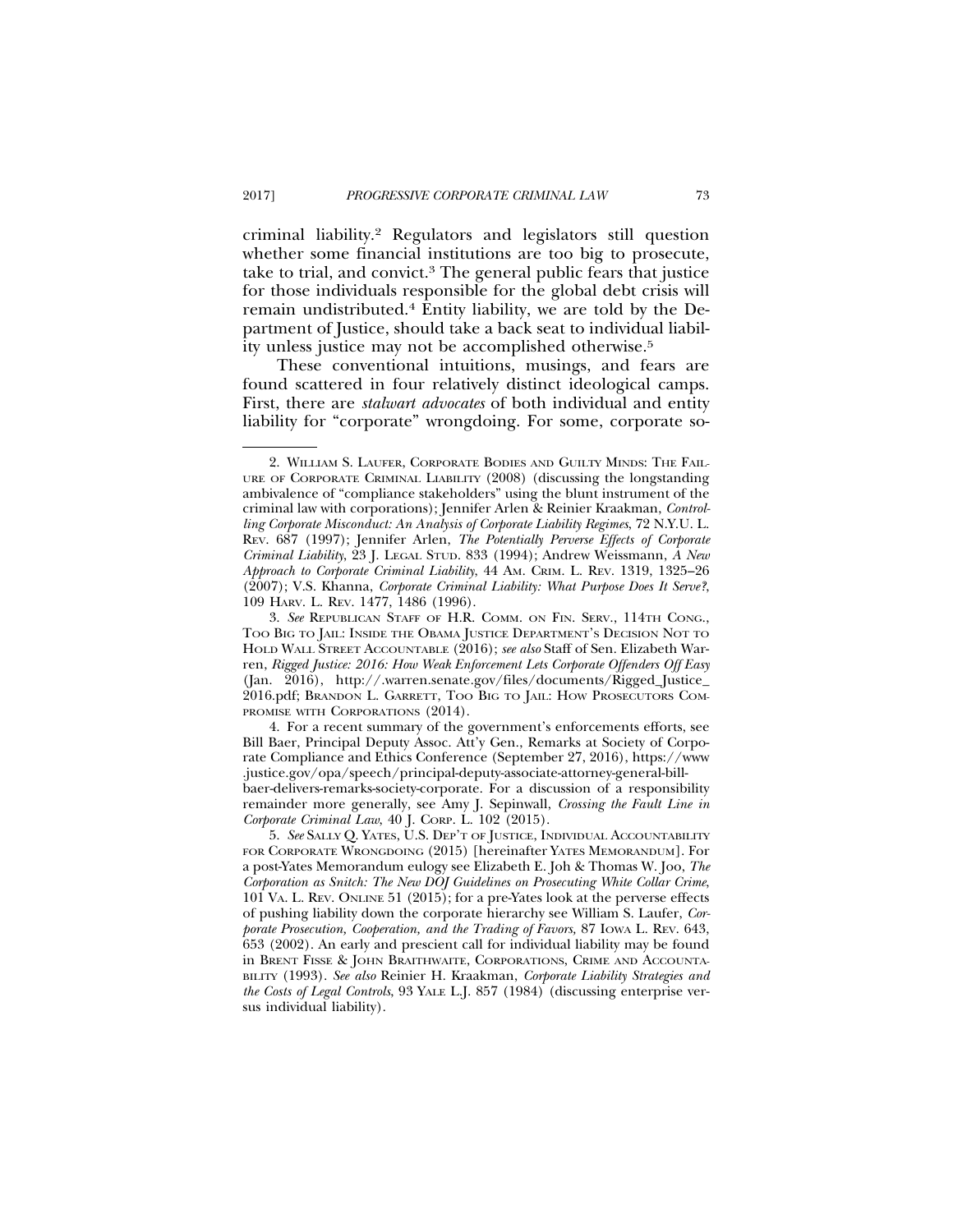cial controls are seen as a condition precedent to achieving justice with wayward and rogue capitalists.<sup>6</sup> This camp is agnostic to the idea of corporate personhood, embraces the discretionary use of parallel individual and entity liability, and is not motivated by any particular penal philosophy.7 What matters is accountability for those responsible in the form of criminal liability.<sup>8</sup>

A second faction of sharply witted neoconservatives and right-of-center *corporate libertarians* regularly call on Congress to roll back the litany of federal criminal provisions and laws, including burdensome corporate regulations with criminal penalties.9 The allergy of some committed conservatives to the illogical metaphysics of a corporate criminal law is expressed with a genuine disbelief about anthropomorphizing the firm.10 Their core concern, though, has nothing to do with complex questions of corporate ontology. It is all about unjustifiable externalities. This century-old fiction of corporate criminal liability was crafted at a time when there was no rec-

<sup>6.</sup> *See generally* LAUFER, *supra* note 2; Sara Sun Beale, *A Response to the Critics of Corporate Criminal Liability*, 46 AM. CRIM. L. REV. 1481 (2009); Samuel W. Buell, *The Blaming Function of Entity Criminal Liability,* 81 IND. L.J. 473, 494–97 (2006).

<sup>7.</sup> Steven Walt & William S. Laufer, *Why Personhood Doesn't Matter: Corporate Criminal Liability and Sanctions,* 18 AM. J. CRIM. L. 263, 278 (1991).

<sup>8.</sup> *See* Brent Fisse & John Braithwaite, *The Allocation of Responsibility for Corporate Crime: Individualism, Collectivism and Accountability*, 11 SYDNEY L. REV. 468 (1988); Lawrence Friedman, *In Defense of Corporate Criminal Liability*, 23 HARV. J.L. & PUB. POL'Y 833 (2000).

<sup>9.</sup> For a discussion of "corporate libertarians," see DAVID C. KORTEN, WHEN CORPORATIONS RULE THE WORLD (3d ed. 2015). For a variation of this theme, see John Hasnas, *The Centenary of a Mistake: One Hundred Years of Corporate Criminal Liability*, 46 AM. CRIM. L. REV. 1329 (2009); John Hasnas, *Managing the Risks of Legal Compliance: Conflicting Demands of Law and Ethics*, 39 LOY. U. CHIC. L.J. 507 (2008); John Hasnas, *Up from Flatland: Business Ethics in the Age of Divergence*, 17 BUS. ETHICS Q. 399 (2007); John Hasnas, *Ethics and the Problem of White Collar Crime*, 54 AM. U. L. REV. 579 (2005). These voices join a chorus of academics raising concerns with over-criminalization. *See, e.g.*, DOUGLAS HUSAK, OVERCRIMINALIZATION: THE LIMITS OF THE CRIMINAL LAW (Oxford Univ. Press 2008); Sara Sun Beale, *Too Many and Yet Too Few: New Principles to Define the Proper Limits for Federal Criminal Jurisdiction*, 46 HAS-TINGS L.J. 979 (1995); Kathleen F. Brickey, *Criminal Mischief: The Federalization of American Criminal Law*, 46 HASTINGS L.J. 1135 (1995).

<sup>10.</sup> *See* Donald R. Cressey, *The Poverty of Theory in Corporate Crime Research*, *in* ADVANCES IN CRIMINOLOGICAL RESEARCH 31 (W.S. Laufer and F. Adler eds., 1989).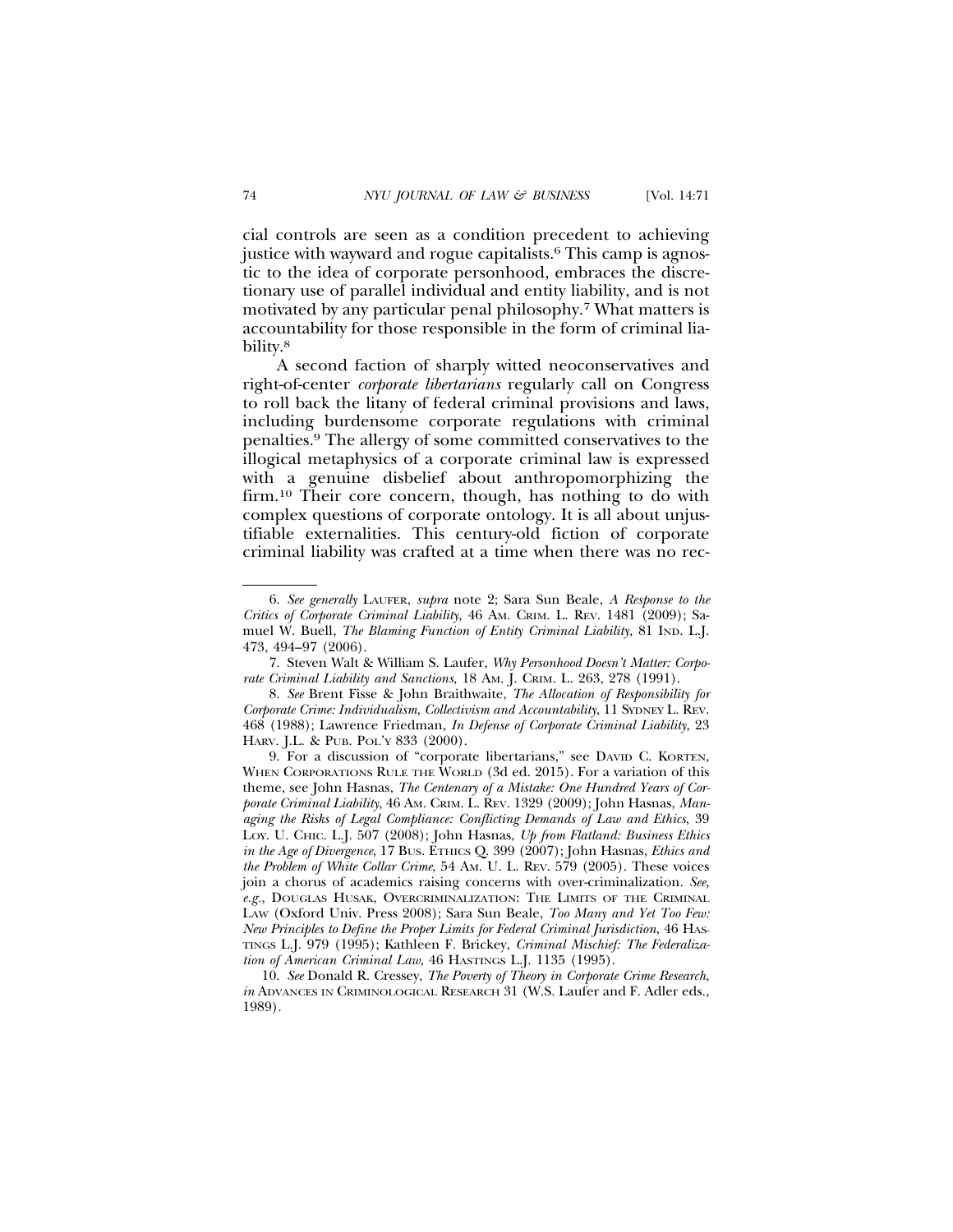ognizable regulatory state and misfeasance in railroad travel across state lines was the pressing federal concern.11 Today, over-criminalization is of far greater concern than ensuring threshold levels of criminalization.12

A third group seeks justice for wrongdoing in corporations, but rejects the idea of corporate moral agency.13 These commentators, though, set their normative sights on the attribution of moral agency to corporate functionaries who are the

<sup>11.</sup> The outcome of this conservative and neoliberal position is a familiar and somewhat old abolitionist rant. *See* Gerhard O.W. Mueller, *Mens Rea and the Corporation: A Study of the Model Penal Code Position on Corporate Criminal Liability*, 19 U. PITT. L. REV. 21 (1957) ("Many weeds have grown on the acre of jurisprudence which has been allotted to the criminal law. Among these weeds is . . . corporate criminal liability . . . . Nobody bred it, nobody cultivated it, nobody planted it. It just grew."); Jeffrey S. Parker, *Doctrine for Destruction: The Case of Corporate Criminal Liability,* 17 MANAGERIAL & DECISION ECON. 381 (1996). For a discussion of the interstate expansion of the railroads and early calls for federal incorporation, see J. Newton Baker, *Regulation of Industrial Corporations*, 22 YALE L.J. 306 (1913); Frederick H. Cooke, *State and Federal Control of Corporations,* 23 HARV. L. REV. 456 (1910) (discussing the relative benefits of state versus federal control); Max Thelen, *Federal Incorporation of Railroads*, 5 CALIF. L. REV. 273 (1917) (arguing against existing plans and proposals for a federal incorporation law); H. L. Wilgus, *Need of a National Incorporation Law*, 2 MICH. L. REV. 358 (1904) (arguing in favor of a national incorporation law); William E. Church, *The Tramp Corporation*, 11 Am. LAW. 13 (1903) (discussing the concern over issues of state sovereignty and unbridled corporate power). Not so coincidentally, turn of the century progressives were thinking of how science could inform better management. *See* William J. Cunningham, *Scientific Management in the Operation of Railroads*, 25 Q.J. OF ECON., 539 (1911); HORACE B. DRURY, SCIENTIFIC MANAGEMENT: A HISTORY AND CRITICISM (1915); SAMUEL HABER, EFFICIENCY AND UPLIFT: SCIENTIFIC MANAGEMENT IN THE PROGRESSIVE ERA, 1890–1920 (1964).

<sup>12.</sup> *See* Husak, *supra* note 9; Sara Sun Beale, *The Many Faces of Overcriminalization: From Morals and Mattress Tags to Overfederalization*, 54 AM. U. L. REV*.* 747 (2005); Lisa H. Nicholson, *Sarbanes–Oxley's Purported Over-Criminalization of Corporate Offenders*, 2 J. BUS. & TECH. L. 43 (2007). For some historical antecedents, see Sanford H. Kadish, *The Crisis of Overcriminalization*, 37 ANNALS AM. ACAD. POL. & SOC. SCI. 157 (1967). For a critique of the criminalization of businesses, see JAMES V. DELONG, *The New "Criminal" Classes: Legal Sanctions and Business Managers*, *in* GO DIRECTLY TO JAIL: THE CRIMINALIZATION OF ALMOST EVERYTHING 9 (G. Healy ed., 2004).

<sup>13.</sup> Manuel Velasquez, *Debunking Corporate Moral Responsibility*, 45 BUS. ETHICS Q. 531 (2003); DAVID RÖNNEGARD, THE FALLACY OF CORPORATE MORAL AGENCY (2015).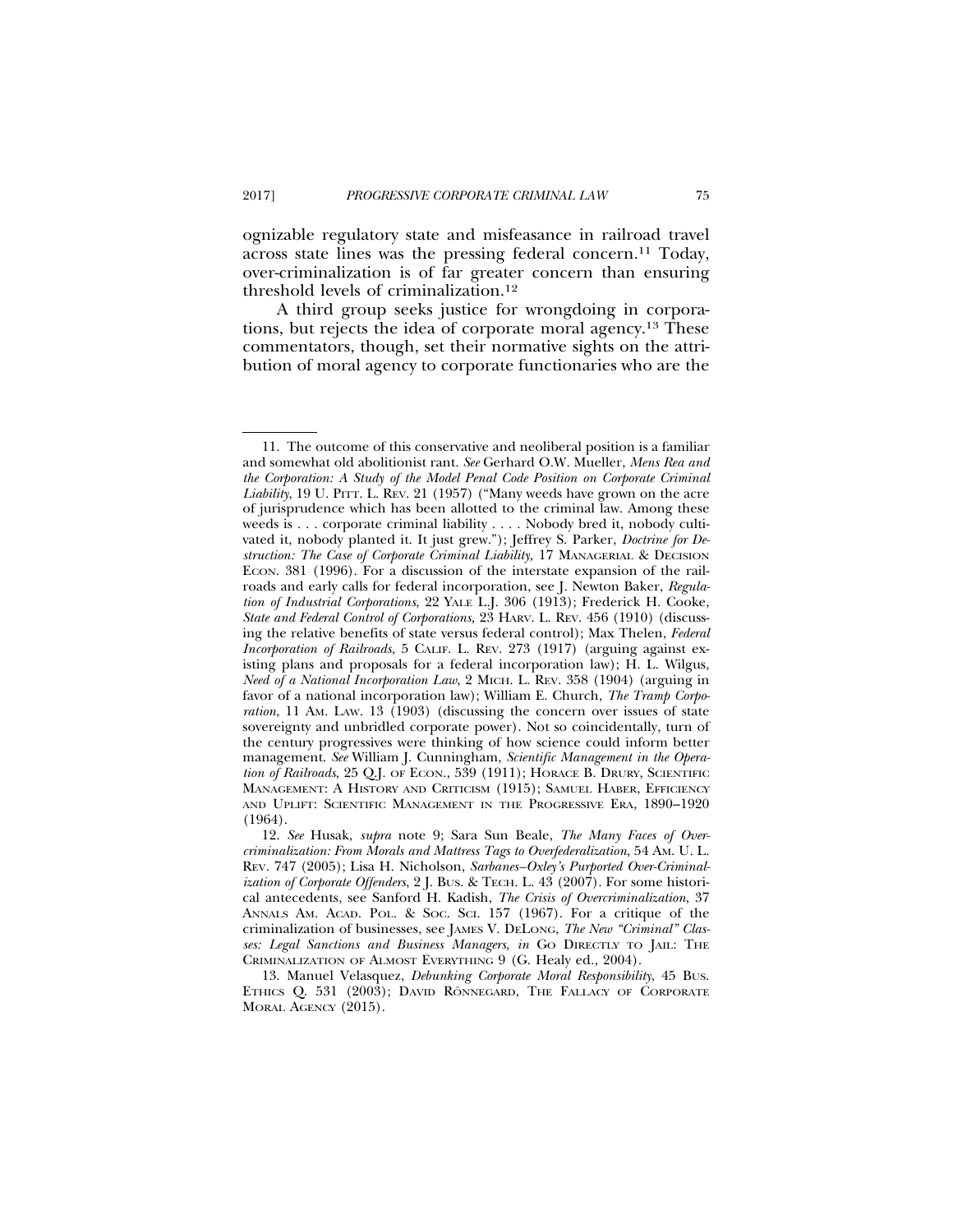most deserving.14 Moral agency should not attach to any agent positioned in the corporate hierarchy. For *normative thinkers*, the criminal law reaches only high-level managers, responsible corporate officers, or blameworthy members of the board of directors.15

The final contingent includes a small cadre of *critical criminologists* who see important relations between the state and the private sector that compromise regulatory decision-making, distort the construction of what is labeled criminal, and misattribute who, ultimately, is justly to blame for corporate wrongdoing.16 This often maligned collection of intellectual disobedients is long on critiques of positive theories, short on practical regulatory solutions, and quite justifiably motivated by fiery rhetoric.17

This Article explores an overlooked and largely missing progressive account of corporate criminal liability. This account builds a bridge between some of the foundational principles of twentieth century progressivism and its varied contemporary iterations. The structure of the bridge consists of compliance principles and regulatory instruments—an artifact of how corporate criminal law is translated into regulatory practice. The central role of science, scientific management, and associated social controls define the bridge's architecture. The hope is that these connections might inspire a new generation of *modern progressives* to assume these foundational principles in combating regulatory convention and taming wrongdo-

<sup>14.</sup> *See, e.g.*, Amy J. Sepinwall, *Guilty by Proxy: Expanding the Boundaries of Responsibility in the Face of Corporate Crime*, 63 HASTINGS L.J. 411 (2012).

<sup>15.</sup> *See, e.g.*, Amy J. Sepinwall, *Responsible Shares and Shared Responsibility: In Defense of Responsible Corporate Officer Liability*, 2014 COLUM. BUS. L. REV. 371  $(2014).$ 

<sup>16.</sup> *See* Dawn L. Rothe and David O. Friedrichs, *The State of the Criminology of Crimes of the State,* 33 SOC. JUST. 147 (2006); STATE-CORPORATE CRIME: WRONGDOING AT THE INTERSECTION OF BUSINESS & GOVERNMENT (Raymond J. Michalowski & Ronald C. Kramer eds., 2006); Dawn L. Rothe et al., *That Was Then, This Is Now, What About Tomorrow? Future Directions in State Crime Studies*, 17 CRITICAL CRIMINOLOGY 3 (2009). For a general review of critical criminology, see FREDA ADLER, GERHARD O.W. MUELLER & WILLIAM S. LAUFER, CRIMI-NOLOGY (9th ed. 2018).

<sup>17.</sup> *See, e.g.*, Ronald C. Kramer, Raymond J. Michalowski, D. & David Kauzlarich, *The Origins and Development of the Concept and Theory of State-Corporate Crime*, 48 CRIME & DELINQ. 263 (2002); David O. Friedrichs, *State-Corporate Crime in a Globalized World: Myth or Major Challenge?*, *in* CONTROVERSIES IN WHITE-COLLAR CRIME (Gary.W. Potter ed., 2002).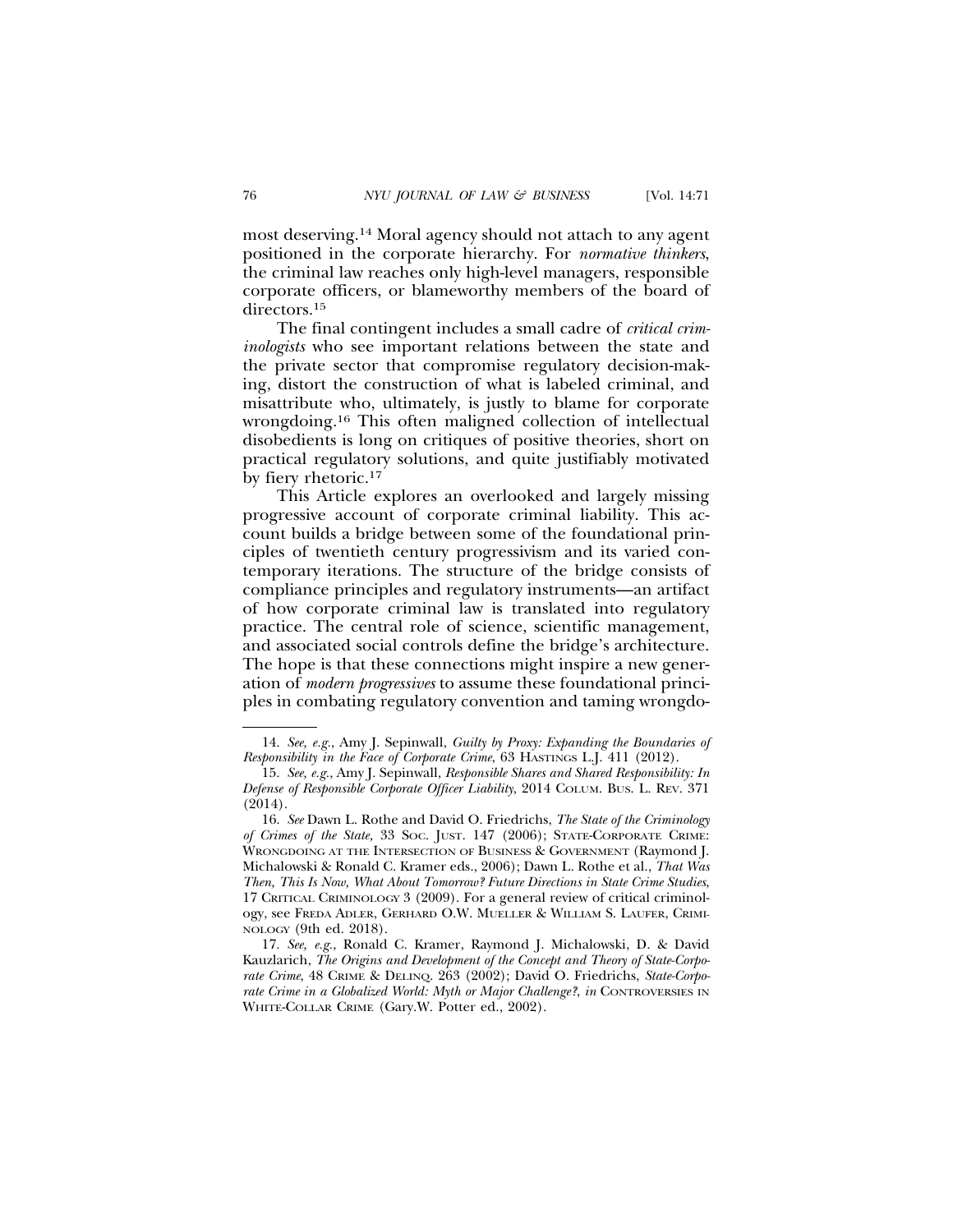ing corporations.18 Far less ambitious and important, it seems fair to say that the scholarly playing field is less-than-level without the recognition of some progressive principles, if not advocacy.

The construction of this bridge is, admittedly, treacherous.19 There is wide ranging historical criticism of the ideas and positions of progressivism, and the real contours of the "progressive movement."20 One should be cautious in looking for solid ground from the early 1900s that might support the weight of a "modern" progressivism. It is jarring to see that some widely-held progressive policies were both regressive and reactionary.21 If given the latitude to parse progressivism, a focus on the place of science, science management, social control, and the power of law to address social welfare resonate

<sup>18.</sup> Some progressives find important parallels and differences between an old and possibly new progressivism. *See, e.g.*, Paul Glastris, *Why a Second Progressive Era Is Emerging—and How Not to Blow It*, WASH. MONTHLY (Jan./ Feb., 2015), http://washingtonmonthly.com/magazine/janfeb-2015/why-asecond-progressive-era-is-emerging-and-how-not-to-blow-it/ ("As many observers have noted, there are arresting parallels between our age and the 1890s, the dawn of the Progressive Era."). A share of the inspiration for the more modern account of progressivism in this Article comes from Ralph Nader, Mark Green, Joel Seligman, and Christopher Stone. See, e.g., THE CONSUMER AND CORPORATE ACCOUNTABILITY (Ralph Nader ed., 1973); COR-PORATE POWER IN AMERICA (Ralph Nader & Mark J. Green eds., 1973); RALPH NADER, MARK J. GREEN & JOEL SELIGMAN, TAMING THE GIANT CORPORATION: HOW THE LARGEST CORPORATIONS CONTROL OUR LIVES (1976); CHRISTOPHER D. STONE, WHERE THE LAW ENDS: THE SOCIAL CONTROL OF CORPORATE BE-HAVIOR (1975).

<sup>19.</sup> *See, e.g.*, MICHAEL E. MCGERR, A FIERCE DISCONTENT: THE RISE AND FALL OF THE PROGRESSIVE MOVEMENT IN AMERICA, 1870-1920 (2003).

<sup>20.</sup> For some of the more pointed criticism, *see* Daniel T. Rodgers, *In Search of Progressivism*, 10 REVIEWS IN AM. HIST. 113 (1982); Peter G. Filene, *An Obituary for "The Progressive Movement"*, 22 AM. Q. 20 (1970); John D. Buenker, *The Progressive Era: A Search for a Synthesis*, 51 MID-AM. 175 (1969); John D. Buenker, John C. Burnham & Robert M. Crunden, PROGRESSIVISM (1977); Arthur S. Link, *What Happened to the Progressive Movement in the 1920's?*, 64 AM. HIST. REV. 833 (1959). For a neo-progressive take, see Cass R. Sunstein, *A New Progressivism*, 17 STAN. L. & POL'Y REV*.* 197 (2006).

<sup>21.</sup> In forthcoming work, Prof. Hovenkamp offers an appropriately critical take on the role of race in the old progressive movement. *See* Herbert Hovenkamp, *Racism and Public Law in the Progressive Era*, ARIZ. L. REV. (forthcoming 2018).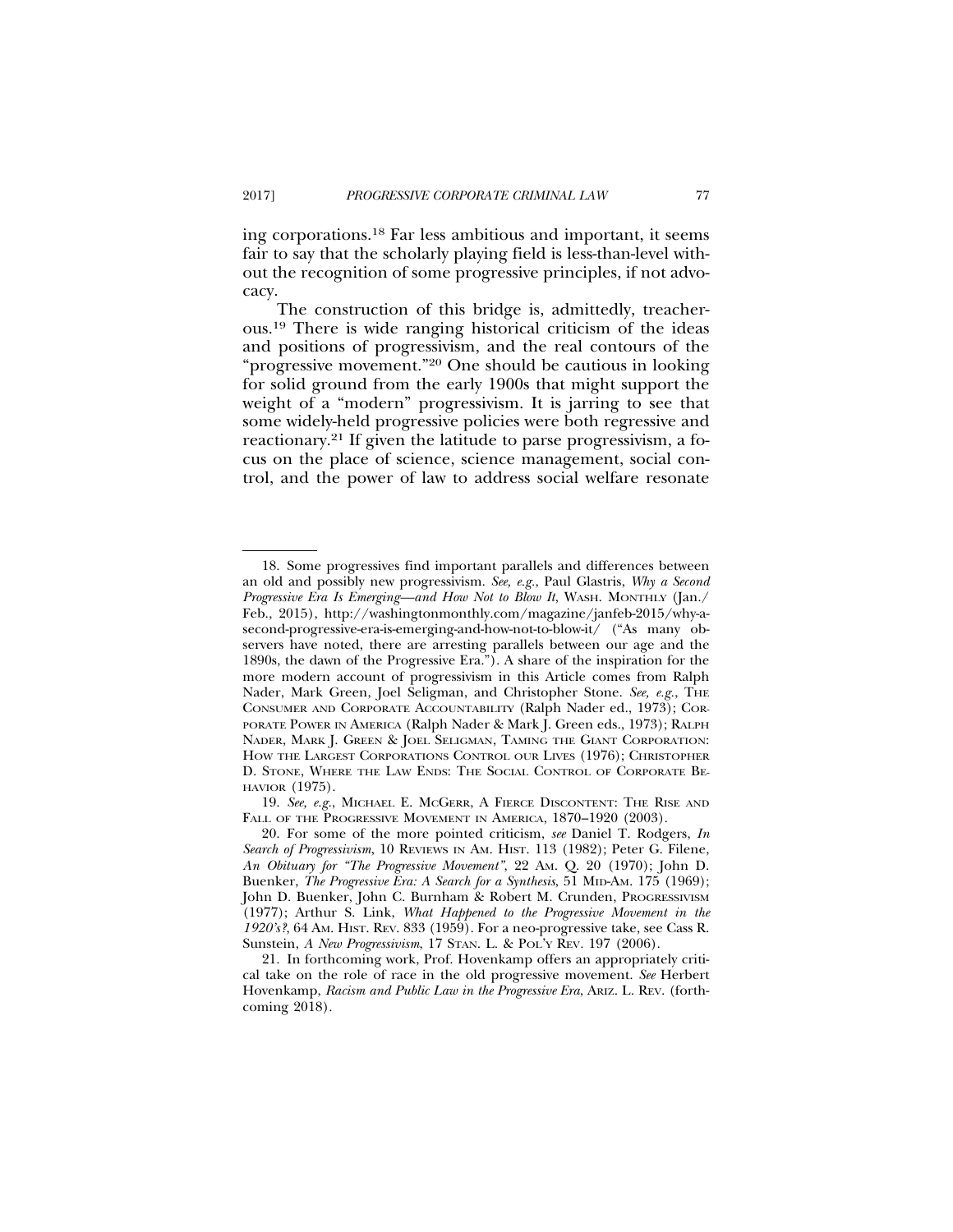today in ways that make this bridge so very irresistible.22 It is also powerfully attractive because of the reticence of presentday progressives to embrace their intellectual heritage while pursuing legal, regulatory, and government reforms that would result in greater corporate responsibility and accountability.23 Modern progressive voices on how the criminal law may tame corporate wrongdoing are rarely if ever heard, and vastly overshadowed by a coherent and well-conceived slate of progressive reforms to corporate governance.24

Part I of this Article explores the missing account of progressivism in the substance and practice of corporate criminal law. This is followed by a recognition of a remarkable convergence of corporate compliance technology, standards, measures, practices, and insights from conventional, plural, and polycentric theories of regulation. This is a convergence of informal corporate social controls that offers a significant opportunity for the adoption of progressive interests, practices, and advocacy.

<sup>22.</sup> The essence of the progressive movement in law is well captured by Herbert Hovenkamp. *See* Herbert Hovenkamp, *The Mind and Heart of Progressive Legal Thought*, 81 IOWA L. REV 149, 150 (1995).

<sup>23.</sup> *See* Glastris, *supra* note 18 ("But for the most part today's left-leaning progressives are almost entirely focused on politics, economic justice, social issues, and the influence of money in politics. These are important subjects. But the vast complex of government is largely a black box to these folks."); Herbert Hovenkamp, *Appraising the Progressive State*, 102 IOWA L. REV. 1063, 1079–84 (2017).

<sup>24.</sup> A range of progressive reforms are regularly offered in an effort to "crack down" on corporate crime. Virtually all progressive proposals, however, neglect a consideration of corporate criminal law, and are a grab bag of largely untested interventions. For a representative list of proposals see, e.g., *Nader Proposes Crackdown on Corporate Crime, Fraud and Abuse,* OREGON PRO-GRESSIVE PARTY: CORPORATE CRIME (Sept. 24, 2010, at 9:20 PM), http://prog party.org/issues/market/corporate\_crime. Governance reforms range from dismantling shareholder supremacy, ending Delaware's dominance, and limiting limited liability to limiting corporate intervention into political affairs. *See* Kent Greenfield & Daniel Greenwood, *An Incomplete List of Possible Progressive Reforms in Corporate Governance* (Dec. 2005), https://people.hofstra.edu/ Daniel\_J\_Greenwood/opinion/Progressive%20Corporate%20Law%20Re form%20Proposals.pdf; s*ee also* KENT GREENFIELD, THE FAILURE OF CORPO-RATE LAW: FUNDAMENTAL FLAWS AND PROGRESSIVE POSSIBILITIES (2008); Kent Greenfield & D. Gordon Smith, *Debate: Saving the World with Corporate Law*, 57 EMORY L.J. 947 (2007); *c*f. Stephen M. Bainbridge, *Community and Statism: A Conservative Contractarian Critique of Progressive Corporate Law Scholarship*, 82 CORNELL L. REV. 856 (1997).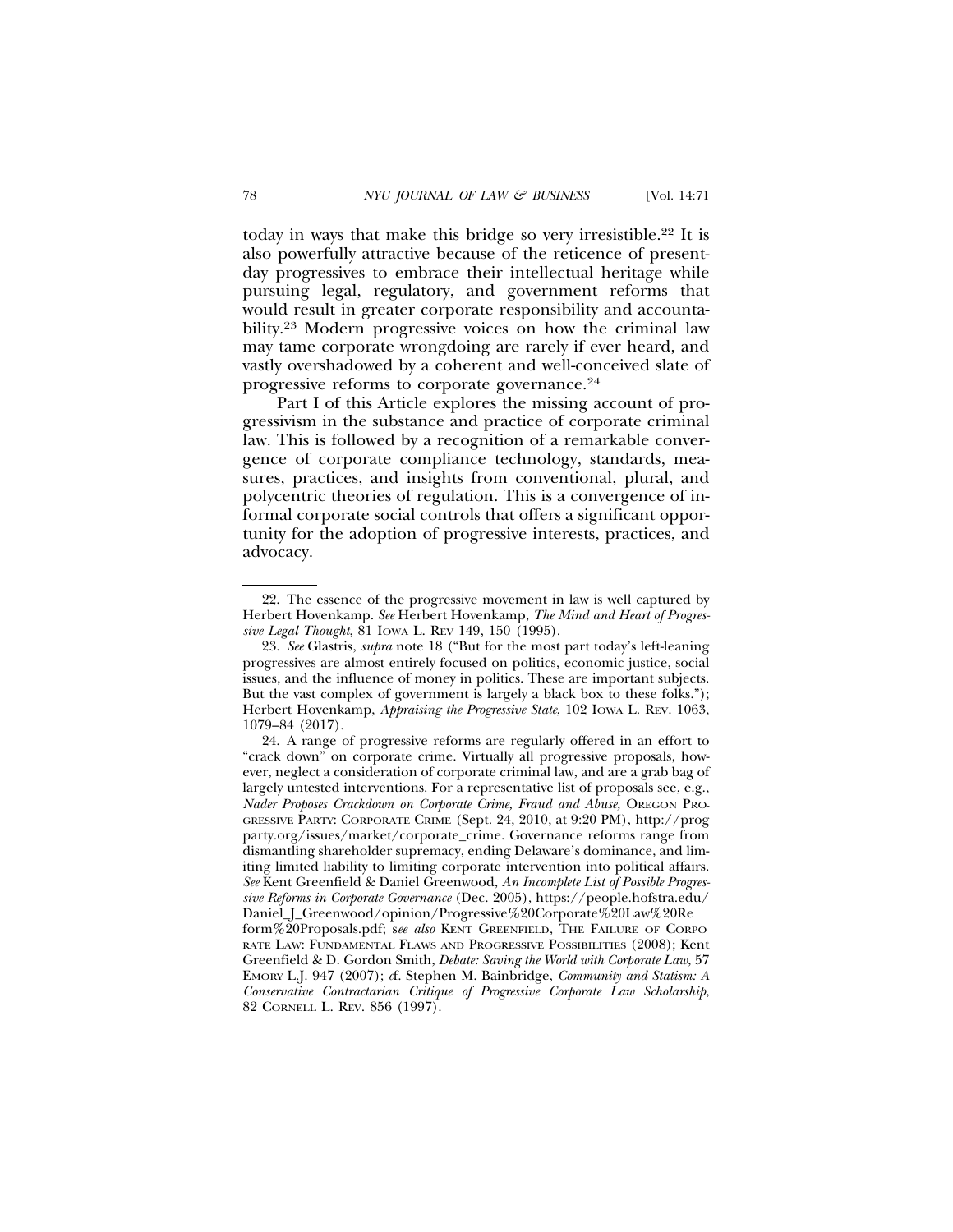Part II provides some reasons for the consideration of progressive ideals in corporate criminal law, from our collective failure to express moral indignation over corporate wrongdoing to the value of justifying this body of law in theories of desert. Next, the two pillars of twentieth-century progressivism, the instrumental use of science and social control, are explored. Measures of both corporate and government control have dominated progressive proposals for reform.<sup>25</sup> Progressive principles borrowed from the last century should support the consolidation of more rigorous compliance measures, measurement, and standards into formal regulatory policies. Progressive thinking about new models of regulatory-regulated engagement also are reviewed with an appreciation for the many challenges accompanying the coordinated delegation of regulation to firms.26

A "compliance conundrum," it is argued, undermines corporate commitments to compliance science, technology, cooperation, and more effective social controls. This conundrum reflects a deeply imbedded conflict in firms over how to diligently identify deviance, recognize the inevitability of a base rate of wrongdoing, honor disclosure requirements and, at the same time, avoid entity liability. This conundrum facilitates a "compliance game," a regulatory status quo where both corporate and government players are, at times, equally captured. The result is that all stakeholders placate each other with compliance expenditures that are largely incidental to ensuring compliance. This game is marked by disincentives for firms to take the measurement of compliance seriously, and a regulatory lethargy to resort to and require anything resembling compliance science. This game is profitable for many stakeholders, including an ever-burgeoning legion of compliance,

<sup>25.</sup> *See* BENJAMIN PARKE DEWITT, THE PROGRESSIVE MOVEMENT: A NON-PARTISAN COMPREHENSIVE DISCUSSION OF CURRENT TENDENCIES IN AMERICAN POLITICS 113-61 (1915) (discussing how progressive's view the rise and concentration of American business, along with the role of government).

<sup>26.</sup> Inspiration for this discussion of novel informal social controls comes from the work of Grabosky, Parker, Gunningham, Kagan, Coglianese, Orts, and other leading regulatory theorists. For concerns with the delegation of regulatory discretion to private firms, see Kenneth A. Bamberger, *Regulation as Delegation: Private Firms*, *Decisionmaking, and Accountability in the Administrative State,* 56 DUKE L. J. 377, 386 (2006); *cf*. Cass Sunstein, *Administrative Substance*, 1991 DUKE L.J. 607, 627 (1991).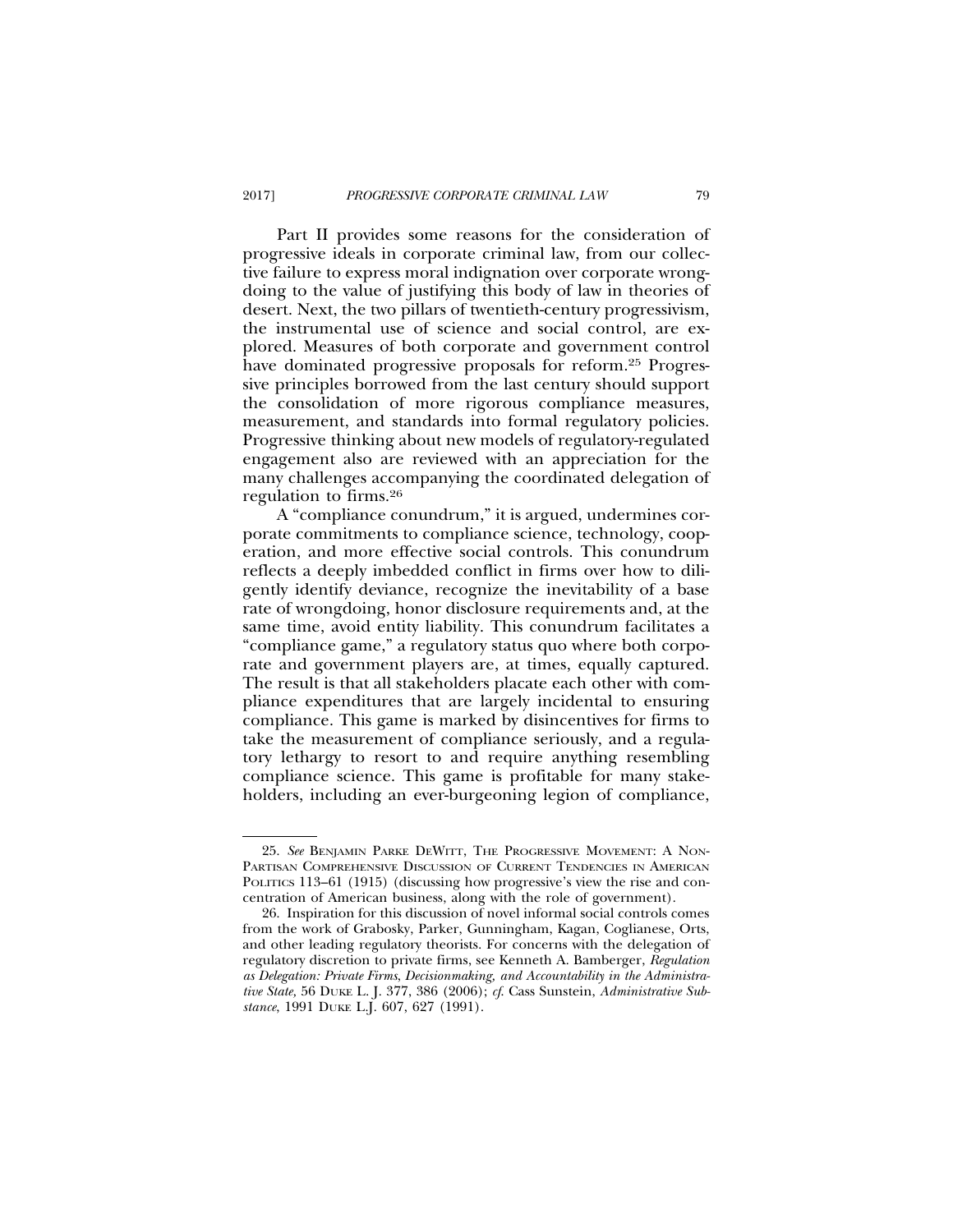regulatory, and legal risk professionals. It does, however, take casualties, including the legitimacy of formal social controls that regulate firms, particularly for corporations of scale and power. Ultimately, the most significant loss is one of justice undone, or undistributed corporate criminal justice.27 With a glimmer of hope and small dose of optimism, this Article concludes by considering the unique position of modern progressives to promote corporate criminal justice by disrupting the compliance game and addressing the conundrum.

### I.

### WHAT IS MISSING IN CORPORATE CRIMINAL LAW?

In the entrenched and divergent accounts of corporate criminal law there is a need for a reasonable counter to entity liability naysayers, an alternative to abolitionism that offers more than simple and unfounded hypotheses of how the criminal law deters corporations.28 Also missing in these divergent accounts—from the positions of stalwart advocates to normative thinkers—is an antidote to the kind of corporate regulation that encourages compliance expenditures to run wild and unaccounted for as untested proxies of organizational due diligence.29 Absent is a desert-based account that captures the

<sup>27.</sup> For more on the notion of an "undistributed" justice, see Laufer, *infra* note 29.

<sup>28.</sup> It is remarkable and yet true that systematic reviews of corporate crime deterrence research reveal no systematic evidence of effectiveness*. See* Sally S. Simpson et al., CORPORATE CRIME DETERRENCE: A SYSTEMATIC REVIEW 28–29 (2014); Natalie Schell-Busey et al., *What Works? A Systematic Review of Corporate Crime Deterrence*, 15 CRIMINOLOGY & PUB. POL'Y 387 (2016); Peter C. Yeager, *The Elusive Deterrence of Corporate Crime*, 15 CRIMINOLOGY & PUB. POL'Y 439 (2016); *cf.* Miriam H. Baer, *Linkage and the Deterrence of Corporate Fraud*, 94 VA. L. REV*.* 1295 (2008). For an excellent consideration of how deterrence might be achieved with a commitment to responsive regulatory regimes, see Christine Parker, *The "Compliance" Trap: The Moral Message in Responsive Regulatory Enforcement*, 40 L. & SOC'Y REV. 591 (2006). For a fascinating empirical consideration of the motives to commit fraud, with significant consequences for thinking about the possible power of deterrence, see Utpal Bhattacharya & Cassandra D. Marshall, *Do They Do it for the Money*? 18 J. OF CORP. FIN. 92 (2012).

<sup>29.</sup> *See, e.g.*, Alnoor Bhimani, *Risk Management, Corporate Governance and Management Accounting: Emerging Interdependencies*, 20 MGMT. ACCT. RES. 2 (2009); Mark L. Frigo & Richard J. Anderson, *A Strategic Framework for Governance, Risk and Compliance*, 90 STRATEGIC MGMT. 20 (2009); Norman Marks, *Defining GRC*, 67 INTERNAL AUDITOR 25 (2010); Michael Rasmussen, *An Enter-*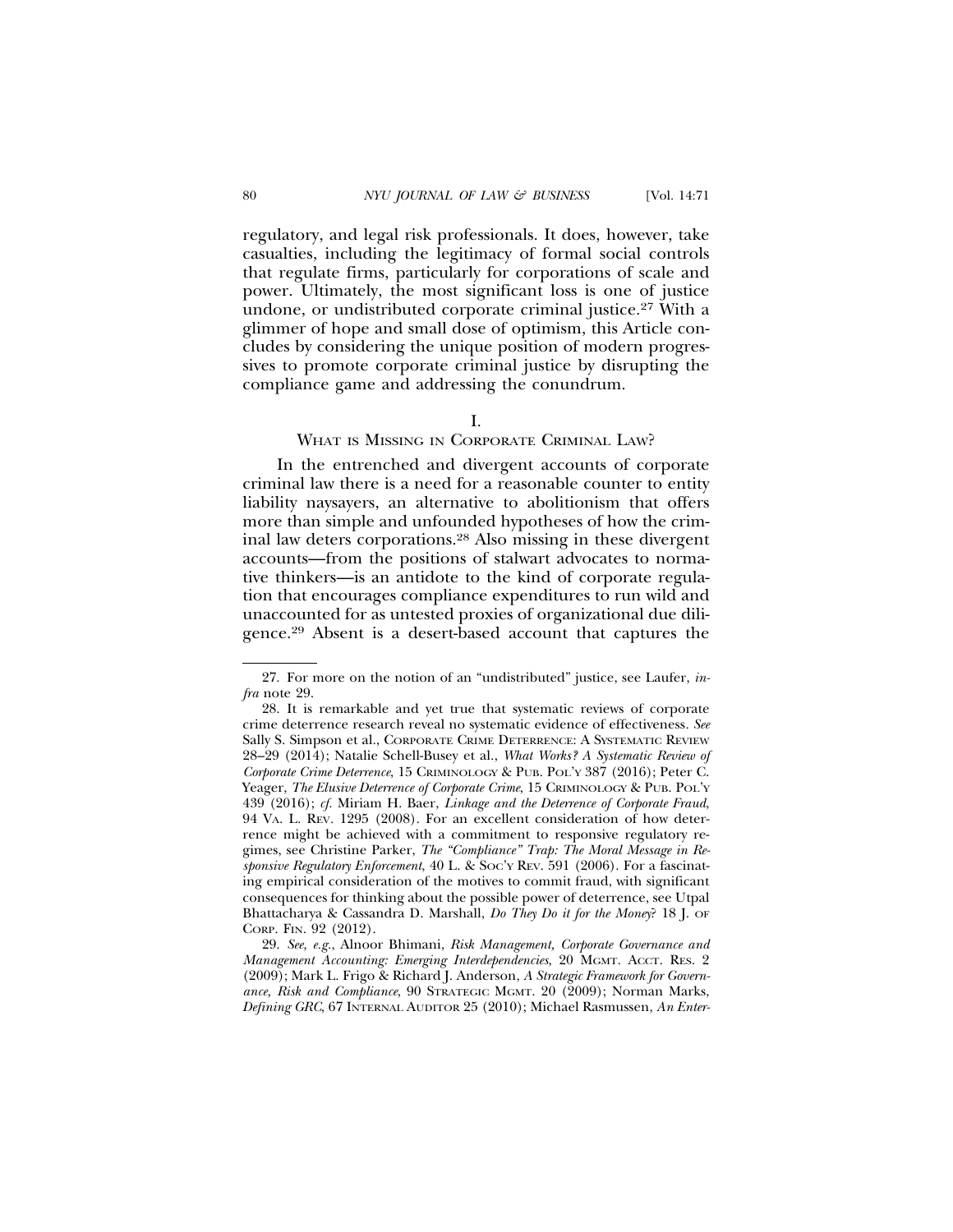moral indignation that stakeholders have, or should have, with the corporate malfeasance of large and powerful private sector institutions.30 It is also difficult to find any regulatory approach, including those taken by creative "new governance" theories, with even a marginal chance of being integrated into existing "hard law" practices.<sup>31</sup>

As concerning, there is no coherent justification for why criminal justice expenditures so generously support the policing, processing, and confining of people of color from urban populations of the disenfranchised and disaffiliated poor.32

32. *See, e.g*., JOHN HAGAN, WHO ARE THE CRIMINALS?: THE POLITICS OF CRIME POLICY FROM THE AGE OF ROOSEVELT TO THE AGE OF REAGAN (2nd ed. 2012); Pamela Irving Jackson & Leo Carroll, *Race and the War on Crime: The Sociopolitical Determinants of Municipal Police Expenditures in 90 Non-Southern U.S. Cities*, 54 AM. SOC. REV. 290 (1981); Christine Jolls & Cass R. Sunstein, *The Law of Implicit Bias*, 94 CALIF. L. REV. 969 (2006); Darryl K. Brown, *Street Crime, Corporate Crime, and the Contingency of Criminal Liability*, 149 U. PA. L.

*prise GRC framework,* 66 INTERNAL AUDITOR 61 (2009); ANTHONY TARANTINO, GOVERNANCE, RISK, AND COMPLIANCE HANDBOOK (Wiley 2008); OPEN COMPLI-ANCE AND ETHICS GROUP, GRC CAPABILITY MODEL "RED BOOK 3.0" (2015), https://go.oceg.org/grc-capability-model-red-book. Governmental prescriptions, it is argued, encourage the kind of due diligence imagery, rhetoric, and posturing that staves off the regulatory scrutiny necessary to fairly and justly oversee firm behavior. *See, e.g.*, William S. Laufer, *Integrity, Diligence, and the Limits of Good Corporate Citizenship*, 34 AM. BUS. L.J. 157 (1996).

<sup>30.</sup> *See* William S. Laufer & Alan Strudler, *Corporate Intentionality, Desert, and Variants of Vicarious Liability,* 37 AM. CRIM. L. REV. 1285 (2000) (arguing for the importance of a desert-based account).

<sup>31.</sup> Priority should be given to the correspondence between conceptions of corporate fault, as enterprise wrongdoing, and the commitment to corporate compliance expected, encouraged, and rewarded by prosecutors and regulators. *See, e.g*., Miriam H. Baer, *Governing Corporate Compliance*, 50 B.C. L. REV. 949 (2009) (describing "new governance" as conceptually quite different from the "hard law" approaches taken by the DOJ in its discretionary use of the corporate criminal law); *cf.* Peter N. Grabosky, *Using Non-Governmental Resources to Foster Regulatory Compliance*, 8 GOVERNANCE 527 (1995); Cary Coglianese & David Lazer, *Management-Based Regulation: Prescribing Private Management to Achieve Public Goals*, 37 L. & SOC'Y REV. 691 (2003); CARY COGLIANESE, *Policies to Promote Systemic Environmental Management*, *in* REGULAT-ING FROM THE INSIDE: CAN ENVIRONMENTAL MANAGEMENT SYSTEMS ACHIEVE POLICY GOALS? (Cary Coglianese & Jennifer Nash eds., 2001); Neil Gunningham, *From Compliance to Best Practice in OHS: The Role of Specification, Performance, and System-Based Standards*, 9 AUSTRALIAN J. LAB. L. 221 (1996). For a discussion of the principles behind new governance approaches, see BERTELSMANN STIFTUNG, FOSTERING CORPORATE RESPONSIBILITY THROUGH SELF- AND CO-REGULATION: SECTOR SPECIFIC INITIATIVES AS COMPLEMENTS TO PUBLIC REGULATION 17 (2013).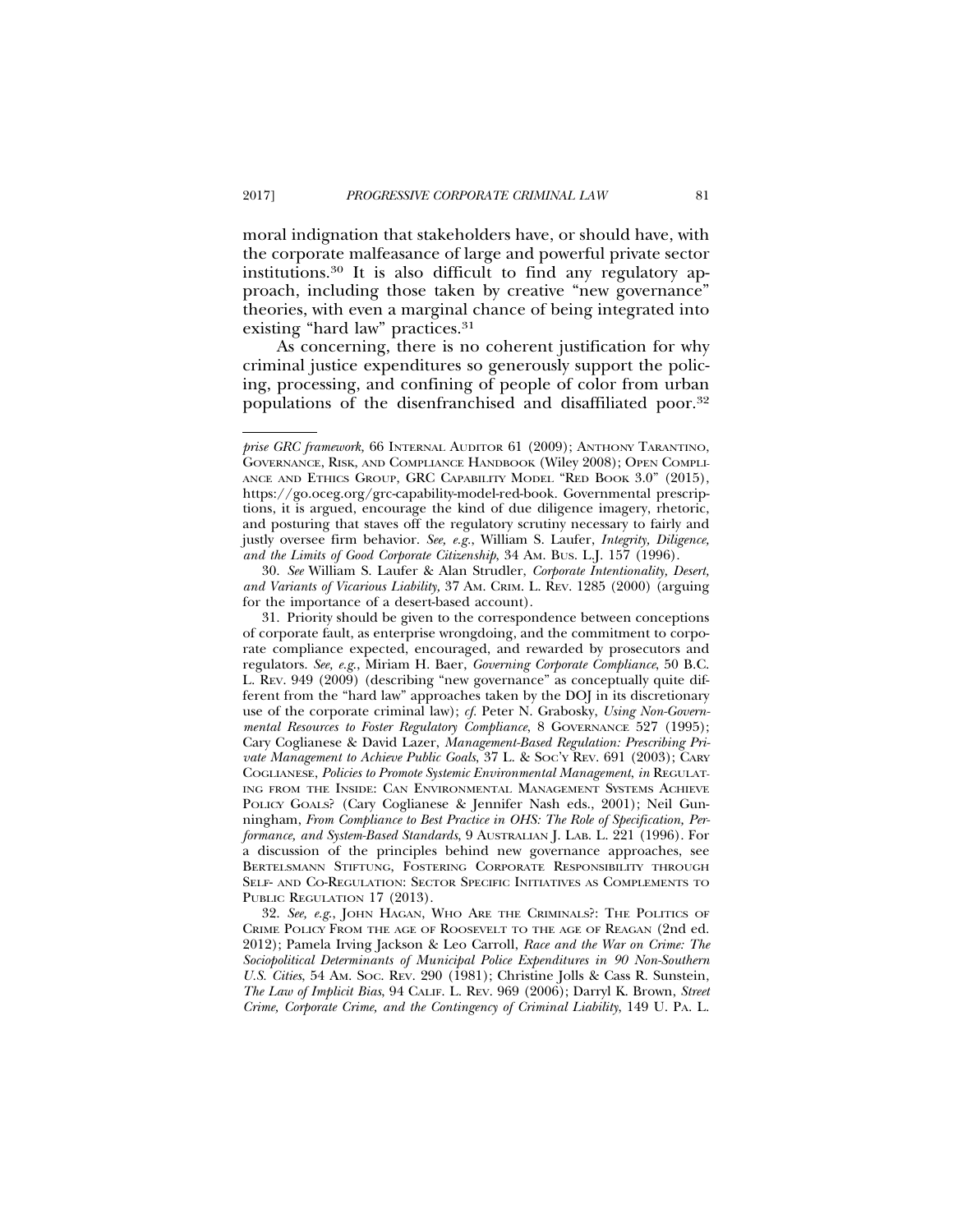Government expenditures are decidedly tilted toward aggressively pursuing the poor and away from giving priority to bringing institutional offenders of scale and means to justice.33 This is not to suggest that local and municipal policing expenditures are not needed or unjustifiable. The point is simply that the scarcity of local, state, and federal resources to investigate, pursue, and combat corporate deviance, relative to street

Such tilted expenditures should not go unchallenged.<sup>34</sup> Beyond government expenditures, advances in urban policing strategies, supported by sophisticated mapping and extensive data from evidence-based and place-based criminology, have no equivalent in the identification, investigation, and prediction of corporate offenses and offenders.35 The failure to learn and heed lessons from the science on intelligence-led policing street crime is conspicuous.36 This same point may be

crime, requires a far more thoughtful and careful explanation.

REV. 1295 (2001); James D. Unnever et al., *Public Support for Getting Tough on Corporate Crime: Racial and Political Divides*, 45 J. RES. CRIME & DELINQ. 163 (2008); JEFFREY REIMAN & PAUL LEIGHTON, THE RICH GET RICHER AND THE POOR GET PRISON: IDEOLOGY, CLASS, AND CRIMINAL JUSTICE (11th ed. 2016); JEROME G. MILLER, SEARCH AND DESTROY: AFRICAN-AMERICAN MALES IN THE CRIMINAL JUSTICE SYSTEM (1st ed. 1996).

<sup>33.</sup> Local and state criminal justice expenditures dwarf federal expenditures across the criminal process. *See, e.g.*, *Justice System Direct and Intergovernmental Expenditures*, SOURCEBOOK OF CRIMINAL JUSTICE STATISTICS (2004), http://www.albany.edu/sourcebook/pdf/t14.pdf. Backing in and out of state and federal data yield the same result: a simply overwhelming expenditure of criminal justice resources on street crime relative to corporate crime.

<sup>34.</sup> WILLIAM J. CHAMBLISS, POWER, POLITICS, AND CRIME (2001) (discussing class and race-based reasons for an expansion of the criminal justice bureaucracy); REIMAN & LEIGHTON, *supra* note 32 (reviewing the ways in which resources are disparate).

<sup>35.</sup> *See,* e.g., Wim Bernasco & Richard Block, *Where Offenders Choose to Attack: A Discrete Choice Model of Robberies in Chicago,* 47 CRIMINOLOGY 93 (2009); Wim Bernasco & Paul Nieuwbeerta, *How Do Residential Burglars Select Target Areas? A New Approach to the Analysis of Criminal Location Choice*, 45 BRIT. J. CRIMINOLOGY 296 (2005); Adam Boessen & John R. Hipp, *Close-Ups and the* Scale of Ecology: Land Uses and the Geography of Social Context and Crime, 53 CRIMINOLOGY 399 (2015); Anthony Braga & Ronald V. Clarke, *Explaining High-Risk Concentrations of Crime in the City: Social Disorganization, Crime Opportunities, and Important Next Steps*, 51 J. RES. CRIME & DELINQ. 480 (2014); Paul J. Brantingham, *Crime Diversity*, 54 CRIMINOLOGY 553 (2016); David L. Weisburd, *The Law of Crime Concentration and the Criminology of Place*, 53 CRIMINOL-OGY 133 (2015).

<sup>36.</sup> LAWRENCE W. SHERMAN, EVIDENCE-BASED POLICING (1998); DAVID WEISBURD, ELIZABETH R. GROFF, & SUE-MING YANG, THE CRIMINOLOGY OF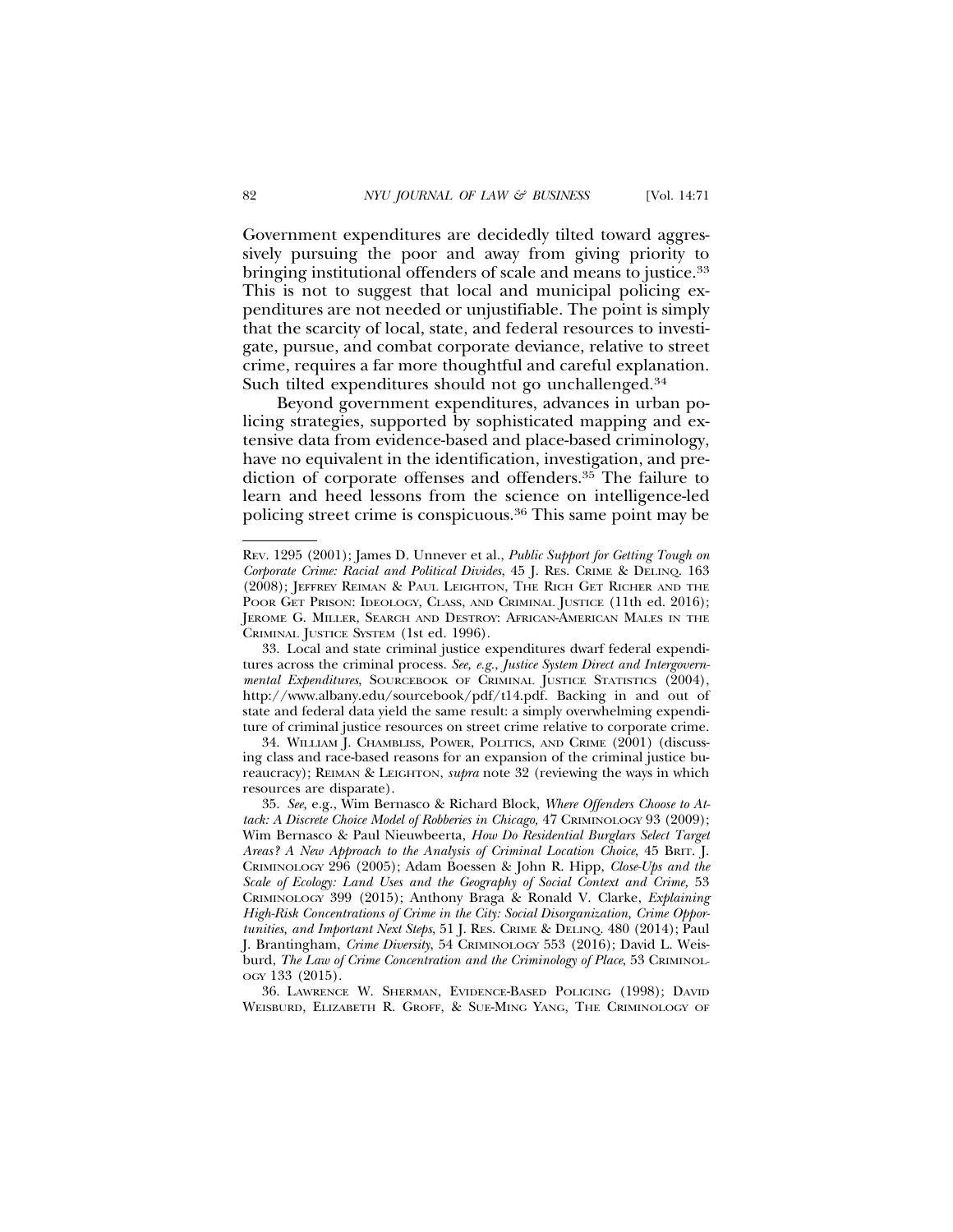made about all evidence-based advances at each and every stage of the criminal process, including the successful interventions, treatments, reforms, and strategies chronicled in the Campbell Collaboration's systematic reviews of experimental research.37

Lost in nearly any consideration of corporate criminal law is a rigorous victimology of corporate wrongdoing. There are distinct costs in failing to recognize the many stakeholders of corporate wronging; what role victim/stakeholder harm should play in a deterrence- or desert-driven criminal justice system; and what advances in the field of victimology, more generally, may offer the corporate criminal law. Evidence and principles from corporate victimology must be an inextricable part of the corporate criminal law.

Finally, corporate criminal law remains decidedly personal, even in its vicarious form. The substantive law, however, lags behind our understanding of the complexity of organizational life and organizational science. Moreover, policies associated with its use remain ill-conceived, and there is at best a half-hearted embrace of compliance science by those inside and outside of the firm entrusted with policing and ensuring the compliance function. Resisting the kind of compliance science that recognizes and supports the idea of an enterprise fault is at the core of what is missing in all accounts.<sup>38</sup> The hesitance to see advances in compliance science and technology as an opportunity to more fairly regulate, to be bound by reasonable and measured social controls, and to aspire to more creative innovations in regulation has roots in a longstanding ambivalence with respect to the attribution of fault to corporations. This ambivalence is quite defining for each and every compliance stakeholder.39

PLACE: STREET SEGMENTS AND OUR UNDERSTANDING OF THE CRIME PROBLEM (2012); PAUL J. BRANTINGHAM & PATRICIA L. BRANTINGHAM, PATTERNS IN CRIME (1984); JOHN E. ECK ET AL., MAPPING CRIME: UNDERSTANDING HOT SPOTS (2005).

<sup>37.</sup> *See The Campbell Collaboration Online Library*, CAMPBELL COLLABORA-TION, https://campbellcollaboration.org/library.html.

<sup>38.</sup> *See* Peter C. Yeager, *Science, Values and Politics: An Insider's Reflections on Corporate Crime Research*, 51 CRIME L. & SOC. CHANGE 5 (2009). For an excellent discussion of compliance theories and motivation, see Julien Etienne, *Compliance Theory: A Goal Framing Approach*, 33 L. & POL'Y 305 (2011).

<sup>39.</sup> *See* LAUFER, *supra* note 2.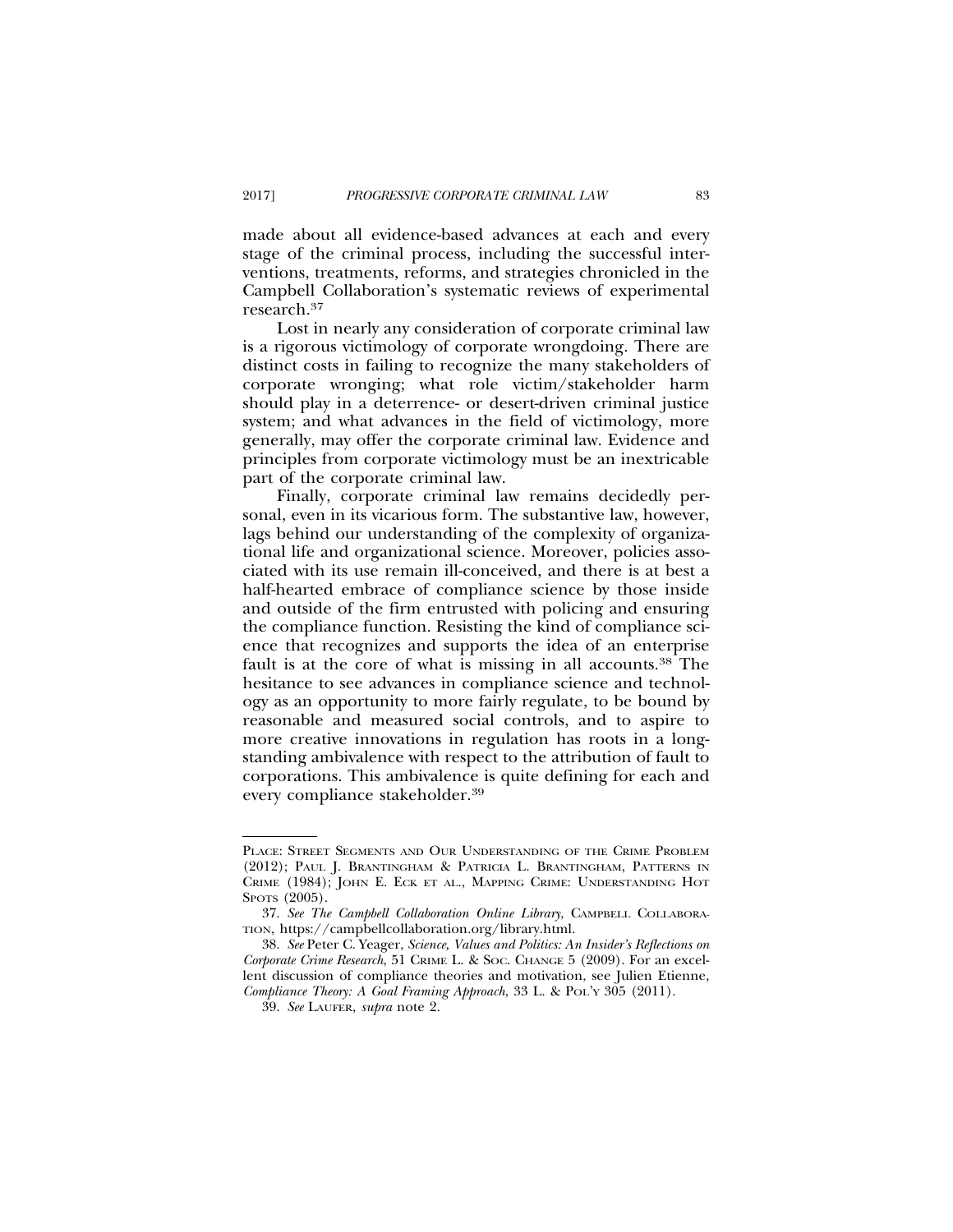Shining light on what is missing in corporate criminal law highlights limitations in doctrine, philosophy, and practice. It is not an exaggeration to say that this body of law is without a firm and coherent normative foundation.<sup>40</sup> The criminal law that is applied to corporations is nothing more than a patchwork of largely disregarded black letter principles of vicarious fault tacked together with an inconsistent set of prescriptive prosecutorial and sentencing guidelines.41 The discretionary use of these guidelines by prosecutors determines charging and, thus, plea agreements, sentencing outcomes, and postsentencing practices.<sup>42</sup> That prosecutorial discretion governs the entire criminal process is concerning for a host of reasons, not the least of which is that courts rarely have an opportunity to rule on substantive points of corporate criminal law, while legislatures fail to touch and mature its general part. Practitioners and academics thirst for federal and state decisional law that will begin to recognize basic fault principles. What they get instead is a corporate criminal law that is all too often conflated into canned compliance programs, practices, and functions that are played as a multi-stakeholder game.<sup>43</sup> When black letter law is applied, it is done so differently for firms

<sup>40.</sup> *See* Laufer & Strudler, *supra* note 30.

<sup>41.</sup> *See, e.g.*, LAUFER, *supra* note 2, at xiii ("We are left with century-old liability rules that are resurrected for reasons of prosecutorial convenience or symbolic need. The only substantive reform came in piecemeal fashion or through the back door of sentencing and prosecutorial guidelines."). For cases following *Hudson*, see William S. Laufer, *Corporate Liability, Risk Shifting, and the Paradox of Compliance,* 52 VAND. L. REV*.* 1341 (1999) [hereinafter Laufer, *Corporate Liability*]. Most recently, the Department of Justice backed off from the issuance of memoranda and informal policy statements on corporate compliance, diligence, and liability. The stated objective is to move away from "management by memo" to a more systematic incorporation of formal policies directly into the United States Attorneys' Manual. See, Rod J. Rosenstein, *Keynote Address on Corporate Enforcement Policy*, NYU Program on Corporate Compliance & Enforcement Keynote Address, New York, (October 6, 2017), https://wp.nyu.edu/compliance\_enforcement/2017/10/06/ nyu-program-on-corporate-compliance-enforcement-keynote-address-october-6-2017/; Rod J. Rosenstein, *Deputy Attorney General Rosenstein Delivers the Morning Keynote Address at the U.S. Chamber Institute for Legal Reform*, Washington, DC (October 25, 2017), https://www.justice.gov/opa/speech/deputyattorney-general-rosenstein-delivers-morning-keynote-address-us-chamber-institute.

<sup>42.</sup> For a very insightful review of post-sentencing reforms, see Brandon L. Garrett, *Structural Reform Prosecution*, 93 VA. L. REV. 853 (2007).

<sup>43.</sup> *See infra* notes 152–73.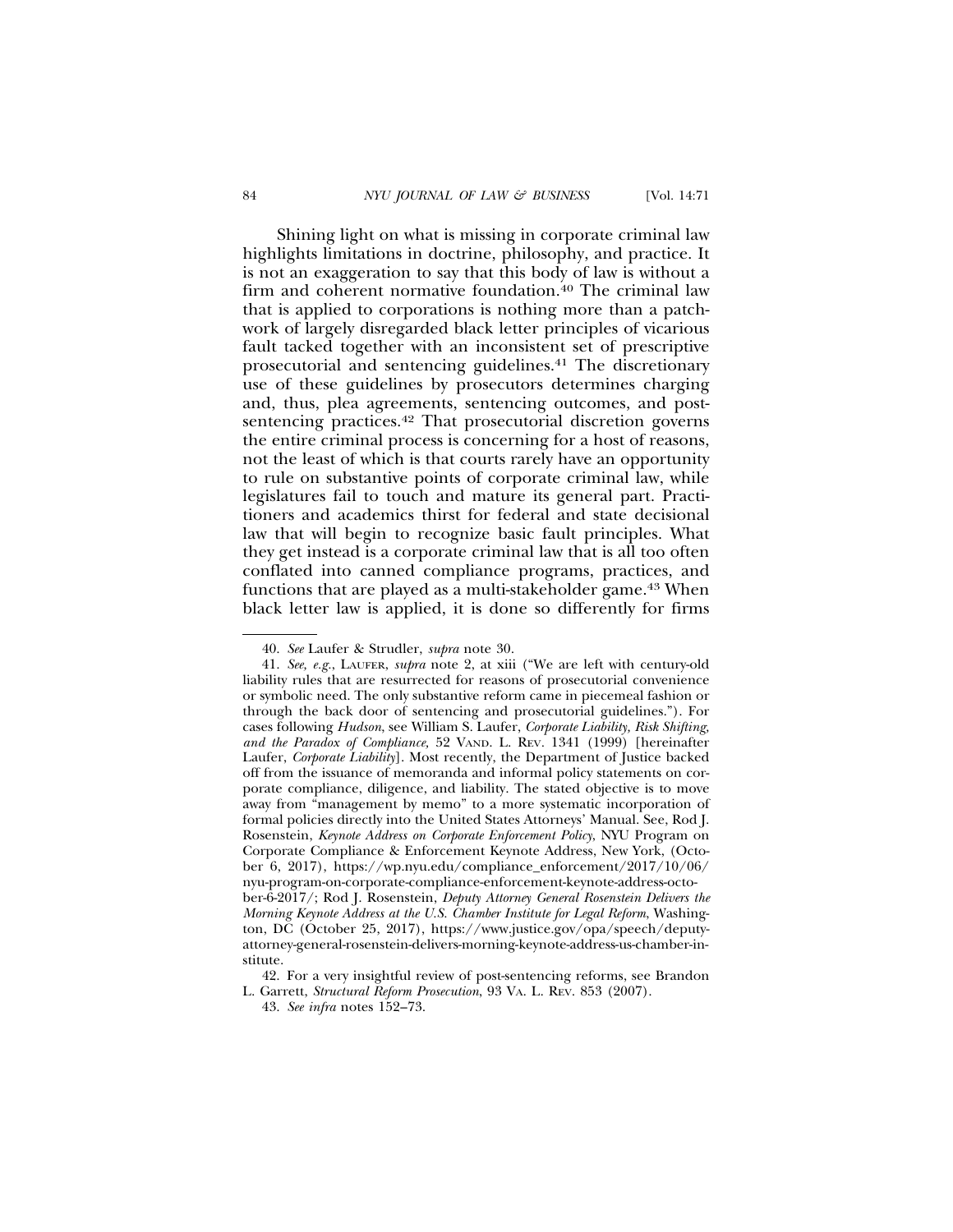that are small versus those of any scale whose prosecution may bring about significant collateral consequences, or even systemic risk.44 That the playing field is still not level for small and big firms alike should strongly exercise both old and more modern progressives.

Unfortunately for those looking for regulatory accountability, there are few good alternatives to wholly embracing or completely rejecting this unorthodox patchwork of criminal liability.45 For those seeking to account for the decentered and plural nature of corporate regulation with new governance approaches, regulators offer no hint of relinquishing their formal grip on a brand of discretionary oversight and treatment of organizational actors that is often arbitrary, largely symbolic, and frequently determined by firm size and power.46 For those looking to account for the influence of our complex political economy on the administration of corporate criminal law, there are sadly no reasonable alternatives.<sup>47</sup> And there is literally nothing in public law for those interested in a new and more expansive regulatory architecture to accommodate the players and stakeholders of our interconnected global markets, e.g., models of private regulation, collaborative governance, and regulatory capitalism.48 There is little choice but to hold on to the faint promise that regulators will coordinate with their counterparts around the world.<sup>49</sup>

<sup>44.</sup> GARRETT, *supra* note 3; WILLIAM S. LAUFER, THE COMPLIANCE GAME IN REGULAÇÃO DO ABUSO NO AMBITO CORPORATIVO: O PAPEL DO DIREITO PENAL NA CRISE FINANCEIRA (EDUARDO SAAD-DINIZ et al. eds., 2015).

<sup>45.</sup> *Cf.* Orly Lobel, *The Renew Deal: The Fall of Regulation and the Rise of Governance in Contemporary Legal Theory*, 89 MINN. L. REV. 342 (2004); Coglianese & Lazer, *supra* note 31; Cristie Ford, *Toward a New Model for Securities Law Enforcement*, 57 ADMIN. L. REV. 757 (2005).

<sup>46.</sup> Baer, *supra* note 31; Cristie Ford, *New Governance, Compliance, and Principles-Based Securities Regulation*, 45 AM. BUS. L.J. 1 (2008).

<sup>47.</sup> *See* Vikramaditya S. Khanna, *Corporate Crime Legislation: A Political Economy Analysis*, 82 WASH. U. L. Q*.* 95 (2004) (arguably the first and most important treatment of this complex relationship).

<sup>48.</sup> *See* Sara Sun Beale & Adam G. Safwat, *What Developments in Western Europe Tell Us About American Critiques of Corporate Criminal Liability*, 8 BUFF. CRIM. L. REV. 89 (2004); Ronald C. Slye, *Corporations, Veils, and International Criminal Liability*, 33 Вкоок. *J. INT'L L. 955 (2008)*.

<sup>49.</sup> *See, e.g.*, U.S. DEP'T OF JUSTICE, CRIMINAL DIV., THE FRAUD SECTION'S FOREIGN CORRUPT PRACTICES ACT ENF'T PLAN AND GUIDANCE 2 (2016) ("The Department is strengthening its coordination with foreign counterparts in the effort to hold corrupt individuals and companies accountable. Law en-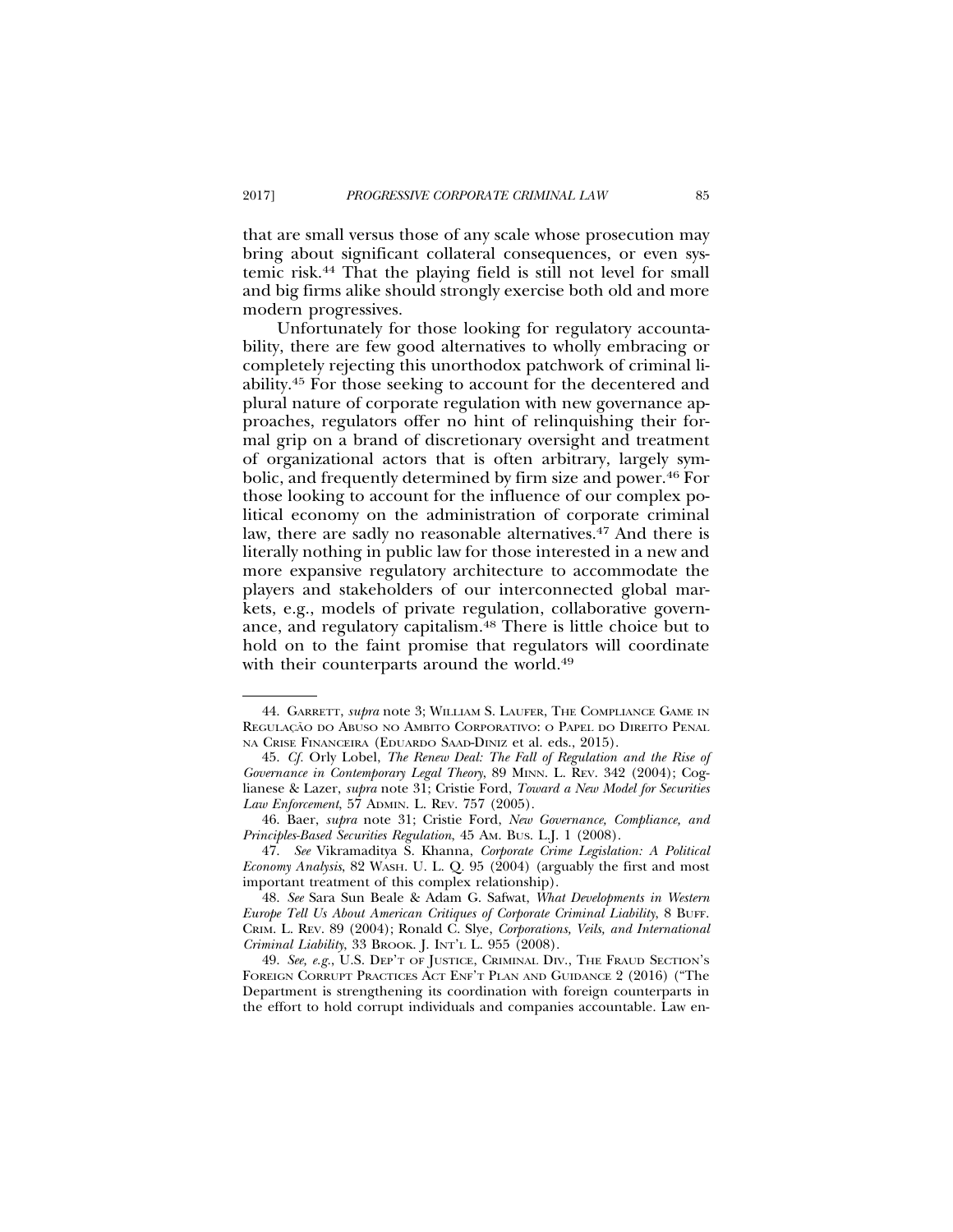Sadly, without obvious alternatives, regulatory and compliance costs continue to grow in ways disconnected from—or not sufficiently connected to—legal requirements, regulatory risks, and actual compliance failures.<sup>50</sup> Conservative beltway think tanks estimate that the costs of federal regulations to the private sector exceed \$1.8 trillion annually.51 They reason that if federal regulation was its own economy, it would be the tenth largest in the world. And this excludes the regulatory administrative and policing costs that add an additional \$59.5 billion.52 For those who see regulatory compliance costs as another tax, the regulatory spending "tax" is greater than individual income and corporate income taxes combined.53 Even assuming significant measurement error in these estimates, few dispute the enormity of the regulatory burden on businesses.<sup>54</sup>

forcement around the globe has increasingly been working collaboratively to combat bribery schemes that cross national borders."); *see also* Brandon L. Garrett, *Globalized Corporate Prosecutions*, 97 VA. L. REV. 1775 (2011).

<sup>50.</sup> *See* STACEY ENGLISH & SUSANNAH HAMMOND, COST OF COMPLIANCE 2016 6 (2016), https://risk.thomsonreuters.com/content/dam/openweb/ documen ts/pdf/risk/report/cost-compliance-2016.pdf; Julian R. Franks, Stephen M. Schaefer & Michael D. Staunton, *The Direct and Compliance Costs of Financial Regulation*, 21 J. BANKING & FIN. 1547, 1550 (1997); Gregory Elliehausen, *The Cost of Bank Regulation: A Review of the Evidence*, 84 FED. RES. BULL. 252, 252 (1998); Winston Harrington, Richard D. Morgenstern & Peter Nelson, *On the Accuracy of Regulatory Cost Estimates*, 19 J. POL'Y ANALYSIS & MGMT. 297 (2000); James A. Millar & B. Wade Bowen, *Small and Large Firm Regulatory Costs: The Case of the Sarbanes–Oxley Act*, 11 CORP. GOVERNANCE 161, 163 (2011). For a right critique of regulatory costs, *see* James L. Gattuso & Diane Katz, *Regulation: Killing Opportunity*, BACKGROUNDER (Heritage Found.), Oct. 31, 2014, at 1.

<sup>51.</sup> CLYDE WAYNE CREWS, JR., TEN THOUSAND COMMANDMENTS: AN AN-NUAL SNAPSHOT OF THE FEDERAL REGULATORY STATE 2 (2016). For the official government report on federal regulatory costs, *see* OFFICE OF MGMT. & BUDGET, 2016 DRAFT REPORT TO CONGRESS ON THE BENEFITS AND COSTS OF FEDERAL REGULATIONS AND AGENCY COMPLIANCE WITH THE UNFUNDED MAN-DATES REFORM ACT 9–10 (2016). For an overall critique of regulatory cost estimates, see Robert W. Hahn & John A. Hird, *The Costs and Benefits of Regulation: Review and Synthesis*, 8 YALE J. ON REG. 233 (1991); James R. Chelius & Robert S. Smith, *Firm Size and Regulatory Compliance Costs: The Case of Workers' Compensation Insurance*, 6 J. POL'Y ANALYSIS & MGMT. 193 (1987).

<sup>52.</sup> CREWS, *supra* note 51, at 16–18.

<sup>53.</sup> *Id.* at 12.

<sup>54.</sup> *See,* e.g., Dieter Helm, *Regulatory Reform, Capture, and the Regulatory Burden*, 22 OXFORD REV. ECON. POL'Y 169, 169 (2006); U.S. GEN. ACCOUNT-ING OFFICE, REGULATORY BURDEN: MEASUREMENT CHALLENGES AND CONCERNS RAISED BY SELECTED COMPANIES (1996).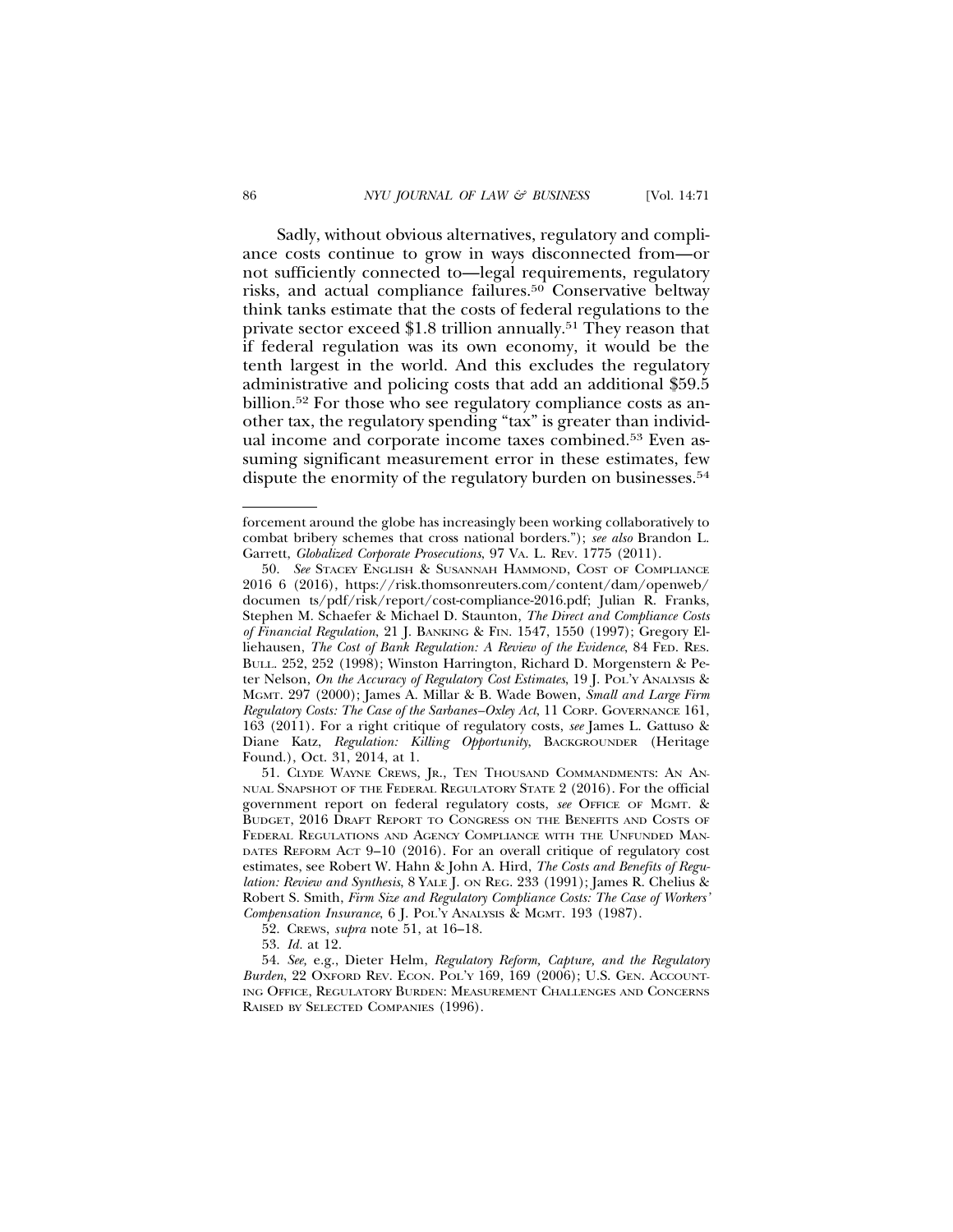With a steep linear increase in compliance and regulatory risk staffing, particularly in the financial industry, one may ask: how much responsibility should the private sector assume for self-policing and self-regulation without good compliance science?55 Any answer to this question must attend to increasing concerns over individual liability for compliance and regulatory staff and, ultimately, the risks of an over-controlled compliance state in the private sector.56

### II.

### A COMPLIANCE CONVERGENCE

This is an admittedly harsh critique of corporate criminal regulation. It would be unfair as well and quite incomplete, but for some more favorable reflection on how the corporate compliance industry has grown in response to certain regulatory reforms, threats of more aggressive corporate prosecutions, the availability of technology-driven risk and compliance applications, and the impressive marketing efforts by a large "business ethics" industry.57 For example, the dramatic rise of both FinTech and RegTech applications and solutions lead to speculation about a transformative if not paradigmatic shift in technology-driven compliance, e.g., the digitalization of compliance.58 The vast disruptive potential of the next generation

<sup>55.</sup> Corporate compliance staffing levels are at an historic high. For example, by 2015, JP Morgan had a compliance and regulatory staff of more than 43,000. *See Regulations, Regulators and the High Cost of Banking Compliance*, PYMNTS (May 31, 2016), http://www.pymnts.com/news/security-and-risk/ 2016/banks-spend-and-hire-in-new-regulatory-environment/. For this same period, the number of JP Morgan's compliance and regulatory staff exceeded the number of officers in the U.S. Custom's and Boarder Protection, and was three times the number of agents in the Federal Bureau of Investigation.

<sup>56.</sup> *See* English & Hammond, *supra* note 50, at 9 ("What is certain is that greater personal liability will become reality in 2016 in many jurisdictions.").

<sup>57.</sup> *See,* e.g., MICHAEL THOITS, ENTERPRISE RISK MANAGEMENT TECHNOL-OGY SOLUTIONS (2009), https://www.rims.org/resources/ERM/Documents/ ERM%20Technology%20Solutions.pdf (discussing the range of ERM solutions); Paul L. Walker, William G. Shenkir & Thomas L. Barton, *ERM in Practice*, INTERNAL AUDITOR, Aug. 2003, at 51, 55; John Farrell, *A Broad View of Section 404*, INTERNAL AUDITOR, Aug. 2003, at 88, 88 (2003).

<sup>58.</sup> For a discussion of the varied technologies that support the financial and regulatory communities, s*ee, e.g.*, Philip Treleaven, *Financial Regulation of FinTech*, J. FIN. PERSP., Winter 2015, at 114, 118–19; Thomas Philippon, *The FinTech Opportunity* 15–17 (Nat'l Bureau of Econ. Research, Working Paper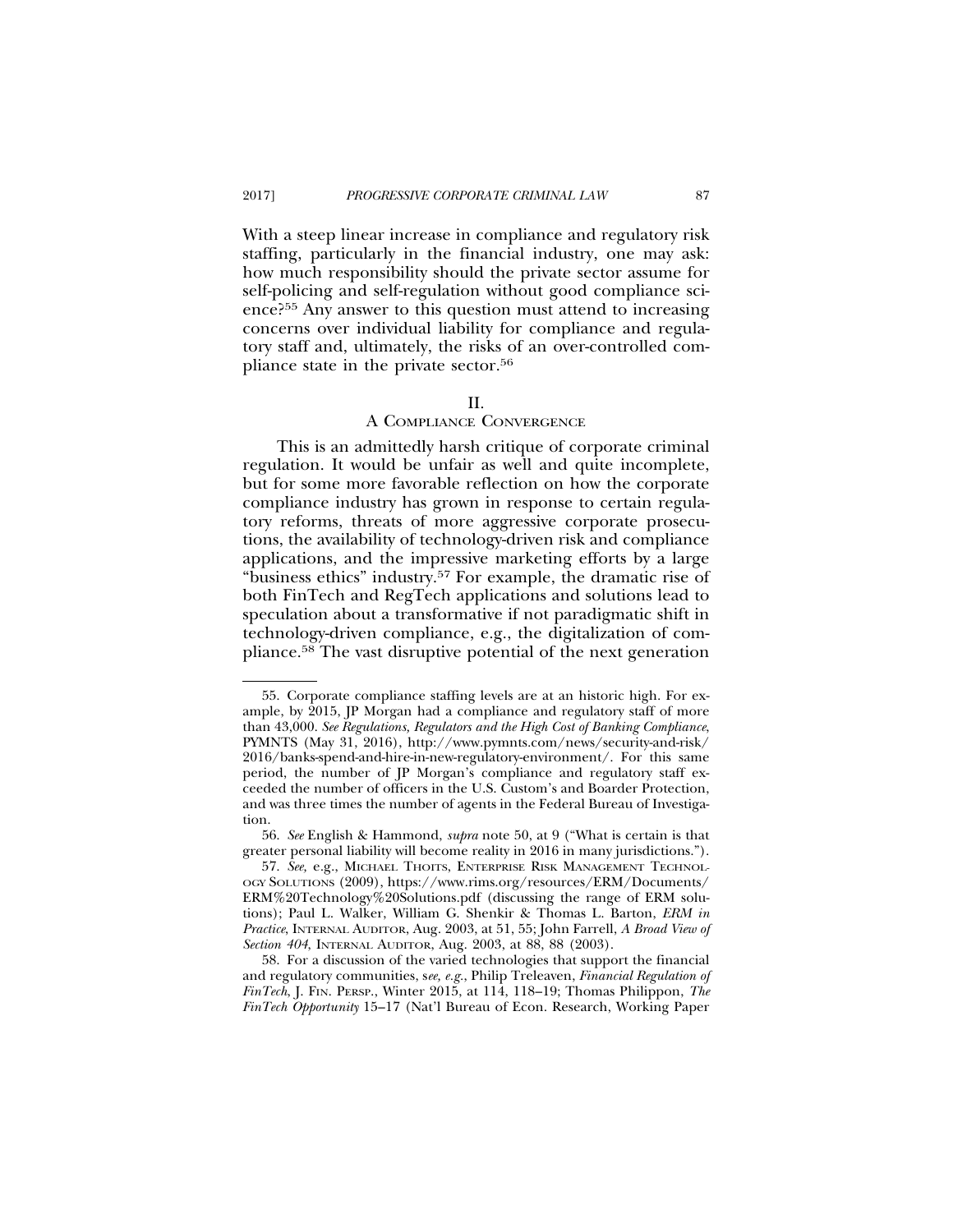of these technologies, across a wide range of business and regulatory functions, is only now coming into focus.59 Advances in distributed ledger technology (e.g., DLT or blockchain) are producing some very promising hand-shaking experiments between and among banks with endless applications to domestic and international corporate regulation.<sup>60</sup> This includes, at least in theory, an era of increasingly sophisticated regulatorbased systems, successful co-regulated systems, and even wellintegrated supra-regulator systems.61

Regulators are recognizing the need for new resources to oversee FinTech and RegTech technologies while, at the same time, considering how both might enhance their own examination, compliance, and enforcement capabilities.<sup>62</sup> The rede-

No. 22476, 2016), http://nber.org/papers/w22476.; C. Andrew Gerlach, Rebecca J. Simmons & Stephen H. Lam, *U.S. Regulation of FinTech—Recent Developments and Challenges*, CAPCO INST. J. FIN. TRANSFORMATION, Nov. 2016, at 87, 88; Lawrence G. Baxter, *Adaptive Financial Regulation and RegTech: A Concept Article on Realistic Protection for Victims of Bank Failures*, 66 DUKE L.J. 567, 598–99 (2016).

<sup>59.</sup> Iris H-Y Chiu, *FinTech and Disruptive Business Models in Financial Products, Intermediation and Markets-Policy Implications for Financial Regulators*, 21 J. TECH. L. & POL'Y 55, 56 (2016) (discussing the potential disruption).

<sup>60.</sup> DLT or Blockchain is distributed ledger technology that stores a tamper-proof, permanent ledger of transaction data. For a discussion of some creative applications, *see* Carlo R.W. de Meijer, *Blockchain and the Securities Industry: Towards a New Ecosystem*, 8 J. SEC. OPERATIONS & CUSTODY 322, 324 (2016); Richard T. Ainsworth & Andrew Shact, *Blockchain (Distributed Ledger Technology) Solves VAT Fraud* (Boston Univ. Sch. of Law, Working Paper No. 16–41, 2016), https://papers.ssrn.com/sol3/papers.cfm?abstract\_id=28534 28; *Cash Cows—How Blockchain is Transforming Trade Finance*, BARCLAYS (Nov. 1, 2016), https://www.home.barclays/news/2016/11/how-blockchain-istransforming-trade-finance.html; Kim S. Nash, *IBM Pushes Blockchain into the Supply Chain*, WALL ST. J. (July 14, 2016, 5:20 PM), http://www.wsj.com/articles/ibm-pushes-blockchain-into-the-supply-chain-1468528824; James Langton, *Major Banks Complete Blockchain Test*, INV. EXECUTIVE (Jan. 21, 2016, 2:20 PM), http://www.investmentexecutive.com/-/major-banks-completeblockchain-test.

<sup>61.</sup> Javier Sebastian Cermeño, *Blockchain in Financial Services: Regulatory Landscape and Future Challenges for its Commercial Application* 6–10 (BBVA Research, Working Paper No. 16/20, 2016); LAURENT PROBST, LAURENT FRIDERES, BENOÎT CAMBIER & CHRISTIAN MARTINEZ-DIAZ, EUROPEAN COMMIS-SION, BLOCKCHAIN (2016).

<sup>62.</sup> Michael del Castillo, *Blockchain Won't Just Change Regulation, It Could Reshape the SEC*, COINDESK (Nov. 15, 2016), https://www.coindesk.com/ blockchain-wont-just-change-regulation-change-sec/ (discussing how the SEC's Distributed Ledger Technology Working Group (DLTWG) views the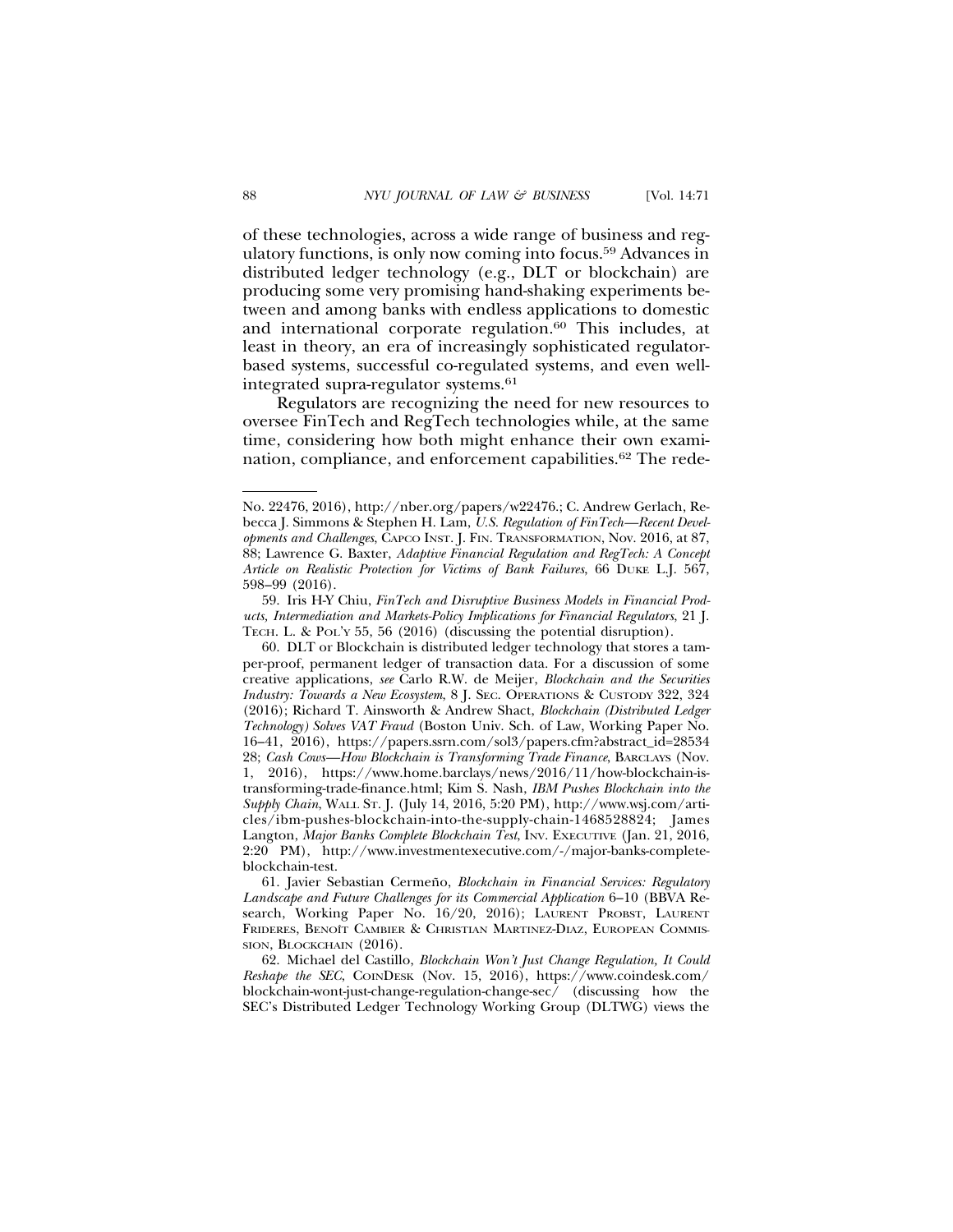sign and integration of compliance technologies across a wide range of business processes are more than promising.63 Not known for hyperbole, the Securities and Exchange Commission (SEC) has publicly commented that "FinTech innovation has the potential to transform virtually every aspect of our nation's financial markets."64 Of course, all of the obvious regulatory challenges accompany rapidly evolving and disruptive technologies, e.g., regulatory inertia, lack of standardization, and limited network capacity.65

At the same time as the FinTech and GenTech disruption, there is an increasing reliance on sophisticated governance, risk, and compliance ("GRC") solutions by firms in many sectors and markets. Big data across divisions, departments, and risk areas are only now beginning to be systematically aggregated, disaggregated, and mined. Innovative open-source GRC models and metrics are now more commonly adopted and promoted across industries. And technology from both artifi-

demands of blockchain on regulators and how this technology might contribute to regulatory capacity); *see also* Michael del Castillo, *How the SEC's Blockchain Lead is Defining Future Regulation*, COINDESK (Nov. 17, 2016), https://www.coindesk.com/what-secs-involvement-means-blockchain-distributed-ledger-bitcoin/.

<sup>63.</sup> This includes the creation of uniform compliance risk categories; better regulatory risk identification; standardized compliance risk taxonomy; automated monitoring of compliance standards; and monitoring change and application. *See* ERNST & YOUNG, INNOVATING WITH REGTECH: TURNING REGULATORY COMPLIANCE INTO A COMPETITIVE ADVANTAGE (2016), http:// www.ey.com/Publication/vwLUAssets/EY-Innovating-with-RegTech/\$FILE/ EY-Innovating-with-RegTech.pdf.

<sup>64.</sup> Press Release, Sec. & Exch. Comm'n, *SEC to Hold Forum to Discuss Fintech Innovation in the Financial Services Industry* (Sept. 27, 2016); *see also* Cliff Moyce, *How Blockchain Can Revolutionize Regulatory Compliance*, CORP. COMPLI-ANCE INSIGHTS (Aug.10, 2016), http://www.corporatecomplianceinsights .com/blockchain-regulatory-compliance/ (Blockchain applications will reach "trade reporting; clearing, confirmation, validation and settlement; recordkeeping; monitoring and surveillance; risk management; audit; management and financial accounting; and regulatory compliance (including—but by no means limited to—financial crime prevention).").

<sup>65.</sup> Moyce, *supra* note 64; *see also* Peter Yeoh, *Innovations in Financial Services: Regulatory Implications*, 37 BUS. L. REV. 190, 192–93 (2016). For a recent report by the EU on the challenges posed by blockchain, see EUROPEAN UNION AGENCY FOR NETWORK AND INFORMATION SECURITY, DISTRIBUTED LEDGER TECHNOLOGY & CYBERSECURITY (2016), https://www.enisa.europa .eu/publications/blockchain-security.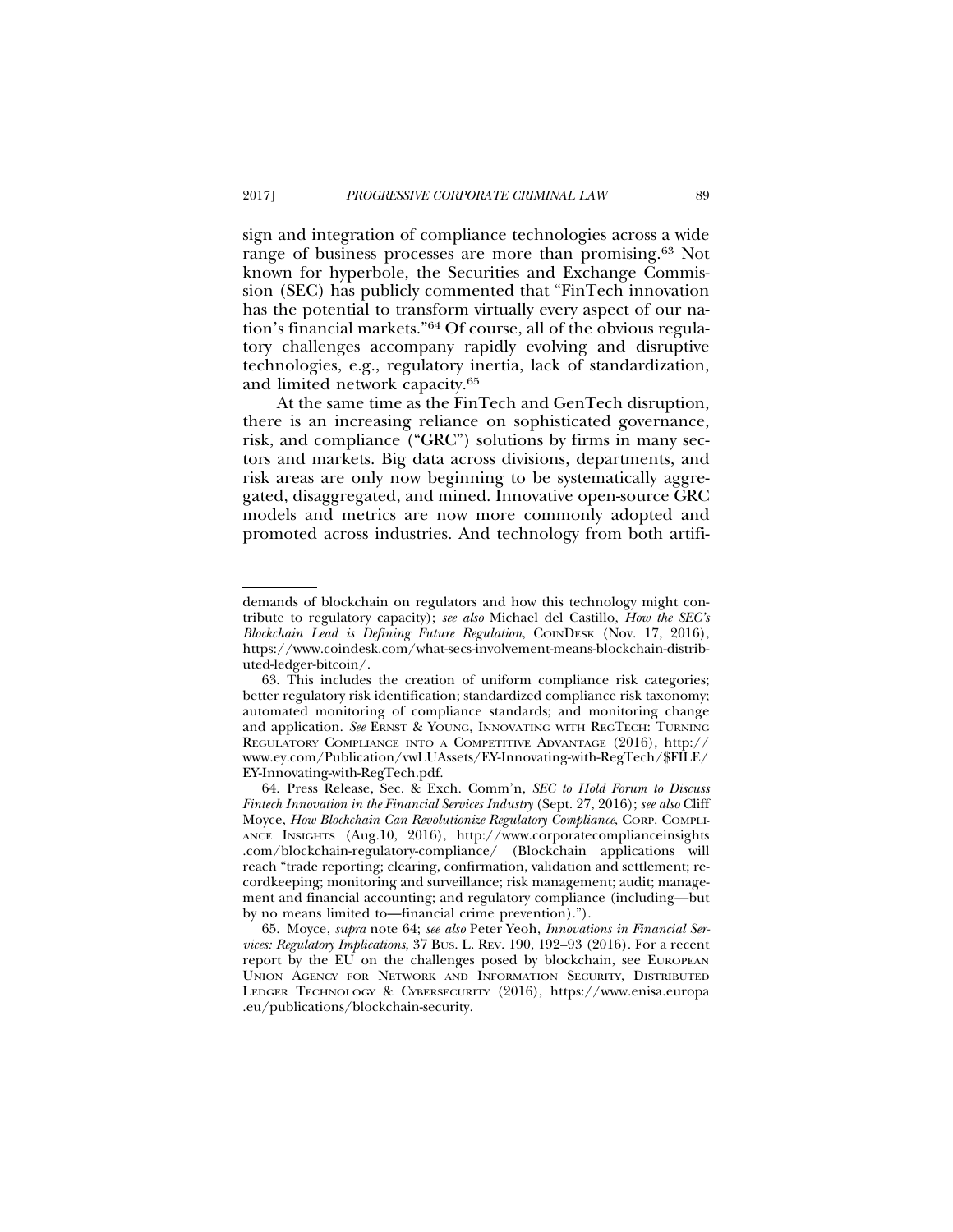cial intelligence and the cognitive sciences are beginning to shape and re-shape GRC modeling.<sup>66</sup>

It is a fair prediction that some iteration of today's GRC thinking will lead to the integration of firm, industry, and regulatory standards tomorrow.<sup>67</sup> The emergence of more sophisticated machine learning approaches and cognitive GRC models hold particular promise as an enterprise, cross-functional platform for real-time monitoring of regulatory changes, minimizing operational risks, and managing risks from both vendors and multi-tier supply-chain partners.68 Combining institutional frameworks with agent-based simulations (institutional agent-based models) and pairing AI robots with key compliance professionals offer a window into the complex dynamics

<sup>66.</sup> Estimates regarding the size and growth of the GRC market vary widely. Industry forecasts, however, remain very positive. *See, e.g.*, *The GRC Market is Expanding at an Exponential Rate,* LOCKPATH: THE LOCKPATH BLOG (June 29, 2015), https://www.lockpath.com/blog/the-grc-market-is-expand ing-at-an-exponential-rate/ ("With over 600 GRC solutions on the market currently, it seems that predictions show that the GRC market would hit \$31.77 billion by the year 2020 with global compliance market spend reaching \$2.6 billion in 2015 alone"); John Verver, *Big Data and GRC*, CORP. COMPLIANCE INSIGHTS, June 21, 2013. For a wise critique of the GRC movement, one that promotes a more active role for regulators in crafting the GRC model, see Kenneth A. Bamberger, *Technologies of Compliance: Risk and Regulation in a Digital Age*, 88 TEX. L. REV. 669, 677 (2010). Next generation GRC models focus on increasingly open frameworks, more fluid implementation, and systems integration of additional stakeholders. *See* MICHAEL VOLKOV, THE IMPACT OF NEW TECHNOLOGIES IN CORPORATE GOVERNANCE, RISK MANAGEMENT AND COMPLIANCE PROGRAMS (2013).

<sup>67.</sup> *See infra* note 77 for a discussion of GRC in relation to international standards.

<sup>68.</sup> *See, e.g.*, ARTIFICIAL INTELLIGENCE IN FINANCIAL MARKETS: CUTTING-EDGE APPLICATIONS FOR RISK MANAGEMENT, PORTFOLIO OPTIMIZATION AND EC-ONOMICS (Christian L. Dunis, Peter W. Middleton, Konstantinos Theofilatos & Andreas Karathanasopolous eds., 2016) (an excellent collection of papers on artificial intelligence and neural networking applications for a wide range of topics in finance); Heiko Thimm, *ICT Support of Environmental Compliance—Approaches and Future Perspectives*, *in* ADVANCES AND NEW TRENDS IN EN-VIRONMENTAL INFORMATICS 323 (Volker Wohlgemuth, Frank Fuchs-Kittowski & Jochen Wittmann eds., 2017); Carole Switzer, *Accelerating the Evolution of GRC*, COMPLIANCE WK. (June 28, 2016), https://www.complianceweek.com/ news/news-article/accelerating-the-evolution-of-grc#.WdAAQhOPLGI (exploring the transformative power of cognitive GRC); *cf.* Sean Lyons, *Corporate Defence: Are Stakeholders Interests Adequately Defended?* 1 J. OF OPERATIONAL RISK 67 (2006) (questioning the value of risk management strategies for the firm).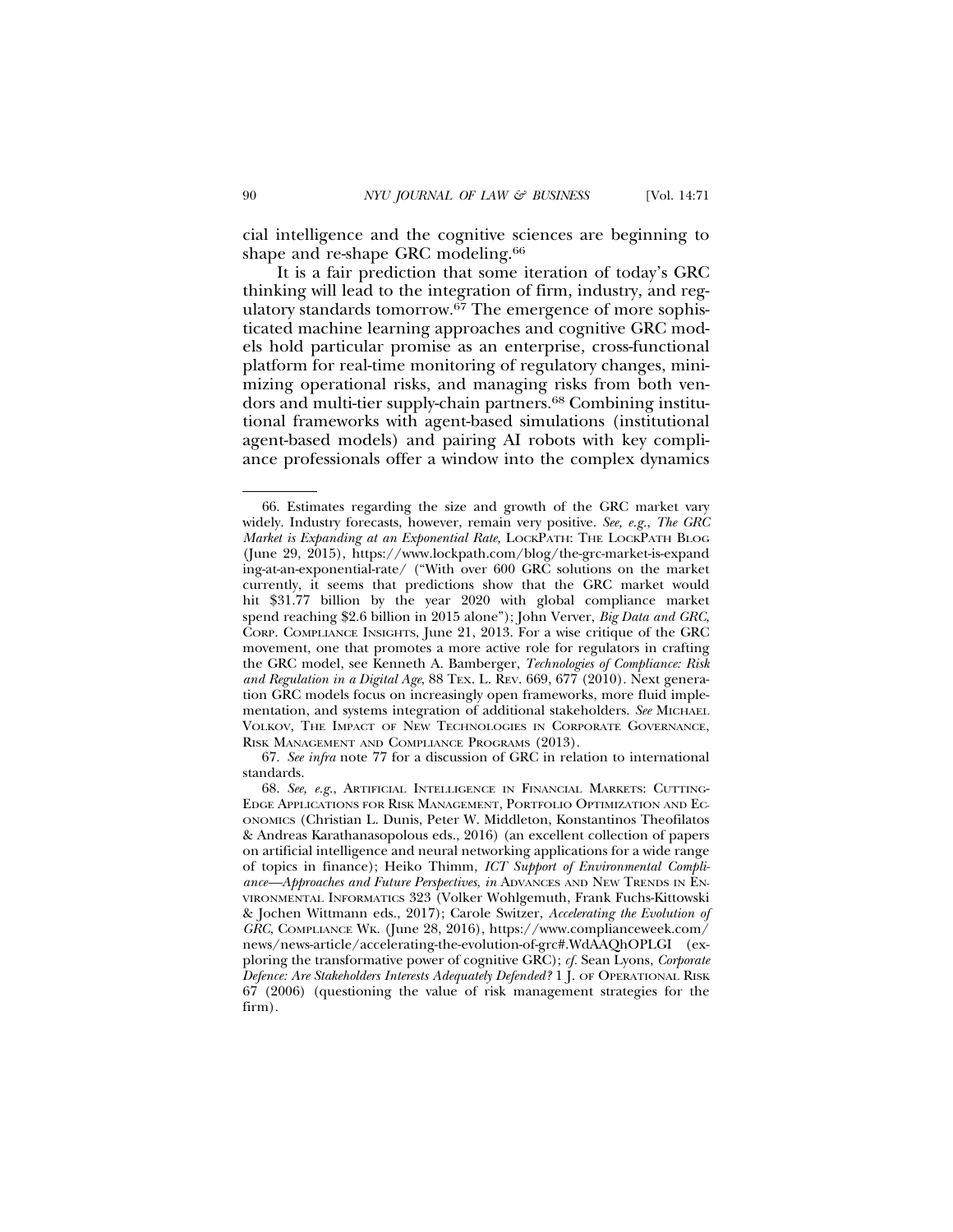of regulation that was unimaginable until only recently.69 An increasing commitment to leading-edge compliance data analytics gives large financial institutions and hedge funds of all sizes surveillance and monitoring solutions that were science fiction until only recently. Augmented and virtual reality extensions to compliance offerings also offer new ways of delivering risk management practices, and new revenue streams for accountancies, consultancies, and law firms.70

Contemporaneous with FinTech, RegTech, the dramatic rise in the use of compliance data analytics, and advances in GRC, is a recognition that social science research on compliance may offer value in developing effective corporate crime policy.71 While evidence-based research on corporate criminal regulation is still exceedingly difficult to find, there is an impressive stream of scholarship by psychologists, sociologists, and criminologists on the many motives that encourage or discourage compliance inside and outside of complex organizations.72 In spite of long-standing and near insurmountable

<sup>69.</sup> *See, e.g.*, Tina Balke, Marina De Vos & Julian Padget, *I-ABM: Combining Institutional Frameworks and Agent-Based Modelling for the Design of Enforcement Policies*, 21 ARTIFICIAL INTELLIGENCE L. 371 (2013); Samson Esayas & Tobias Mahler, *Modelling Compliance Risk: A Structured Approach*, 23 ARTIFICIAL INTELLIGENCE L. 271 (2015); *see also* Anant Kale, *Artificial Intelligence: The New Super Power for Compliance*, CORP. COMPLIANCE INSIGHTS, (Aug. 31, 2016), http://www.corporatecomplianceinsights.com/artificial-intelligence-new-superpower-business-compliance/.

<sup>70.</sup> *See, e.g.*, Emilia Duarte, Francisco Rebelo & Michael S. Wogalter, *Virtual Reality and Its Potential for Evaluating Warning Compliance*, 20 HUM. FAC-TORS & ERGONOMICS IN MANUFACTURING & SERV. INDUSTRIES 526 (2010).

<sup>71.</sup> *But see* Christine Parker & Sharon Gilad, *Internal Corporate Compliance Management Systems: Structure, Culture and Agency*, *in* EXPLAINING COMPLIANCE: BUSINESS RESPONSES TO REGULATION (Christine Parker & Vibeke Lehmann Nielsen eds., 2011). These authors seriously question the application of compliance research. They write that: "There is considerable disagreement as to whether a wide range of corporations would ever have the motivation and capacity to implement effective compliance systems and whether such systems could be effective even if corporations were willing and able to implement them." *Id.* at 189.

<sup>72.</sup> David Hess, *Ethical Infrastructures and Evidence-Based Corporate Compliance and Ethics Programs: Policy Implications from the Empirical Evidence*, 12 N.Y.U. J.L. & BUS. 317 (2016); *see also* Parker & Gilad, *supra* note 71, for research on motives from Kagan, Gunningham, Thornton, Simpson, Rorie, and Tyler. *See, e.g.*, Tom R. Tyler, *Reducing Corporate Criminality: The Role of Values*, 51 AM. CRIM. L. REV. 267 (2014); Marie A. McKendall & John A. Wagner, III, *Motive, Opportunity, Choice, and Corporate Illegality*, 8 ORG. SCI. 624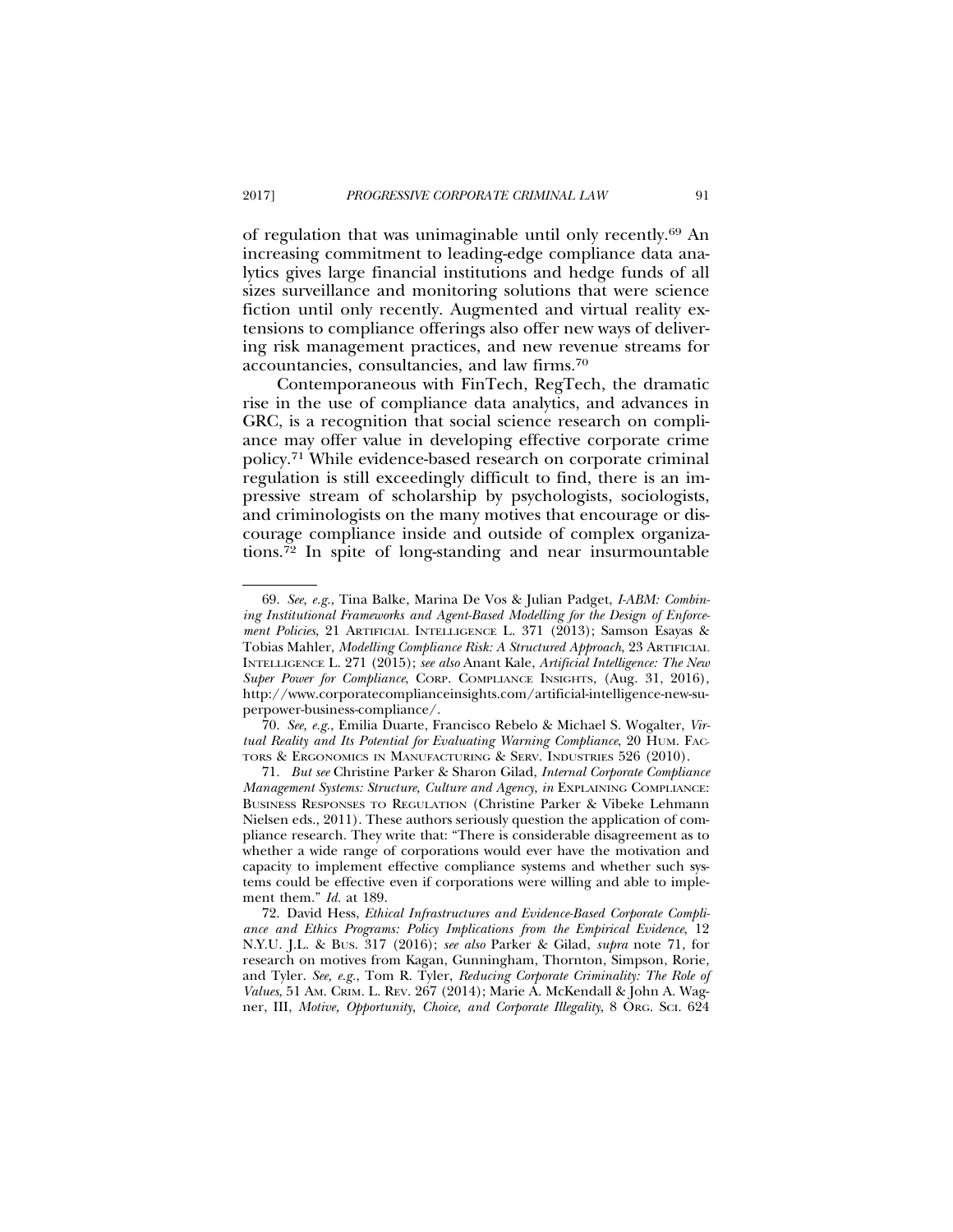challenges with access to good white collar and corporate crime data, there is also an emerging literature on the internal and external characteristics of firms that are most associated with law abidance.73 A separate but related body of work, even more developed, explores organizational responses to innovations in regulation.74 Some of the better quantitative research on environmental compliance, for example, is framed around a groundswell of new governance and new regulatory models that push plural and decentered concepts.75 From systems-

74. *See generally* CHRISTINE PARKER, THE OPEN CORPORATION: EFFECTIVE SELF-REGULATION AND DEMOCRACY (2002). For the most notable industry and subject matter specific research, see JOHN BRAITHWAITE, TO PUNISH OR PER-SUADE: ENFORCEMENT OF COAL MINE SAFETY (1985); VALERIE BRAITHWAITE, DEFIANCE IN TAXATION AND GOVERNANCE: RESISTING AND DISMISSING AUTHOR-ITY IN A DEMOCRACY (2009); JOHN BRAITHWAITE, TONI MAKKAI & VALERIE BRAITHWAITE, REGULATING AGED CARE: RITUALISM AND THE NEW PYRAMID (2007); JOHN BRAITHWAITE, CORPORATE CRIME IN THE PHARMACEUTICAL IN-DUSTRY (1984).

75. Charles F. Sabel & William H. Simon, *Minimalism and Experimentalism in the Administrative State*, 100 GEO. L.J. 53 (2011); Neil Gunningham & Cam-

<sup>(1997);</sup> Lynne M. Vieraitis, Nicole L. Piquero, Alex R. Piquero, Stephen G. Tibbetts & Michael Blankenship, *Do Women and Men Differ in Their Neutralizations of Corporate Crime?*, 37 CRIM. JUST. REVIEW 478 (2012); Wayne B. Gray & Ronald J. Shadbegian, *When and Why Do Plants Comply? Paper Mills in the 1980s*, 27 L. & POL'Y 238 (2005); Neil Gunningham, Robert A. Kagan & Dorothy Thornton, *Social License and Environmental Protection: Why Businesses Go Beyond Compliance*, 29 L. & Soc. INQUIRY 307 (2004).

<sup>73.</sup> For an excellent discussion of the difficulties of securing white collar crime research data, see SALLY S. SIMPSON & PETER CLEARY YEAGER, BUILDING A COMPREHENSIVE WHITE-COLLAR VIOLATIONS DATA SYSTEM 5 (2015); MAR-SHALL CLINARD & PETER YEAGER, CORPORATE CRIME 97–98 (1980) (discussing data limitations). The literature on organizational capabilities and characteristics assembled by Parker and Gilad, *supra* note 71, reflects the diversity of scholarship. It is worth highlighting Parker and Gilad's contribution on structure, culture, and agency. This is perhaps the best writing on the complex prospects of regulator-mandated compliance systems. *See also* Lori Snyder Bennear, *Are Management-Based Regulations Effective? Evidence from State Pollution Prevention Programs*, 26 J. POL'Y ANALYSIS & MGMT. 327, 328 (2007); Gary R. Weaver & Linda Klebe Treviño, *Compliance and Values Oriented Ethics Programs: Influences on Employees' Attitudes and Behavior*, 9 BUS. ETHICS Q. 315 (1999). Researchers are increasingly looking at changes in actual behavior of agents following the initiation of, or changes in, an integrity initiative. *See* Danielle E. Warren, Joseph P. Gaspar & William S. Laufer, *Is Formal Ethics Training Merely Cosmetic? A Study of Ethics Training and Ethical Organizational Culture*, 24 BUS. ETHICS Q. 85 (2014) (in a study of bank employees, two years after a single ethics training session, there were sustained positive effects on indicators of an ethical organizational culture).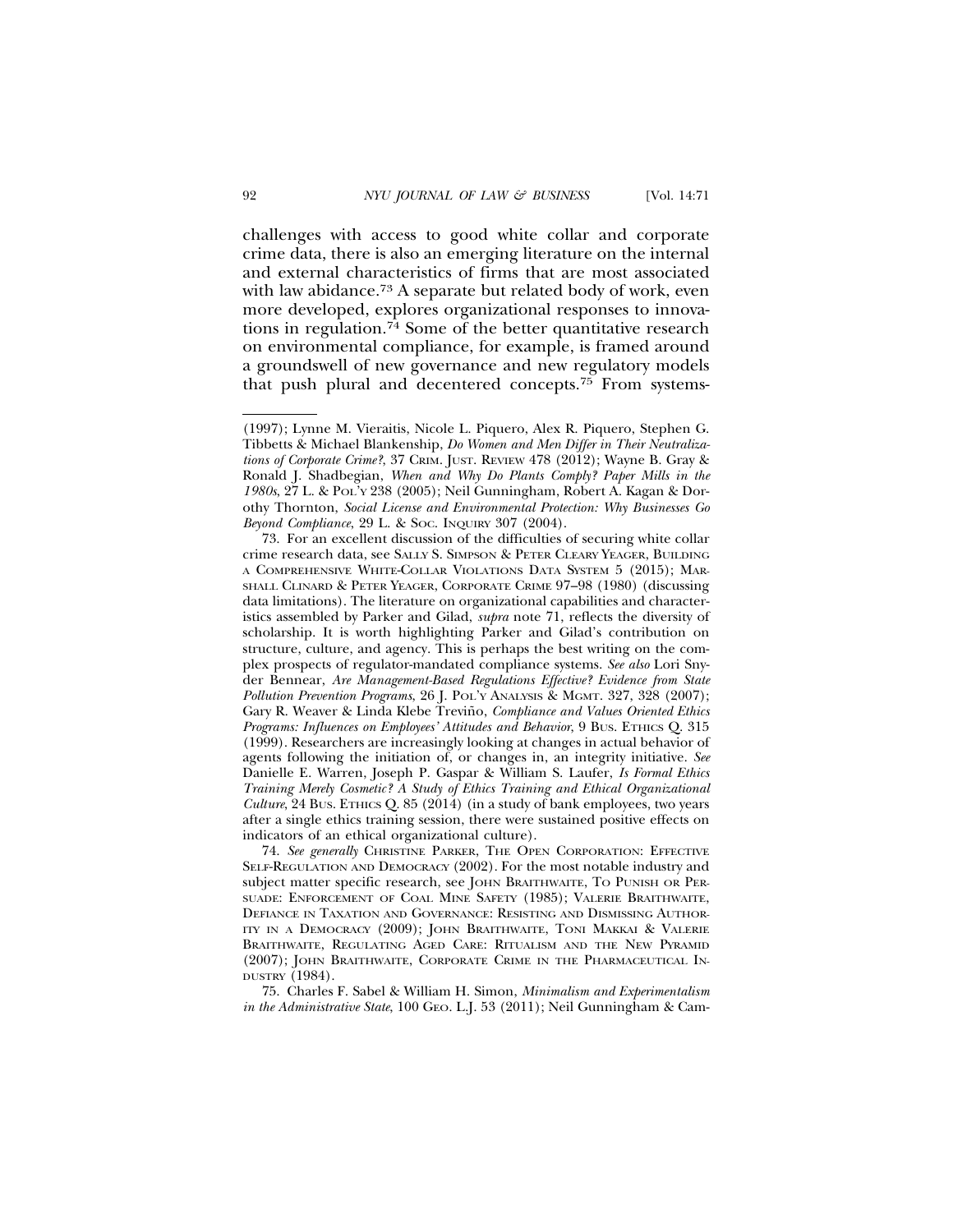and principle-based regulation to smart regulation, meta-regulation, and regulatory excellence (RegX), the important role of third parties and non-state actors have helped reconceive thinking about conventional regulator–regulated relationships.76

When you add together recently introduced international enterprise-wide governance, risk, and compliance standards to this mix, such as those from the International Organization for Standardization (e.g., ISO19600, ISO31000, and ISO38500), and the Enterprise Risk Management standards from the Committee of Sponsoring Organizations of the Treadway Commission (COSO ERM), there is an impressive convergence. There is, quite simply, a gestalt of models, measures, metrics, data, analytics, standards, committed compliance professionals, relevant compliance scholarship, and vast firm resources dedicated to promoting compliance and good governance while minimizing enterprise risk and liability.77 This is an opportunistic convergence of formal and informal social controls across the entire firm—from corporate strategy, organizational processes, and available technology to culture, leadership, and people. It is, in some ways, a challenge for a new, transformative promise of the scientific state. If there is

eron Holley, *Next-Generation Environmental Regulation: Law, Regulation, and Governance*, 12 ANN. REV. L. & SOC. SCI. 273, 274 (2016).

<sup>76.</sup> For an excellent collection of some of the best research on regulatory policy making, enforcement, responses to regulation, and next generation thinking about regulation, see REGULATION AND REGULATORY PROCESSES (Cary Coglianese & Robert A. Kagan eds., 2007). For a recent extension of Cary Coglianese's work, see CARY COGLIANESE, LISTENING, LEARNING, AND LEADING: A FRAMEWORK FOR REGULATORY EXCELLENCE (2015); ACHIEVING REGULATORY EXCELLENCE (Cary Coglianese ed., 2016) (a series of outstanding contributions to the conception, applications, and limitations of regulatory excellence).

<sup>77.</sup> *See, e.g.*, ROBERT R. MOELLER, COSO ENTERPRISE RISK MANAGEMENT: ESTABLISHING EFFECTIVE GOVERNANCE, RISK, AND COMPLIANCE PROCESSES (2d ed. 2011); ISO, INTERNATIONAL STANDARD ISO 19600, COMPLIANCE MANAGE-MENT SYSTEMS—GUIDELINES (2014); Sylvie Bleker & Dick Hortensius, *ISO 19600: The Development of a Global Standard on Compliance Management*, J. BUS. COMPLIANCE, Feb. 2014; ISO, INTERNATIONAL STANDARD ISO 31000, RISK MANAGEMENT—PRINCIPLES AND GUIDELINES ON IMPLEMENTATION (2009); ISO, INTERNATIONAL STANDARD 38500, CORPORATE GOVERNANCE OF INFORMATION TECHNOLOGY (2008); Hesham Bin-Abbas & Saad Haj Bakry, *Assessment of IT Governance in Organizations: A Simple Integrated Approach*, 32 COMPUTERS HUM. BEHAV. 261 (2014).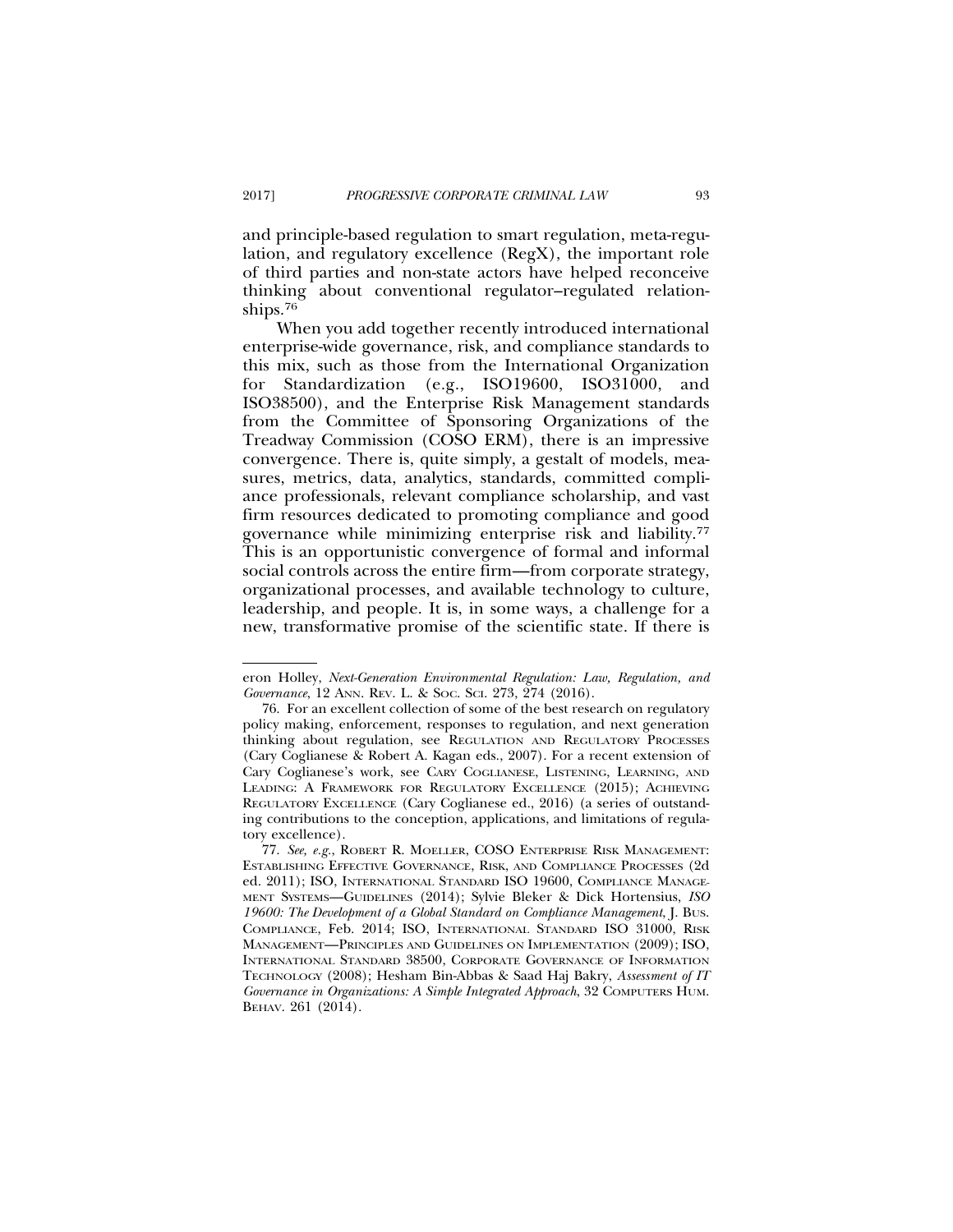any progress made in accessing a vast array of white collar crime and organizational crime data from federal and state agencies, this also may be a critical turning point in the scientific study of corporate crime.78

How architects of the corporate criminal law should embrace this convergence in ways that recognize the importance of private and public sector social control is a central challenge to the development of a progressive account.79 This challenge would be "insurmountable" if conceived narrowly as a task for the state to assume the role of the new age experimentalists and decipher which specific variables, proxies, or metrics are part of a general prescription that should be offered to the private sector as effective compliance or organizational due diligence.80 Instead, the burden must be shared across all compliance stakeholders to meet the challenges of this compliance convergence with a far more developed capacity that addresses regulatory needs, capabilities, and requirements. This is actually a co-regulatory challenge that will inevitably require different exchanges, revised instruments and analytics, and increasingly lower costs through the cross-

I suppose that in theory, one could envision the Justice Department presiding over a lovely experimentalist regime in which the 'informal exchange of information amongst independent monitors, prosecutors, regulators, and industry experts will, over time, create a narrow set of accepted best remedial practices.' Figuring out what 'works'—that is, how to measure compliance—is not just a technical challenge here, however. It is a fundamental confounding problem in the whole area of white collar enforcement.

Daniel Richman, *Institutional Competence and Organizational Prosecutions*, 93 VA. L. REV. IN BRIEF 115, 119 (2007).

80. *Id*. at 120 ("Finding appropriate performance metrics is hard enough for those engaged in (or opposing) structural reform in prisons, schools, or other such institutions. In the white collar area, the challenge may be insurmountable."); *cf*. Simpson et al., *supra* note 28 (finding the challenge for any coherent corporate criminal justice policy in the dearth of evidence-based data).

<sup>78.</sup> SIMPSON & YEAGER, *supra* note 73, at 3 ("Despite its voluminous collections of data on conventional crimes and the legal responses to them, the Nation has long lacked systematic data on white-collar offenses and the sanctions employed against them."); *see also* Marshall B. Clinard & Peter C. Yeager, *Corporate Crime: Issues in Research*, 16 CRIMINOLOGY 255 (1978) (reviewing the dearth of corporate crime research).

<sup>79.</sup> As Daniel Richman astutely noted in his brief response to Brandon Garrett's work on structural reforms,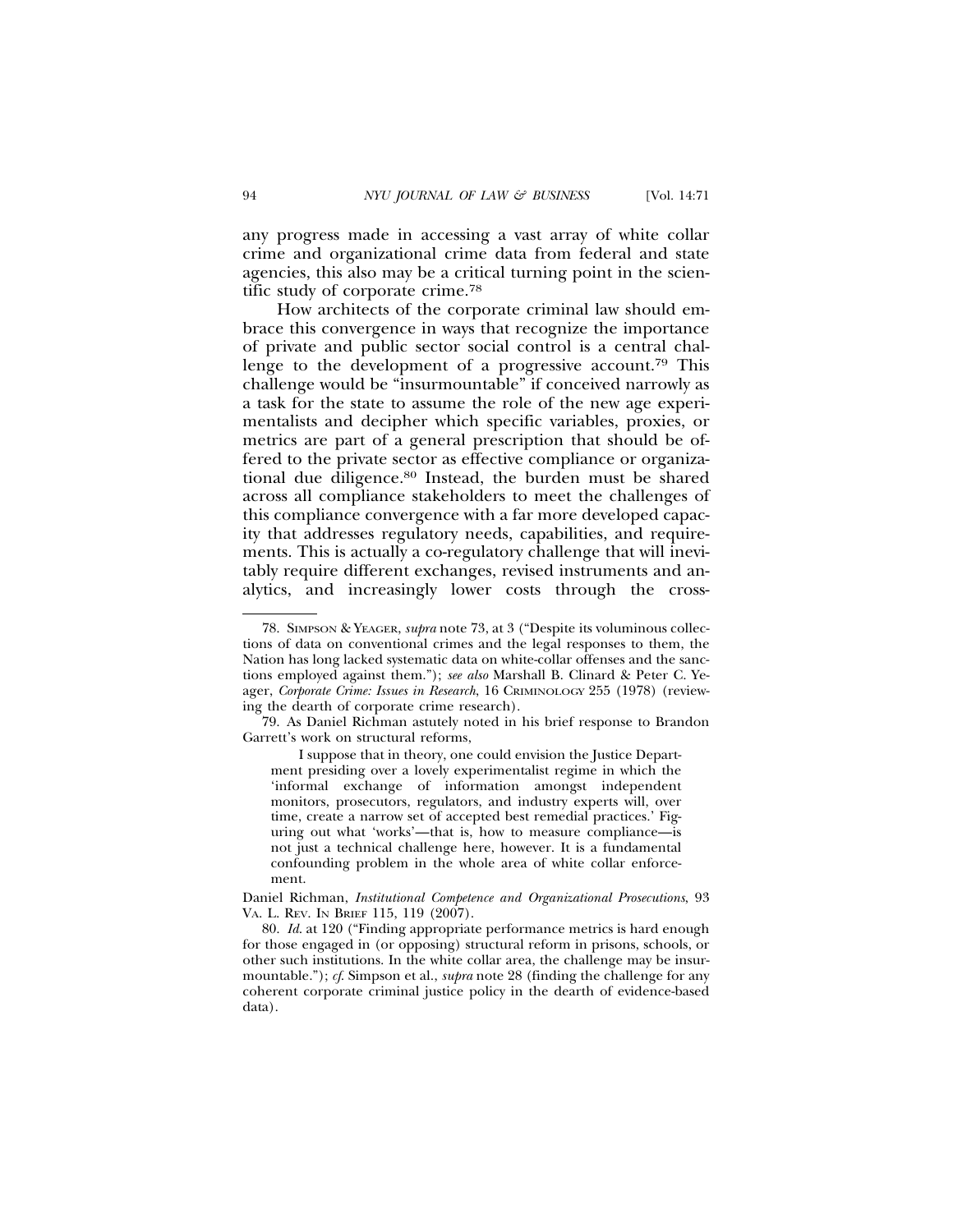enterprise integration of regulatory technology. It is also a challenge that will benefit from the lessons learned in maturing other regulatory settings, such as the many successful selfregulatory organizations (e.g., Financial Industry Regulatory Authority (FINRA); Municipal Securities Rulemaking Board (MSRB), and American Arbitration Association (AAA)), along with sector-specific co-regulation of environmental protection, health and product safety, and climate protection.<sup>81</sup> Finally, much can be learned from the many noteworthy co-regulatory successes in combating cybercrime, and ensuring cybersecurity and national security.82

This convergence in compliance thinking, standards, analytics, and metrics is certainly not provincial. The development and sharing of increasingly sophisticated and elaborate compliance models across Europe and Australia, for example, suggest that there is an emerging convention in regulatory technology and models, both in jurisdictions that have and those that lack the same threats from command and control approaches to entity liability.83 Many of our old concerns still define foreign civil, administrative, and criminal regulation of corporations, including "paper compliance" programs, piecemeal and unpredictable changes to government guidance that tease the regulated with incentives and disincentives, and an absence of contemporaneous decisional and statutory laws to

<sup>81.</sup> *See, e.g.*, BERTELSMANN STIFTUNG, FOSTERING CORPORATE RESPONSIBIL-ITY THROUGH SELF- AND CO-REGULATION (2012); CAMERON HOLLEY, NEIL GUNNINGHAM & CLIFFORD SHEARING, THE NEW ENVIRONMENTAL GOVERNANCE (2013). What little is known about exchange-based conceptions of compliance will help as well. See Weaver & Treviño, *supra* note 73; see also Gary R. Weaver, *Ethics Programs in Global Businesses: Culture's Role in Managing Ethics*, 30 J. BUS. ETHICS 3 (2001); LAUFER, *supra* note 2.

<sup>82.</sup> *See, e.g.*, TATIANA TROPINA & CORMAC CALLANAN, SELF- AND CO-REGU-LATION IN CYBERCRIME, CYBERSECURITY AND NATIONAL SECURITY (2015).

<sup>83.</sup> *See, e.g*., 2 CORPORATE CRIMINAL LIABILITY AND COMPLIANCE PROGRAMS: TOWARDS A COMMON MODEL IN THE EUROPEAN UNION (Antonio Fiorella ed., 2012); ULRICH SIEBER & MARC ENGELHART, COMPLIANCE PROGRAMS FOR THE PREVENTION OF ECONOMIC CRIMES: AN EMPIRICAL SURVEY OF GERMAN COMPA-NIES (2014); EUROPEAN DEVELOPMENTS IN CORPORATE CRIMINAL LIABILITY 1 (James Gobert & Ana-Maria Pascal eds., 2011); CORPORATE CRIMINAL LIABIL-ITY AND COMPLIANCE (Luis Arroyo Zapatero & Antonio Fiorella eds., 2012); DENNIS BOCK, CRIMINAL COMPLIANCE (2011); Vibeke Lehmann Nielsen & Christine Parker, The ACCC Enforcement and Compliance Survey: Report of Preliminary Findings (Dec. 2005) (ANU Centre for Competition and Consumer Policy Working Paper).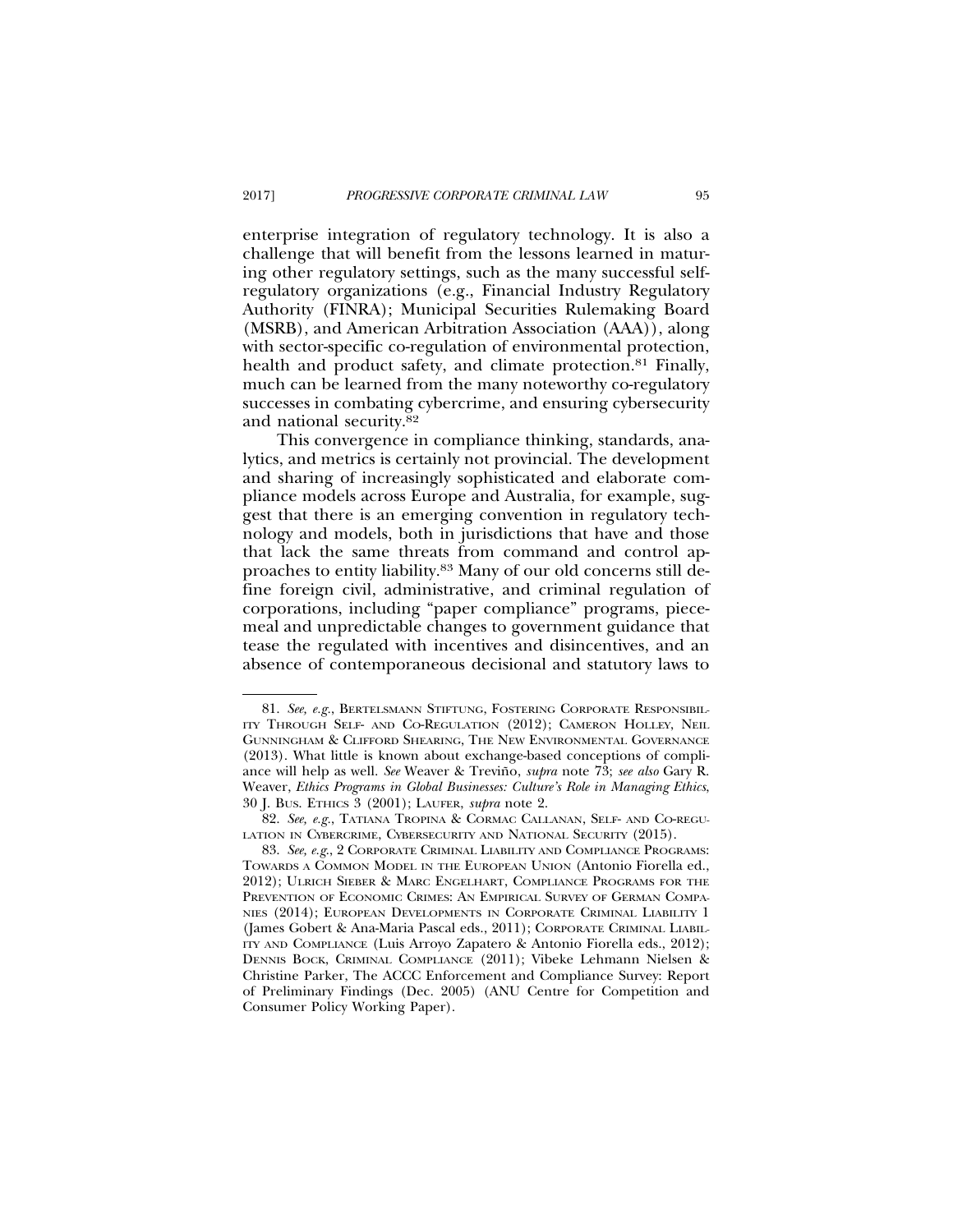provide and interpret clearly-stated principles.84 Notably, many of the most significant concerns with advancing financial and regulatory technology were raised first by regulatory bodies and non-governmental organizations outside the United States.<sup>85</sup>

In countries with a less developed rule of law, there are also lessons to be learned from successful public, private, and non-state regulation and enforcement.86 The challenges of bringing leading compliance solutions to companies and government agencies at different strata in the economic pyramid are discussed below. Seldom do we think about how governance, risk, and compliance solutions might apply, for example, to municipalities or state-owned enterprises in developing countries. The fair melding of private and public interests in a diverse set of enterprises across cultures would be of great interest to progressives, so long as the outcome is more corporate criminal justice.

### III.

### WHY A PROGRESSIVE ACCOUNT?

In some ways, not much has changed from the time of the Progressive Party platform of 1912.87 Concerns over concentrated wealth are well over a hundred years old. Monopolies

87. See AMERICAN PROGRESSIVISM 273–87 (Ronald J. Pestritto & William J. Atto eds., 2008) for the text of the platform.

<sup>84.</sup> See, e.g., Adán Nieto Martin, Cosmetic Use and Lack of Precision in Compliance Programs: Any Solution?, 3 EUCRIM 124, 124 (2012); EDUARDO SAAD-DINIZ, INIMIGO E PESSOA NO DIREITO PENAL (2012); Marc Engelhart, *Corporate Criminal Liability from a Comparative Perspective*, *in* REGULATING CORPORATE CRIMINAL LIABILITY 53–76 (Dominik Brodowski et al. eds., 2014).

<sup>85.</sup> *See* Douglas W. Arner, Janos Barberis & Ross P. Buckley, ` *FinTech, RegTech and the Reconceptualization of Financial Regulation*, 37 NW. J. OF INT'L. L. & BUS. 373 (2017).

<sup>86.</sup> Helle Weeke, Steve Parker & Edmund Malesky, *The Dynamics of Vietnam's Business Environment: Complying with Obligations Abroad and Competing at* Home, 12 DEVELOPING ALTERNATIVES 1 (2009); Andrew A. King & Michael J. Lenox*, Industry Self-Regulation without Sanctions: The Chemical Industry's Responsible Care Program*, 43 ACAD. OF MGMT. J., 698, 698 (2000). One of the most important lessons, for example, is that cooperation between regulators and the regulated in the design of instruments significantly improves law abidance. *See* Markus Taussig & Edmund Malesky, The Danger of Not Listening: How Broad-Based Business Participation in Government Design of Regulations Can Increase Compliance and Benefit Society (Feb. 1, 2016) (unpublished manuscript).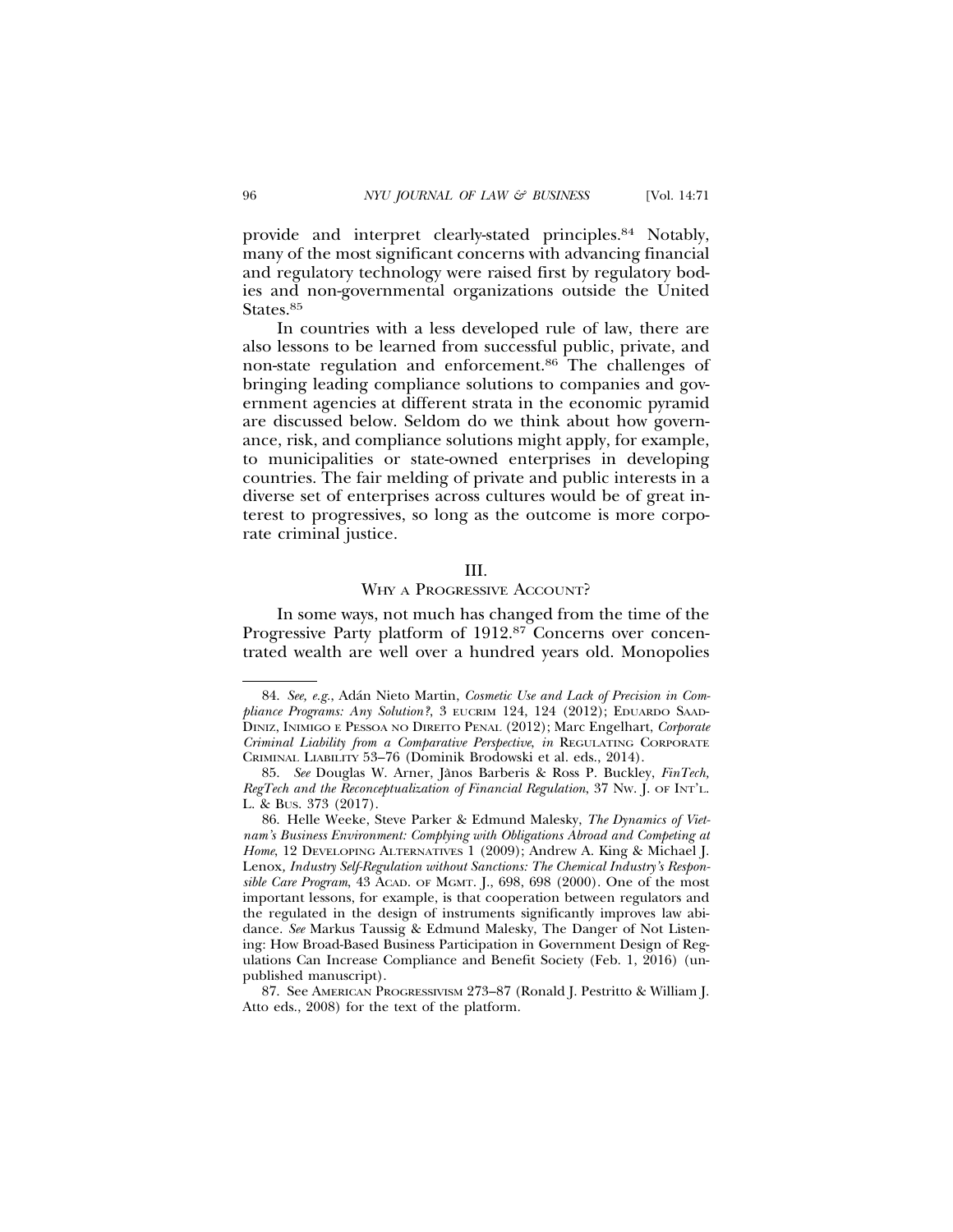were said to be fueled by inordinate greed, unbridled corporate power, and seemingly limitless growth.<sup>88</sup> Like today, progressives a century ago were concerned with the functioning and fairness of institutions of corporate social control, and how much regulatory discretion is left to the boundless imagination of the private sector. Modern progressives also recognize the ascendant power and stature of corporations, and the limitations of the market to produce fair and just outcomes. Like their ideological predecessors, they seek some semblance of responsibility, some accountability, and some long overdue legal reforms.89 In playing off the Wall Street/Main Street dichotomy today, progressives' remain exercised by concentrated wealth extremes, unfair business tax provisions, and a wide range of unattended social, environmental, economic, and racial injustices.90 They want to undermine corporate hegemony, break the corporate stranglehold on Capitol Hill, and abolish the idea of corporate personhood. Progressives also want more corporate wrongdoers debarred from government contracts; limited from exploiting offshore tax loopholes; subjected to expanded transparency and disclosure requirements about environmental, human rights, and worker safety records; and forced to reign in executive compensation.<sup>91</sup>

<sup>88.</sup> These concerns were long-lasting. *See* ELLIS W. HAWLEY, THE NEW DEAL AND THE PROBLEM OF MONOPOLY (2016).

<sup>89.</sup> Recent efforts to infuse the 2016 Democratic Party Platform with progressive ideology turn on improved corporate citizenship, enhanced shareholder activism, increased executive accountability, and more institutional commitment to sustainability. DEMOCRATIC PLATFORM COMMITTEE, 2016 DEM-OCRATIC PARTY PLATFORM (2016).

<sup>90.</sup> *See* Nikiforos T. Laopodis & Bansi L. Sawhney, *Dynamic Interactions Between Main Street and Wall Street*, 42 Q. REV. ECON. & FIN. 803, 805 (2002); Anna Lamin & Srilata Zaheer, *Wall Street vs. Main Street: Firm Strategies for Defending Legitimacy and Their Impact on Different Stakeholders*, 23 ORG. SCI. 47 (2012); Kevin M. DeLuca, Sean Lawson & Ye Sun, *Occupy Wall Street on the Public Screens of Social Media: The Many Framings of the Birth of a Protest Movement*, 5 COMM., CULTURE & CRITIQUE 483, 483 (2012). See NEIL BAROFSKY, BAILOUT: HOW WASHINGTON ABANDONED MAIN STREET WHILE RESCUING WALL STREET (2012) and ANDREW ROSS SORKIN, TOO BIG TO FAIL: THE INSIDE STORY OF HOW WALL STREET AND WASHINGTON FOUGHT TO SAVE THE FINAN-CIAL SYSTEM—AND THEMSELVES (2010) for a treatment of this dichotomy in the popular press.

<sup>91.</sup> *See Nader Proposes Crackdown on Corporate Crime, Fraud and Abuse*, ORE-GON PROGRESSIVE PARTY (Sept. 24, 2010, 9:20 PM), http://progparty.org/ issues/market/corporate\_crime.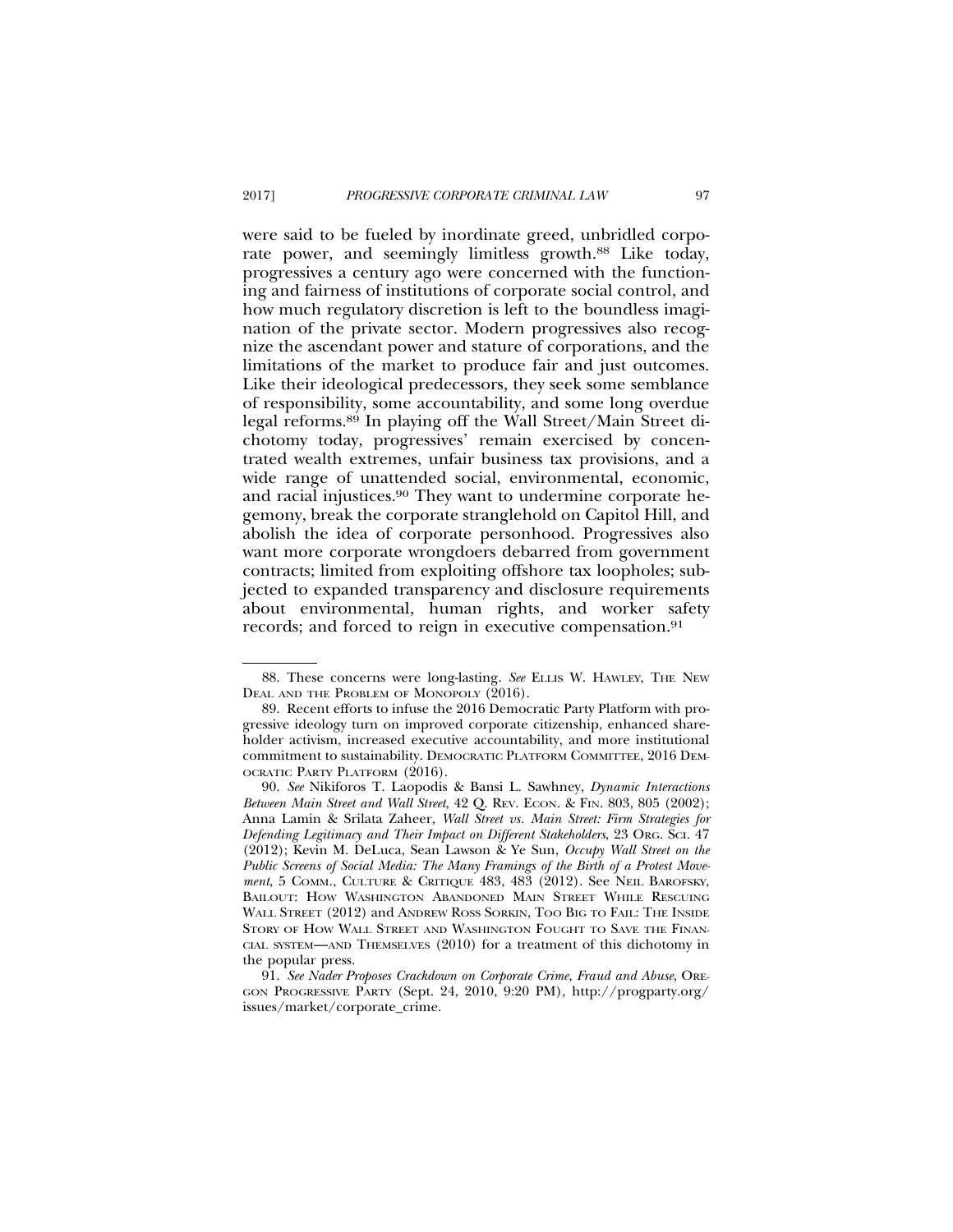A modest outline of progressive corporate criminal law is offered below as a catalyst both to combat the regulatory status quo, and, far less ambitiously, to build capacity into the modern progressive account. This outline is a blend of old progressive principles set in today's compliance environment, with an appreciation of the concerns of modern progressives. Part of the inspiration for a progressive account comes from the failure of the state to recognize the convergence of new enterprise-wide standards, metrics, analytics, new regulatory models, and asymmetric private sector investment in compliance products and services. Inspiration for this account may also be traced to how the moral reprehensibility of corporate crime is so often washed clean, as well as profound concerns with the ways in which corporate criminal justice system is successfully gamed.92 It may be washed and gamed, at least in part, because of the absence of any systematic recognition of corporate victims and victimization. As suggested earlier, it is as remarkable as it is disturbing that there is no field of corporate victimology.

### A. *Progressive Thinking*

The recent history of the progressive movement defies simple description.<sup>93</sup> Indeed, it is difficult to catalogue the diverse political and social factions of modern progressivism.94 Those who claim to represent the progressive vision, issues, beliefs, and values of today often capture only a fraction of the

<sup>92.</sup> *See* William S. Laufer, *Social Accountability and Corporate Greenwashing*, 43 J. BUS. ETHICS 253, 255 (2003) (discussing ways in which reputations of firms are laundered).

<sup>93.</sup> *See, e.g.*, Yonathan Amselem, *The Formlessness of Progressivism*, MISES INST., (Dec. 30, 2015, 12:00 AM), https://mises.org/library/formlessnessprogressivism ("Progressives are often good people with good intentions. However, modern Progressivism has evolved into something so shapeless and amorphous as to amount to little more than a belief in "things that sound nice."); *see also* Glastris, *supra* note 18, at 1 ("As many observers have noted, there are arresting parallels between our age and the 1890s, the dawn of the Progressive Era.").

<sup>94.</sup> It is much easier to distinguish old and modern progressives, and modern and post-modern progressives. For a right of center critique of the latter, see KIM R. HOLMES, THE CLOSING OF THE LIBERAL MIND: HOW GROUPTHINK AND INTOLERANCE DEFINE THE LEFT 92 (2016).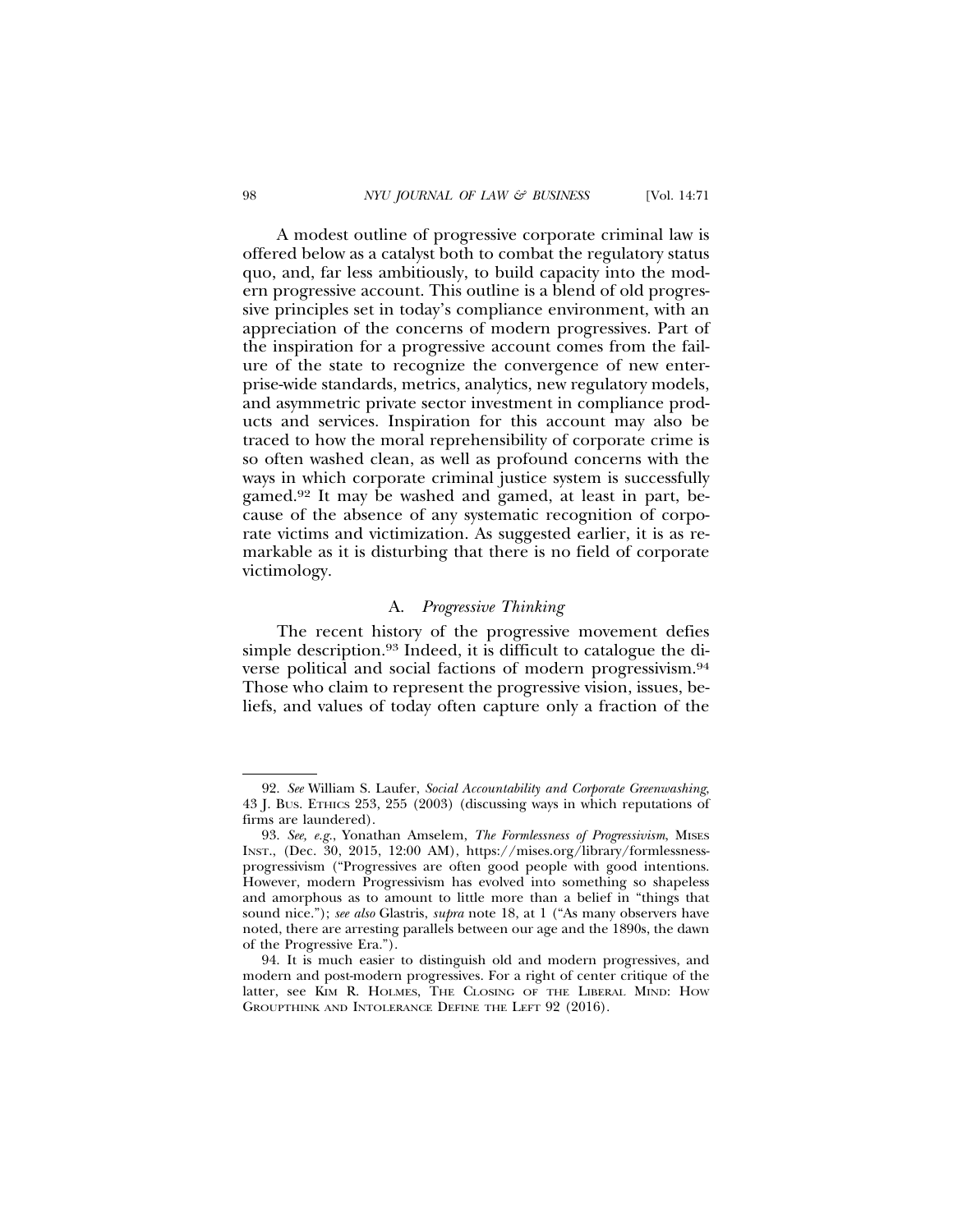significant variance in prevailing theory and dogma.95 At times, progressive accounts of law also fail to neatly converge.96 That said, progressive ideology coalesces around issues of social justice, environmental sustainability, fair wages, and equitable workplace regulations. Even more prominent and relevant here, are concerns with the concentration of wealth and power in the hands of a corporate oligarchy.97 Progressives are united behind the idea that our democracy and democratic institutions are compromised by elites and powerful interest groups who think and act in ways that are disconnected from the realities of non-elites.98

In recent years the ideology of progressivism, like liberalism and socialism, has also become a regular target of dismissive political barbs. The modern welfare state may be the greatest achievement of the progressive movement, but subscribing to welfare-state politics does, indeed, embolden foes and exact costs.99 Some progressives, we are told, employ a thinly veiled guise for promoting a radical and, arguably, unjustifiable expansion of the role of government in our lives. In other cases, there is no veil, as with the stated desire to break up the big banks, along with the freethinking demonization of Wall Street and its resident institutions. Other progressives are said to be "boutique liberals" who depart from the shared understanding of our Founders about the text of the constitution,

<sup>95.</sup> *See, e.g*., AL YATES & ANNE BARTLEY, PROGRESSIVE THINKING: A SYNTHE-SIS OF AMERICAN PROGRESSIVE VALUES, BELIEFS, AND POSITIONS (2012); Elizabeth Sanders, *Rediscovering the Progressive Era*, 72 OHIO ST. L.J. 1281 (2011).

<sup>96.</sup> *See* KENT GREENFIELD, THE FAILURE OF CORPORATE LAW: FUNDAMENTAL FLAWS AND PROGRESSIVE POSSIBILITIES 34 (2006); Kellye Y. Testy, *Linking Progressive Corporate Law with Progressive Social Movements*, 76 TUL. L. REV. 1227, 1229 (2002) (exploring the connection between progressivism and corporate social responsibility); Hovenkamp, *supra* note 22, at 153.

<sup>97.</sup> Bernie Sanders, *Democracy or Oligarchy*, THE PROGRESSIVE (Aug. 7, 2014), http://www.progressive.org/news/2014/08/187809/democracy-oroligarchy ("The major issue of our time is whether the United States of America retains its democratic foundation or whether we devolve into an oligarchic form of society where a handful of billionaires have almost absolute control over the political and economic life of the nation.").

<sup>98.</sup> For a fascinating discussion of concentrated wealth and political orientation, see Martin Gilens & Benjamin I. Page, *Testing Theories of American Politics: Elites, Interest Groups, and Average Citizens*, 12 PERSP. ON POL. 564 (2014). *See also* David Vogel, *The Power of Business in America: A Re-appraisal*, 13 BRITISH J. POL. SCI. 19 (1983).

<sup>99.</sup> *See, e.g.*, Hovenkamp, *supra* note 22.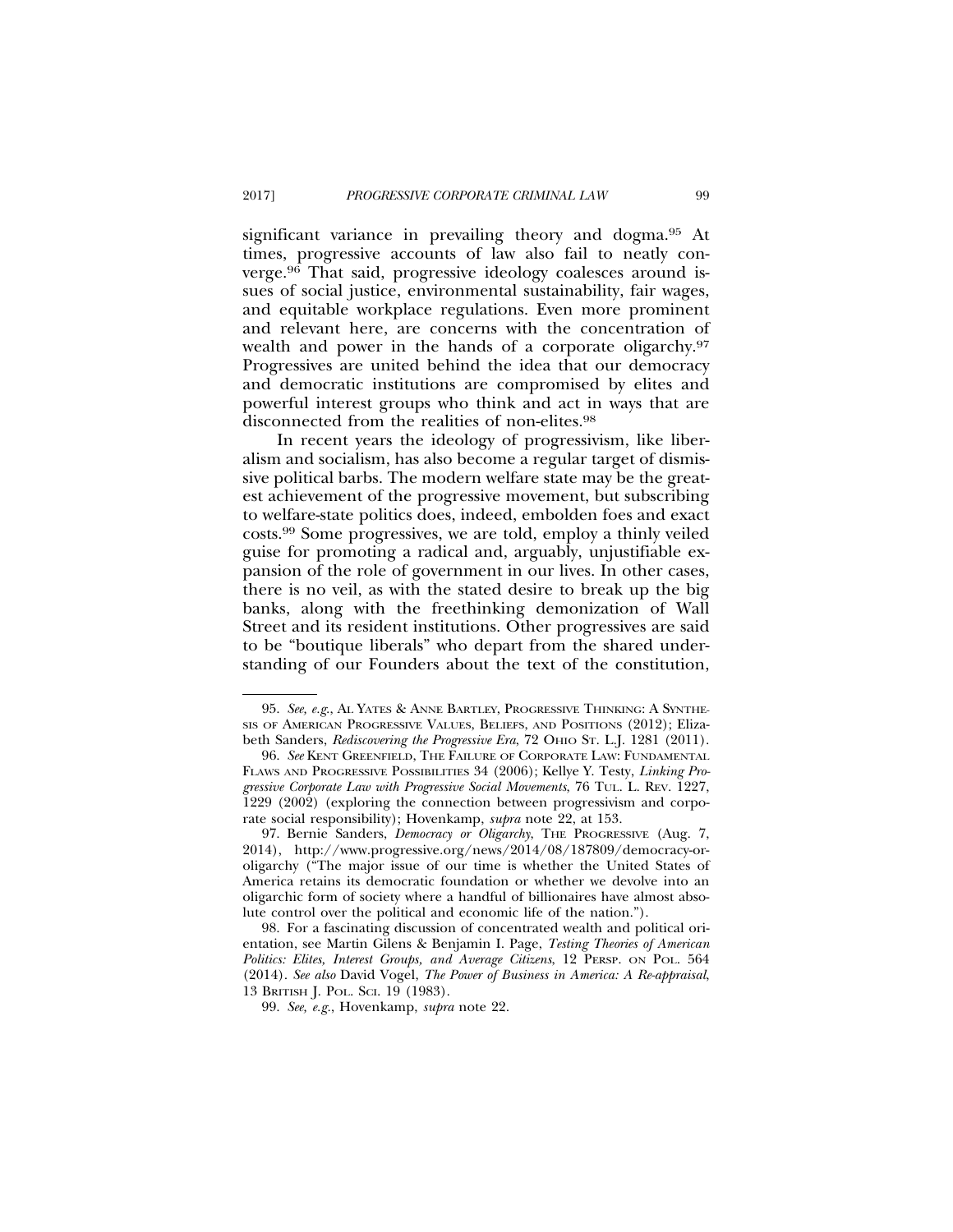and are committed to communitarianism, or something worse.100 Progressives are cast, fairly or not, as an unruly band of politically left ideologues. We have clearly come a long way from Rousseau and Hegel, Wilson and Roosevelt.<sup>101</sup>

The kind of progressive corporate criminal law presented below is not a fair reflection of these positions or a reasonable target of this critique. The boundaries around this body of law are inspired by the brand of progressivism and institutionalism that marked a distinct shift from laissez-faire policies to a very limited and directed government engagement in the early 1900s.102 In 1904, it was Thorstein Veblen's call for new thinking about institutional economics that coalesced in academic writing about the changing nature of the business firm, its growth, its scale, and its power.103 Soon thereafter, J. M. Clark extended turn-of-the-century social control theory to the business firm, offering a path for new institutions to complement the power and suasion of the market—new institutions that would guide the social direction of a maturing administrative state.104 Progressives and institutionalists, economists and sociologists, stepped in where "existing legal and social institutions . . . were outmoded and inadequate to the task of the social control of modern, large-scale industry."105 This disconnect between functioning institutions of social control and corporations of scale and power should be the hard target of modernday progressives. Disparate groups and factions in the larger progressive collective should target the emasculation and gaming of the corporate criminal law in regulatory practice.

<sup>100.</sup> *See, e.g.*, *id.*

<sup>101.</sup> *Id.*

<sup>102.</sup> *See* GREENFIELD, *supra* note 96; Dalia Tsuk, *Corporations Without Labor: The Politics of Progressive Corporate Law*, 151 U. PA. L. REV*.* 1861, 1864 (2003); THE POLITICS OF LAW: A PROGRESSIVE CRITIQUE (David Kairys ed., 3d ed. 1998).

<sup>103.</sup> Stephen Edgell & Rick Tilman, *The Intellectual Antecedents of Thorstein Veblen: A Reappraisal*, 23 J. ECON. ISSUES 1003, 1004 (1989); John A. Hobson*, The Economics of Thorstein Veblen*, 52 POL. SCI. Q. 139 (1937).

<sup>104.</sup> JOHN M. CLARK, SOCIAL CONTROL OF BUSINESS (1939); *cf.* Don S. Kirschner, *The Ambiguous Legacy: Social Justice and Social Control in the Progressive Era*, 2 HIST. REFLECTIONS/REFLEXIONS HISTORIQUES 69 (1975) (raising justifiable concerns with the conventional progressive account).

<sup>105.</sup> Malcolm Rutherford, *Institutional Economics: Then and Now*, 15 J. ECON. PERSP. 173, 174 (2001).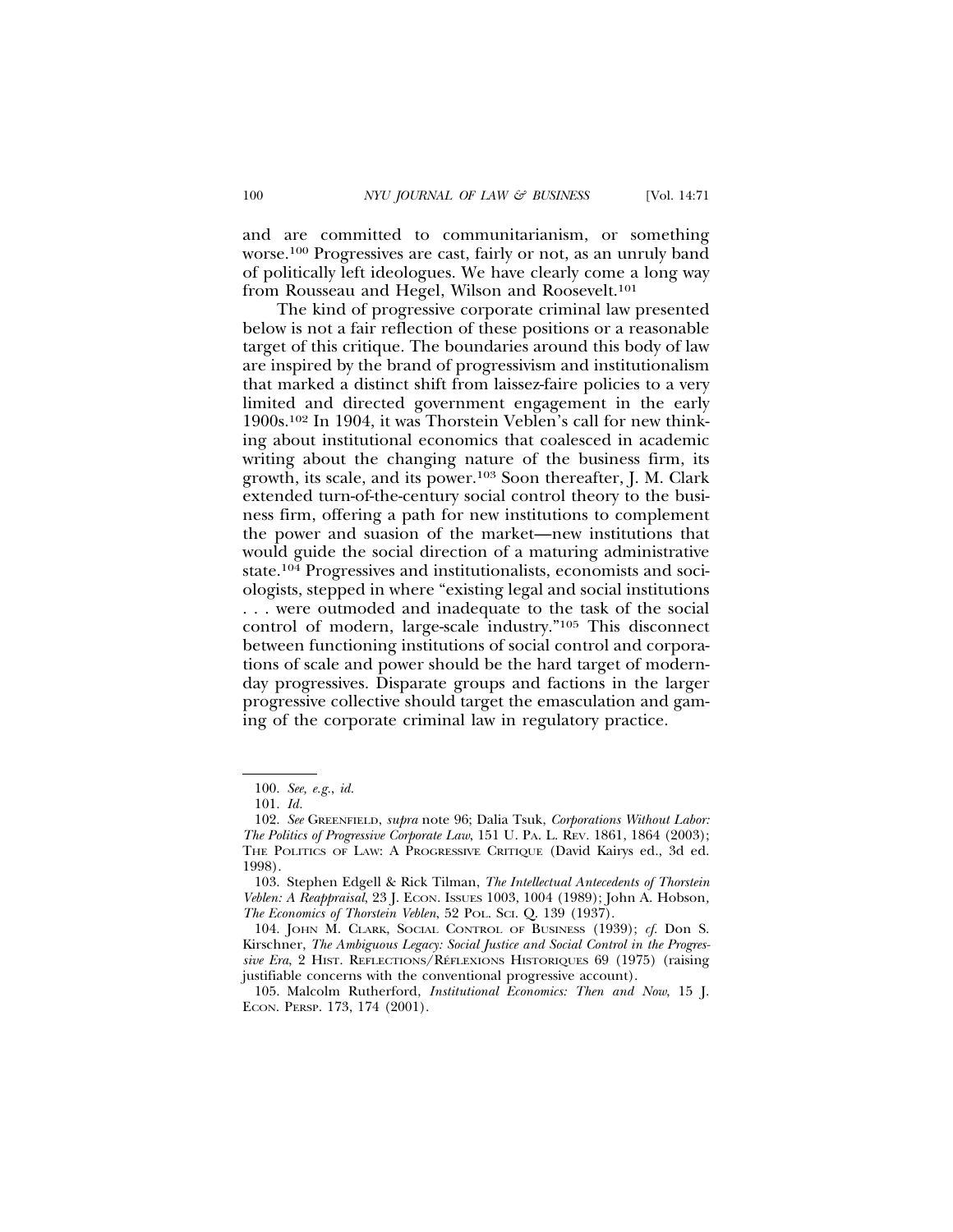The ingredients of twentieth century theories of institutional economics are largely pragmatic and policy-driven, with strong commitments to controlling the growth of big business and curbing corruption.106 At the same time, both Progressivism and Institutionalism share important theoretical foundations. Institutions are not only central to the ordering of an economy, but are also dynamic, changing, and in need of appropriately gauged social controls that benefit from scientific and, in particular, experimental scrutiny.107 The institutionalist creed, according to historians, is to construct institutions and related policies that are responsive to the challenges of social control. And this response must come from more than simple anecdotes, naïve theorizing, or political expediency.<sup>108</sup> For institutionalists, a positivist account requires that science mold and meld with the very institutional arrangements that order and govern markets.<sup>109</sup> The legacy of Ross's social realism and Taylor's call for science management have found new life.<sup>110</sup>

<sup>106.</sup> MICHAEL MCGERR, A FIERCE DISCONTENT: THE RISE AND FALL OF THE PROGRESSIVE MOVEMENT IN AMERICA, 1870–1920 147–81 (2003) (discussing, in some depth, the reaction of progressives to the emergence of powerful large-scale enterprises). *See* Gerhard Peters & John T. Woolley, *Progressive Party Platform of 1912*, AMERICAN PRESIDENCY PROJECT (Nov. 5, 1912), http:// www.presidency.ucsb.edu/ws/index.php?pid=29617 (for the text of the 1912 Progressive Party Platform relating to business enterprises).

<sup>107.</sup> Malcolm Rutherford, *Science and Social Control: The Institutionalist Movement in American Economics, 1918–1947*, 3 ERASMUS J. FOR PHIL. & ECON. 47, 47 (2010); Edward A. Ross, *The Sociological Frontier of Economics*, 13 Q.J. ECON. 386 (1899).

<sup>108.</sup> For a detailed and careful history of the emergence of social science in the progressive period, see Dorothy Ross, THE ORIGINS OF AMERICAN SO-CIAL SCIENCE (1991).

<sup>109.</sup> Thomas C. Leonard, *Progressive Era Origins of the Regulatory State and the Economist as Expert*, 47 HIST. POL. ECON. 49, 66 (2015) ("Progressives enthusiastically and rapidly seized on industrial efficiency as an exemplar, imagining that scientific management could increase efficiency not just on the shop floors of factories but in all corners of an industrial society plagued by waste, conflict, and injustice.").

<sup>110.</sup> *See* Sigmund Wagner-Tsukamoto, *An Institutional Economic Reconstruction of Scientific Management: On the Lost Theoretical Logic of Taylorism*, 32 ACAD. OF MGMT. REV. 105, 114 (2007) ("This paper points toward a high contemporary relevance of scientific management—and of institutional economics. They can well advise us on organizational problems, especially in "modern" interaction contexts that are defined by diversity and pluralism.").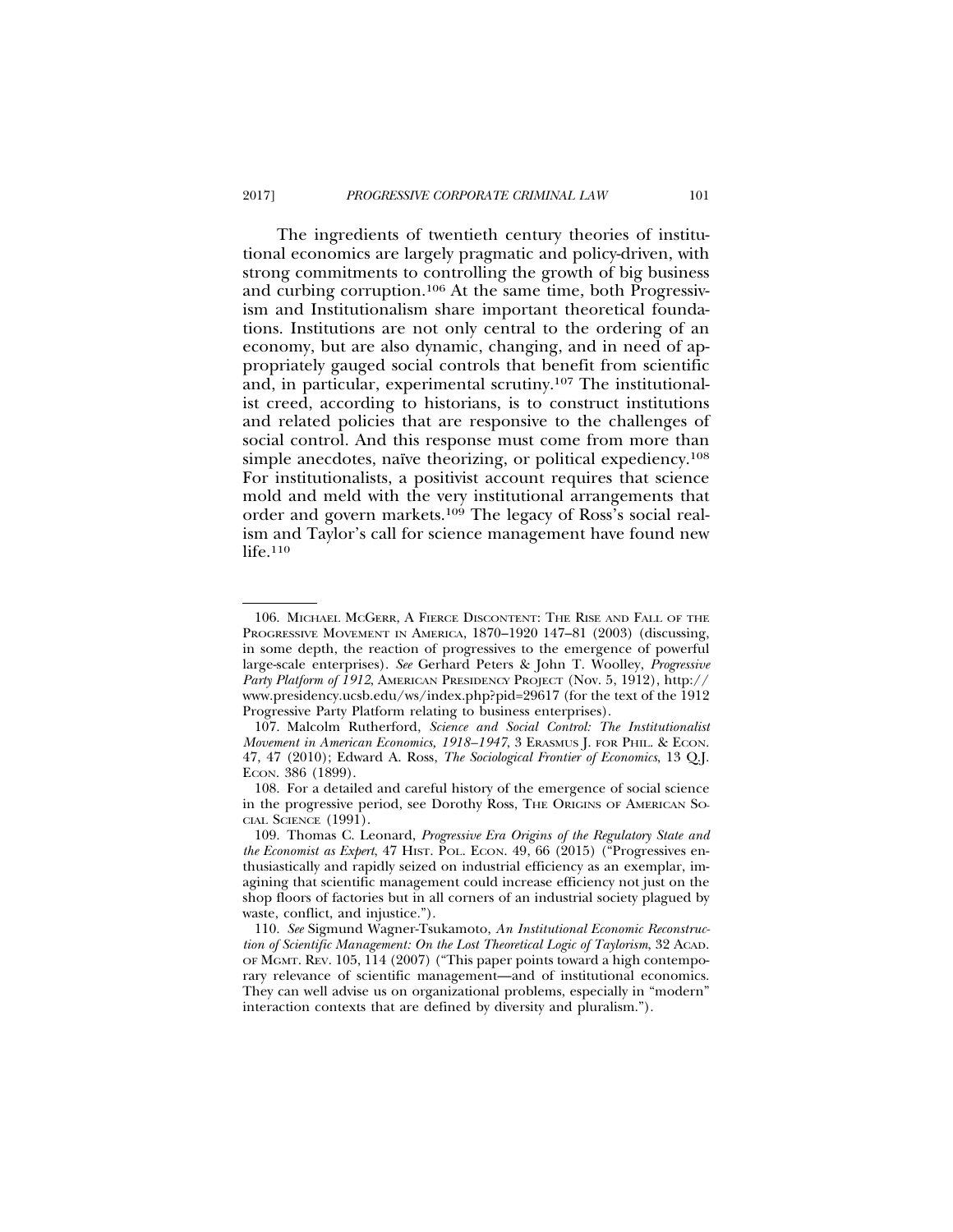The brand of progressivism promoted here takes the shape of a positivist account that looks to replace intuitions and politically-driven ideologies in crafting enterprise compliance and governance prescriptions with measured and just government *and* corporate controls.111 To achieve this ideal, progressives look to the formality of social controls (along a continuum from informal to formal), the level of controls (across agent, firm, industry, and public sector levels), the responsibility for social controls (exploring the increasing privatization of regulation), and the locus of control (recognizing how the effects of social controls differ in private, state-owned, government entities).112 To make the construction of this century-old bridge a bit more realistic, this brand of progressivism should recognize (1) the generally narrow motivations of the private sector to fend off anything but informal social controls, and (2) the limited capacity of government functionaries to assume responsibility for defining, crafting, and escalating these controls.

The history and heritage of this positive account lead to some zealously guarded positions. For example, neoconservatives make much of the regulatory burden as an unjustifiable incursion on the private sector.<sup>113</sup> Modern progressives would likewise bemoan current spending levels on defensive corporate self-regulation or preventive law, but do so because there is simply so little evidence that current compliance expenditures make firms and their agents more compliant. Expenditures may protect the entity from liability, but that is, of course, quite different. Corporate libertarians would dismantle and abolish entity liability if permitted. Modern progressives would likely see corporate wrongdoing as reducible to individual fault. At the same time, though, they should concede that organizational fault is a fair proxy for corporate wrongdoing (at least in some cases), and look to how an enterprise-wide

<sup>111.</sup> For a lengthy discussion of progressivism in relation to both corporation and government control, see BENJAMIN P. DEWITT, THE PROGRESSIVE MOVEMENT: A NON-PARTISAN COMPREHENSIVE DISCUSSION OF CURRENT TEN-DENCIES IN AMERICAN POLITICS 113–61 (Transaction Publishers 2013) (1915).

<sup>112.</sup> *See* William S. Laufer & Diana C. Robertson, *Corporate Ethics Initiatives as Social Control*, 16 J. BUS. ETHICS 1029, 1029 (1997).

<sup>113.</sup> *See, e.g.*, James L. Gattuso & Diane Katz, *Red Tape Rising 2016: Obama Regs Top \$100 Billion Annually*, BACKGROUNDER (Heritage Found.), May 23, 2016, at 1.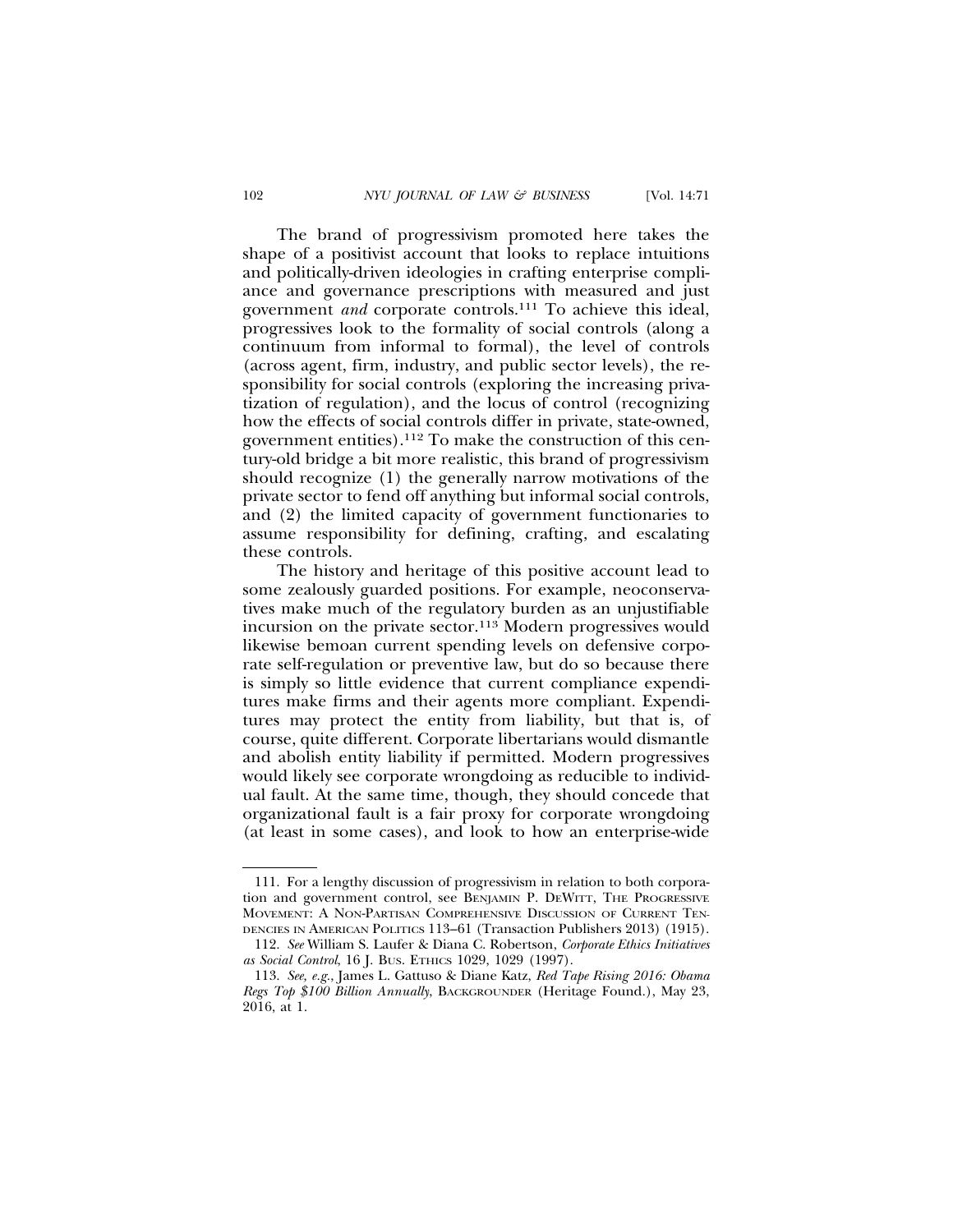regulatory architecture might house the ingredients of fair and just corporate social controls.114

Recent moves constraining the discretion of federal prosecutors to individual rather than entity liability, modern progressives might add, risk a higher level of undistributed justice where evidence of individual agent culpability is lacking or is difficult, if not impossible, to secure. Moreover, shifts in formal policies about discretionary determinations of fault should be accompanied by more thoughtful and measured compliance standards that accommodate regulatory policy changes and embrace new technology.

Politicians and criminal justice functionaries pontificate about the need for corporate entities to adhere to prescriptive compliance and governance routines. Modern progressives would say, though, that regulators are long on moral rhetoric and short on due diligence expectations grounded in planning, process, and outcome factors that are measurable, e.g., using combinations of management-based, performancebased, or technology-based measures and metrics.115

Modern progressives should marvel at the stalemate between the government's failure to embrace evidence of compliance effectiveness as "due diligence," and the private sector's reluctance to make those kinds of compliance investments that will inevitably result in the need to "voluntarily" disclose non-compliance. Finally, modern progressives should spend significant political capital looking for ways to level the regulatory playing field for small firms vis-a-vis their more pow- ` erful counterparts.116 That there are multiple tracks of adjudi-

116. Hovenkamp, *supra* note 22, at 153 ("Progressives did though coalesce around the idea that the market was squarely to blame for noncompetitive business practices and an unfair transfer of wealth toward the rich. The fo-

<sup>114.</sup> For the historical debate between and among progressives on entity liability, see Mark M. Hager, *Bodies Politic: The Progressive History of Organizational Real Entity Theory*, 50 U. PITT. L. REV. 575 (1988–1989).

<sup>115.</sup> For a brief discussion of collaborative associations between government and business in progressive history, see MCGERR, *supra* note 106, at 315. Alternatively, as noted later, co-regulatory or collaborative systems should be proposed. Specific diligence expectations are "owed" regulated firms because certain legislative reforms and discretionary guidelines simply require companies to have such programs, policies, and practices. Further, prosecutors and regulators push incentives that drive firm compliance expenditures and investment, often without restraint, and rarely with any comparable government expenditures that builds regulatory capacity.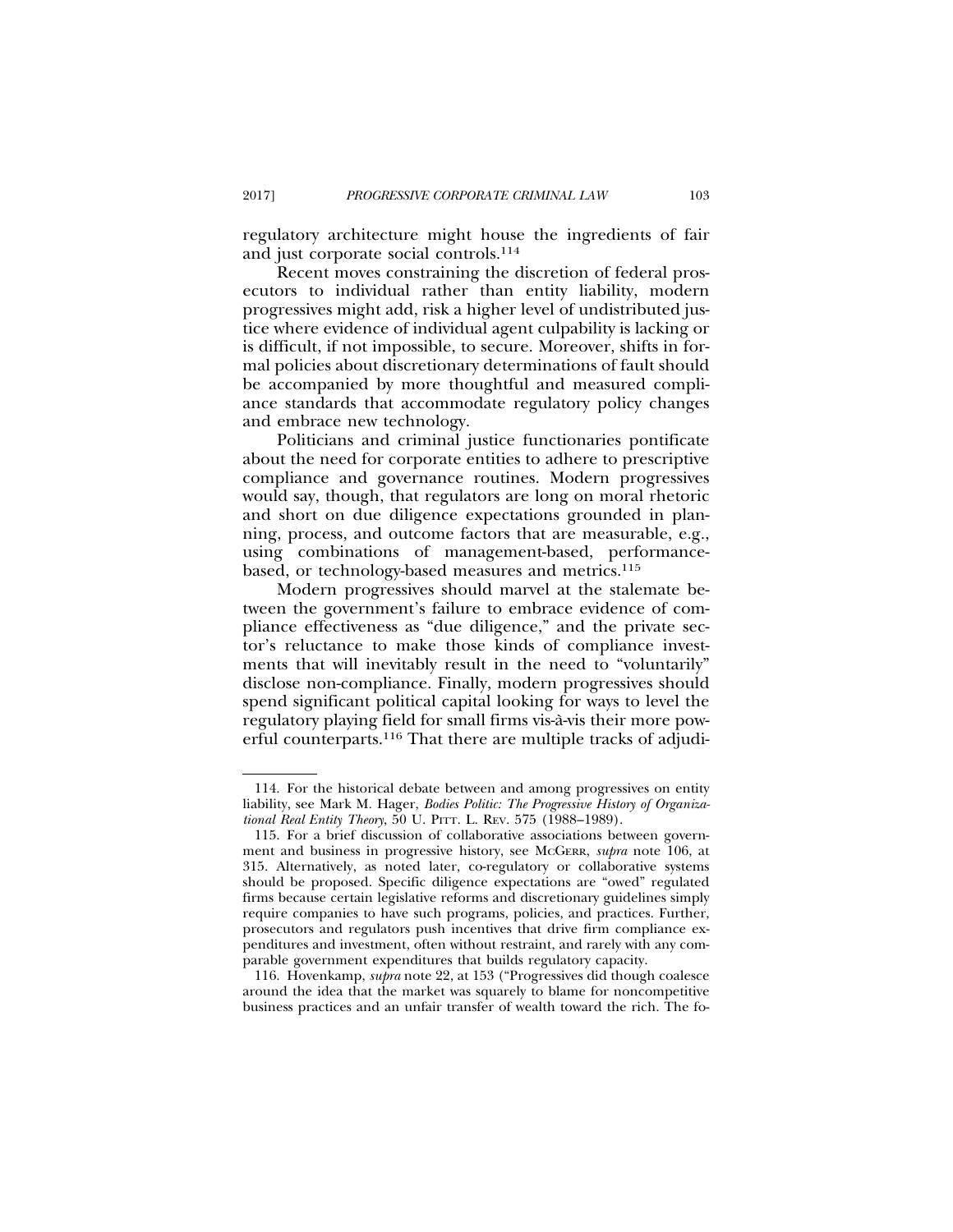cation associated with firm size requires more than a passing reference to collateral consequences or systemic risks.<sup>117</sup>

This roughly-conceived, modern account of progressivism highlights the failure of any significant corporate criminal law reform during a remarkable century of progress from our emerging interstate economy at the turn of the last century, to a truly global marketplace at the turn of this century.118 The conspicuous absence of legislative reform, including longabandoned federal recodification efforts, should be of particular concern for modern progressives.<sup>119</sup>

Perhaps most important, progressivism recognizes the "transformative promise of the scientific state," such that government will be both an instrument and object of reform.120 Unfortunately, one is hard-pressed to find a constituency with the motivation and capacity for this transformative process. Inside the modern progressive community, voices of discontent about corporate fault are seldom raised and rarely heard. Of course, Wall Street abuses are an integral part of the progressive rallying cry. But with the stated desire to abolish corporate personhood, little to nothing is said about why liability rules and standards of culpability are not fashioned around corporate persons, i.e. around the enterprise as an enterprise.<sup>121</sup>

cus centers around the limitations of the market and its remedy, the administrative state, and a playing field for big and small firms that lacked fairness and rules.").

<sup>117.</sup> *See* LAUFER, *supra* note 44 (discussing the compliance game).

<sup>118.</sup> *See generally* Julie R. O'Sullivan, *The Federal Criminal "Code" is a Disgrace: Obstruction Statutes as Case Study*, 96 J. CRIM. L. & CRIMINOLOGY 643 (2006); Sara Sun Beale & Adam G. Safwat, *What Developments in Western Europe Tell Us About American Critiques of Corporate Criminal Liability*, 8 BUFF. CRIM. L. REV. 89, 97–98 (2004).

<sup>119.</sup> For a discussion of the failure of federal criminal law reform, see Louis B. Schwartz, *Reform of the Federal Criminal Laws: Issues, Tactics, and Prospects*, 41 LAW & CONTEMP. PROBS. 1 (1977); Barbara Ann Stolz, *Interest Groups and Criminal Law: The Case of Federal Criminal Code Revision,* 30 CRIME & DE-LINQ. 91 (1984); NAT'L COMM'N ON REFORM OF FED. CRIM. LAWS, FINAL RE-PORT OF THE NATIONAL COMMISSION OF REFORM OF FEDERAL CRIMINAL LAWS (1971) (the National Commission on the Reform of the Federal Criminal Code, known as the Brown Commission, completed its work in 1969). *See also* STAFF MEMORANDA ON RESPONSIBILITY FOR CRIMES INVOLVING CORPORATIONS AND OTHER ARTIFICIAL ENTITIES 172 (1969); Commentary, *Corporate Criminal Liability*, 68 NW. U. L. REV. 870 (1973).

<sup>120.</sup> Leonard, *supra* note 109.

<sup>121.</sup> *See infra* notes 236–50.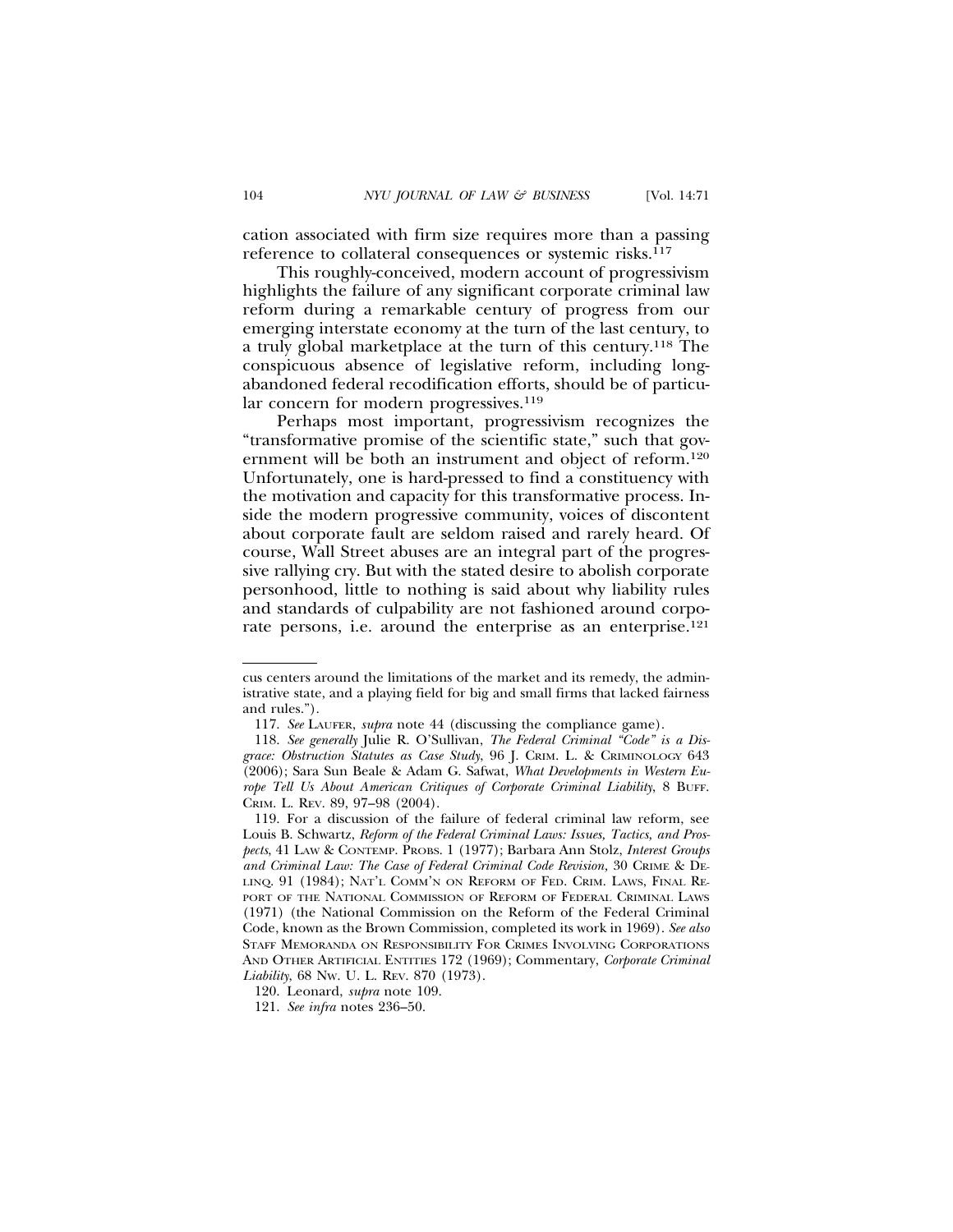Even less is said about how the construct of corporate compliance is so narrowly conceived, and related expenditures are too often seen as a good or best available proxy for compliance.

The fact that conceptions of entity liability are today moved to the margins with little fanfare and with so few objections is easily explained. Elsewhere, I argue that corporate criminal liability is a failure not because of confusing metaphysics, or because evidence of criminal wrongdoing is so wellguarded that it is difficult to obtain, or because of the obvious externalities of this blunt instrument of social control. The present regime of corporate criminal liability fails because there is no bounded constituency backing both a general and a specific part of corporate criminal law that is willing to address the inauthenticity of both the regulated and regulators as they play a game over compliance and compliance expenditures.122

Modern progressives, as a constituency, need not take on that role.123 But it is one that progressives may rightly and quite effectively assume. It would take a strong embrace of the remarkable convergence in compliance thinking, advancing technology, emerging methods, and consensus-building standards—a strategic embrace aimed at bringing about a commensurate engagement by prosecutors and regulators. It would take a reluctant acceptance of corporate personhood for the purposes of facilitating attributions of criminal liability not only to blameworthy individuals, but to entities as well.

Modern progressives would have to muster enough moral indignation over corporate crime, enough outrage to make the case that corporate persons, large and small, also deserve their fair share of accountability.124 There would have to be a

<sup>122.</sup> *See* LAUFER, *supra* note 2.

<sup>123.</sup> For an idea as to how much change may result, see Clayton. M. Christensen et al., *Disruptive Innovation for Social Change*, 84 HARV. BUS. REV. 94 (2006).

<sup>124.</sup> One might say that modern progressives need to be driven by "a fierce discontent." *See* MICHAEL MCGERR, A FIERCE DISCONTENT: THE RISE AND FALL OF THE PROGRESSIVE MOVEMENT IN AMERICA 176 (1st ed. 2003) (quoting Theodore Roosevelt, "So far as this movement of agitation throughout the country takes the form of a fierce discontent with evil, of a firm determination to punish the authors of evil, whether in industry or politics, the feeling is to be heartily welcomed as a sign of healthy life."). For a discussion of how indignation might fuel changes in law, see Jack Katz, *The*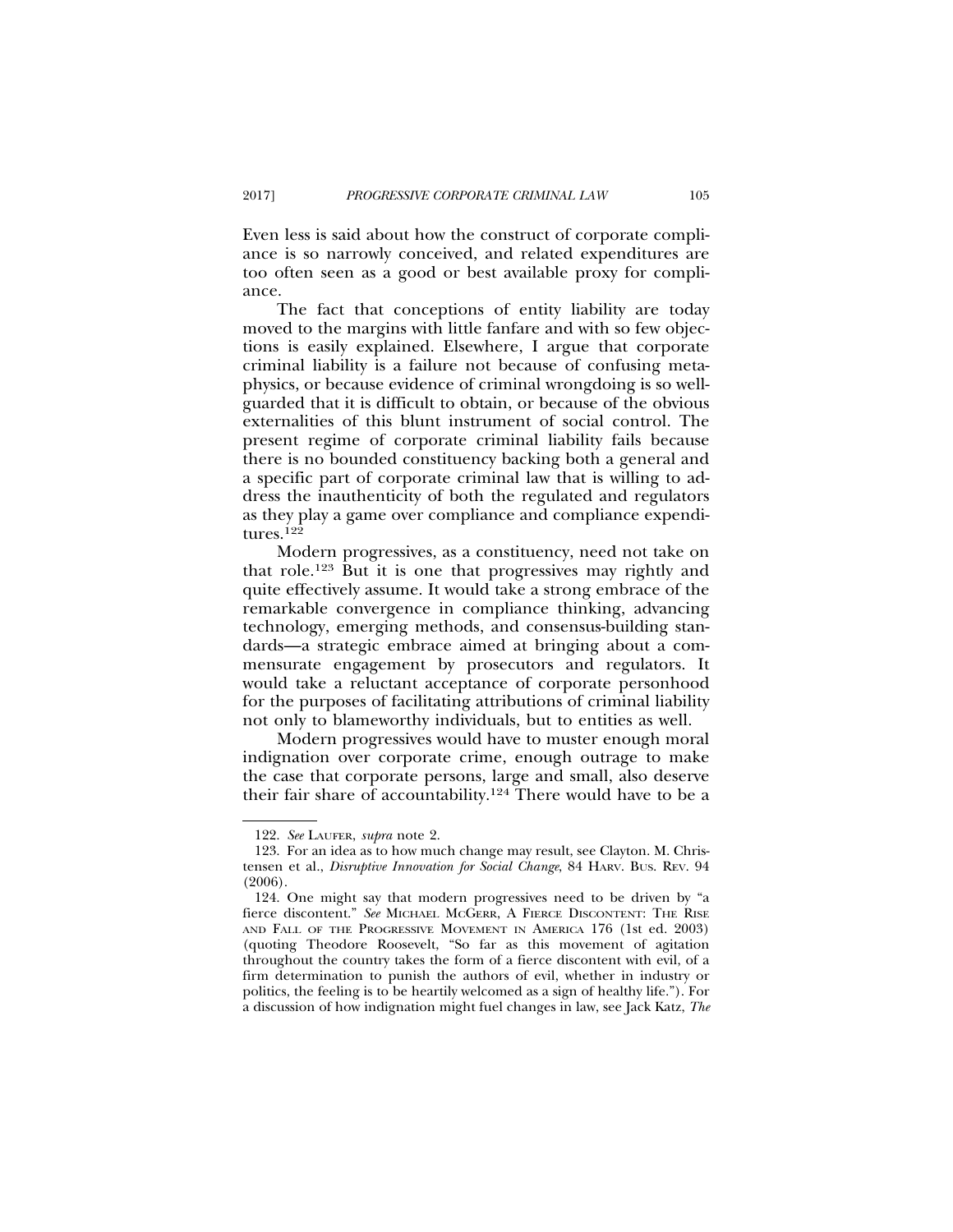call for a reallocation of criminal justice expenditures to ensure that the administration of justice is fairly and justly distributed to all persons, human and corporate. And the victims of organizational wrongdoing must be recognized by a more formal corporate victimology. Alas, this is not too tall an order for a movement once wholly committed to scientism in the name of measured informal and formal social controls.125

### B. *Moral Indignation and Desert*

The ideological core of a corporate criminal law progressivism reflects a more formal orientation, one that sits comfortably with new governance theories and to the political left of other theories of criminal justice that unabashedly promote comprehensive consequentialist ends. This includes, for example, the republican idea of justice, brilliantly fashioned with well-dressed utilitarian desiderata.126 Unlike some rival neoclassical approaches and models, progressive corporate criminal law champions a brand of economic arrangements and regulatory practices that are "ethically defensible."127 The ultimate question for twentieth century progressives, according to Professor Clark, was a moral one.128 At minimum, economic activity should be consistent with, rather than at odds with, the public interest. The invisible hand, according to older progressives, becomes noticeably visible with corporations of significant scale and power.129

The limited and oddly shaped conception of orthodox economics was the target of progressives nearly a century ago. It remains so today. An economics of irresponsibility is a simple product of the primacy of excessive "individualism," "private interest," and a commitment to "laissez-faire."130 "All industry

*Social Movement Against White-Collar Crime*, *in* CRIMINOLOGY REVIEW YEARBOOK 161 (1980).

<sup>125.</sup> Given the antecedents of racism in the history of progressive thought and dogma, one might be snide and say that this is their destiny. *See* Hovenkamp, *supra* note 22.

<sup>126.</sup> *See, e.g.*, JOHN BRAITHWAITE & PHILLIP PETTIT, NOT JUST DESERTS: A REPUBLICAN THEORY OF CRIMINAL JUSTICE (1st ed. 1992).

<sup>127.</sup> Leonard, *supra* note 109, at 70.

<sup>128.</sup> Clark, *supra* note 104, at 72.

<sup>129.</sup> As Rutherford notes, early theorists were concerned with corporate abuses of the day. *See* Rutherford, *supra* note 105, at 175.

<sup>130.</sup> Dell P. Champlin & Janet T. Knedler, *J.M. Clark and the Economics of Responsibility*, 38 J. ECON. ISSUES 545, 545 (2004).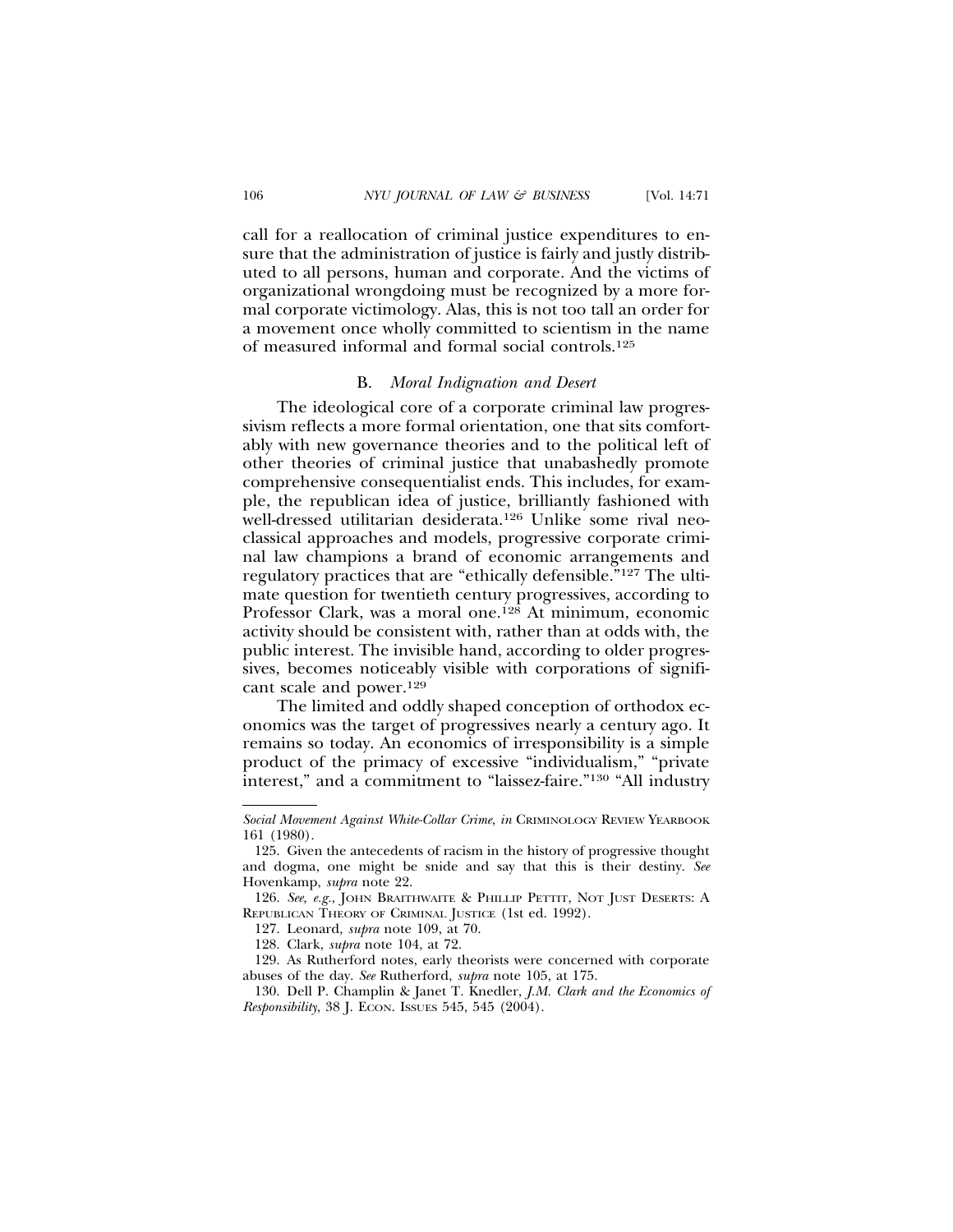and trade," both old and modern progressives would argue, "is primarily affected with a public interest."131 Criminal violations by businesses compromise this public interest and breach this trust. This breach by both organizations and individuals reflects an actionable immorality.132 Corporate wrongdoing engenders the kind of collective repugnance associated with offenders who have moral agency.133 Corporate criminals are deserving of blame, and any wrongdoer left behind represents undistributed justice, part of an unpaid debt to society.134 Modern progressives look to the promise of deterrence in responsive regulation, supporting the suasion of informal social controls. This progressive reincarnation, however, comes from a desert-based deontological world, where fault ultimately determines liability and a punishment proportional to wrongdoing ensures that justice is done.135

The genius behind neoconservative accounts of corporate liability is the promise of justice without resort to the force of a "criminal" justice. Administrative and civil regulatory regimes, it is argued, will do justice. We are told that the direct and collateral consequences of corporate criminal liability are injustices to a wide range of innocents, from shareholders to debtholders to employees. Beyond the failed metaphysics of a corporate criminal law, this is an antiquated formal social control with externalities that are nearly impossible to measure. Those promoting the use of corporate criminal law are simply corporate bashing.136 Modern progressives would respond that this promise of justice done without the criminal law is simply illusory. Even if you put the idea of a "benign big gun" aside, assuming effective regulation without any formal responsive threat is a grand, if not magnanimous, concession to corporat-

<sup>131.</sup> *See* Leonard, *supra* note 109.

<sup>132.</sup> William S. Laufer, *Where Is the Moral Indignation Over Corporate Crime?*, *in* REGULATING CORPORATE CRIMINAL LIABILITY 19, 21 (Dominik Brodowski et al. eds., 2014) ("The construct of moral indignation reflects, at least in part, a deeply-felt emotion one has over the commission of an immoral act.").

<sup>133.</sup> David Copp*, On the Agency of Certain Collective Entities: An Argument from "Normative Autonomy"*, 30 MIDWEST STUD. IN PHIL. 194, 195–96 (2006).

<sup>134.</sup> Laufer & Strudler, *supra* note 30.

<sup>135.</sup> KIP SCHLEGEL, JUST DESERTS FOR CORPORATE CRIMINALS (1990).

<sup>136.</sup> Martin H. Redish & Peter B. Siegal, *Constitutional Adjudication, Free Expression, and the Fashionable Art of Corporation Bashing*, 91 TEX. L. REV. 1447 (2012).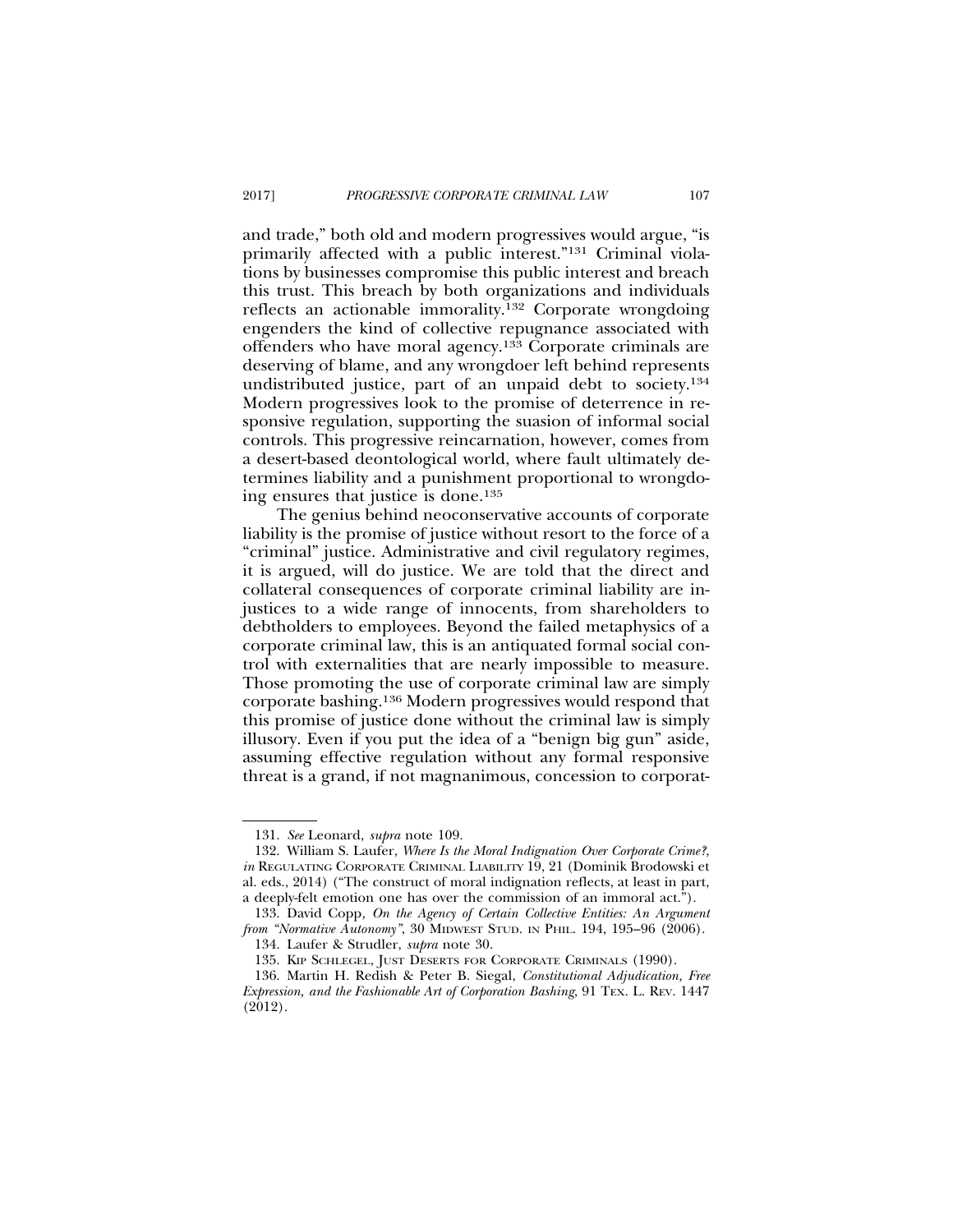ism.137 It is also a disturbing mismeasurement of moral indignation for corporate wrongdoing.138

Criminal justice functionaries use condemnatory rhetoric about corporate malfeasance, offering compelling but inauthentic outrage on behalf of the state.139 And beneath the dismissive and patronizing arrogance about justice done is a clearly conceived deference to big business, markets, risk-taking, entrepreneurship, and unbridled capitalism.140 After all, even the most serious corporate offenders are condemned by muted plea agreements that do little more than impose additional compliance costs. Corporations spend more and more compliance dollars, and are "monitored" until called to arms, once again, as the steady and obedient servants of economic growth.

As progressives know all too well, outrage, fear, anger, and genuine indignation abound for street criminals.141 "Bad guys" are seen as the justifiable targets of aggressive and concentrated law enforcement and, once processed, mass punishment.142 Our race- and class-based images of who are "bad" are as obvious as they are indelible.143 When we think of innova-

140. *Id.* at 25.

141. Research reveals that indignation is often mediated by complex heuristics, framing effects, social dynamics, and other psychological factors (e.g., the "outrage heuristic," "moral framing," and "rhetorical asymmetry"). *See* Cass R. Sunstein, *Some Effects of Moral Indignation on Law*, 33 VT. L. REV*.* 405 (2008); Cass R. Sunstein, Daniel Kahneman, Ilana Ritov & David Schkade, *Predictably Incoherent Judgments*, 54 STAN. L. REV. 1153 (2002); Edward J. McCaffery, Daniel J. Kahneman, & Matthew L. Spitzer, *Framing the Jury: Cognitive Perspectives on Pain and Suffering Awards,* 81 VA. L. REV. 1341 (1995).

142. *See* Laufer, *supra* note 132.

143. Research on the salience of race as a heuristic for determining the blameworthiness of the defendant and the perniciousness of the crime is as telling and remarkable, as it is shocking. *See, e.g.*, Jennifer L. Eberhardt, Paul G. Davies, Valerie J. Purdie-Vaughns & Sheri Lynn Johnson, *Looking Deathworthy: Perceived Stereotypicality of Black Defendants Predicts Capital-Sentencing Outcomes*, 17 PSYCH. SCI. 383 (2006); Brown, *supra* note 32, at 1302.

<sup>137.</sup> *See* RALPH NADER, GETTING STEAMED TO OVERCOME CORPORATISM: BUILD IT TOGETHER TO WIN (2011) (reviewing the decay in capitalism and corresponding betrayal of corporatism).

<sup>138.</sup> Laufer, *supra* note 132, at 20.

<sup>139.</sup> *Id.* at 24 ("Functionaries use moral rhetoric to convey a definite outrage at the temerity of such privileged wrongdoing. The message that justice must be done is conveyed with a pretense and sense of righteousness that mimics the emotions felt over an immoral act.").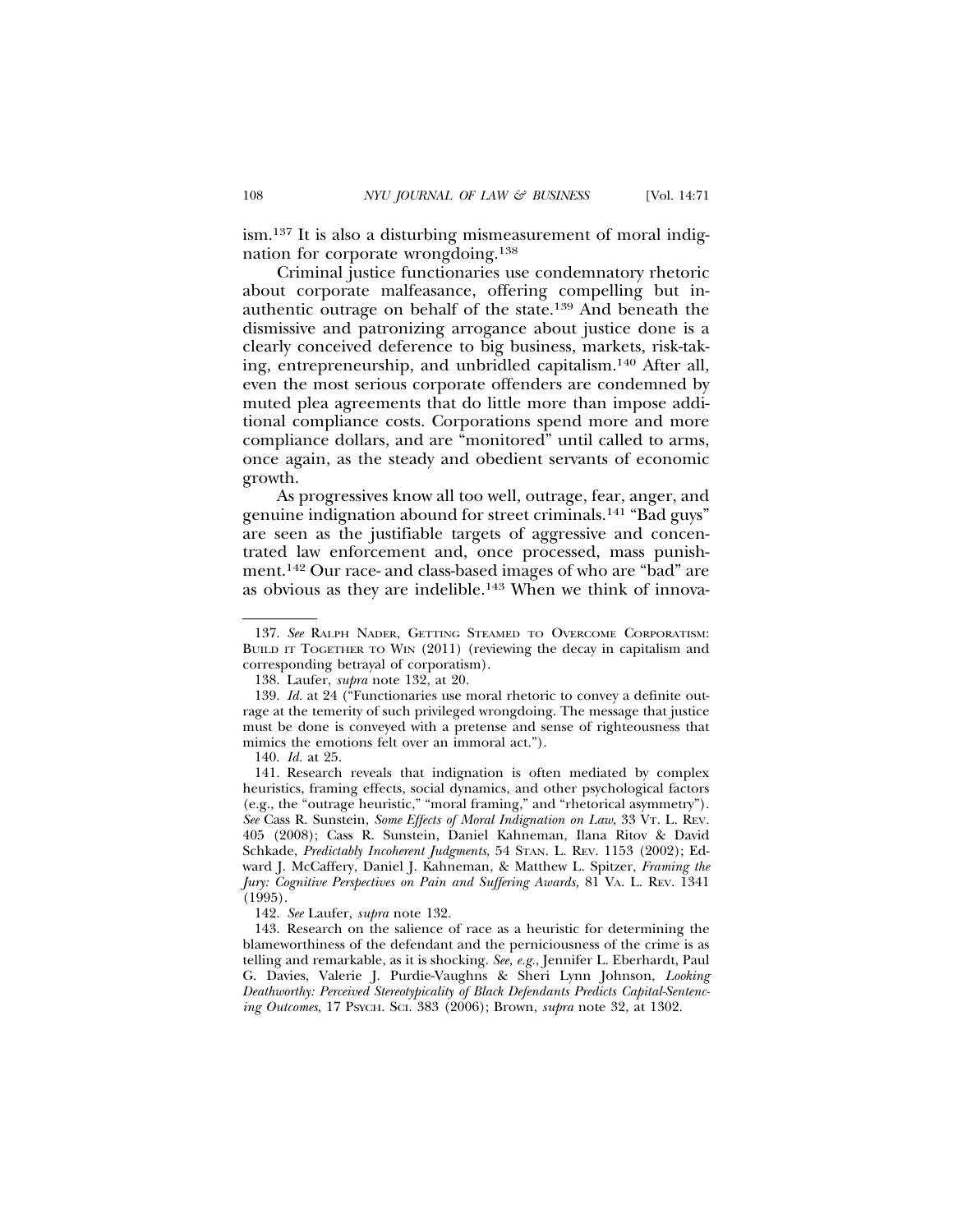tive law enforcement strategies, for example, our minds turn to "hot spots" and place-based policing in disenfranchised, poor neighborhoods; aggressive stop and frisk policies that target people of color; and the increasing militarization of municipal police resources.144 But when thinking of innovative law enforcement strategies, who first thinks of innovations in state-of-the-art forensic accounting methods; the intricate mining of employee, customer, and client data; new algorithms and data analytics that deconstruct patterns of possible wrongdoing; and, more generally, the ingredients of successful experiments in private regulation?

When we think about how the debt owed to society from street crime may be repaid, we accept the idea of incarceration with reflection. We unabashedly use mass incarceration, ignoring the simple function of race, ethnicity, gender, age and education.145 Who thinks of innovations in the design, content, and implementation of "corporate punishment"?146 It should not be so trite to say that corporate punishment must resemble a true message of moral condemnation, rather than an itemized cost, optimal penalty, or additional revenue stream for a league of corporate gatekeepers.147 Modern progressives should ask why corporate wrongdoing does not engender the kind of moral outrage and indignation that would support a fair regime of corporate criminal justice when lay perceptions of the seriousness of corporate crime rivals serious street crime.148 In the absence of affective outrage, anger, disap-

<sup>144.</sup> *See* FREDA ADLER, GERHARD O. W. MUELLER & WILLIAM S. LAUFER, CRIMINOLOGY 182–200 (9th ed. 2018).

<sup>145.</sup> For a recent review of the problem of mass incarceration, see Malitta Engstrom, Alexandra Wimberly & Nancy Franke, *Mass Incarceration: What's at Stake and What to Do, in* SOCIAL POLICY AND SOCIAL JUSTICE (John L. Jackson, Jr., ed. 2017).

<sup>146.</sup> Steven Walt & William S. Laufer, *Corporate Criminal Liability and the Comparative Mix of Sanctions*, *in* WHITE COLLAR CRIME RECONSIDERED 309, 315 (Kip Schlegel & David Weisburd, eds. 1992) (discussing the many sentencing alternatives to criminal fines).

<sup>147.</sup> *Id.* at 312.

<sup>148.</sup> *See* Cedric Michel, John K. Cochran & Kathleen M. Heide, *Public Knowledge About White-Collar Crime: An Exploratory Study*, 65 CRIME, L. & SOC. CHANGE 67 (2016); *cf.* JOHN HAGAN, WHO ARE THE CRIMINALS?: THE POLITICS OF CRIME POLICY FROM THE AGE OF ROOSEVELT TO THE AGE OF REAGAN (2012); William S. Laufer, *Commentary*, 42 CONTEMP. SOC. 679 (2013) (reviewing JOHN HAGAN, WHO ARE THE CRIMINALS? (2012)).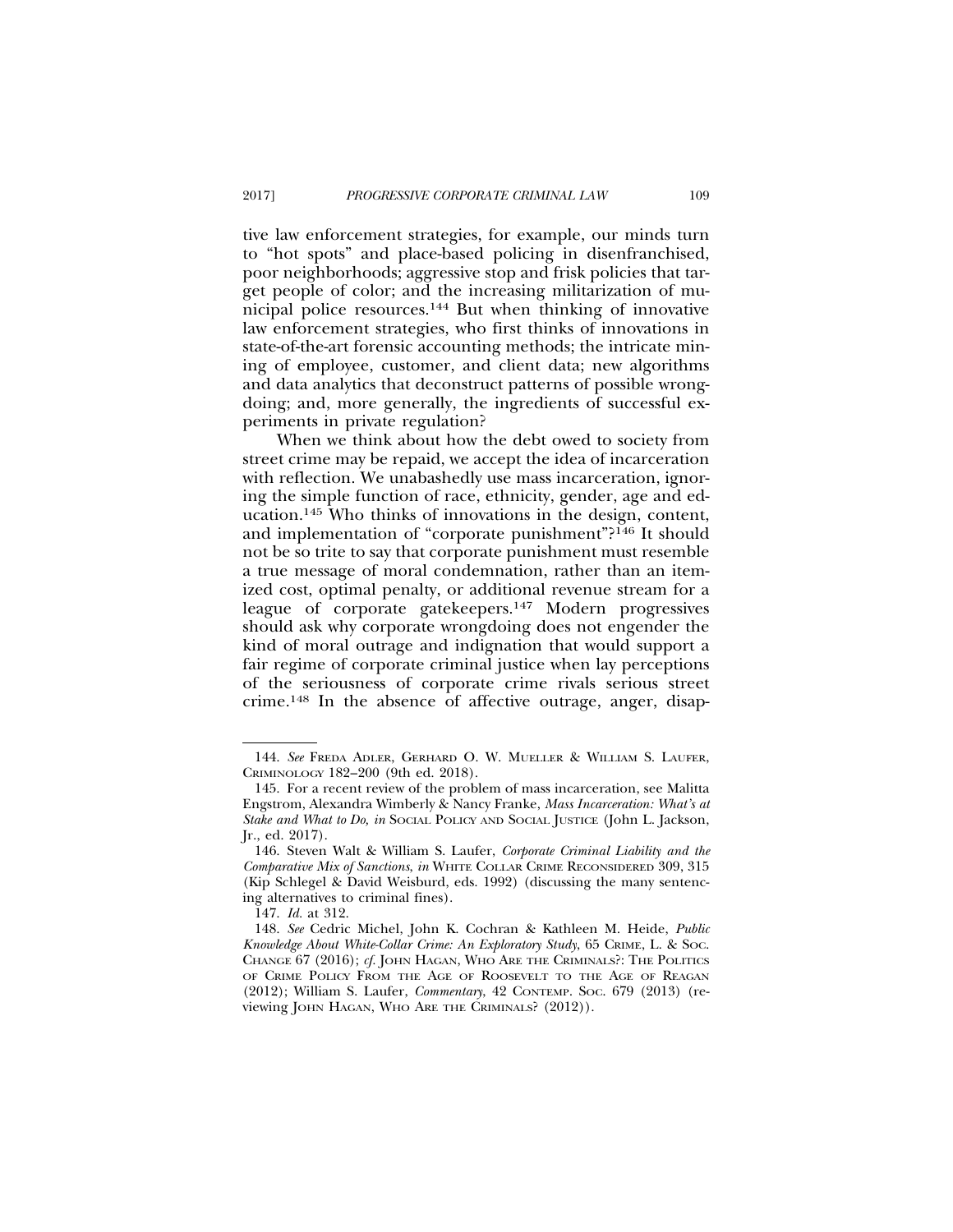proval, and indignation, government functionaries successfully placate stakeholders with scripted retributive text, and yet leave in place the risk-taking, innovation, and entrepreneurship associated with propelling the economy forward. All along, firms are positioned in equally inauthentic ways, placating and pandering to regulators with an apparent moral outrage over an agent's "rogue behavior."149 In both cases, this is fairly called "faux" indignation, and it should boil the blood of modern progressives.150

Without hesitation, modern progressives must look elsewhere for justice. They may find moral fault in organizational wrongdoing and justify their left-leaning rhetoric as a matter of desert. Liability rules that focus exclusively on vicarious liability disregard blameworthy features of the corporate form as well as those characteristics and attributes that should, in certain cases, absolve the entity from liability. Overlooking evidence of corporate intentionality also risks a compromise of desert principles.151 And modern progressives should worry that far too much justice is already undistributed with a regulatory status quo that is comfortably, efficiently, and deftly gamed by captured and uncaptured stakeholders.

#### C. *The Compliance Game*

Game theoretic models of compliance practices inspire some thinking about how firms and government functionaries strategically position themselves. Researchers, for example, have used game theory to explore the endogeneity of honesty in tax compliance, i.e., those factors that explain why taxpayers pay in full. Perceptions about the fairness of the tax code and whether other taxpayers are somehow better able to "play the

<sup>149.</sup> LAUFER, *supra* note 2.

<sup>150.</sup> *See* William S. Laufer, *Corporate Inauthenticity and the Finding of Fault*, *in* LA RESPONSABILITA PENALE DELGLI ENTI 23 (F. Centronze & M. Mantovani eds., 2016) ("What makes this indignation faux? The text is calculated and crafted in ways that reveal an inauthenticity. The moral emotions and affect that capture indignation are missing. The anger and fear that combine in a very real way with street crime are simply not there. Faux indignation is, plain and simple, a convenient moral placeholder. And holding a place for moral indignation, as we shall see, is indispensable for regulatory equilibrium.").

<sup>151.</sup> *See* Laufer & Strudler, *supra* note 30 (arguing for the place of corporate intentionality in a conception of corporate deservedness).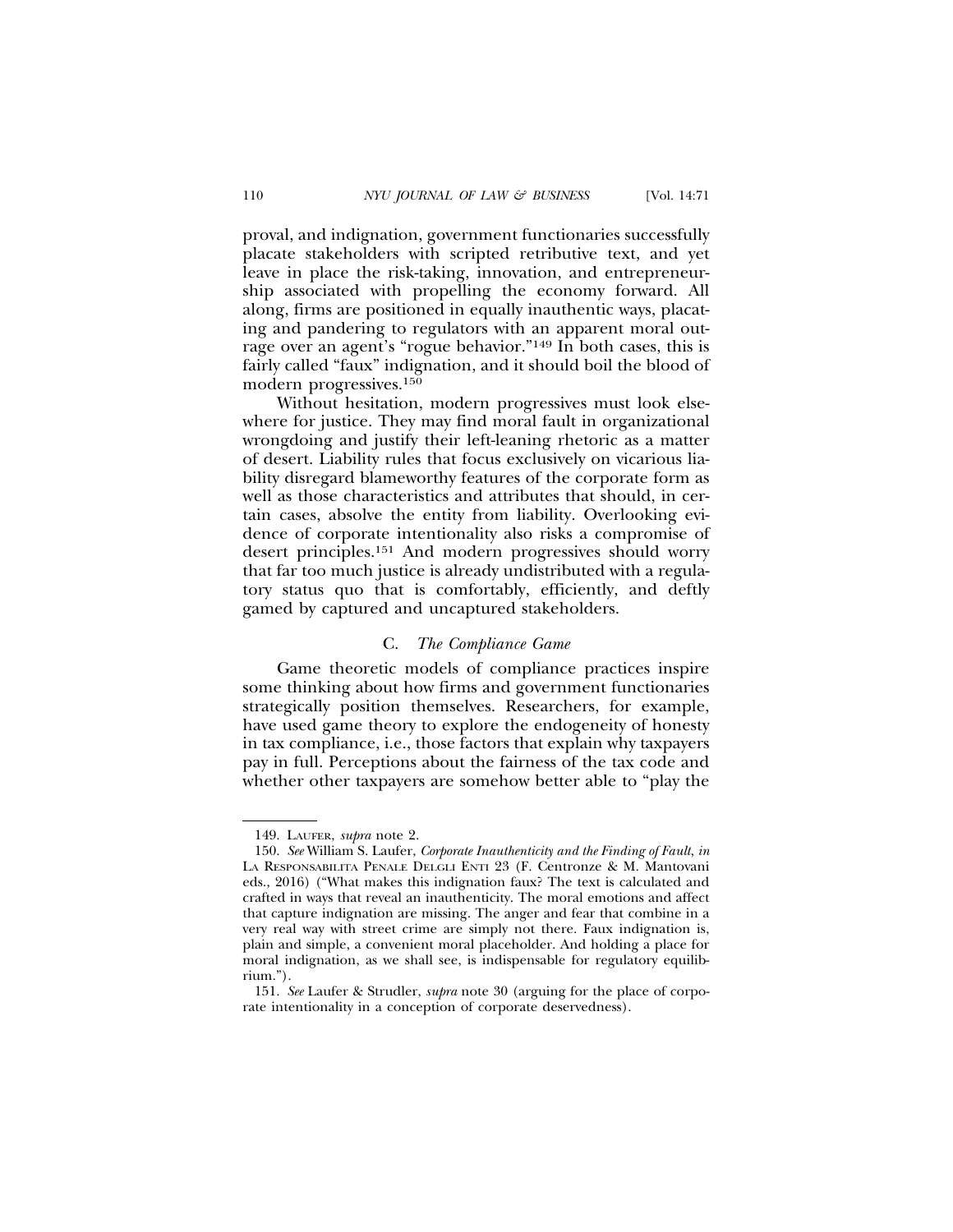system" are explanatory. Taxpayer reactions to government activities, policies, and personnel are also important.152

Others look at the tax compliance game by exploring the relative decision-making strategies of all tax stakeholders, e.g., taxpayers, elected government officials, appointed tax authorities, and tax accountants. These strategies are grounded in a wide range of economic and psychological factors. Tax payments depend, in part, on policies being perceived as legitimate: free riders must be eliminated, and the non-cooperative must be brought back into the fold with threats of command and control regulation.153 Finally, there is significant potential for firms to free-ride in intra-industry collective action settings, i.e., individual firms may benefit from the compliance of others without regard to their own behavior. The result of this problem may be an obstacle to successful self-regulation. Game theory research reveals that overcoming free-riding problems turns on compliance motives as well as other strategic interactions.154

As mentioned earlier in this Article, there is a very active regulatory game played around corporate criminal compliance. To appreciate the premise of the game, though, it is necessary to go back in time. In the immediate aftermath of the passage of the Sentencing Guidelines for Organizations in 1991, a cottage industry of business ethicists, consultancies, accountancies, along with a significant number of white collar defense lawyers, coalesced around the marketing of corporate compliance programs and services.155 The market was pitched with a coordinated campaign to ensure that companies were

<sup>152.</sup> Brian Erard & Jonathan S. Feinstein*, Honesty and Evasion in the Tax Compliance Game, 25 RAND J. ECON. 1, 4 (1994).* 

<sup>153.</sup> James Alm, Erich Kirchler & Stephan Muehlbacher, *Combining Psychology and Economics in the Analysis of Compliance: From Enforcement to Cooperation*, 42 ECON. ANALYSIS & POL'Y 133, 148 (2012) ("It is thus necessary to apply strategies based on both economic and psychological arguments to promote mutual trust and cooperation.").

<sup>154.</sup> *See* Simon Ashby, Swee-Hoon Chuah & Robert Hoffmann, *Industry Self-Regulation: A Game-Theoretic Typology of Strategic Voluntary Compliance*, 11 INT'L J. ECONS. BUS. 91 (2004).

<sup>155.</sup> AM. LAW INST.-AM. BAR ASS'N COMM. ON CONTINUING PROF'L EDUC., ALI–ABA COURSE OF STUDY MATERIALS: ORGANIZING FOR CORPORATE COMPLI-ANCE: THE NEXT STEPS (1994) (an excellent compendium of due diligence strategies from the white collar bar—in many ways indistinguishable from today's strategic prescriptions).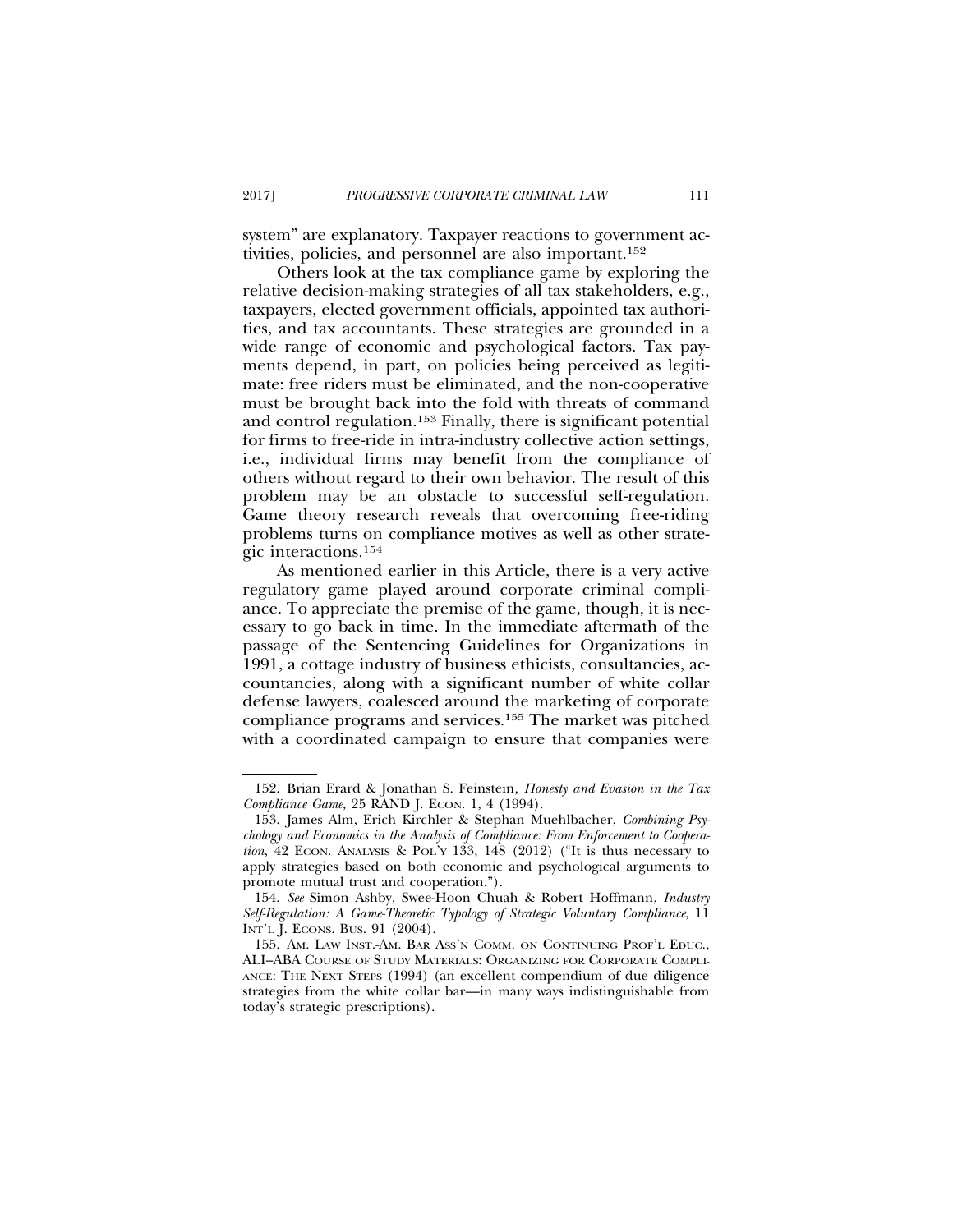"in compliance" with the Guidelines.156 By 1994, the boundaries of the field of corporate compliance were already set.157 From state-of-the-art compliance training techniques and checklists for effective compliance programs, to compliance program methodology and a nascent compliance science, an industry was born that catered to every conceivable private regulatory need.158

Remarkably, "custom" and even "proprietary" compliance products, programs, and solutions bought and sold until very recently were virtually indistinguishable.159 This commodification of compliance, coupled with the failure of regulators to develop any significant capacity to evaluate compliance programs and practices, supported a complex brew of incentives and disincentives that lends itself to a multi-stakeholder compliance game.160 The ultimate objective of this game, however, is not economic corporate criminal justice. The incentives and disincentives are not designed to change corporate behavior, improve corporate culture, or facilitate corporate decisionmaking.161

This compliance game is really a match of institutional appearances with some distinct characteristics, including the fact that the largest firms are spared prosecution due to perceived or at least expressed systemic risk; firms—of any size and scale—whose prosecution does not pose a risk are offered a crafted plea agreement; symbolic prosecutions of high profile defendants are sought, episodically, to assuage concerns over market fairness; and small firms, those with limited access to

<sup>156.</sup> *See*, LAUFER *supra* note 2.

<sup>157.</sup> For a discussion of the emergence of the ethics industry, see Stuart Auerbach, *Company Lawyers in Shadows at Seminar on Crime,* WASH. POST, Oct. 16, 1977, at A4, and George P. Stamas & Joanne F. Catanese, *Compliance Programs Create a Shield from Corporate Wrongs*, 37 LEGAL TIMES (Feb. 24, 1997). *See also* William S. Laufer, *Integrity, Diligence, and the Limits of Good Corporate Citizenship*, 34 AM. BUS. L.J. 157 (1996).

<sup>158.</sup> William S. Laufer, *Illusions of Compliance and Governance*, 6 CORP. GOV-ERNANCE 239 (2006) (reviewing the compliance industry).

<sup>159.</sup> William S. Laufer, *Compliance and Evidence: Some Optimism from a Perennial Pessimist*, *in* DIE VERFASSUNG MODERNER STRAFRECHTSPFLEGE: ERIN-NERUNG AN JOACHIM VOGEL (K. Tiedemann, U. Sieber, H. Satzger, C. Burchard & D. Brodowski eds., 2016), http://www.nomos-shop.de/\_assets/ downloads/9783848733699\_lese01.pdf.

<sup>160.</sup> *See* Laufer *supra* note 44.

<sup>161.</sup> *Id.*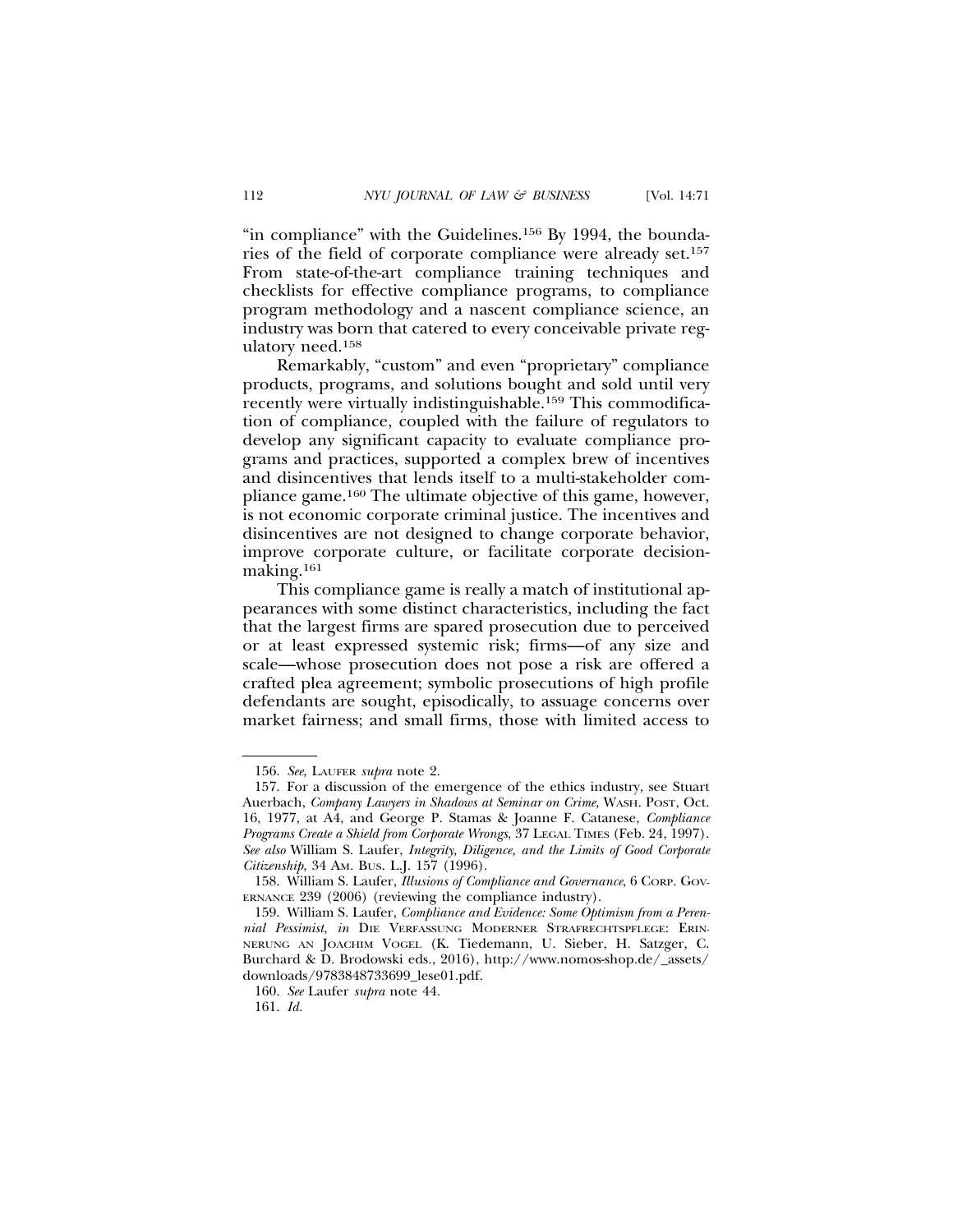counsel, are far, far more likely to be prosecuted to conviction. Ultimately, stakeholders in this game seek to protect and enhance their positions without disturbing the equilibrium and, remarkably, without concern for whether their efforts actually affect rates of offending behavior.

This is a game that seeks optimal compliance expenditures to minimize liability risks, gives all players moral and legal cover, placates constituencies with the appearance of legitimacy, and offers beautifully crafted images of leadership and governance with integrity. This game is aligned with a regulatory system that possesses a very limited capacity for determining the effectiveness and genuineness of compliance, and even less commitment to aggressively using the corporate criminal law.162 This game encourages mind-numbing levels of documentation, from due diligence forms and internal audits to training attendance records and integrity affidavits.163 The more content in this documentation regime, the more paper; the more paper, the less liability exposure for the firm. The quality of the representations in this regime is largely untested, by design.

Perhaps most important, this game is the centerpiece of a highly profitable and growing compliance and business ethics industry. Shining a much less favorable light, it is also an industry with a potentially exploitive value proposition. At their core, the rules of the game assume that neither firms nor regulators have or want to have evidence of compliance effectiveness. The game further assumes that there is no interest in exploring whether the compliance machine actually affects behavior, organizational decision-making, planning, programming, or corporate culture.<sup>164</sup> Both parties seem inextricably captured by their opponent.

Prosecutors and regulators speak about the expectations of firm disclosures and cooperation but know about all the ob-

<sup>162.</sup> There is no shortage of commentary on compliance essentials. *See, e.g.,* RICHARD M. STEINBERG, THE GAME CHANGES: 10 ESSENTIAL ELEMENTS FOR TRULY EFFECTIVE COMPLIANCE PROGRAMS (2012).

<sup>163.</sup> *See, e.g.,* Richard Medina & Joe Fenner, *Controlling Your Documents*, 39 INFO. MGMT. 20 (2005).

<sup>164.</sup> For an interesting take on corporate culture and corporate crime, see John Conley & William M. O'Barr, *Crime and Custom in Corporate Society: A Cultural Perspective on Corporate Misconduct*, 60 LAW & CONTEMP. PROBS. 5 (1997).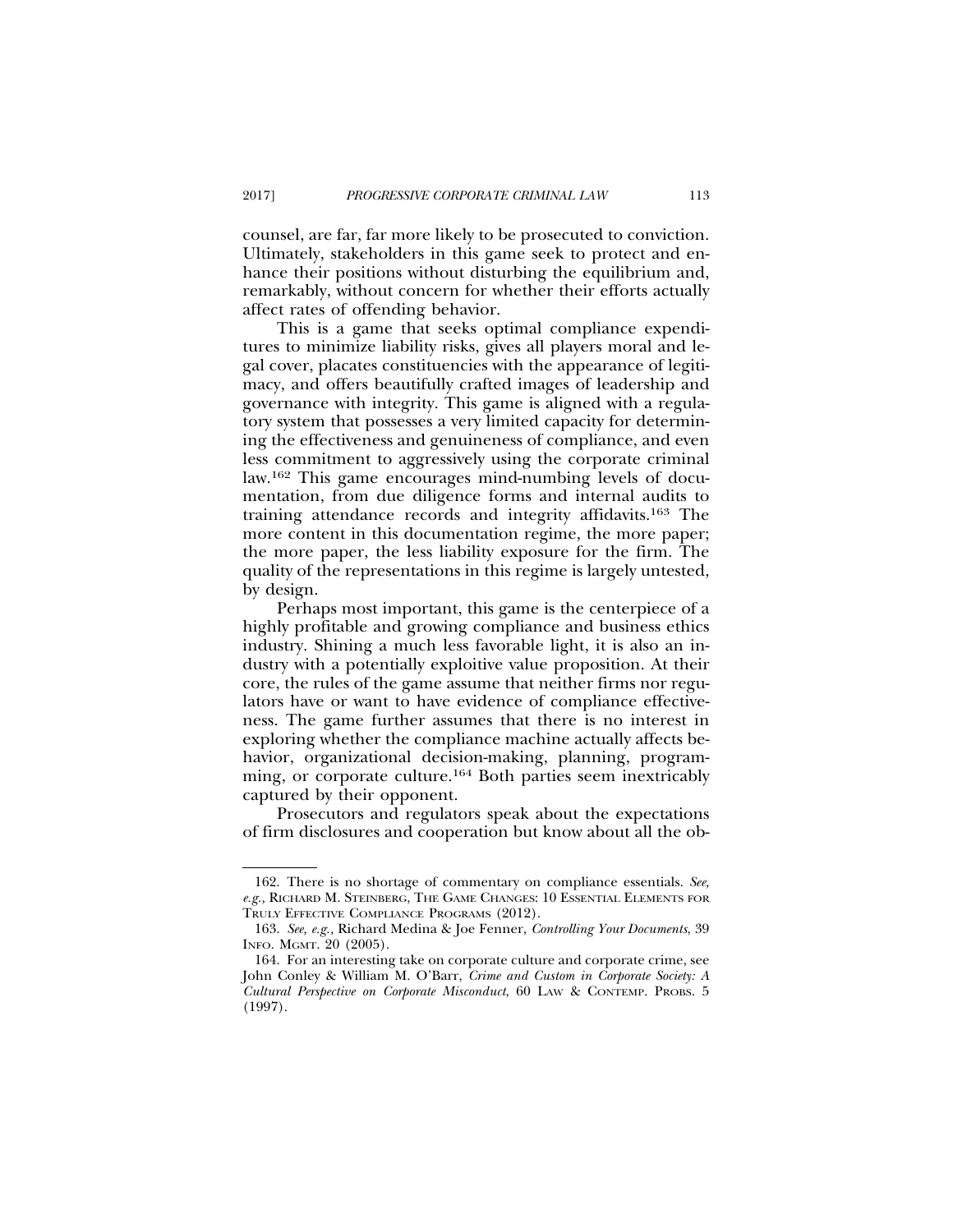vious conflicts.165 Prosecutors speak about guidelines, but their discretion is too constrained by limited resources, limits in the priority given to the investigation of corporate fraud, and significant challenges in obtaining evidence of serious corporate wrongdoing at the officer or board level, even with all the incentivizing of whistleblowing. The result: with countless billions spent on some of the most impressive accountancies, consultancies, and law firms, it is practically impossible for regulators to make meaningful distinctions between and among ethical leaders and laggers, as well as compliant and non-compliant firms.166 And if one looks at the history of this game, it is hard not to see interested stakeholders pushing compliance spending forward in extreme and, at times, perverse ways.

Modern progressives must think about how this game may be disrupted and how the rules governing the regulatory status quo may be changed. The promise of progressivism is great, because this game turns on the relative power and suasion of informal social controls. This is a game about *governance,* where boards and senior management are kept too far apart, and the former know far too little about day-to-day compliance issues and challenges; *culture and values*, where the tone of corporate leadership is indiscernible to mid-level managers and employees; *risk management*, where the idea of risk is reduced to protecting the firm from its own employees; *policies and procedures*, where policies and codes are perfunctory and disconnected from operations; *communication and training*, where training programs are decontextualized, if not vacuous; *monitoring and reporting*, where firms are over-controlled and reporting channels are limited; *escalation, investigation, and discipline*, where fear of retaliation is met with the reality of retaliation; *issues management*, where matters raised with compliance and audit are routinely neglected; and *ongoing improvements*, where investment in the appearance of compliance and risk management highlight the compliance function.<sup>167</sup>

<sup>165.</sup> *See, e.g*., Ronald H. Levine, *Government Contests Assertion of Attorney–Client Privilege in Assessing Cooperation*, WHITE COLLAR POSTS (Jan. 5, 2017), http://www.postschell.com/publications/1318-government-contestsassertion-attorney-client-privilege-assessing-cooperation.

<sup>166.</sup> *See* William S. Laufer, *Corporate Culpability and the Limits of Law*, 6 BUS. ETHICS Q. 311 (1996).

<sup>167.</sup> *See* Richard M. Steinberg, *The Game Changes: 10 Essential Elements for Truly Effective Compliance Programs*, 46 EDPACS, no. 5, Nov. 2012, at 1.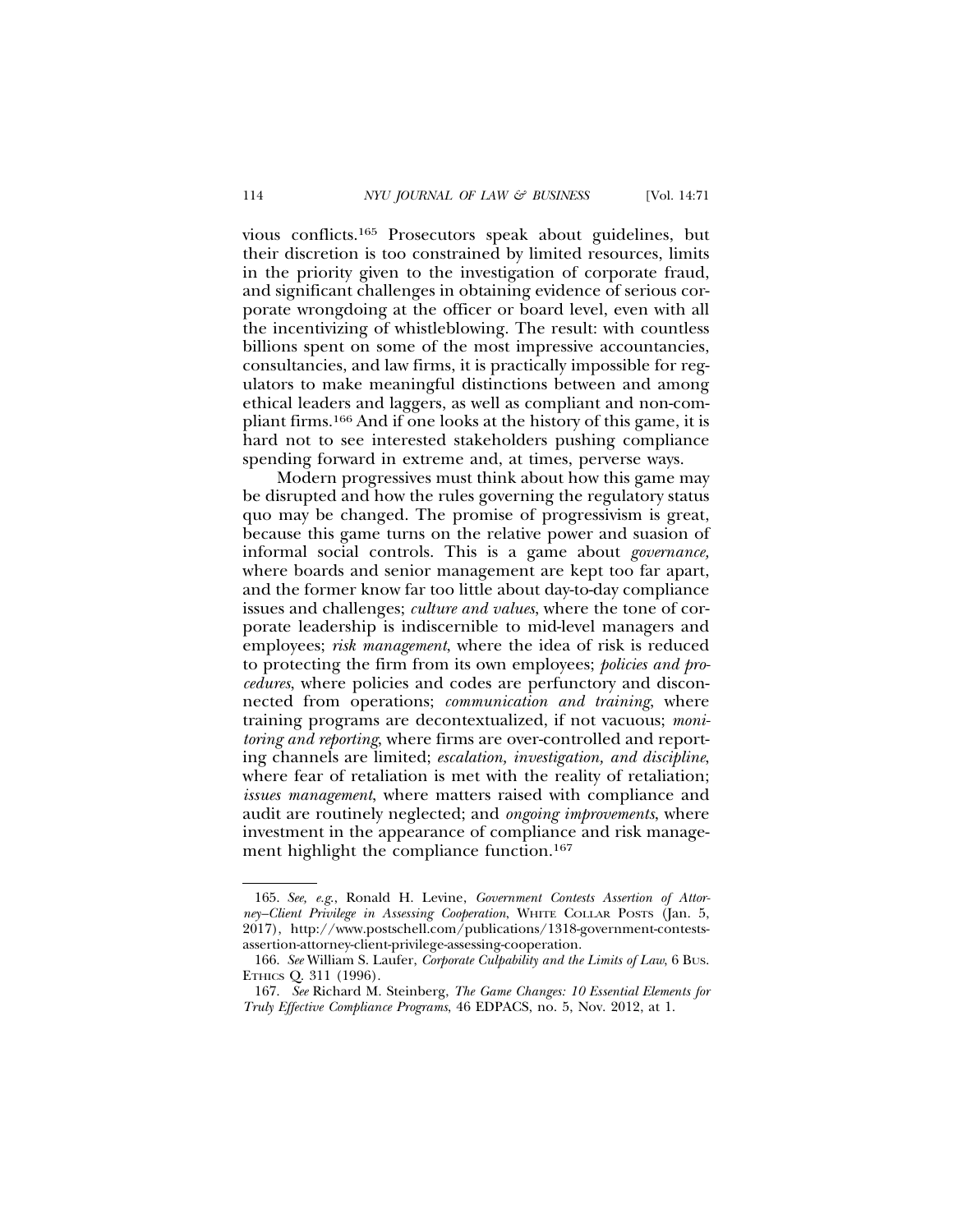Modern progressives must be mindful that the path out of the compliance game, inevitable as it appears to be, will likely cross with another inevitability: the inauthenticity of organizational and regulatory action.168 Corporate inauthenticity may be benign where the words from public affairs slightly outpace reality.169 Inside and outside of the compliance game, though, inauthenticity may be non-trivial. The problem of inauthenticity is most concerning where significant regulatory responsibility is delegated and then shared with the firm, or where independent assessments of certain corporate representations are unavailable to both guardians and gatekeepers.170

Just as the ethics industry markets compliance in the form of commodities, the ingredients of both corporate pretense and posture are also bought and sold in a profitable consultants' marketplace. Ethical intangibles are sold as tangibles in a world that increasingly looks for evidence of a good return on values, broadly defined.171 The selling of this instrumental brand of responsibility moves some stakeholders to invest in ways that result in a muddle of inauthenticity. Simply put, this muddle complicates and often confounds the very idea of selfregulation and co-regulation. And, to be fair, lack of authenticity may frustrate genuine efforts by government functionaries to be both measured and just.

In leading a constituency advocating for greater corporate accountability, modern progressives should also assume the responsibility of inspiring firms to align their behavior, and the

<sup>168.</sup> Corporations may be said to fall along a behavioral continuum from opacity (i.e., where firms are characteristically obscure, elusive, and dense) to transparency (i.e., organizations that are open with communications, frank, candid, and forthcoming), sincerity (i.e., firms that act, as a means to an end, without pretense and dissimulation), and finally authenticity (i.e., companies that, as an end in itself, align their decisions, policies, and actions with actual desires, motivations, and intentions). *See* Laufer, *supra* note 132.

<sup>169.</sup> Laufer, *supra* note 132, at 26 ("Lurking behind the corporate scandals that now seem common place on Wall Street is an inauthenticity, a disconnect between what corporations say they do and what they actually do, that leads to public displays by top management of naive surprise when the public hears the news of a criminal investigation or indictment.").

<sup>170.</sup> *Id.*

<sup>171.</sup> Chris Kelly, Paul Kocourek, Nancy McGaw & Judith Samuelson, *Deriving Values from Corporate Values*, THE ASPEN INST. (2005), https://assets.aspen institute.org/content/uploads/files/content/docs/bsp/VALUE%2520SUR VEY%2520FINAL.pdf (discussing the concept of return on values (ROV)).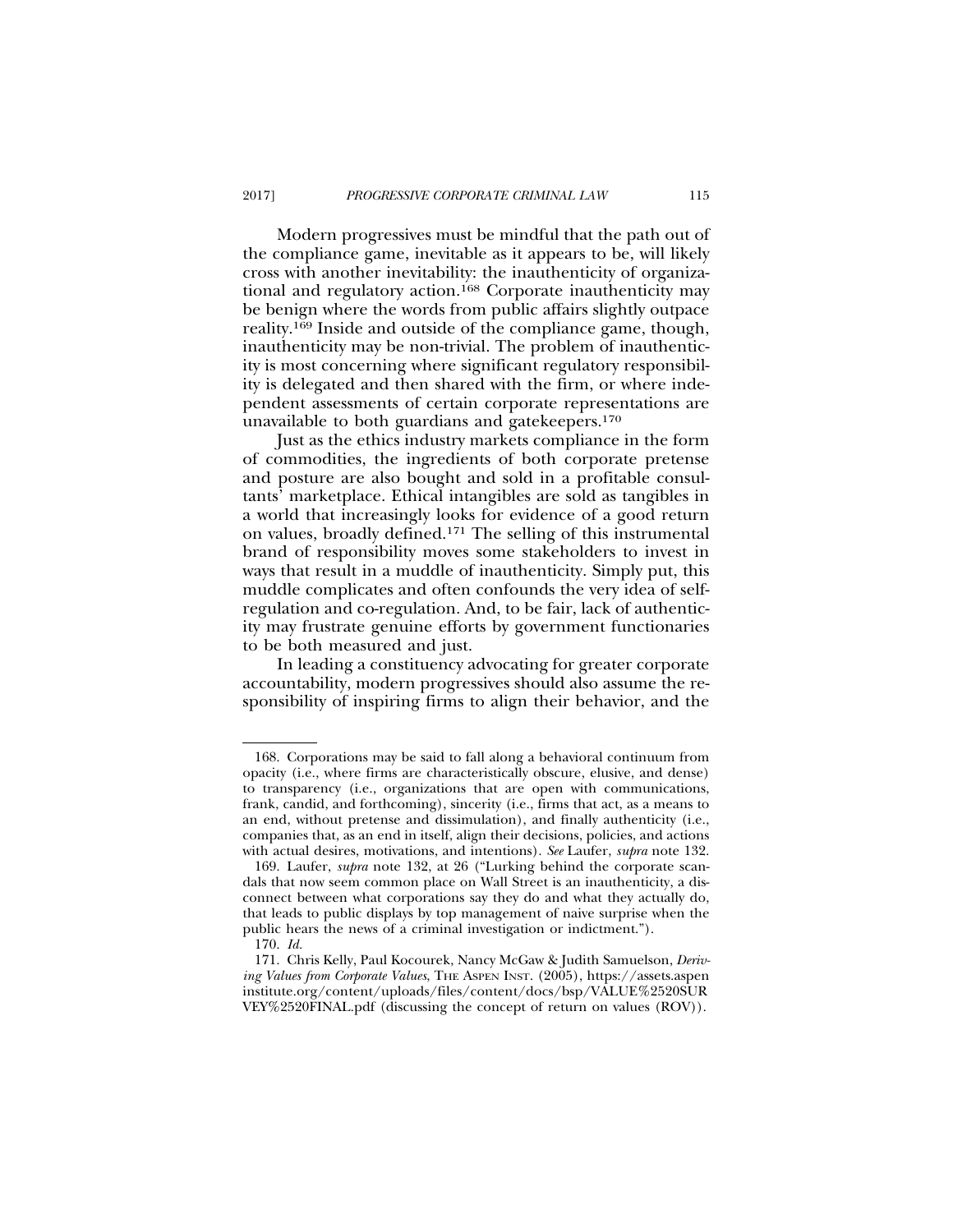value they offer stakeholders, with principles.172 Countless examples of both misfeasance and malfeasance over the past century reveal the difference between a genuine commitment to ethics, integrity, and compliance, and the appearance, rhetoric, and spin of ethicality.173 This spin masks corporate efforts to avoid detection, deflects the need for more formal regulation, minimizes compliance and governance costs and, at times, facilitates the laundering of questionable corporate decisions. In the end, the prospects of a modern progressive agenda disrupting and changing the rules of the compliance game may be challenged by something as simply conniving as a corporation's inauthenticity.

IV.

## THE PROMISE OF A PROGRESSIVE CORPORATE CRIMINAL LAW

Critics would be fair to point out that there may be something instrumental in the resort to a progressive account of corporate criminal law. Having a modern progressive account at the table with the conventional guard, stalwart advocates, corporate libertarians, and normative thinkers is long overdue. The modern progressive case is much more than a call for empiricism or a resort to the latest LegalTech or RegTech solutions to support the convergent growth and unprecedented investment in the compliance industry. It is also more than a vision of government regulation as both an "instrument" and "object" of reform. The conspicuous intransigence in this neglected body of law, marked by the failure of any constituency to step forward to disrupt the compliance game, results in a certain kind of injustice, i.e., undistributed justice. Seeking recognition for this compromise of desert principles motivates a call to modern progressivism. Simply stated, the scales of justice must be balanced between corporate wrongdoing and our measured indignation.

<sup>172.</sup> *See, e.g.*, R. EDWARD FREEMAN & ELLEN R. AUSTER*,* BRIDGING THE VAL-UES GAP: HOW AUTHENTIC ORGANIZATIONS BRING VALUES TO LIFE (2015); S. H. Cady, J. V. Wheeler, J. DeWolf & M. Brodke, *Mission, Vision, and Values: What Do They Say?*, 29 ORG. DEV. J., Spring 2011, at 63 (2011); Timothy L. Fort, *Steps for Building Ethics Programs*, 1 HASTINGS BUS. L. J. 194 (2005).

<sup>173.</sup> *See* Lynn Sharpe Paine, *Managing for Organizational Integrity*, 72 HARV. BUS. REV.106 (1994) (distinguishing between law- and ethics-driven compliance programs).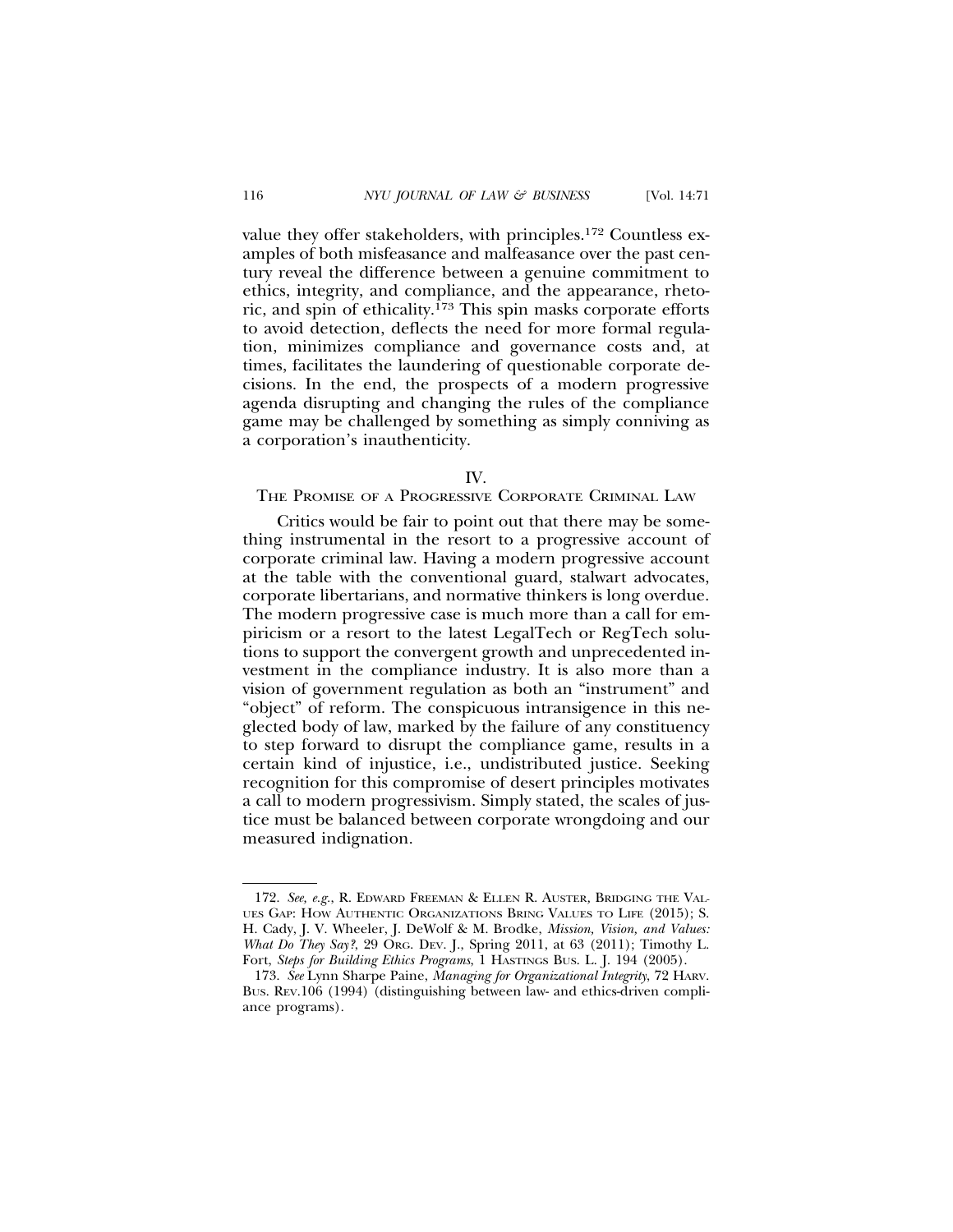Progressives today are well-suited to answer such a call, as answering involves resolving questions about the perennial tensions between regulatory power and increasing corporate power; about the social control of business and the turn-of-thetwentieth-century notion of excessive individualism; and about the economics of responsibility versus deference to the business community and its markets. How to regulate corporations fairly, justly, and without the specter of regulatory overreach is a trite, old, but exceedingly important *progressive* question. That this question still defines the ongoing dissonance over how to conceive, practice, and enforce corporate criminal law is a powerful argument for modern progressives to come forward and make their case.

The progressive sentiment that corporations are more than simple profit engines for shareholders is promoted with a realization that the social control of businesses is increasingly plural, decentered, and the responsibility of both state and non-state actors. Markets reflect a growing complexity, wellcaptured by Braithwaite's notion of "regulatory capitalism."174 This complexity is more than a rudimentary migration away from command and control regulation in the developed world.175 Instead, commentators argue that with regulatory capitalism "a new division of labor between state and society (e.g., privatization) is accompanied by an increase in delegation, proliferation of new technologies of regulation, formalization of inter-institutional and intra-institutional relations, and the proliferation of mechanisms of self-regulation in the shadow of the state."176

This division promotes some creative thinking about new ways of regulating, and about some possible modern progressive positions.<sup>177</sup> After all, the role of science in new govern-

<sup>174.</sup> JOHN BRAITHWAITE, REGULATORY CAPITALISM: HOW IT WORKS, IDEAS FOR MAKING IT WORK BETTER (2008); David Levi-Faur, *The Global Diffusion of Regulatory Capitalism*, 598 THE ANNS. OF THE AM. ACAD. OF POL. & SOC. SCI. 12 (2005).

<sup>175.</sup> Julia Black, *Decentering Regulation: Understanding the Role of Regulation and Self-Regulation in a "Post-Regulatory" World,* 54 CURRENT LEGAL PROBS*.* 103 (2001).

<sup>176.</sup> Levi-Faur, *supra* note 174, at 13.

<sup>177.</sup> Consider, for example, the move toward a shared or collaborative approach to regulation with the work of Michael C. Dorf & Charles F. Sabel, *A Constitution of Democratic Experimentalism*, 98 COLUM. L. REV. 267 (1998).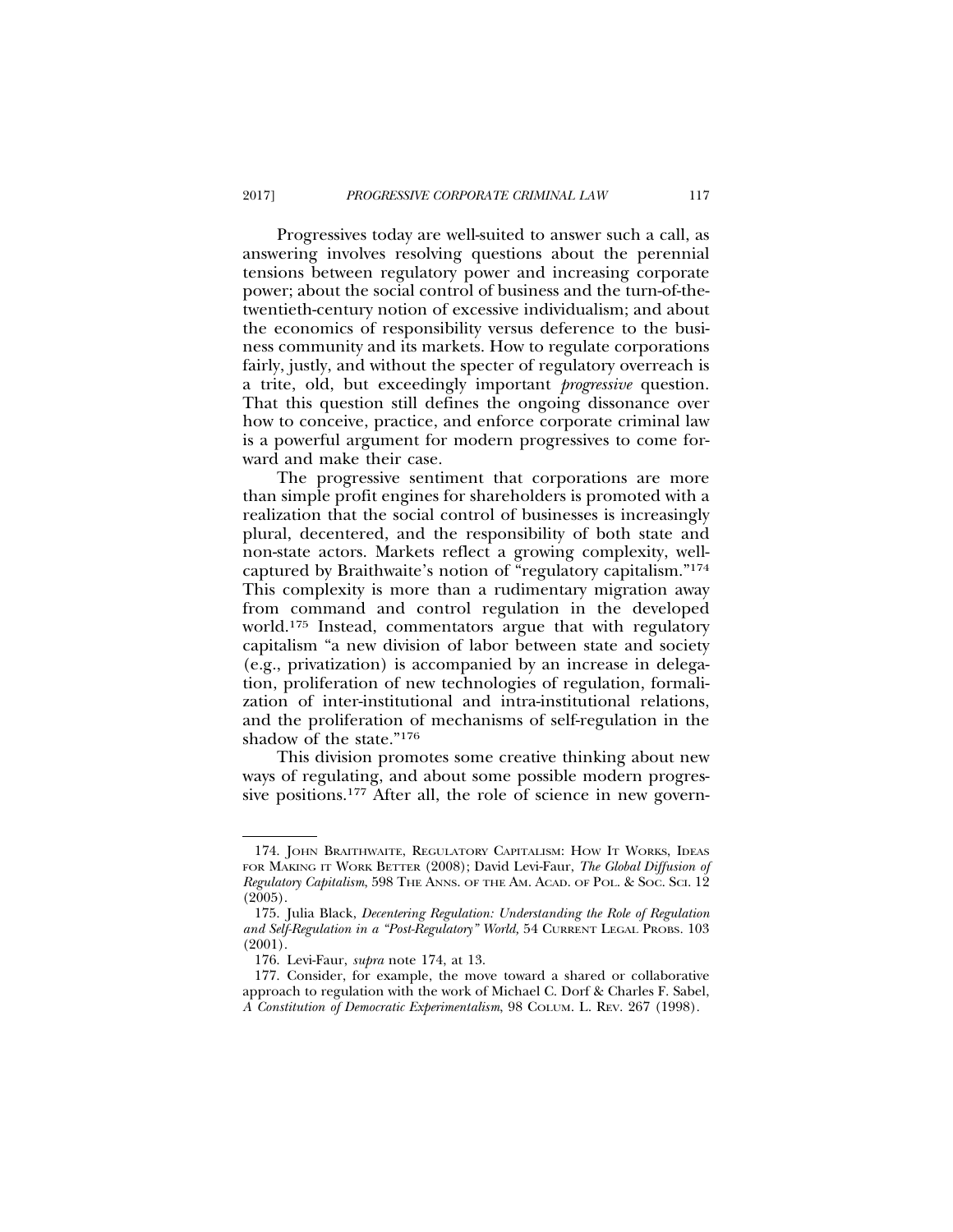ance theory, dogma, and practice should be at the core of their case. So, too, is the commitment of governance theorists to a new institutional design, one that "relies on informationbased and information-forcing techniques: specifically, reasongiving, transparent processes, benchmarking and outcome analysis, and shared information."178 But these kinds of idealized regulatory ingredients and designs are challenged by a fixed institutional architecture and the deeply embedded interests reflected in the existing oversight and administration of the corporate criminal law.179 There is no simple solution here.180

Thinking about how science and the accelerated advance of regulatory technology may inform policies and practices is no longer what it once was. Plural and decentered conceptions of all variants of informal and formal constraint should move modern progressives to, for example, rethink how to conceptualize, operationalize, and measure compliance and reconsider what motivates compliance. Should compliance be conceived and measured as a complex enterprise problem between and among state and non-state regulatory stakeholders? If so, what kind of social controls will accommodate and fairly

<sup>178.</sup> For an outstanding exposition of the new governance approach, and the obvious challenges for extant regulatory practice, see Cristie Ford, *New Governance in the Teeth of Human Frailty: Lessons from Financial Regulation*, 2010 WISC. L. REV. 441 (2010).

<sup>179.</sup> Baer, *supra* note 31 (wrestling with how hard law approaches connect to new governance models).

<sup>180.</sup> Responsive and reflexive regulatory structures attempt to take into account business incentives and internal business incentives, along with decision-making processes. *See* Neil Gunningham, *Strategizing Compliance and Enforcement: Responsive Regulation and Beyond, in* EXPLAINING COMPLIANCE: BUSI-NESS RESPONSES TO REGULATION (C. Parker & V. L. Nielsen eds., 2011); Eric Orts, *Reflexive Environmental Law*, 89 NW. U. L. Rev. 1227 (1995); Paul R. Kleindorfer & Eric W. Orts, *Informational Regulation of Environmental Risks*, 18 RISK ANALYSIS 155 (1998); Gunther Teubner, *Substantive and Reflexive Elements in Modern Law*, 17 LAW & SOC'Y REV. 239 (1983); *see also* Christine Parker, *Twenty Years of Responsive Regulation: An Appreciation and Appraisal*, 7 REG. & GOVERNANCE 2 (2003); *cf*. Peter J. May & Robert S. Wood, *At the Regulatory Front Lines: Inspectors' Enforcement Styles and Regulatory Compliance*, 13 J*.* of PUB. ADMIN. RES. & THEORY 117 (2003). For a discussion of Smart Regulation, see NEIL GUNNINGHAM, PETER N. GRABOSKY & DARREN SINCLAIR, SMART REGULA-TION: DESIGNING ENVIRONMENTAL POLICY (1998). For an interesting extension of Smart Regulation, see Peter Van Gossum, Bas Arts & Kris Verheyen, *From "Smart Regulation" to "Regulatory Arrangements*", 43 POL. SCI. 245 (2010).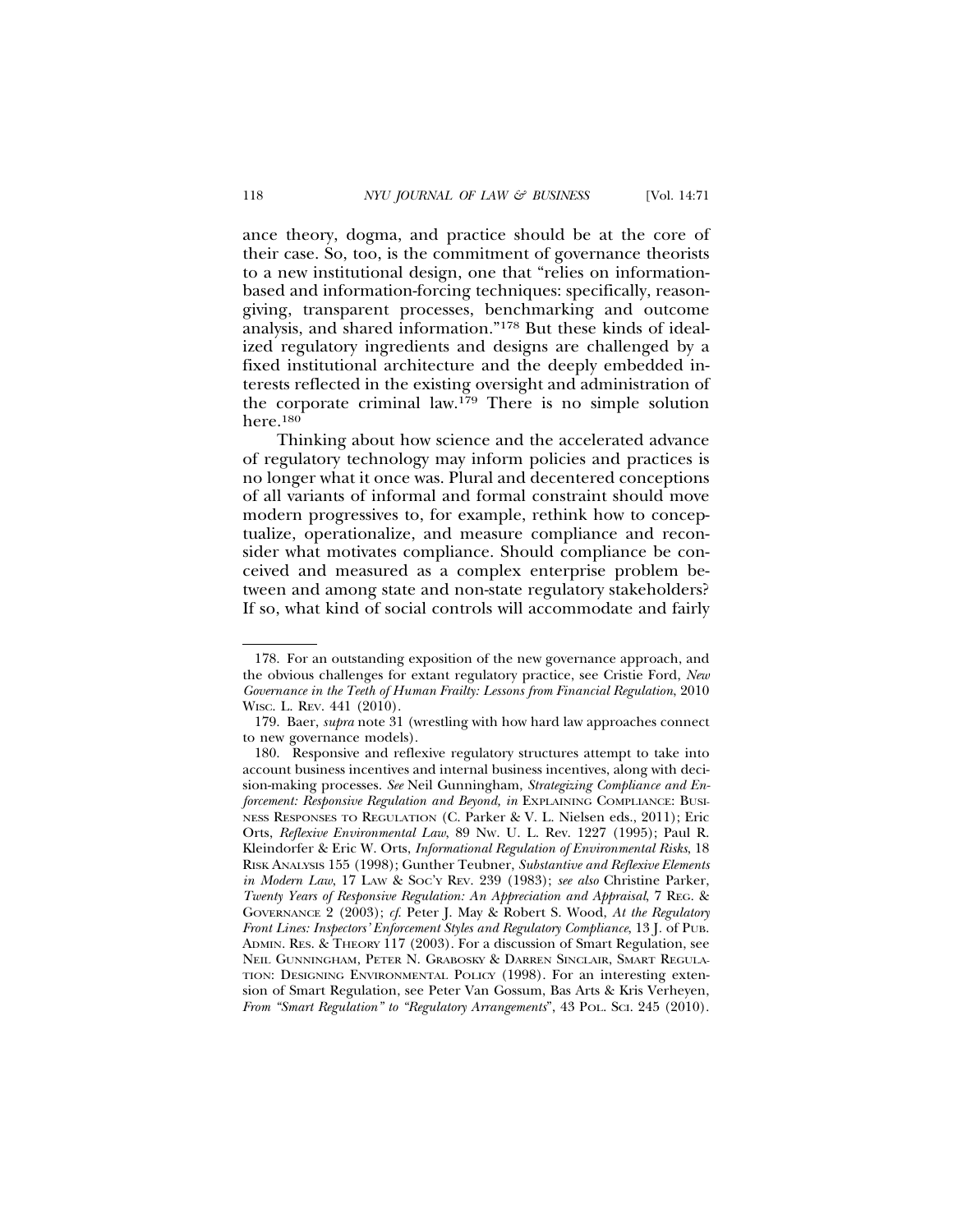reflect the complexity of global business regulation in countries with and without a mature rule of law? The complexity of global business and markets would challenge the imagination of twentieth century progressive thinkers.181 A modern account of the progressive corporate criminal law must at least begin to capture this complexity and respond in measured ways.

With the benefits of contemporary knowledge, centuryold progressives would likely embrace research on how corporate structure, agency, and culture informs any theory of "meta-regulation."182 Formal compliance systems would be evaluated for their content and structure (but in the larger context of the strategies, perceptions, and motivations of agents), the position of agents, and the overall culture of the firm.183 Reference would be made to the nodes that Parker identified as critical for corporations to successfully respond to regulatory demands: top management attention and response, development of professional compliance management, and employees' internalization of compliance and communication.184

Modern progressives would also address other challenges in regulating corporations.185 There are significant concerns over the risks and costs of regulatory delegation to private firms and, in particular, how private firms might misuse this

184. *See* PARKER, *supra* note 74.

<sup>181.</sup> JOHN BRAITHWAITE & PETER DRAHOS, GLOBAL BUSINESS REGULATION (2000) (an encyclopedic treatment from vast interview data of the move from national to global regulation).

<sup>182.</sup> PARKER, *supra* note 74.

<sup>183.</sup> Dick Hobbs, *The Firm: Organizational Logic and Criminal Culture on a Shifting Terrain*, 41 BRITISH J. CRIMINOLOGY 549 (2001); Linda Trevino, *A Cultural Perspective on Changing and Developing Organizational Ethics*, 4 RES. ORGA-NIZATIONAL CHANGE & DEV. 195 (1990); Linda Trevino, *Ethical Decision Making in Organizations: A Person–Situation Interactionist Model*, 11 ACAD. MGMT. REV. 601 (1986); Bart Victor & John B. Cullen, *The Organizational Bases of Ethical Work Climates*, 33 ADMIN. SCI. Q. 101 (1988).

<sup>185.</sup> These considerations are an extrapolation of progressive dogma. *See* Allan G. Cruchy, *Government Intervention and the Social Control of Business: The Neoinstitutionalist Position*, 8 J. ECON. ISSUES 235, 238 (1974) ("Effective social control of business must take account of the efficiency, the power, and the value aspects of the problem of how to fit private business into the advanced industrial society if the issue is to be dealt with adequately.").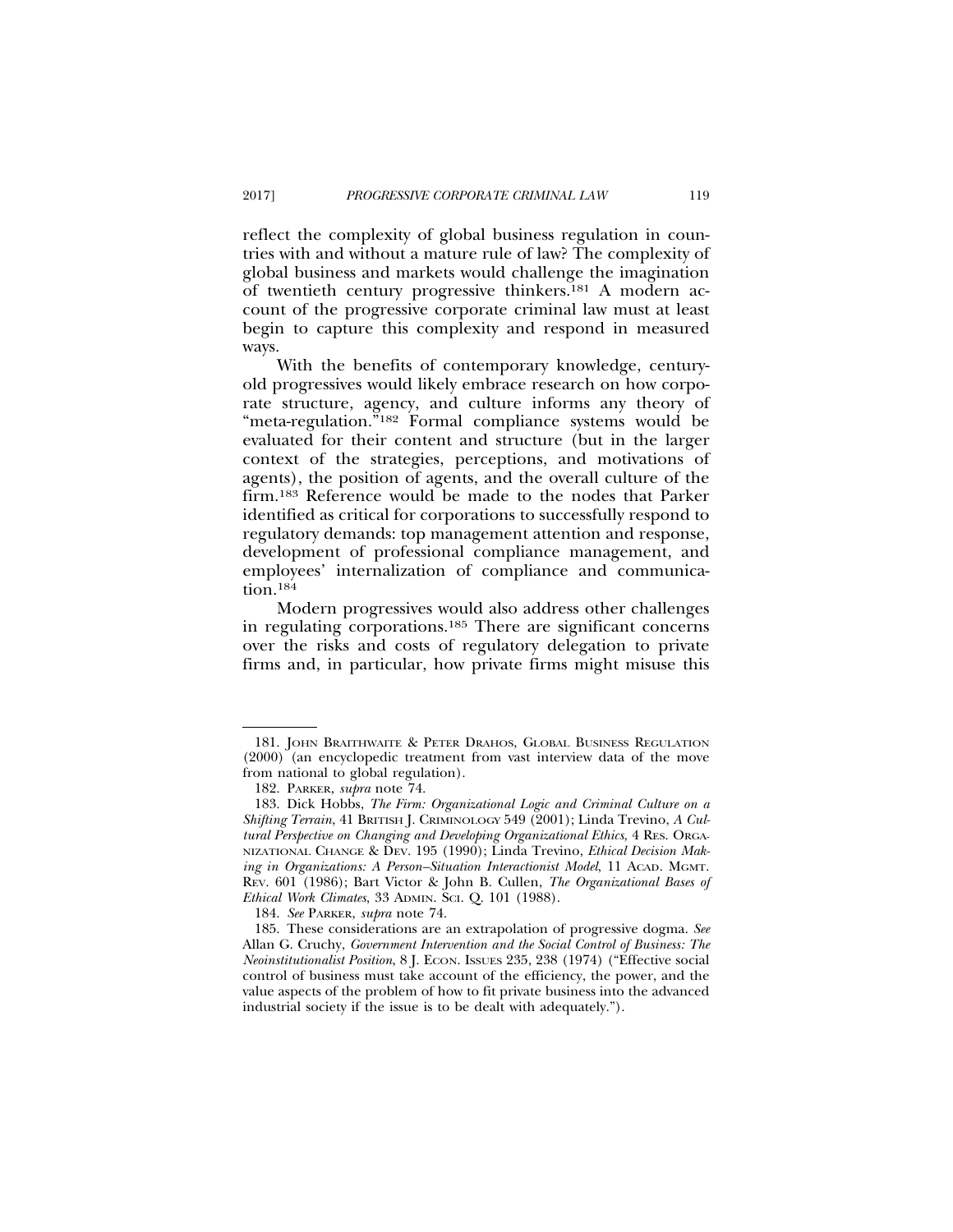discretion.186 The idea of enforced self-regulation raises concerns over privatizing a public function.187 In fact, it raises another conundrum worthy of progressive contemplation. As Bamberger writes, there is a need to rely on the private sector for risk assessment and management.188 Failures of assessment and management, however, carry significant costs to both regulators and the regulated—and neither are well-equipped to minimize those costs.189

Modern progressives would, nevertheless, embrace compliance science and technology so that firms, regulators, and prosecutors move, as one, toward the objective of assessing organizational diligence and adjudicating non-compliance. At the same time, they would work toward the social control of corporations by state and non-state actors in measured and proportional ways. Progressives also would recognize the immense and unique power of the giants of industry, within and across all borders, to serve both private and public interests.190 And, finally, they would seek to maintain the trust and legitimacy of the criminal process, the sine qua non of regulatory regimes, by fairly allocating criminal justice resources toward all offenders, human and corporate.191 These reincarnate considerations, organized around some of the challenges posed by compliance science and social controls, are reflected below in thinking about a progressive corporate criminal law.

<sup>186.</sup> Kenneth A. Bamberger, *Regulation as Delegation: Private Firms, Decisionmaking, and Accountability in the Administrative State,* 56 DUKE L. J. 377 (2006).

<sup>187.</sup> Gillian E. Metzger, *Privatization as Delegation*, 103 COLUM. L. REV. 1367, 1370–71 (2003); *cf.* John Braithwaite, *Enforced Self-Regulation: A New Strategy for Corporate Crime Control*, 80 MICH. L. REV. 1466 (1982). For an excellent exploration of self-regulatory practices in securities firms, see DAVID P. MCCAFFREY & DAVID W. HART, WALL STREET POLICES ITSELF: HOW SECURITIES FIRMS MANAGE THE LEGAL HAZARDS OF COMPETITIVE PRACTICES (1998).

<sup>188.</sup> Bamberger, *supra* note 186.

<sup>189.</sup> *Id.*

<sup>190.</sup> *See, e.g.*, William S. Laufer, *The Importance of Cynicism and Humility: Anti-Corruption Partnerships and the Private Sector*, 8 DEV. OUTREACH 18 (2006).

<sup>191.</sup> This is a trend that is not only unjustifiable, but misses an opportunity for the United States to serve as an example to a host of countries that look for guidance during periods of law reform. *See* Raymond J. Michalowski & Ronald C. Kramer, *The Space Between Laws: The Problem of Corporate Crime in a Transnational Context*, 34 SOC. PROBS. 34 (1987).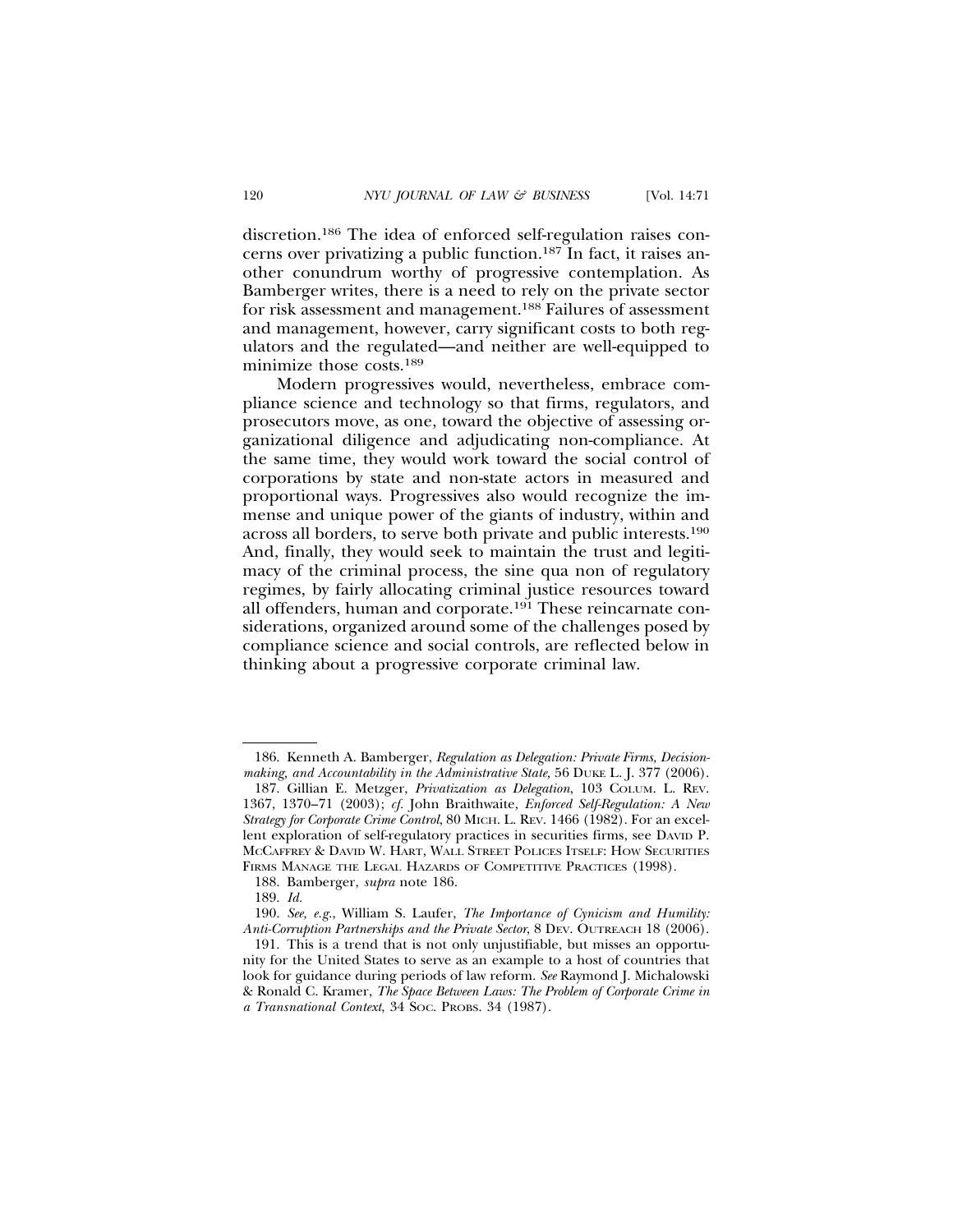## A. *The Role of Science and the March of Technology*

How science is situated in historical thinking about progressivism is defining.192 Economic institutions, policies, and practices—our economic order—should be founded on a scientific order that requires systematic observation and measurement. There is a carefully documented history that the scientific aspirations of progressives and institutionalists were also inextricably connected to the social control of business. The institutional arrangements that exert constraint on the economic order must not be based solely on expediency, symbolism, ideology, and politics. Science and the scientific method are coextensive with sound regulatory policies and practices.193

It is with this historical background that we ask how science informs, influences, and molds corporate criminal law relative to the regulatory investment in compliance. This is every bit a rhetorical question, because so much more compliance science is necessary to support and, at the same time, to justify the costs of corporate social controls, from the least formal (e.g., corporate codes of conduct and corporate culture) to the most formal (e.g., criminal law).194 This includes research on holistic and plural models of business compliance. It includes moving from conceptual and experimental models of machine learning applications to regulation, and the promised value, more generally, of LegalTech and RegTech. It also includes research that explores descriptive and inferential questions that, according to Parker and Nielsen, span four levels of analysis: (1) motives of agents (e.g., economic, social, and normative motives in support of an agent's or firm's decision or decision-making), (2) organizational capacities, characteristics, and responses to regulation (e.g. internal firm resources, knowledge, leadership, and available technology), (3) how regulatory enforcement strategies and styles move organizations and their agents to respond (e.g., how regulatory insti-

<sup>192.</sup> *See* Rutherford, *supra* note 107, at 49 ("The concern with proper scientific methods was a concern to make economics more empirical and investigational, and to avoid the speculative and untestable nature of much orthodox theorizing.").

<sup>193.</sup> *See, e.g.*, Rutherford, *supra* note 107; Clark, *supra* note 104, at 221.

<sup>194.</sup> These questions could be asked more broadly of all regulatory efforts with corporations. *See* Laufer & Robertson, *supra* note 112, at 1030.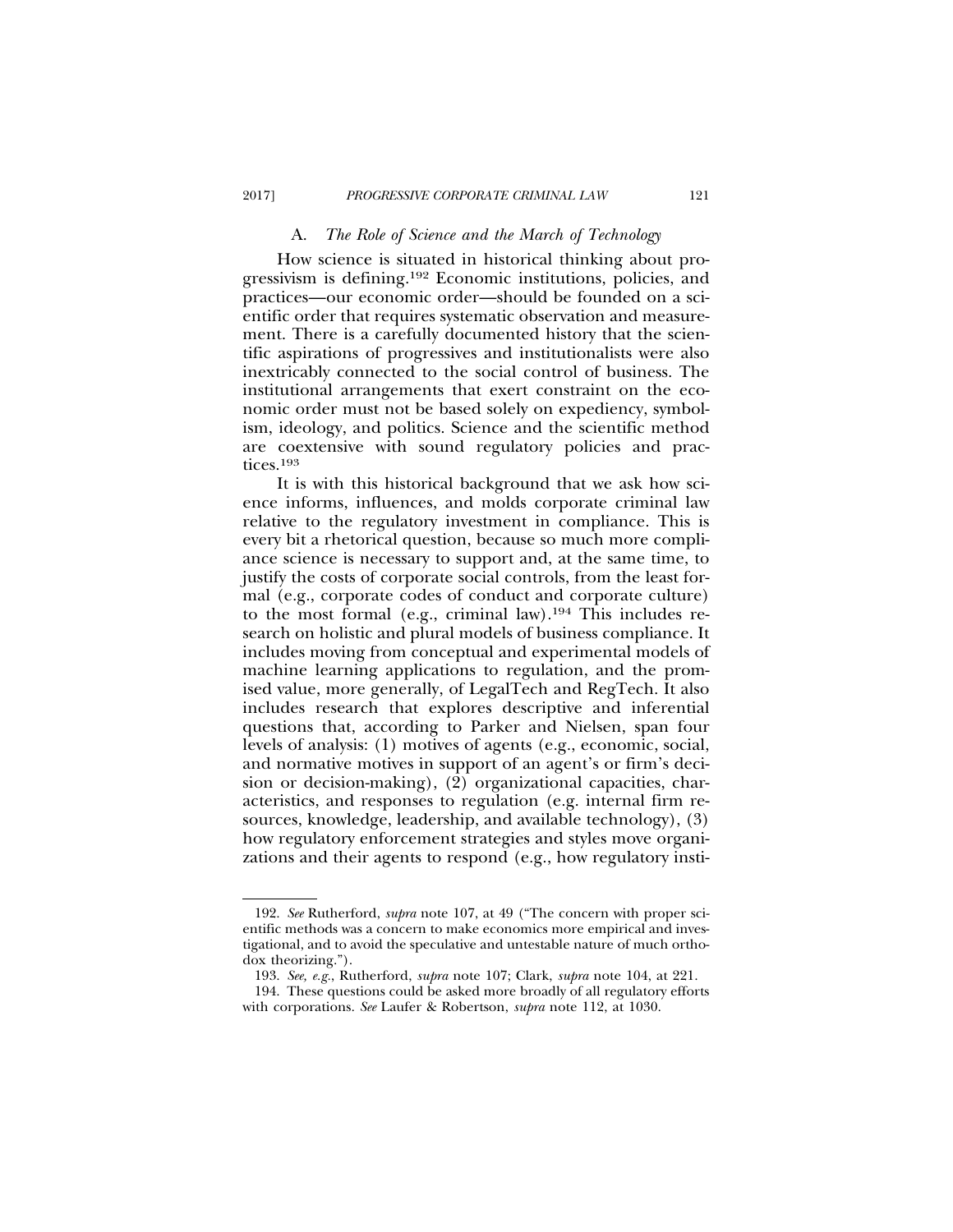tutions affect firm compliance), and (4) the effects of the external environment (i.e., social, political, and economic environment) on both regulators and the regulated.195

The advent of enterprise models of compliance also invites compliance research across the entire organization. A rigorous internal (company) and external (government) management-based system of regulation should generate a large, impressive, and long-overdue body of research on corporate compliance that is both endogenous (i.e., exploring the construction and meaning of compliance as both an independent and as a dependent variable) and exogenous (i.e., using preexisting, pre-defined constructions and meanings of compliance to address specific descriptive and causal research questions).196 Both kinds of research directly address concerns over the metrics used for measuring effectiveness across a wide range of regulatory approaches.197

Perhaps most important, as seasoned compliance officers know all too well, successful implementation of formal compliance systems will require more than evidence of effective metrics and measures.198 The recipe for successful compliance programs, research reveals, will hinge on "top management attention and motivation to implement a compliance system; the existence and strategies of specialized or professional compliance managers; and the way in which compliance systems are communicated to and experienced by the teams and individual workers that make up the organization."199 Perceptions,

<sup>195.</sup> Christine Parker & Vibeke L. Nielsen, *The Challenge of Empirical Research on Business Compliance and Regulatory Capitalism*, 5 ANN. REV. L. SOC. SCI. 45 (2009) (further classifying exogenous research as operationalizing compliance by reference to attitudes and motivations; by reference to policy goals; as compliance behavior; and by observation of regulatory compliance behavior).

<sup>196.</sup> *Id.*

<sup>197.</sup> These metrics are the ingredients of meta-regulation, attempts to operationalize self-regulation. *See* PARKER, *supra* note 74; Christine Parker & Vibeke L. Nielsen, *Corporate Compliance Systems: Could They Make Any Difference?*, 41 ADMIN. & SOC. 3 (2008).

<sup>198.</sup> In addition to corporate cultures that resist compliance programming, there are concerns with "avoidance, resistance, ritualism and creative compliance." *See* Christine Parker & Sharon Gilad, *Internal Corporate Compliance Management Systems: Structure, Culture and Agency*, *in* EXPLAINING COMPLI-ANCE: BUSINESS RESPONSES TO REGULATION 175 (2011).

<sup>199.</sup> *Id.* at 172–73.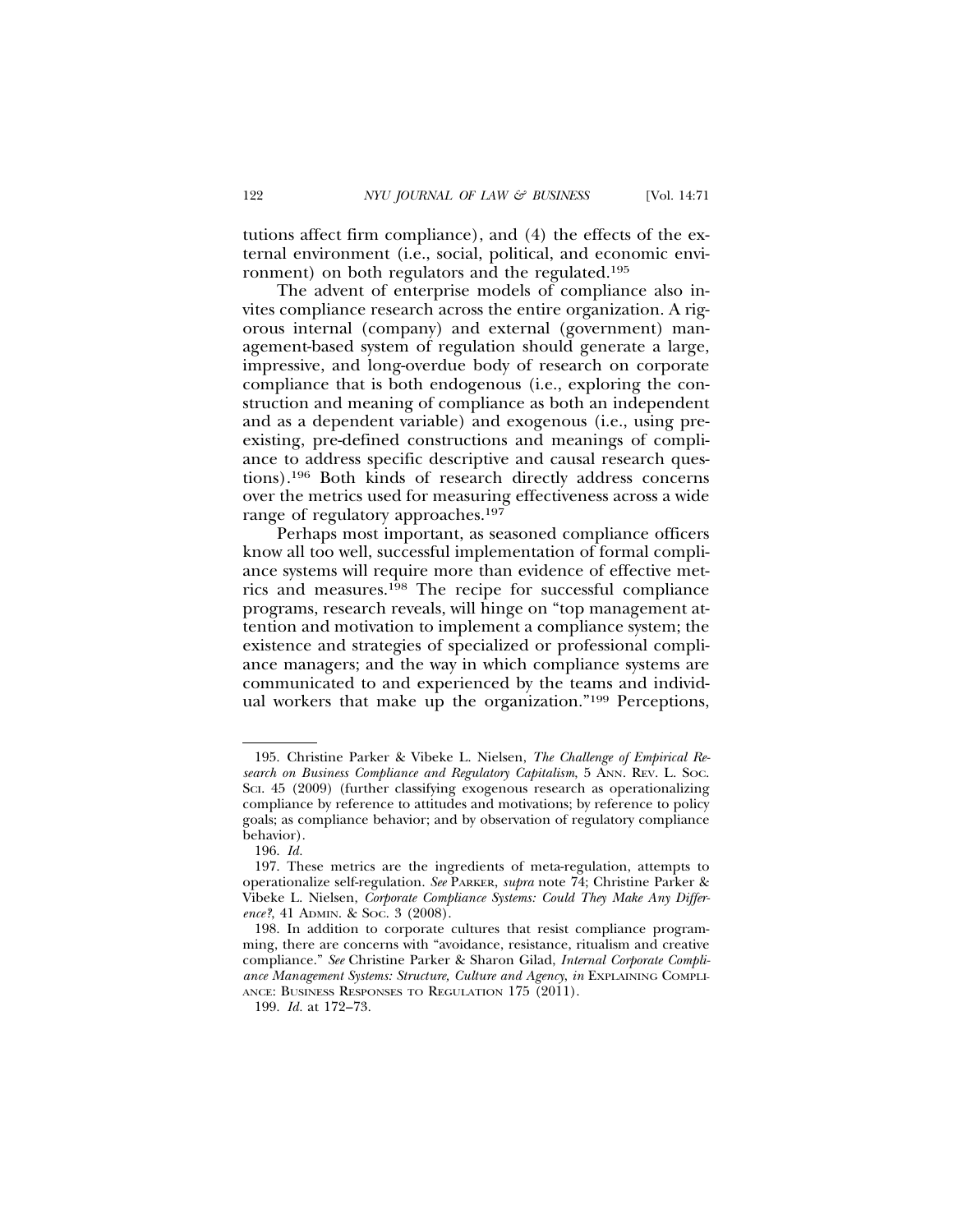motivations, and actions of compliance stakeholders do, indeed, matter.200 So, too, do the expectations of society and external stakeholders.201

Conceptual models of corporate compliance that span individual, organizational, regulatory, and institutional levels reveal the complexity of the research enterprise—and how much more scholarship is needed.<sup>202</sup> In particular, there is a great need to develop and test theories of regulation or components of theories. This is, admittedly, a challenge for a wide range of reasons, including the lack of data and the complexity of regulatory instruments.203 While modern progressives would strongly support meeting these challenges, they would, at the same time, look beyond the conventional challenges and explanations for what is known and not known about compliance.

Systematic evaluation research on corporate crime deterrence, what little there is of it, suggests the possible perils of making regulatory policies without well-executed randomized controlled experiments, good longitudinal data, time series

<sup>200.</sup> *Id.* at 173. *See, e.g.*, Tom R. Tyler, *Procedural Fairness and Compliance with the Law*, 133 SwISS J. ECON. & STAT. 219, 220-22 (1997); Neil Gunningham, Dorothy Thornton & Robert A. Kagan, *Motivating Management: Corporate Compliance in Environmental Protection*, 27 LAW & POL'Y 289 (2005); Søren C. Winter & Peter J. May, *Motivation for Compliance with Environmental Regulations*, 20 J. OF POL'Y ANALYSIS & MGMT. 675 (2001); Peter J. May*, Compliance Motivations: Affirmative and Negative Bases*, 38 LAW & SOC'Y REV. 41 (2004); Toni Makkai & John Braithwaite, *Praise, Pride and Corporate Compliance*, 21 INT'L J. SOC. L. 73 (1993); Peter J. May, *Compliance Motivations: Perspectives of Farmers, Homebuilders, and Marine Facilities,* 27 LAW & POL'Y 317 (2005); Leigh Raymond & Timothy N. Cason, *Can Affirmative Motivations Improve Compliance in Emissions Trading Programs?*, 39 POL'Y STUD. J. 39, 659 (2011); Cindy R. Alexander & Mark A. Cohen, *Why Do Corporations Become Criminals? Ownership, Hidden Actions, and Crime as an Agency Cost*, 5 J. CORP. FIN. 1 (1999).

<sup>201.</sup> *See* Neil Gunningham, Robert A. Kagan & Dorothy Thornton, *Social License and Environment Protection: Why Businesses Go Beyond Compliance*, 29 LAW & SOC. INQUIRY 307 (2004).

<sup>202.</sup> *See, e.g.*, Parker & Nielsen, *supra* note 195, at 5.

<sup>203.</sup> Some of the challenges and difficulties posed by empirical research on compliance are addressed by Parker and Nielsen, *supra* note 195, at 6 (challenges and difficulties include access to data; complexity, range, and interrelatedness of compliance constructs; and the impracticality of testing grand theories). *See also* Sally Simpson, *White-Collar Crime: A Review of Recent Developments and Promising Directions for Future Research*, 39 ANN. REV. OF SOC. 1 (2013).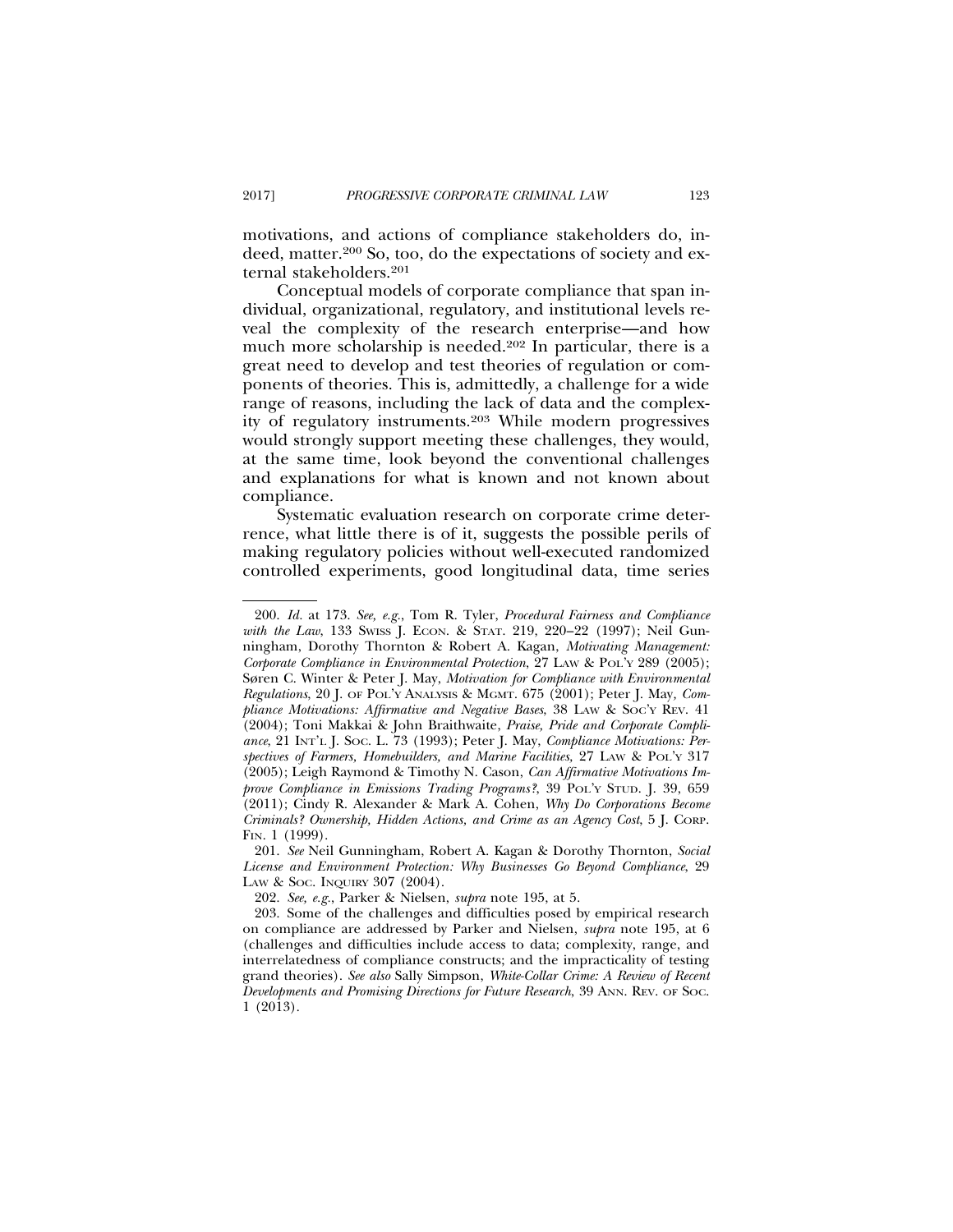analyses, and case studies that provide rich qualitative data. In the only meta-review of corporate regulation, it seems as if regulatory policies produce as much defiance as compliance. And the more rigorous the method and design of the research project, the less of a deterrent effect obtained. Notably, those firms who adhered to multiple legal interventions (i.e., enforcement, monitoring, and inspections) were more likely to be deterred, whereas firms experiencing single intervention strategies were less likely to be so deterred.204

All conclusions found in this meta-review were cast as quite tentative, though, because of limited data and scarcity of rigorous research. The authors were more confident in concluding that there is simply insufficient evidence that law actually deters corporate offending.205 One commentator writing about the meta-review hoped that this analysis would be "a loud wake-up call for corporate crime researchers to start getting their methodological, conceptual, and analytical house in order."206 Another commentator was equally as grim in calling for better impact assessment research with replications. Studies are needed across institutional and organizational contexts. The status quo, commentators note, is literally regulating in the dark.207

<sup>204.</sup> Natalie Schell-Busey et al., *What Works? A Systematic Review of Corporate Crime Deterrence*, 15 CRIM. & PUB. POL'Y 387, 410 (2016).

<sup>205.</sup> *Id.* at 410 ("We need to undertake more focused and high-quality (particularly randomized experiments or quasi-experiments) focused on program-specific interventions (with replications). Until then, the answer to the question of what works, what doesn't, and what's promising in the area of corporate deterrence will remain elusive.").

<sup>206.</sup> Ray Paternoster, *Deterring Corporate Crime: Evidence and Outlook*, 15 CRIM. & PUB. POL'Y. 383, 384 (2016); *see also* John Braithwaite, *In Search of Donald Campbell: Mix and Multimethods*, 15 CRIM. & PUB. POL'Y 417 (2016) (discussing some reasonable expectations of corporate criminology).

<sup>207.</sup> The idea of regulating in the dark was first discussed by Roberta Romano, *Regulating in the Dark and a Postscript Assessment of the Iron Law of Financial Regulation*, 43 HOFSTRA L. REV. 25 (2014); Roberto Romano, *Regulating in the Dark*, *in* REGULATORY BREAKDOWN: THE CRISIS OF CONFIDENCE IN U.S. REG-ULATION 86 (Cary Coglianese ed., 2012). For an incisive critique of corporate crime research, see Peter Cleary Yeager, *The Elusive Deterrence of Corporate Crime,* 15 CRIM. & PUB. POL'Y 439 (2016).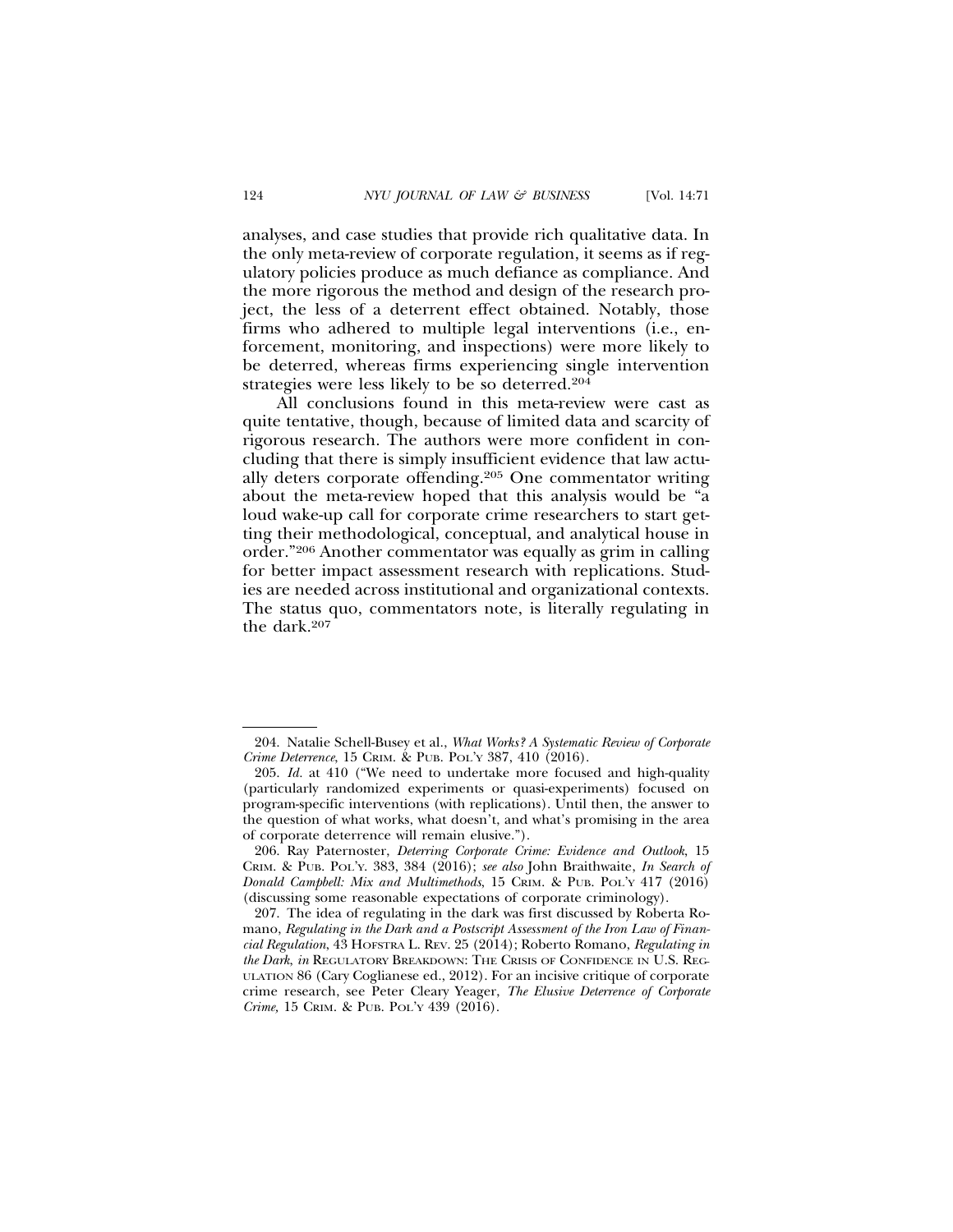### B. *Beyond the Compliance Conundrum*

Judging the effectiveness of compliance efforts on organizations is said to be one of the more elusive if not daunting regulatory challenges.208 This challenge is certainly recognized by the modern progressive account. As noted earlier, this embrace of empirics is confounded by increasing concerns in the private sector that a more careful, technology-driven and, indeed, scientific consideration of compliance would result in expectations of "voluntary" disclosures to regulators and prosecutors. This is what I call a true *compliance conundrum*. 209

That there is such a conundrum should not come as a surprise to regulators and prosecutors. The standard refrain continues to be: in the absence of clear guidance from government functionaries as to what are, in fact, effective compliance systems and compliance programs, generating and applying a science of compliance will be shunned by those general counsel, corporate counsel, and white collar criminal defense counsel who are even minimally risk-adverse.<sup>210</sup> Shunned, even though all stakeholders know that ever-increasing compliance costs, to be justified, must be supported by well-conceived internal plans that meet or exceed regulatory criteria and expectations. Shunned, even though regulators and prosecutors admit that their proxies for compliance effectiveness are most often no better than intuitive and experiential—that their confidence in a firm actually exercising due diligence, good governance, and reasonable risk management is, in fact, faith-filled. Simply stated, the choice is not so difficult if it is between disclosure and cooperation with law enforcement, or the in-

<sup>208.</sup> *See, e.g.*, Vibeke L. Nielsen & Christine Parker, *Mixed Motives: Economic, Social, and Normative Motivations in Business Compliance*, 34 LAW & POL'Y 428 (2012). Adan Nieto Martin, *supra* note 84, paints a nuanced portrait of the complications associated with ensuring against cosmetic compliance (e.g., lack of legal certainty for regulated firms and lack of trust of compliance programs by regulators). Martin then offers a critique of the remedies against cosmetic compliance, including certification and standardization.

<sup>209.</sup> *See, e.g.*, Susan Lorde Martin, *Compliance Officers: More Jobs, More Responsibility, More Liability*, 29 NOTRE DAME J. L. ETHICS & PUB. POL'Y 169 (2015).

<sup>210.</sup> Even more than shunned, there is a distinct risk that regulation will be gamed. *See, e.g.*, Bamberger, *supra* note 186; *see also* Donald C. Langevoort, *Organized Illusions: A Behavioral Theory of Why Corporations Mislead Stock Market Investors (And Cause Other Social Harms),* 146 U. PA. L. REV. 101 (1997).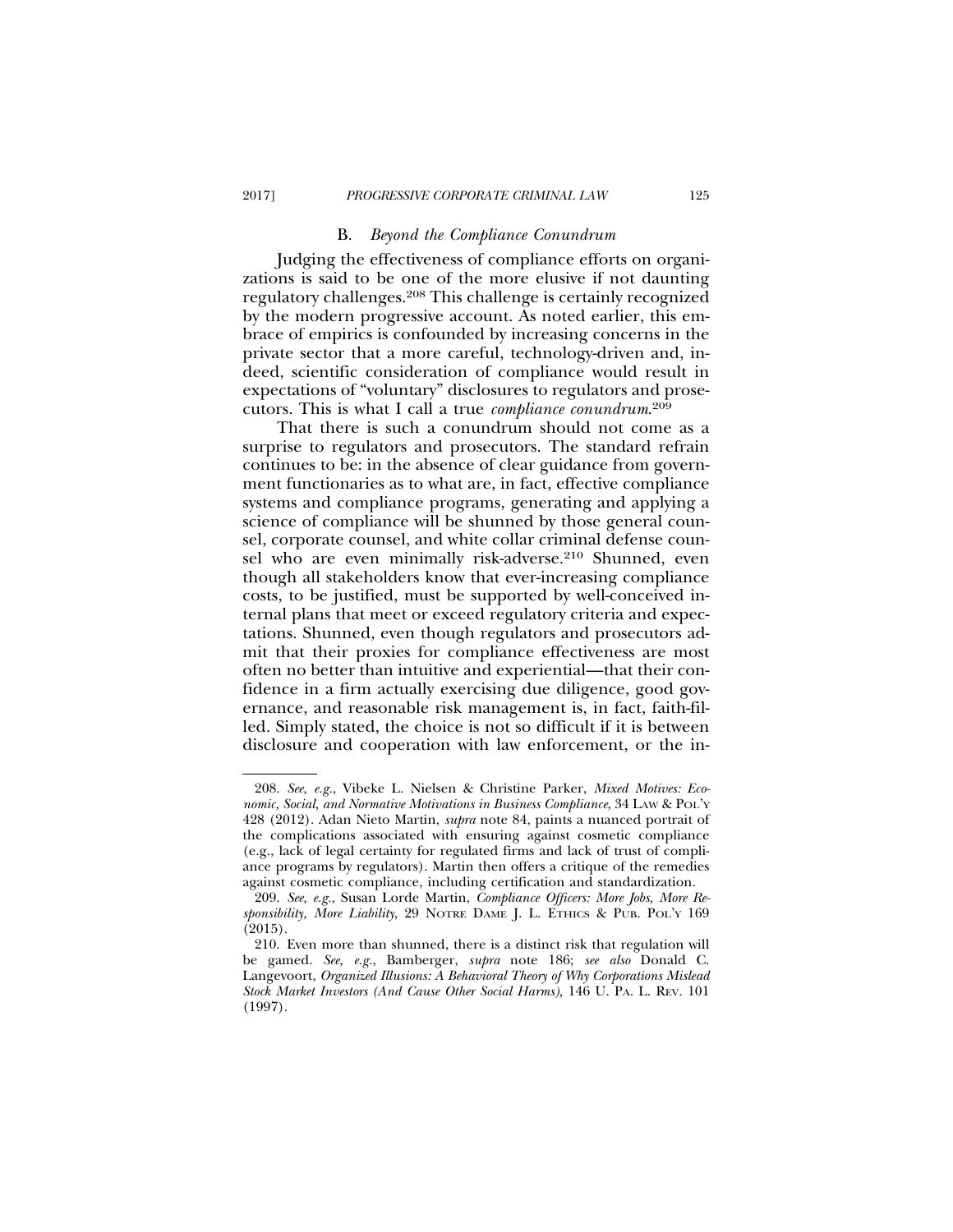house handling of inculpatory evidence from those who do compliance data analytics.

Regulatory and administrative law scholars would find this conundrum to be part of a larger problem of the delegation of regulatory discretion.211 This delegation, some conclude, often makes a mess of compliance norms, expectations, and incentives. There is simply insufficient guidance for the regulated, combined with a lack of recognition of sound compliance programs that effectively reveal non-compliance. Add to this the reticence of prosecutors to get into the business of making nuanced judgments about the effectiveness and completeness of integrity, ethics, and compliance efforts. One is hard-pressed to find a genuine desire for regulatory capacitybuilding in government agencies and departments, at least one even remotely comparable to the convergence of investments by private sector compliance stakeholders.

The recent announcement of a compliance counsel appointed to the Fraud Section of the Criminal Division of the Department of Justice is a surprising admission that expertise in compliance metrics were until only recently missing in the discretionary calculus of federal prosecutors. Unless modern progressives seize the opportunity that this convergence provides, it is fair to conclude that intuition and experiential evidence will continue to guide prosecutorial discretion. Prosecutors are simply not compliance professionals, as we are told by the Department of Justice, and the best that can be done is to ask a seasoned Main Justice compliance professional for a "reality check."212 This reality check will be determined by such a professional with reference to some very familiar due diligence factors. These include the need to be reasonably proactive and reactive, the importance of organizational climate, and communication and enforcement of standards, among others.<sup>213</sup>

<sup>211.</sup> *See* Bamberger, *supra* note 186, at 388.

<sup>212.</sup> *See* Leslie R. Caldwell, Assistant Att'y Gen., Dep't of Justice, Remarks at SIFMA Compliance and Legal Society, New York Regional Seminar (Nov. 2, 2015), https://www.justice.gov/opa/speech/assistant-attorney-general-leslie-r-caldwell-speaks-sifma-compliance-and-legal-society ("Our goal is to have someone who can provide what I'll call a 'reality check.'

<sup>213.</sup> These factors are derived from the pillars of diligence first announced in the Defense Industry Initiative (DII), subsequently enshrined in Chapter Eight of the Sentencing Guidelines for Organizations, and ulti-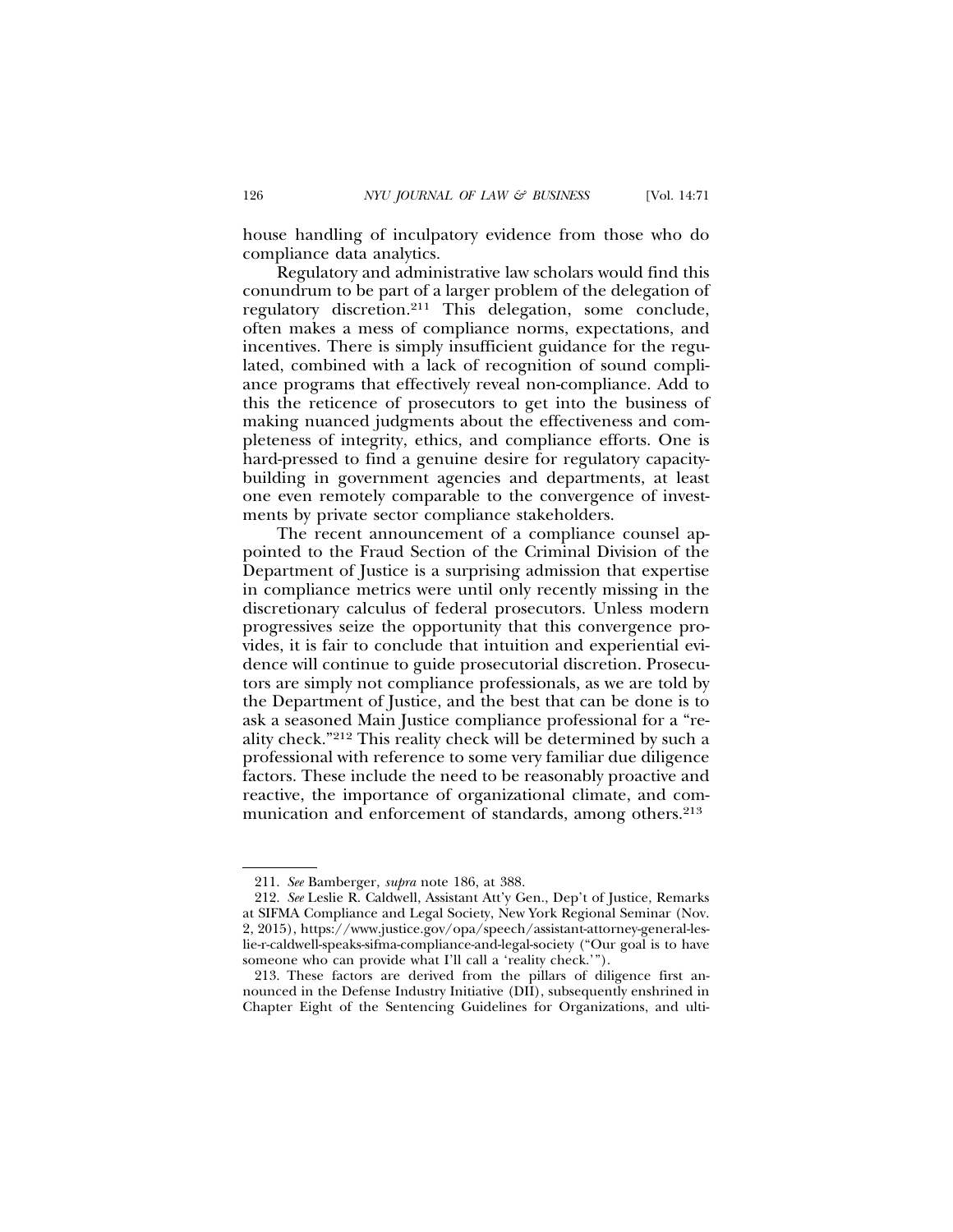Due diligence factors broadly offer guidance but, without more, are intuitions and hypotheses about the behavior of persons and organizations that leave firms conflicted about pursuing systematic evaluations.214 In the end, these factors are an invitation to make additional investments in a wide range of compliance solutions that, most often, are critically evaluated for their efficacy only when there is a notable event of noncompliance that inadvertently or advertently comes to the attention of regulators or prosecutors.215

Modest suggestions for addressing the conundrum should acknowledge the complexity of compliance regimes in large institutions, including the iterative process of determining a regulator's discretionary expectations for corporate compliance; the regulatory challenges of monitoring firm compliance over time; the challenge of training employees to conform to articulated legal risks; and the increasing suasion of self-regulatory associations.<sup>216</sup> All suggestions should also address how this conundrum, along with any trading of regulator/regulated favors, figures in the long-awaited partnership between the government and corporations.217 First conceived as the "good corporate citizen" movement more than two decades ago, this partnership was designed to reasonably share regulatory burdens by firms and criminal justice functionaries. For this partnership to be successful, regulators would shoulder the burden of providing clear guidance as to the kind and quality of compliance metrics required for measuring the ethi-

mately spun off into a series of iterative memoranda from the Department of Justice, i.e., the Holder, McNulty, Thompson, and Filip Memoranda.

<sup>214.</sup> For a discussion of the history of compliance beginning with the Defense Industry Initiative (DII), see Laufer, *supra* note 2.

<sup>215.</sup> Miriam Baer captures the process well in writing that extant practice ". . . is at best an illusory delegation of responsibility whereby the government commands firms *ex ante* to implement 'effective' compliance programs, but offers little practical guidance for determining effectiveness, and intentionally leaves them very little room for discretion in the event that such programs uncover violations of law." Baer, *supra* note 31, at 954.

<sup>216.</sup> *See* Parker & Nielsen, *supra* note 195, at 49; *see also* Matthew Potoski & Aseem Prakash, *Regulatory Convergence in Nongovernmental Regimes? Cross-National Adoption of ISO 14001 Certifications,* 66 J. OF POL. 885 (2004).

<sup>217.</sup> PROCEEDINGS OF THE SECOND SYMPOSIUM OF CRIME AND PUNISHMENT IN THE UNITED STATES, CORPORATE CRIME IN AMERICA: STRENGTHENING THE "GOOD CITIZEN" CORPORATION (Sept. 7–8, 1995). For a critical take on this movement, see, e.g., Laufer *supra* note 29.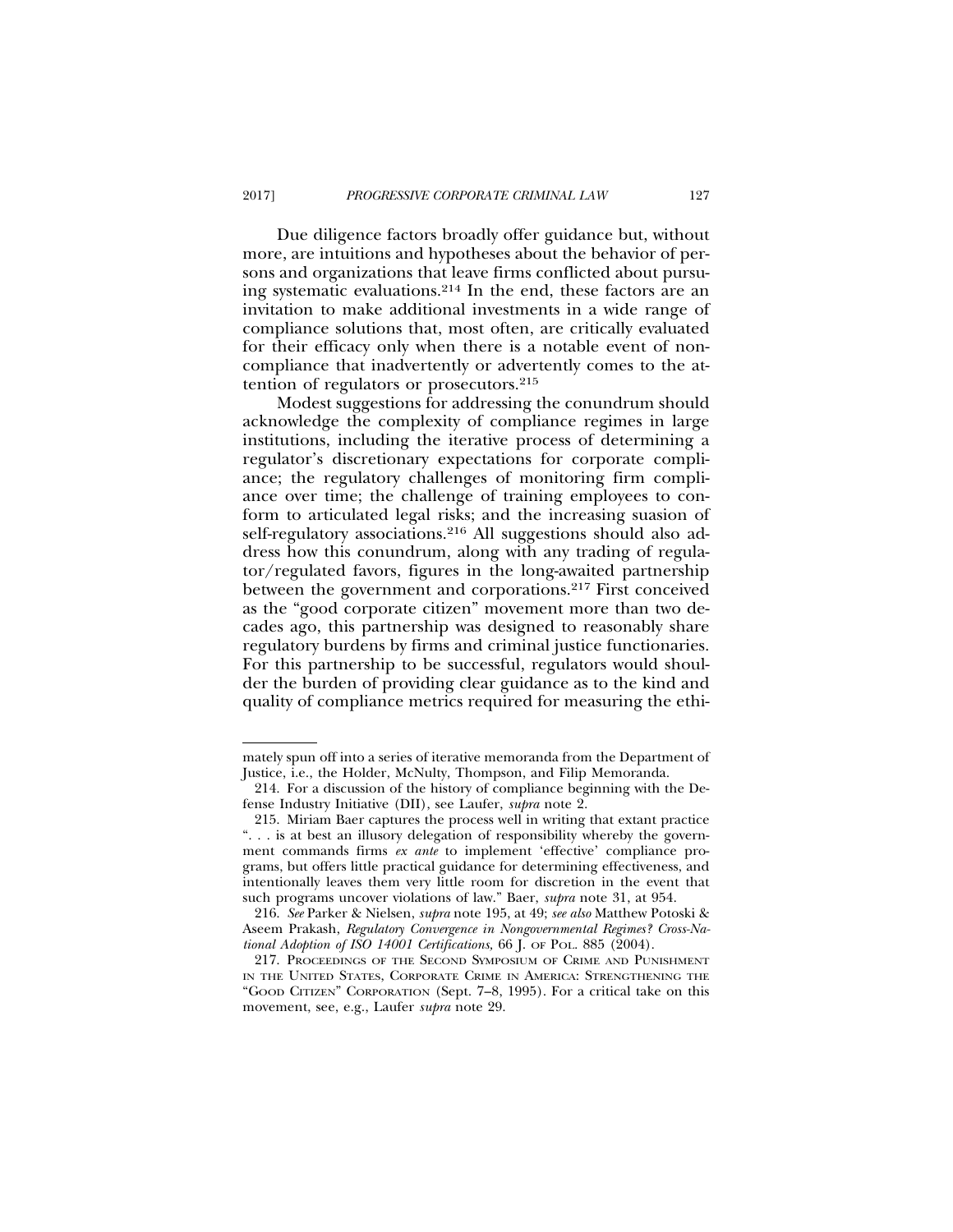cal and legal risks assumed by the firms they regulate, i.e., going beyond the simple prescription that firms must invest in sophisticated risk assessments; maintain clear policies, standards, and procedures; engage in effective training and communication; regularly test compliance monitoring and auditing; perform thorough internal and external investigations; and promote a culture of compliance.<sup>218</sup>

What these suggestions miss, however, are the distinct limitations of seeing compliance exclusively in performance terms with specific outcome metrics. In fact, any focus on performance metrics alone *fuels* the compliance conundrum, exploiting the lack of systematic compliance science and data, and neglecting the fact that a firm's compliance with the law is often not entirely reducible to any narrow construction of compliance performance at a single level of analysis. As Parker and Nielsen write, it is wrong to assume that changes in behavior are necessarily the product of new or changing compliance systems.219

Researchers must control for other structural, agency, and cultural co-variates.220 Researchers must also look to successful efforts to "regulate from the inside" using environmental management systems and other technologies that support self-regulatory efforts.221 Much research highlights the value of management-based regulation as a complement to technologybased (i.e., firms must adopt specific technologies or methods to comply), performance-based (i.e., firm must achieve specific level of compliance), and other conventional and market-

<sup>218.</sup> Of these, creating an ethical corporate culture is most challenging. *See, e.g.*, AMBER L. SELIGSON & LAURIE CHOI, CRITICAL ELEMENTS OF AN ORGA-NIZATIONAL ETHICAL CULTURE 7–8 (2006) (ethical culture may be captured by 18 factors).

<sup>219.</sup> *See* Parker and Nielsen, *supra* note 195. *See also* Warren et al., *supra* note 73 (surveying bank employees before and after the introduction of formal ethics training—an important component of formal ethics programs to examine the effects of training on ethical organizational culture.)

<sup>220.</sup> *See* Neal Shover &Andy Hochstetler, *Cultural Explanation and Organizational Crime*, 37 CRIME, L. & SOC. CHANGE 1 (2002).

<sup>221.</sup> For a discussion of the successes and challenges of these management systems, see REGULATING FROM THE INSIDE: CAN ENVIRONMENTAL MAN-AGEMENT SYSTEMS ACHIEVE POLICY GOALS? (Cary Coglianese & Jennifer Nash eds., 2001).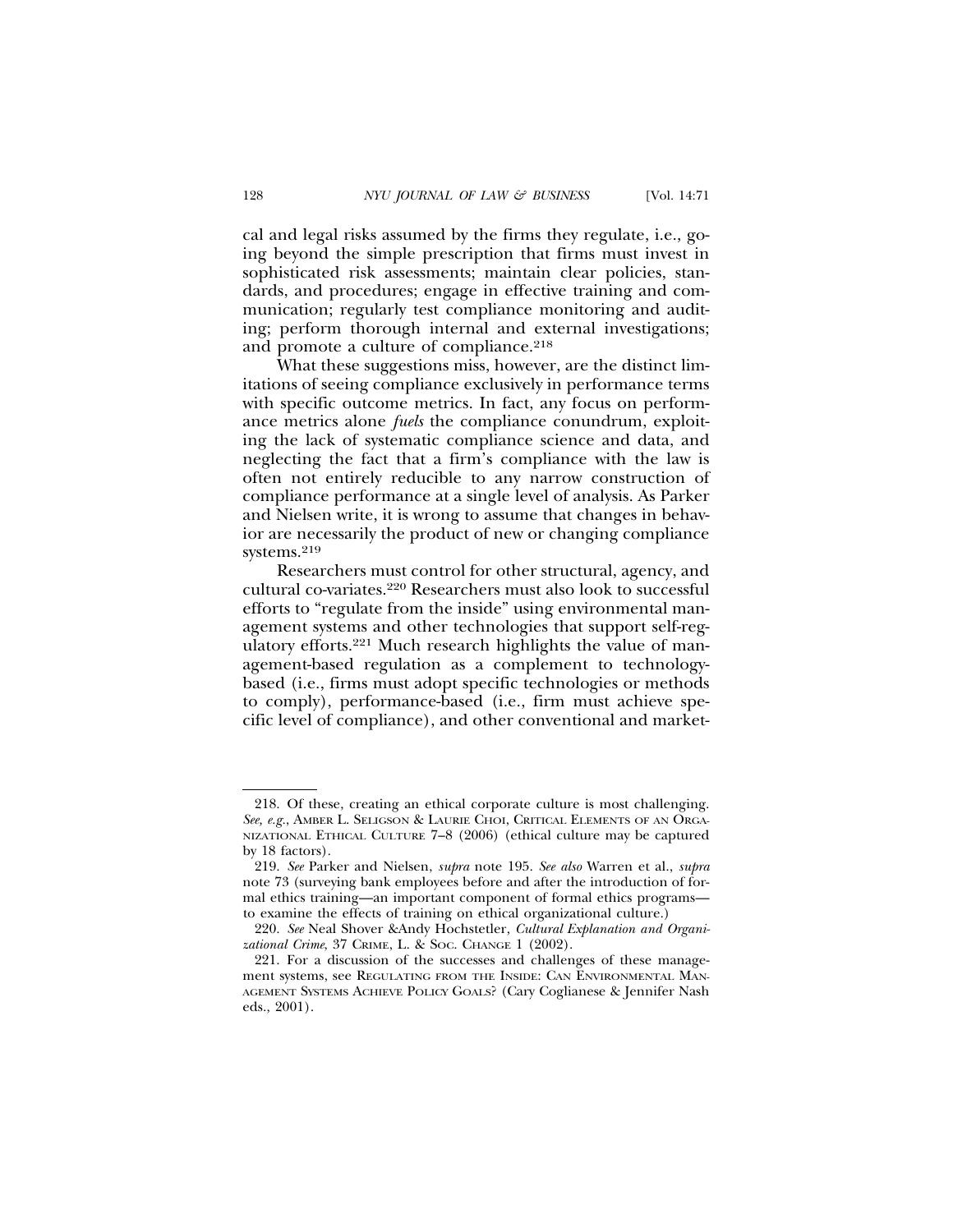based instruments.222 Advances in the regulation of environmental pollution, food safety, and industrial safety using management-based regulation are notable.223 Environmental management systems and other flexible and light-handed regulatory approaches offer a least-cost solution with incentives to meet—and in some cases exceed—that which is required by law.224

Proponents still ponder, though, just how prescriptive they should be about the plan and its implementation, how to monitor a firm's compliance, what the consequences for noncompliance should be, and exactly how this kind of regulation should be subject to the latest evaluation science. Long overdue answers to these questions are needed to combat the compliance conundrum and integrate new approaches into the broader progressive agenda.225 And, alas, the fast-paced movement of regulatory and legal technology holds much promise.

#### V.

# REVISITING THE MODERN PROGRESSIVE AGENDA

The modern progressive agenda is often broadly defined by the pursuit of individual freedom; freedom from undue government interference; the opportunity to work toward economic and civic success; taking personal responsibility, and a sense of responsibility to others.226 Modern progressive issues revolve around jobs and the economy; taxes and deficits;

<sup>222.</sup> *See, e.g.*, Cary Coglianese & David Lazer, *Management-Based Regulation: Prescribing Private Management to Achieve Public Goals,* 37 LAW & SOC'Y REV. 691, 714 (2003).

<sup>223.</sup> *See, e.g.*, CARY COGLIANESE & JENNIFER NASH, LEVERAGING THE PRIVATE SECTOR: MANAGEMENT-BASED STRATEGIES FOR IMPROVING ENVIRONMENTAL PERFORMANCE (2006). For a discussion of the limitations of managementbased regulatory approaches, see Neil Gunningham & Darren Sinclair, *Organizational Trust and the Limits of Management-Based Regulation*, 43 LAW & SOC'Y REV. 865 (2009).

<sup>224.</sup> *See, e.g.*, CARY COGLIANESE & JENNIFER NASH, *Environmental Management Systems and the New Policy Agenda*, *in* REGULATING FROM THE INSIDE: CAN ENVIRONMENTAL MANAGEMENT SYSTEMS ACHIEVE POLICY GOALS? (Cary Coglianese & Jennifer Nash eds., 2001).

<sup>225.</sup> For early calls for corporate monitoring from a special seat on the board, see CHRISTOPHER STONE, WHERE THE LAW ENDS: THE SOCIAL CONTROL OF CORPORATE BEHAVIOR 174–83 (1975).

<sup>226.</sup> *See* AL YATES & ANNE BARTLEY, PROGRESSIVE THINKING: A SYNTHESIS OF PROGRESSIVE VALUES, BELIEFS, AND POSITIONS (2012).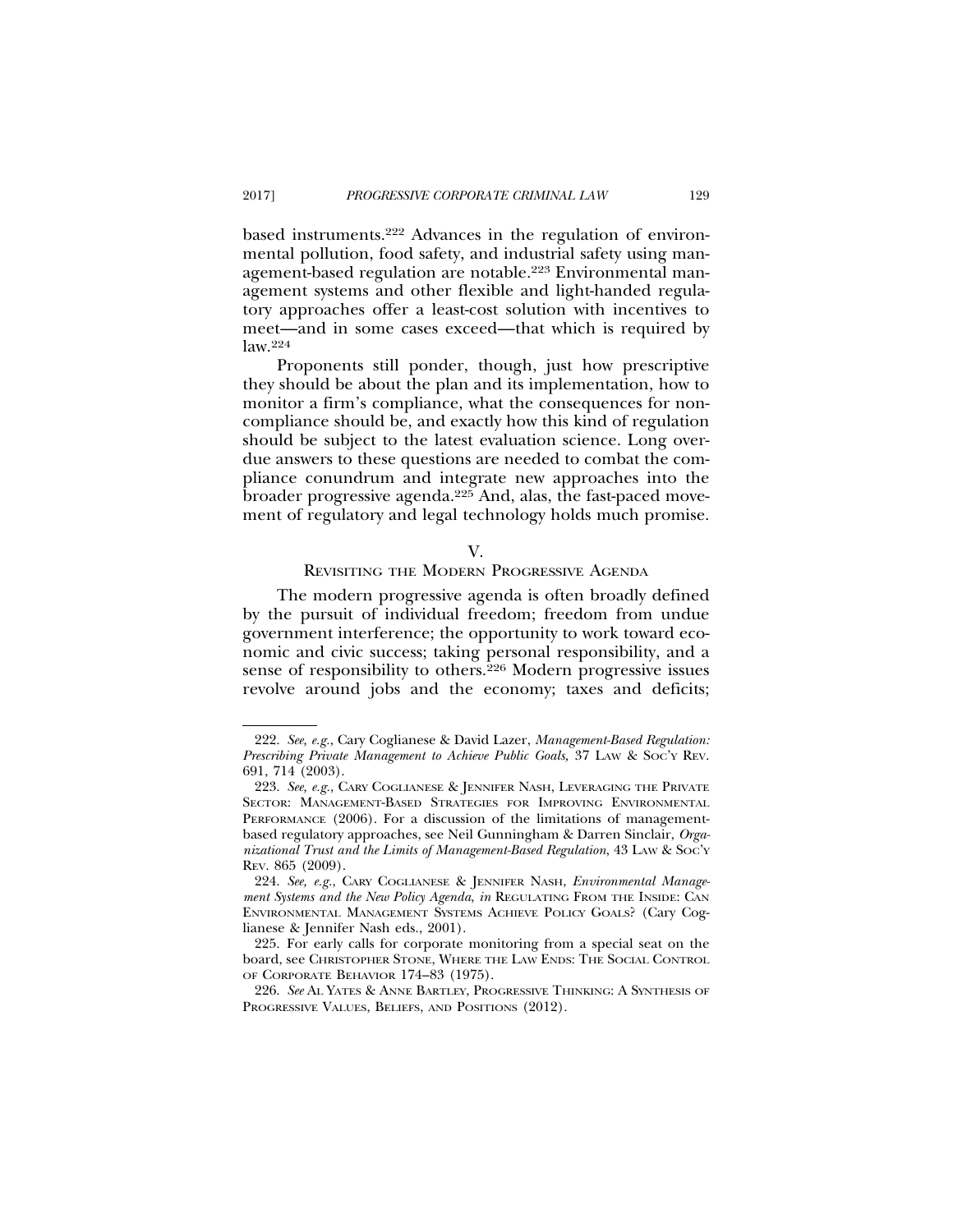health care, social security and Medicare; education; immigration; environmental, climate and energy policy; reproductive rights and health; money in politics; and gay rights and marriage equality.227

Matters of corporate responsibility, accountability, and justice are the subject of vociferous advocacy over what it means to break up the big banks, to separate commercial and investment banking by bringing back a replica of the Glass-Steagall Act (Banking Act of 1933), to enact financial speculation taxes, to limit executive compensation, and to use principles and practices of collective civil disobedience in order to "occupy" Wall Street.<sup>228</sup> This advocacy attaches to the core progressive idea of "taming the giant corporation" that dominated progressive dogma in the 1970s and 1980s. Calls from Ralph Nader for federal incorporation laws, and Christopher Stone for general and special public directors, inspired a share of the new progressive agenda.229

In recognition of the harm flowing from serious wrongdoing on the part of the largest businesses, progressives see corporations as artificial entities whose domination and unconstrained power has now crept into every aspect of life. This power has a damaging hold on the political process. We live in a near corporate state, modern progressives say, where our most significant issue should be how to best constrain, disable, and disassemble the largest private institutions that have so successfully aggregated corporate power. Something must be done to address the disconnect between the interests of Wall Street and a law-abiding, honorable if not selfless Main Street.

If this generation of progressives will be the constituency supporting a measured and just corporate criminal law, they will have to know where to best direct government and corporate controls. This means balancing the value of abolishing corporate personhood with the importance of personhood for

<sup>227.</sup> *See* John Nichols, *Elizabeth Warren Offers Democrats More Than a 2016 Candidacy—She Offers a 2014 Agenda*, THE NATION (July 19, 2014), https:// www.thenation.com/article/elizabeth-warren-offers-democrats-more-2016 candidacy-she-offers-2014-agenda/ ("We believe that Wall Street needs stronger rules and tougher enforcement, and we're willing to fight for it.").

<sup>228.</sup> *See id.*

<sup>229.</sup> *See* NADER, *supra* note 137; STONE, *supra* note 225. For an older progressive take, *see* Melvin I. Urofsky, *Proposed Federal Incorporation in the Progressive Era*, 26 AM. J. L. HIST. 160 (1982).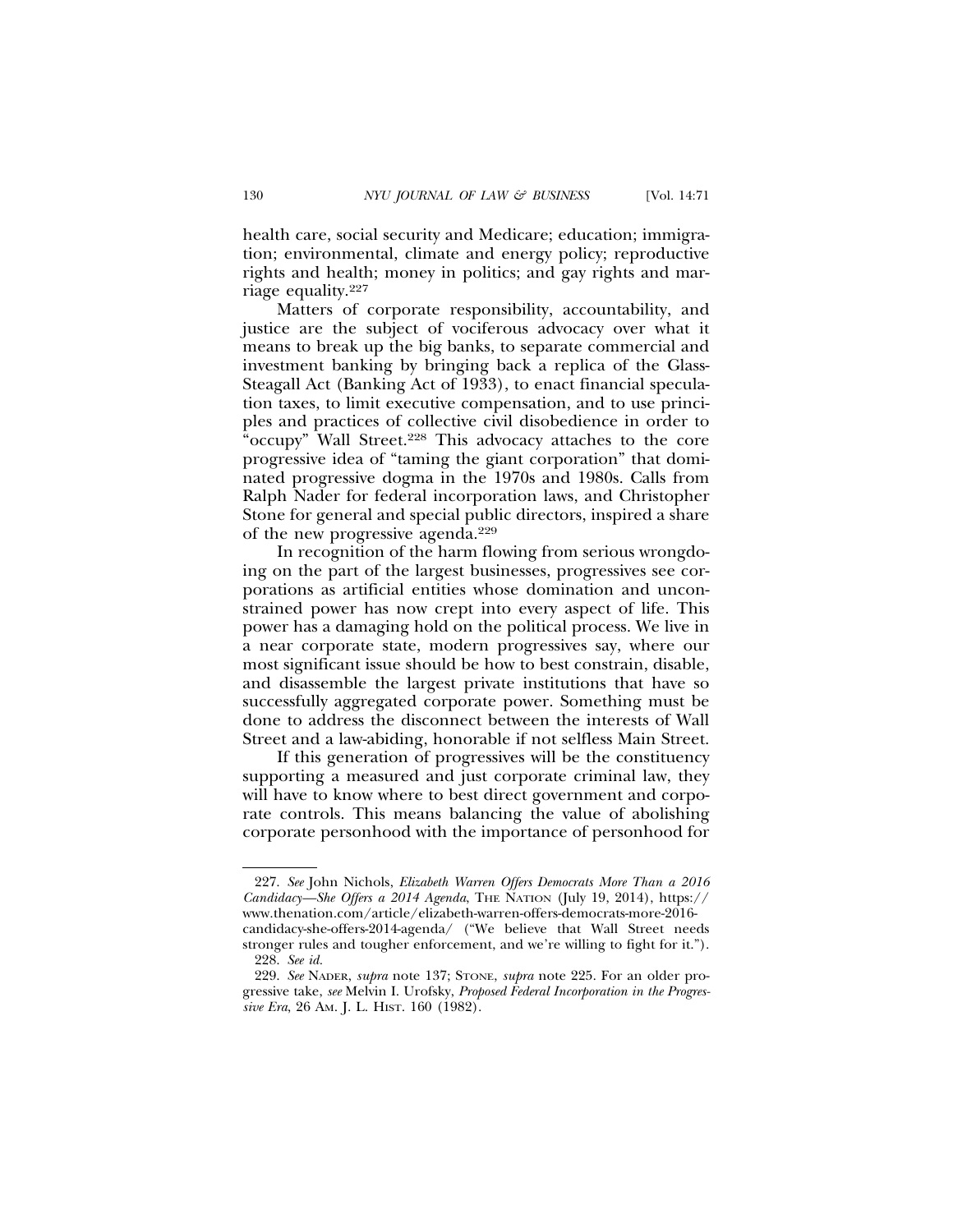the attribution of criminal liability. This also means sharing the power of informal social controls between regulators and the regulated, as co-regulators, using leading enterprise technology; accepting the increasing delegation and, thus, privatization of public regulation with increasingly plural and decentered models of regulation; and recognizing how a progressive corporate criminal law will apply to enterprises of all sizes and ownership statuses.

It also means thinking about how modern progressive advocacy is affected by criminal justice strategies that, according to some, make black lives all but incidental.230 Neoconservative policing strategies characterized by containment, surveillance, pacification, and deception may meet law enforcement objectives but, at the same time, risk racial injustice.231 Aggressive urban police policies and practices, modern progressives might argue, target precious criminal justice resources, a reasonable percentage of which could and should be used to combat corporate wrongdoing by companies of all sizes. Our malevolent portrait of street criminals and the "badness" of street-level wrongdoing contribute to a concentration of criminal justice attention and resources away from more aggressive investigation and prosecution of corporations.232 These and other challenges to the modern progressive agenda are briefly detailed below, concluding with a reflection on how the rules of the compliance game would change with a little nudge from modern progressives.

# A. *The Bridge From Old to New*

Casting a dark shadow on the ethics and integrity of big business may successfully connect old and new ideologies.233 It is a very satisfying rant for all of the obvious reasons. At the

<sup>230.</sup> *See* MICHELLE ALEXANDER, THE NEW JIM CROW: MASS INCARCERATION IN THE AGE OF COLOR-BLINDNESS (2010); MARIE GOTTSCHALK, CAUGHT: THE PRISON STATE AND THE LOCKDOWN OF AMERICAN POLITICS (2014).

<sup>231.</sup> Alex S. Vitale & Brian J. Jefferson, *The Emergence of Command and Control Policing in Neoliberal New York*, *in* POLICING THE PLANET: WHY THE POLICING CRISIS LED TO BLACK LIVES MATTER 157–72 (J. Camp & C. Heatherton, ed., 2016).

<sup>232.</sup> *See, e.g.*, Doron Teichman, *The Market for Criminal Justice: Federalism, Crime Control, and Jurisdictional Competition*, 103 MICH. L. REV. 1831 (2005).

<sup>233.</sup> Alfred D. Chandler, Jr., *The Beginnings of "Big Business" in American Industry*, 33 BUS. HIST. REV. 1 (1959).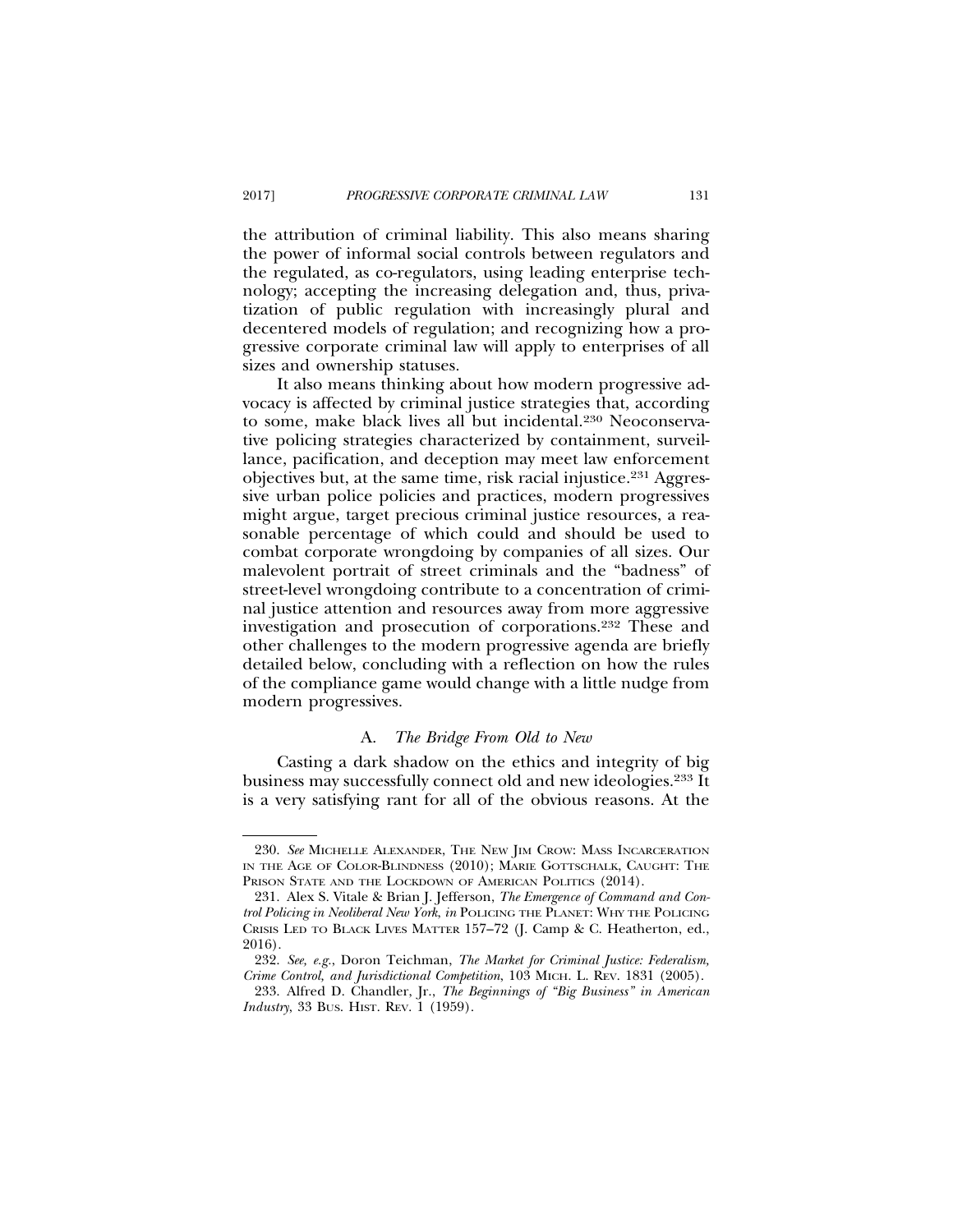same time, assuming that all businesses beget evil is a lazy and distorted caricature. Progressives of old did much to unpack the value that different forms of constraint have on creating and successfully sustaining order within firms. Asking how social controls promote pro-social corporate behavior falls within the province of modern progressives as well.234

Progressives today have a significant stake in how compliance requirements are conceived, integrated into organizations, and evaluated for efficacy and effectiveness. Their failure to be true to their history by actively exploring the disconnect between functioning institutions of social control and powerful corporations diminishes the legitimacy of their calls for dismantling large financial institutions. Modern progressives should be leading this convergence of compliance solutions to reduce corporate deviance, and to disrupt the perennial game of compliance. Modern progressives also should be studying how this convergence may, at times, produce overly controlled and rigid workplaces.235 And modern progressives should be exploring how the use of both informal and formal social controls may more meaningfully connect to the characterization of corporations as moral agents and as persons.

In an effort to undo the grant of corporate constitutional rights, modern progressives regularly and consistently attack the very idea of personhood.236 Corporate personhood unfairly transforms the concept of property and unjustly limits liability. In the view of modern progressives, the idea of corporate personhood is inextricably tied to the evils associated with globalization, the dominance of corporate power, unjust wealth concentration, and an all-encompassing neoliberal disingenuousness.237 Modern progressives also worry about how

<sup>234.</sup> So, too, is charting a progressive course of corporate social responsibility. *See* Greenfield, *supra* note 96.

<sup>235.</sup> *See* Laufer & Robertson, *supra* note 112.

<sup>236.</sup> Matthew Rothschild, *Corporations Aren't Persons*, THE PROGRESSIVE, Apr. 2, 2010, http://www.progressive.org/mrapril10.html ("We need to slay the dragon of corporate personhood once and for all."). For a wonderful discussion of the history of these rights, *see* Margaret M. Blair & Elizabeth Pollman, *The Derivative Nature of Corporate Constitutional Rights,* 56 WM. & MARY L. REV. 1653 (2015).

<sup>237.</sup> This extends to the evils of corporate political influence in this post-Citizens United era. *See, e.g.*, Lucian A. Bebchuk & Robert J. Jackson, Jr., *Shining Light on Corporate Political Spending*, 101 GEO. L.J. 923, 924–28 (2013); Michael D. Guttentag, *On Requiring Public Companies to Disclose Political Spend-*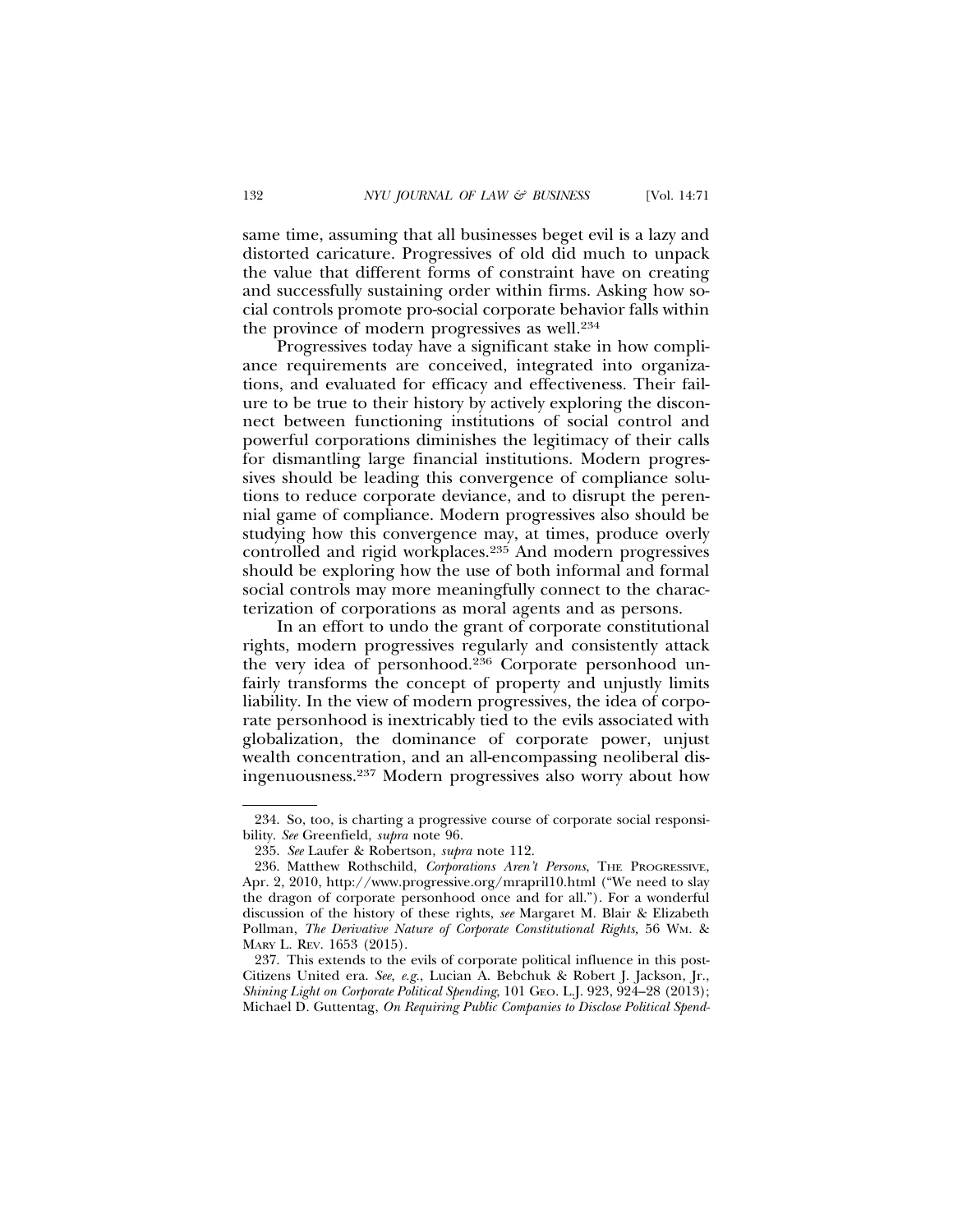large corporations epitomize corruption in modern form.238 Modern progressives join populists, and others to the left, in recoiling at our corporate economy and corporate society.239 Some go so far as to think that we are inching toward fascism with the rise of corporate control over the legislative and now executive branch, significantly diminishing civic power.

The deeply-held views of modern progressives on personhood in this post-*Citizen's United* period complicate any substantive reform of corporate criminal law.240 So, too, does the defining role of personhood in reproductive rights, more generally. Personhood statutes and initiatives are weapons of abortion foes.241 All of these invectives beg the question: How can corporate personhood be abolished as a matter of progressive principles, while simultaneously accepting that part of the criminal law that generally looks to, if not requires, the very qualities and characteristics associated with personhood?<sup>242</sup> With the narrow exception of strict liability offenses, the fault requirements of federal and state criminal codes extend a distinct human form and logic to the *persona ficta* of a corporation.243 The corporate person is, in essence, more than a simple construction or empty metaphor.244 For progressives it is a facilitative legal fiction that allows criminal law principles to be attributed to culpable and thus deserving entities. Abolishing personhood may be the perfect way to avenge corporate evils. At the same time, though, undermining this fiction would

*ing*, 2014 COLUM. BUS. L. REV. 593 (2014); Richard L. Hasen, *Citizens United and the Illusion of Coherence*, 109 MICH. L. REV. 581 (2011); Amy J. Sepinwall*, Citizens United and the Ineluctable Question of Corporate Citizenship*, 44 CONN. L. REV. 575 (2012).

<sup>238.</sup> William S. Laufer, *Modern Forms of Corruption and Moral Stains*, 12 GEO. J. L. & PUB. POL'Y 373 (2014).

<sup>239.</sup> For a discussion of big business and "Corporate" America, *see* MCGERR *supra* note 19, at 147–81.

<sup>240.</sup> *See* Amy J. Sepinwall, *Citizens United and the Ineluctable Question of Corporate Citizenship*, 44 CONN. L. REV. 575 (2012).

<sup>241.</sup> Lee Rubin Collins & Susan L. Crockin, *Fighting 'Personhood' Initiatives in the United States, in* 24 REPRODUCTIVE BIOMEDICINE ONLINE 689 (2012).

<sup>242.</sup> *See* Walt & Laufer, *supra* note 7.

<sup>243.</sup> *See, e.g.*, STONE, *supra* note 18 at 3.

<sup>244.</sup> *See* Donald R. Cressey, *The Poverty of Theory in Corporate Crime Research*, *in* 1 ADVANCES IN CRIMINOLOGICAL RESEARCH 31 (William S. Laufer & Freda Adler eds., 1989).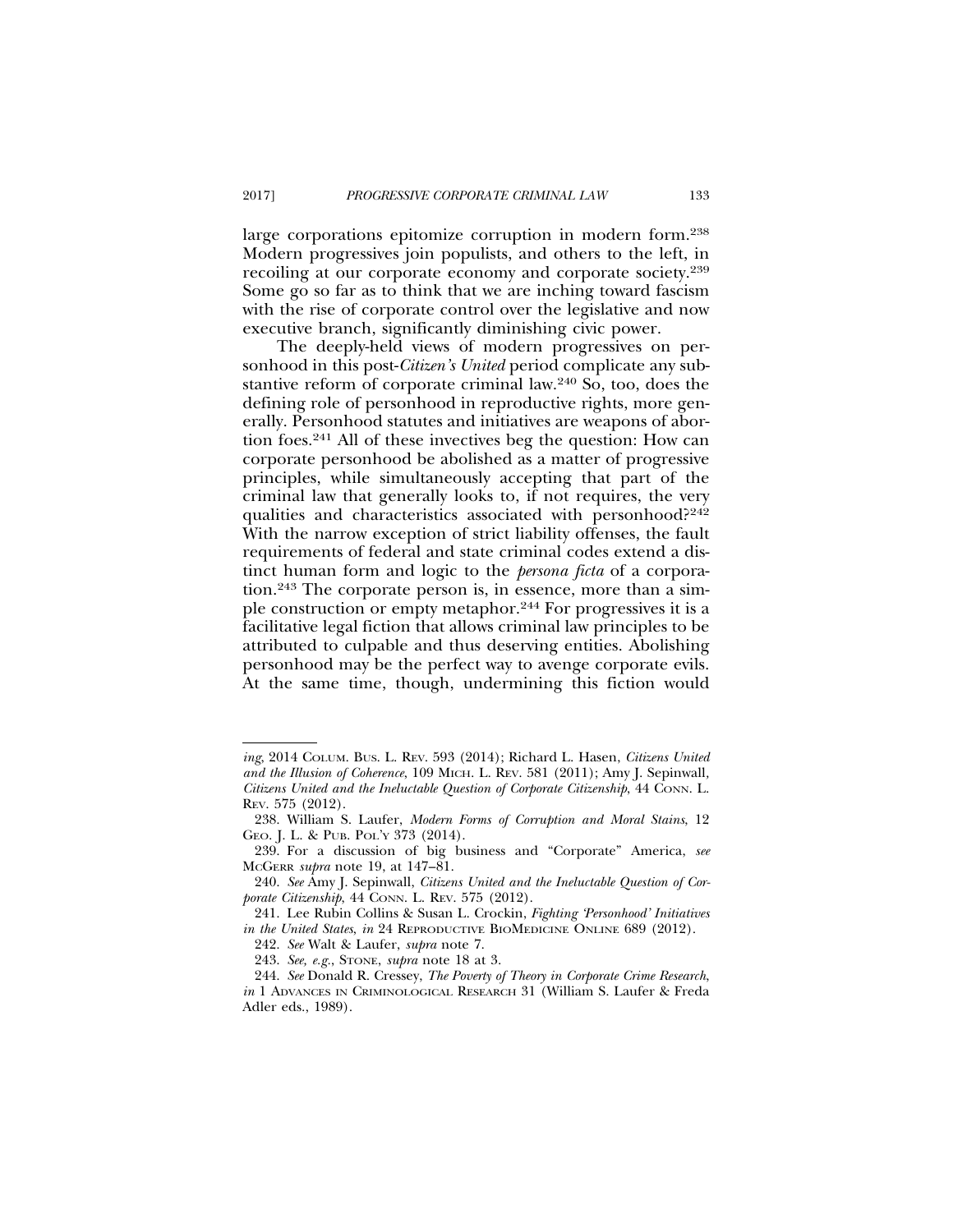likely diminish the role and suasion of the most formal of social controls to address this evil.245

Modern progressives face a difficult dilemma. Take away the person, and principles of corporate criminal law must be formally recast. Abolish personhood and one might have to reconstruct any responsive regulatory architecture, straining to find a place for the benign big gun.246 The analytic challenge is exceptionally difficult if one is committed to a consistent conception of personhood across the criminal law.247 How should modern progressives inherit the old progressive's consternation over organizational personhood? Practically, there is no need to ask whether the progressive call for strengthening the regulatory system may be satisfied while at the same time abolishing the fictional form that allows for liability. Modern progressives benefit from parallel fault standards that allow for prosecutions of either human or corporate persons, or both.248 The Yates Memorandum distracts attention from well-

<sup>245.</sup> For a comparable argument, *see* Kent Greenfield, *Let Us Now Praise Corporate Persons*, WASH. MONTHLY, January/February 2015, http://washing tonmonthly.com/magazine/janfeb-2015/let-us-now-praise-corporate-persons/ ("But the attack on corporate personhood is a mistake. And it may,

ironically, be playing into the hands of the financial and managerial elite. What's the best way to control corporate power? More corporate personhood, not less.").

<sup>246.</sup> In fairness, while some courts find personhood to be incidental, most corporate criminal prosecutions assume certain relational properties commonly associated with personhood. *See, e.g.*, State v. Knutson, 537 N.W.2d 420, 427 (Wis. Ct. App. 1995) (" $\dots$  it is not in virtue of being a person that criminal liability attaches. It is in virtue of possessing the complex relational property of causing harm—voluntarily—with a wrongful state of mind without excuse."); *see also* Walt & Laufer, *supra* note 7.

<sup>247.</sup> This raises the more general question of why the "personhood" epithet must be employed consistently. Perhaps different parts of the criminal law might apply to corporations differently because the interests at stake are different? Why create a useful heuristic (personhood) and then use it many different contexts where it may not be useful? Both are good questions that are not answered by the tendency of courts and legislatures to reflexively resort to personhood heuristics or person-based analogies.

<sup>248.</sup> *See, e.g*., John Dewey, *The Historic Background of Corporate Legal Personality*, 35 YALE L.J. 655, 658 (1926) ("[B]efore anything can be a jural person it must intrinsically possess certain properties, the existence of which is necessary to constitute anything a person."). The strategic use of parallel civil and criminal proceedings has been discussed at length*. See Developments in the Law—Corporate Crime: Regulating Corporate Behavior Through Criminal Sanctions,* 92 HARV. L. REV. 1311, 1333–40 (1979).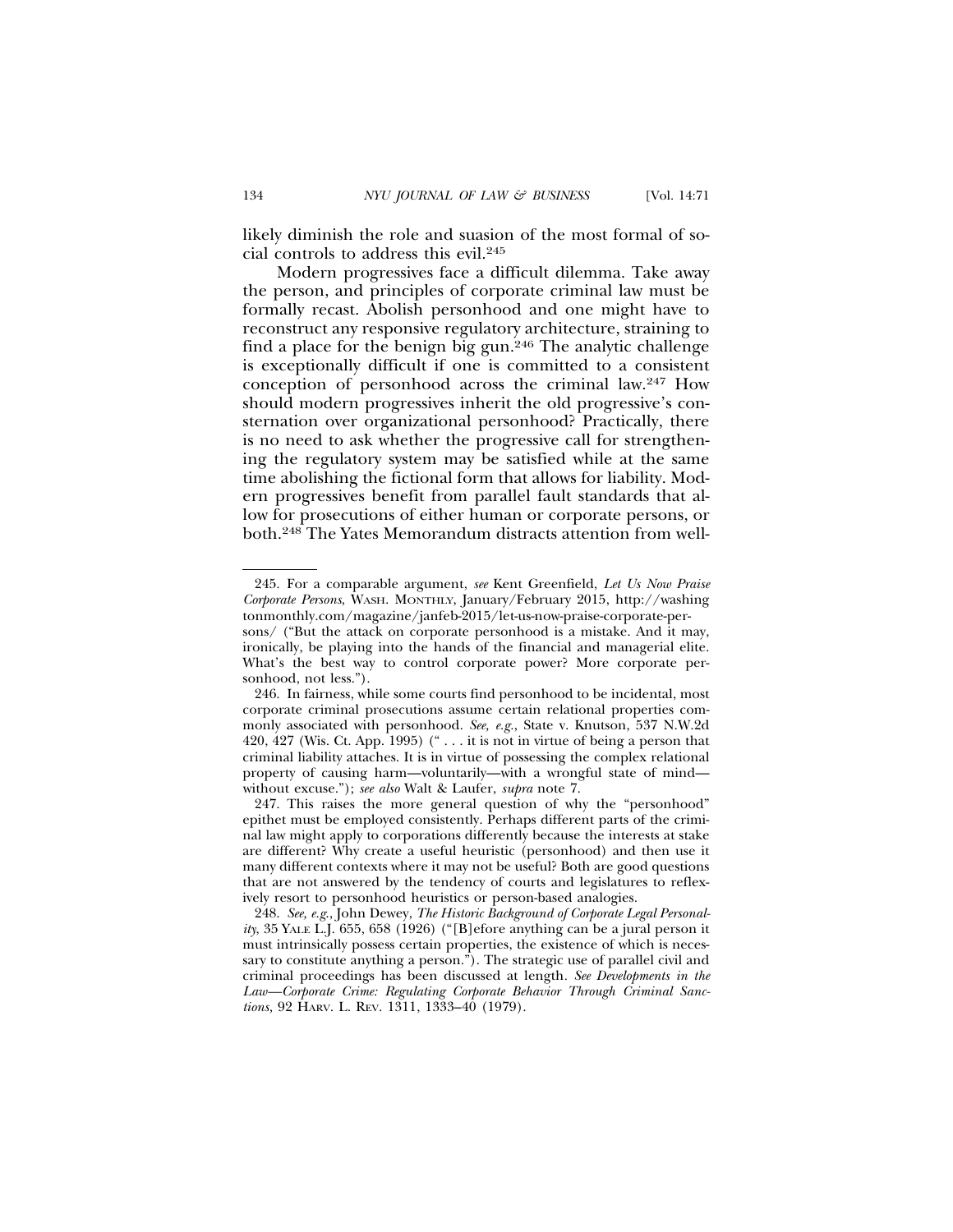settled principles that prosecutors have the discretion to proceed in parallel or proceed separately.249 Strategic considerations account for variations in prosecutorial behavior, with a distinct preference for individual cases evident well before the Yates Memo.<sup>250</sup>

Changes to the general part of the corporate criminal law over the past century are nearly impossible to find. In place of successful corporate criminal law reform, a legion of strange bedfellows have battled over corporate metaphysics, moral agency, and what it means for a company to have a "soul" and be culpable or liable.<sup>251</sup> These battles are undeniably engag-

<sup>249.</sup> *See* Memorandum from Mark Filip, Deputy Attorney Gen., U.S. Dep't of Justice, to Heads of Dep't Components and U.S. Attorneys, U.S. Dep't of Justice (Aug. 28, 2008), https://www.justice.gov/sites/default/files/dag/legacy /2008/11/03/dag-memo-08282008.pdf ("Where a decision is made to charge a corporation, it does not necessarily follow that individual directors, officers, employees, or shareholders should not also be charged. Prosecution of a corporation is not a substitute for the prosecution of criminally culpable individuals within or without the corporation."). It is interesting to note that outside of the United States, there is an ongoing debate over the implications of *ne bis in idem* in proceeding against both "legal" and human persons. *See* Dominik Brodowski, *Minimum Procedural Rights for Corporations in Corporate Criminal Procedure*, *in* REGULATING CORPORATE CRIMINAL LIABILITY 211–225 (Dominik Brodowski, Manuel Espinoza de los Monteros de la Parra, Klaus Tiedemann, Joachim Vogel eds., 2014).

<sup>250.</sup> Memorandum from Mark Filip, *supra* note 249. The Yates Memo signals that liability risk for firms should be conceived in terms of an individual agent's non-compliance. No prosecution of a corporation will result unless there is prima facie evidence of an agent's fault. The result for compliance officers is simple: Focusing resources on organizational fault is unresponsive to this regulatory prescription. To be responsive, firms should focus attention on the acts and omissions of individual agents. The compliance function is justifiably tied to regulatory prescriptions. Elsewhere, it was argued that changes in requirement of the general part of the corporate criminal law invite congruence or consistency problems. *See* William S. Laufer & Alan Strudler, *Corporate Crime and Making Amends,* 44 AM. CRIM. L. REV. 1307, 1311 (2007).

<sup>251.</sup> *See generally* ERIC W. ORTS & N. CRAIG SMITH, THE MORAL RESPONSIBIL-ITY OF FIRMS (2017); PETER A. FRENCH, COLLECTIVE AND CORPORATE RESPONSI-BILITY (1984); MARGARET GILBERT, SOCIALITY AND RESPONSIBILITY (2000); Philip Pettit, *Responsibility Incorporated*, 117 ETHICS 171 (2007); Susan Wolf, *The Legal and Moral Responsibility of Organizations*, *in* 27 CRIMINAL JUSTICE: NO-MOS 267, 268 (J. Roland Pennock & John W. Chapman eds., 1985).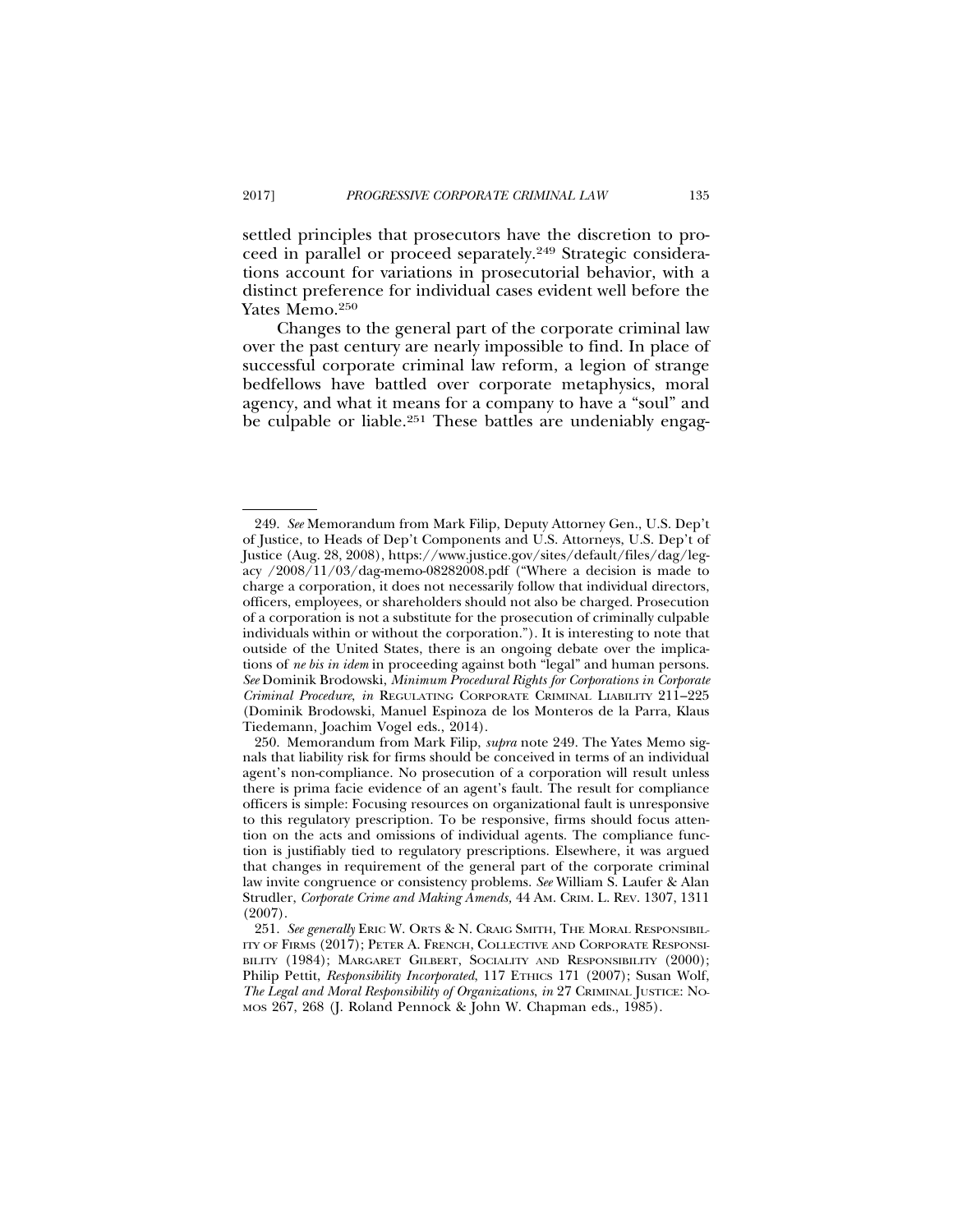ing, and so very longstanding.252 With no metrics for progress created, and no inspired law reform to show, however, statutory and decisional law is left to rest in a state of doctrinal decay.

It is also true that a wide range of proposed entity fault standards that show promise for more meaningful and genuine determinations of fault were left on the table. These determinations turn on connections between the decisions, actions, and inactions of agents, and the quality and characteristics of the firm.253 More relevant to the progressive case, these "genuine" fault standards tend to facilitate reasonable attributions of fault.

Modern progressives should seize the opportunity for greater corporate accountability and push for the adoption of culpability and liability standards that conceive of fault as (1) an entity's acts and intentionality, (2) a function of an agent's status in the corporate hierarchy, (3) a collection of intentions, (4) or the nature of an agent's relationship to the principal. Constructive corporate fault, corporate character and culture theory, and proactive/reactive fault are also candidates for liability and culpability standards that are organizational in nature.254

Progressives might, for example, adopt a corporate liability standard that conceives of fault as an entity's acts and intentionality or perhaps a function of an agent's relationship to the principal. This approach is consistent with a constructive corporate liability.255 A constructive corporate liability and culpability exists where there is proof of: (1) an illegal corporate act, and (2) a concurrent corporate criminal state of mind. The former requirement may be satisfied by evidence of a pri-

<sup>252.</sup> *See* Max Radin, *The Endless Problem of Corporate Personality*, 32 COLUM. L. REV. 643 (1932). For a recent treatment on agency questions, *see* ORTS & SMITH, *supra* note 251.

<sup>253.</sup> *See infra* notes 255–256.

<sup>254.</sup> William S. Laufer, *Corporate Bodies and Guilty Minds*, 43 EMORY L.J. 648, 678 (1994) (detailing different conceptions of "genuine corporate fault"); *see also* Pamela H. Bucy, *Corporate Ethos: A Standard for Imposing Corporate Criminal Liability*, 75 MINN. L. REV. 1095, 1121 (1991); Ann Foerschler, Comment*, Corporate Criminal Intent: Toward a Better Understanding of Corporate Misconduct*, 78 CAL. L. REV. 1287, 1299–1300 (1990). For a fascinating take on corporate culpability and cognitive science, *see*, Mihailis E. Diamantis, *Corporate Criminal Minds*, 91 NOTRE DAME L. REV. 2049 (2016).

<sup>255.</sup> *See* Laufer, *supra* note 2, at 70–72.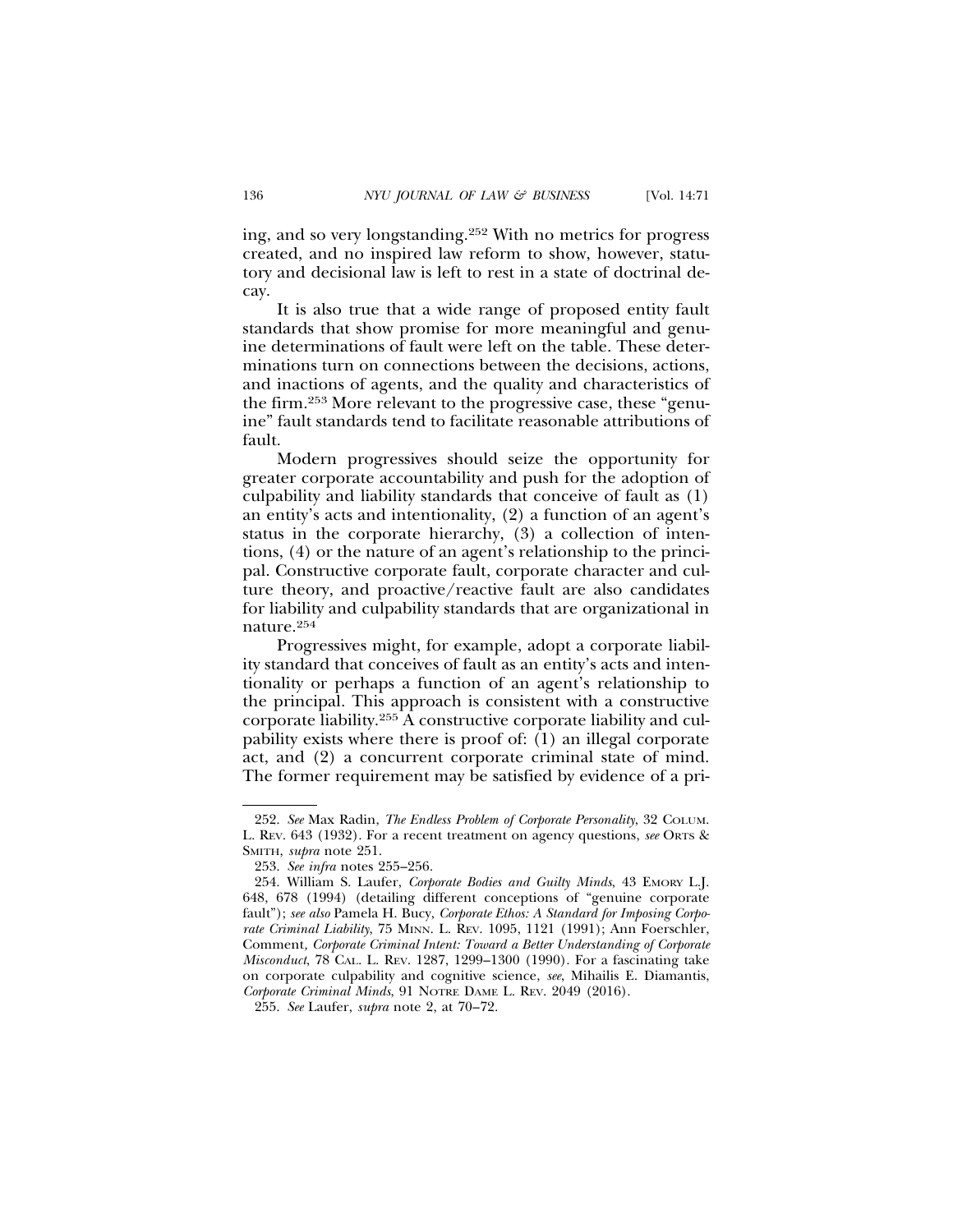mary act—an act that is owned or authored by the corporation. Primary action may be identified through an objective test where it is determined that given the size, complexity, formality, functionality, decision-making process, and structure of the corporate organization, it is reasonable to conclude that the agents' acts are the actions of the corporation. This reasonableness test is a threshold assessment that serves to separate those cases in which primary corporate acts have occurred, from those appropriately considered as individual non-corporate acts (or secondary acts). Constructive corporate fault replaces vicarious liability with a constructive test of primary corporate action.

Any reasonable departure from corporate vicarious liability, it seems, would be preferred by modern progressives. Principles of vicarious fault are simply too difficult and costly to apply to agents of large and powerful corporations. The larger the organization, the more likely that the agent's acts and intents are attenuated; the more likely that there are relevant policies, procedures, and training that further disconnect the wrongdoing from the corporation's diligence; the more likely that corporations will engage in "reverse whistleblowing"; and the more likely that for reasons of sheer size and steady baserates of deviance, vicarious fault would apply to far too many agents to be both reasonable and practical.256

# B. *Taming the Giant Corporation?*

Targeting and taming giant corporations excites progressives of both old and new stripes. There are many good reasons to attend to iconic companies of great scale, from their market and political power, to the lasting effects of their ethical and legal violations.257 The largest private sector actors powerfully influence both regulation and any attribution of

<sup>256.</sup> See Laufer, *supra* note 5, at 657–58, for a discussion of corporate scapegoating (called "reverse whistleblowing") by deflecting blame to lowlevel employees.

<sup>257.</sup> *See* NADER*, supra* note 137, at 7. There is a long history to the progressive's concern with big business. *See, e.g.,* MCGERR, *supra* note 19, at 151 ("The rise of large-scale corporations was unsettling, even frightening. Big business, as one newspaper warned, could well "lead to one of the greatest upheavals that has been witnessed in modern history.""); *see also* Charles A. Moore, *Taming the Giant Corporation? Some Cautionary Remarks on the Deterrability of Corporate Crime*, 33 CRIME & DELINQUENCY 379 (1987).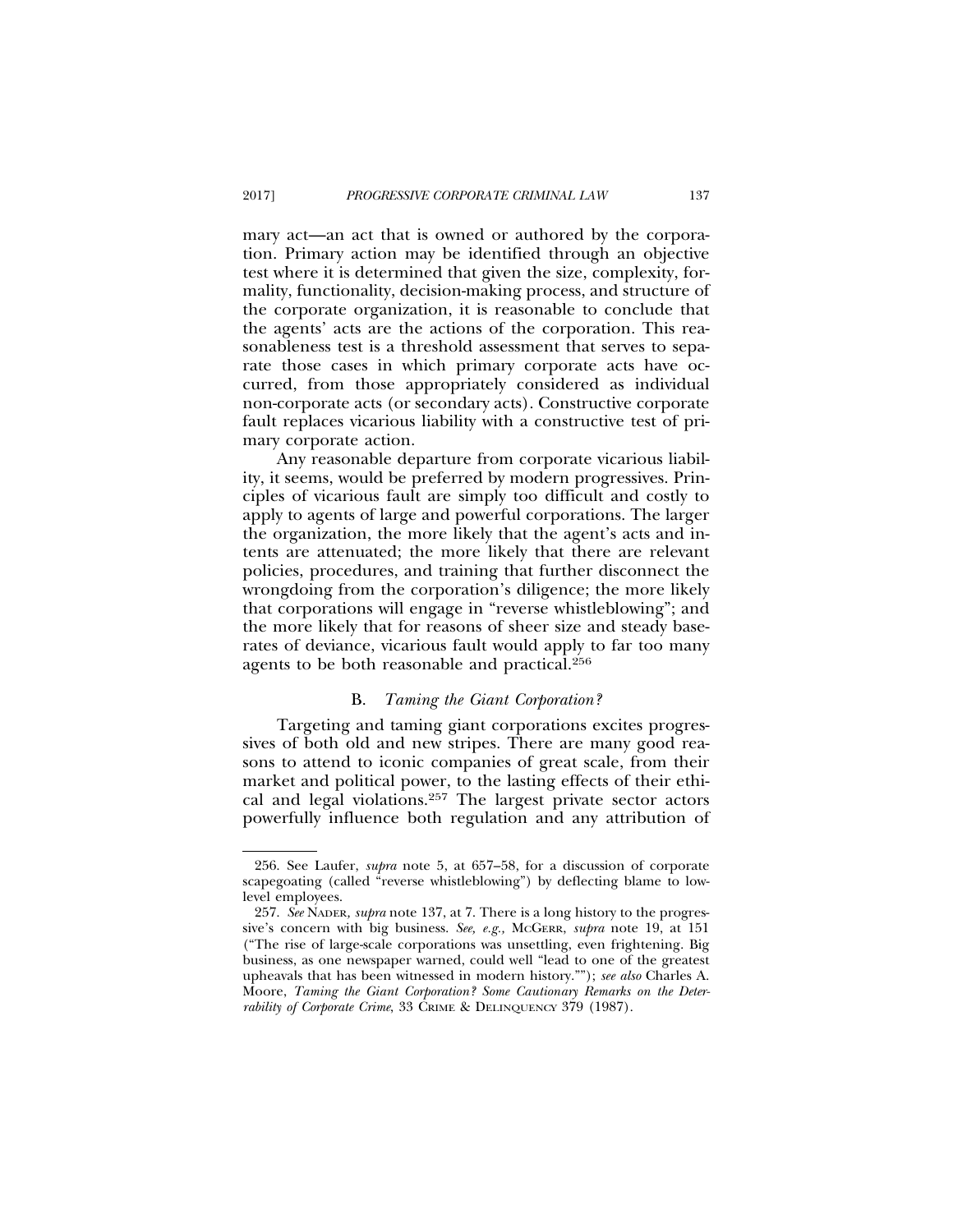criminal responsibility.258 Corporations are deft at undermining legislative efforts to limit industry self-regulation and firm self-governance. What remains of corporate crime reforms often has as much to do with the exercise of corporate power as with the congressional intent behind the legislation.259 Corporate political influence is a longstanding and sustained concern of progressives.260

Classic research by Marshall Clinard and Peter Yeager in 1979 revealed that wrongdoing is generously distributed in the largest companies.261 Many years of employee surveys from large firms confirm high base rates, much of which is washed through non-reporting or management inertia, if not inaction.262 Giant corporations also benefit significantly from a multi-tier system of corporate criminal justice, one in which the only companies generally prosecuted to conviction are the small ones wherein owners had direct knowledge of the illegalities.263 Larger corporations are often diverted from the criminal process into deferred prosecution agreements, non-prosecution agreements, and corporate integrity agreements.264 A small number of the largest corporations, those that offer something quite important or strategic—or whose existence is systemically important—are simply too big to indict, prosecute, take to trial, and convict.265 Nowhere is this more apparent than in the torpor to bring criminal cases against the largest financial institutions for wrongdoing during the subprime mortgage crisis.266

<sup>258.</sup> Thomas M. Jones, *Corporate Governance: Who Controls the Large Corporation,* 30 HASTINGS L.J. 1261 (1979).

<sup>259.</sup> *See* Laufer, *supra* note 2, at 7; Vikramaditya S. Khanna, *Corporate Crime Legislation: A Political Economy Analysis*, 82 WASH. U. L. Q. 95, 104 (2004).

<sup>260.</sup> *See, e.g.,* Herbert Hovenkamp, *The Mind and Heart of Progressive Legal Thought*, 81 IOWA. L. REV. 149 (1995).

<sup>261.</sup> CLINARD & YEAGER, *supra* note 73.

<sup>262.</sup> Laufer, *supra* note 2, at 144.

<sup>263.</sup> Laufer, *Corporate Liability*, *supra* note 41, at 1344.

<sup>264.</sup> *See* BRANDON L. GARRETT, TOO BIG TO JAIL: HOW PROSECUTORS COM-PROMISE WITH CORPORATIONS (2014) (an excellent treatment of the challenges associated with prosecuting and not prosecuting some of the most powerful corporation).

<sup>265.</sup> *See, e.g.*, REPUBLICAN STAFF OF THE COMM. ON FIN. SERVICES, U.S. HOUSE OF REPRESENTATIVES, TOO BIG TO JAIL: INSIDE THE OBAMA JUSTICE DE-PARTMENT'S DECISION NOT TO HOLD WALL STREET ACCOUNTABLE (2016).

<sup>266.</sup> Sharon E. Foster, *Too Big to Prosecute: Collateral Consequences, Systemic Institutions and the Rule of Law,* 34 REV. BANKING & FIN. L*.* 655 (2015).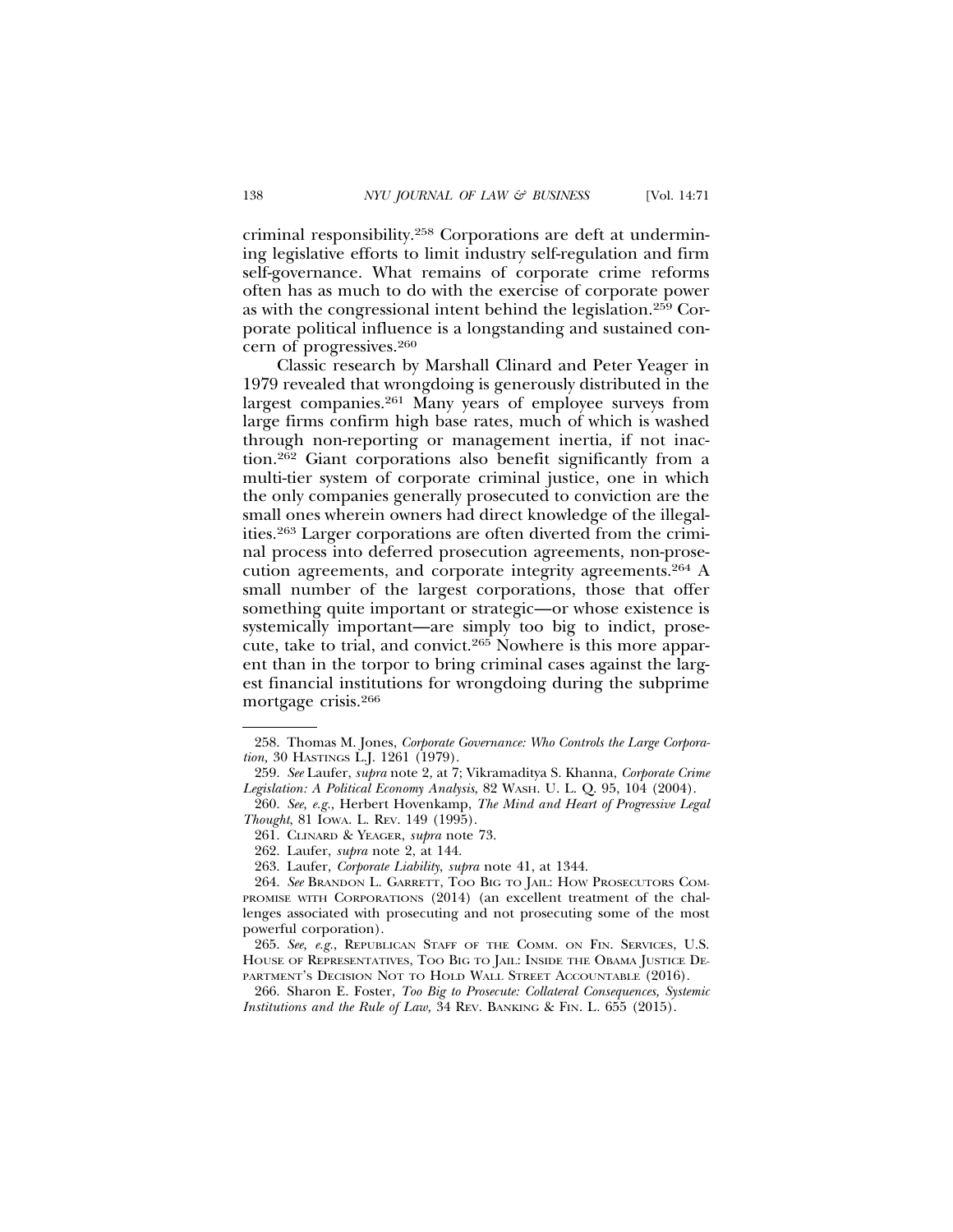There is an obvious and justifiable attraction to think of business crimes and organizational wrongdoing as the province of giant corporations. Part of the lure comes from very real concerns over concentrated resources, the sheer power and scale on which to do wrong, boundless capabilities to deflect and defend any accusation, access to extant regulatory strategy, and the difficulty of obtaining inculpatory evidence given the complexity of the corporate form. The other part of the lure is the sheer scale of their economies in comparison to other, different kinds of economies.

There is some risk, though, in uncritically accepting archetypal images of the largest private sector institutions, especially when conceiving corporate crime policy. At times, too little reflection is given to the variety of iconic images of corporations that do wrong. It is not only that there are many different types of corporations, many different kinds of corporate cultures, and sustained base rates of deviance in all.267 It is not that big businesses who do wrong are less deserving of blame. The real risk is that such images make too convincing a case that regulatory attention should focus only on giant corporations and that all giant corporations are, in progressive terminology, evil. It is unfortunate that old and modern progressives are guilty of seducing and being seduced by symbolic imagery, as much as big business and government functionaries.

The near-exclusive focus by progressives on the giants of industry is also not justified by any evidence of greater rates of deviance in the largest corporations. On the contrary, in small to medium sized enterprises ("SMEs"), those with few resources to commit to compliance policies and programs, the rates of wrongdoing are likely as high, if not higher.268 Cer-

<sup>267.</sup> For a fascinating exploration of base rates of misconduct, *see* MARK EGAN, GREGOR MATVOS, & AMIT SERU, THE MARKET FOR FINANCIAL ADVISOR MISCONDUCT (Apr. 2016) (unpublished manuscript) (on file with the University of Chicago Becker Friedman Institute for Research in Economics).

<sup>268.</sup> *See,* Donald F. Kuratko, Jeffrey S. Hornsby & Douglas W. Naffziger, *Crime and Small Business: An Exploratory Study of Cost and Prevention Issues in U.S. Firms*, 38 J. OF SMALL BUS. MGMT. 1 (2000); Michael L. Ettredge, Karla Johnstone, Mary Stone, & Qian Wang, *The Effects of Firm Size, Corporate Governance Quality, and Bad News on Disclosure Compliance*, 16 REV. OF ACCT. STUD., 866 (2011); Giampaolo Gabbi, Paola Musile Tanzi, & Loris Nadotti, *Firm Size and Compliance Costs Asymmetries in the Investment Services,* 19 J. OF FIN. REG. & COMPLIANCE 58 (2011); Darryl K. Brown, *The Problematic and Faintly Promising Dynamics of Corporate Crime Enforcement*, 1 OHIO ST. J. CRIM. L. 521 (2003).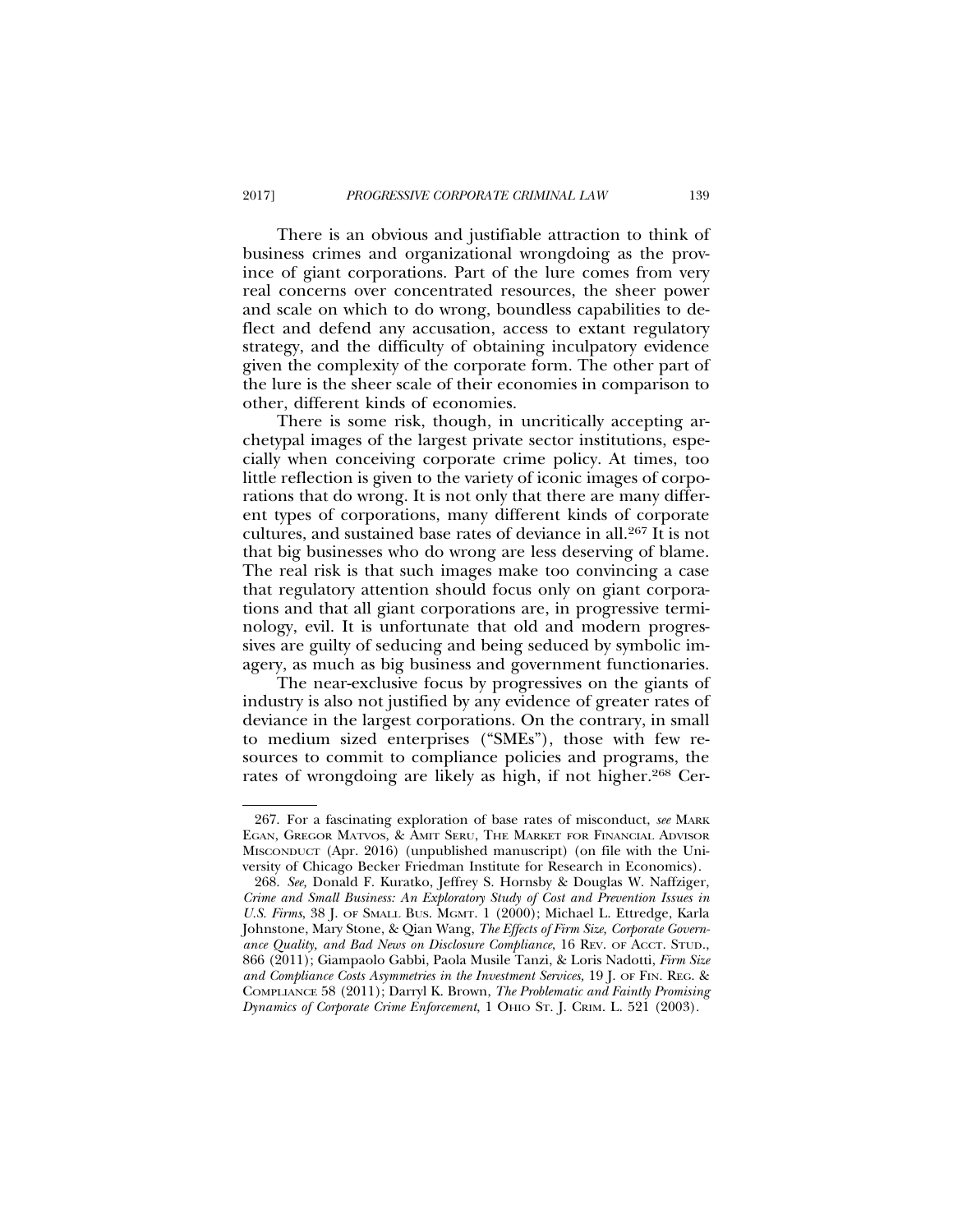tainly, regulatory disclosure requirements decrease appreciably in SMEs, in particular in the nearly 30 million small businesses in the United States.269

Images that target and tame giant corporate wrongdoing, on occasion, carry the neoconservative and neoliberal baggage of over-criminalization.270 The time is long overdue for modern progressives to reposition the policing of all corporate crimes as a problem of under-criminalization and under-enforcement.271 After all, the use of the criminal law against corporations both large *and* small remains a very rare event in the criminal justice system.

Modern progressives are left with several avenues for justice, and one can hope that this movement will transcend objections and follow in the footsteps of both history and tradition. Progressive proposals for federal chartering of the largest and most powerful corporations suggest that this transcendence is possible.272 The case for federal chartering is premised on the failure of individual accountability, the unparalleled impact of big businesses on markets, the failure of state chartering laws to reign in corporate abuses, marked failures of corporate disclosures, and market concentration that prevents fair competition.<sup>273</sup> The chartering proposals, while unsuccessful, offered modern progressives a powerful vector for a more ambitious reform agenda.

<sup>269.</sup> For a fascinating discussion of the challenges of self-regulation and wrongdoing in small businesses, see Robyn Fairman & Charlotte Yapp, *Enforced Self-Regulation, Prescription, and Conceptions of Compliance within Small Businesses: The Impact of Enforcement*, 27 L. & POL'Y 491 (2005).

<sup>270.</sup> *See* Erik Luna, *Overextending the Criminal Law*, *in* GO DIRECTLY TO JAIL: THE CRIMINALIZATION OF ALMOST EVERYTHING (Gene Healy ed., 2004).

<sup>271.</sup> Richard A. Bierschbach & Alex Stein, *Overenforcement*, 93 GEO. L.J. 1743, 1778 (2005); Stuart Green, *Is There Too Much Criminal Law?* 6 OHIO ST. J. CRIM. L. 737 (2009) (reviewing DOUGLAS HOUSAK, OVERCRIMINALIZATION: THE LIMITS OF THE CRIMINAL LAW (2008)); Sara Sun Beale, *The Many Faces of Overcriminalization: From Morals and Mattress Tags to Overfederalization,* 54 AM. U. L. REV. 747, 778 (2005).

<sup>272.</sup> RALPH NADER, MARK GREEN, & JOEL SELIGMAN, TAMING THE GIANT CORPORATION: HOW THE LARGEST CORPORATIONS CONTROL OUR LIVES (1976) (discussing the design and prospects of federal chartering).

<sup>273.</sup> *Id.*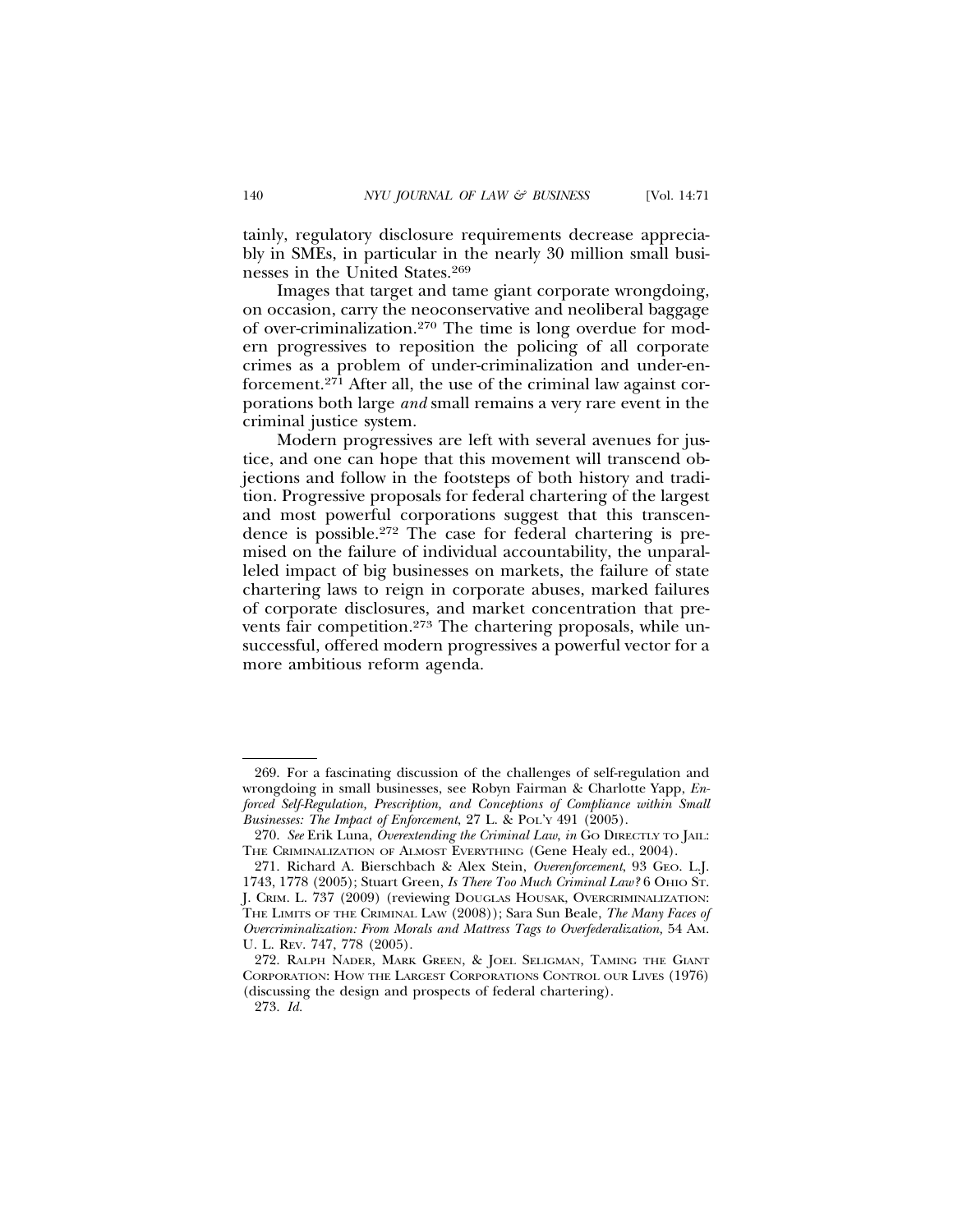### **CONCLUSION**

If the century-old-history of corporate criminal law is any guide, our regulatory destiny is bounded by a repeated episodic pattern. Start with a period of regulatory laxity, followed by a period of "unprecedented" corporate scandals, leading to a time of heightened regulatory scrutiny and then on to legislative reforms.274 The reforms will usually be followed by targeted lobbying and legislative amendments, ending, once again, with an uncertain time of regulatory laxity. That there is no modern progressive account of corporate criminal law is a missed opportunity to disrupt the regularity of this century old pattern of recurring scandals and reforms. Such disruption might ensure the integrity and longevity of corporate crime reforms, shift the priority given to corporate criminal law enforcement and prosecution, push lawmakers toward enacting greater accountability for corporate wrongdoing and, all along, promote the proper measure of social controls with a commitment to science.

Modern progressives inherit the tradition of using science to fashion a fair and just sociology of social control. Raising a progressive voice at this convergence of compliance science and disruptive technology, methods, and standards, would countenance the founding ideas of progressivism. There is also immeasurable value in hearing a loud progressive voice when the politics of the moment place at risk many of the regulatory reforms of the past two decades.

This is a time when the voices of modern progressives should compete with the stalwart advocates, corporate libertarians, and those of other ideologies in defining compliance constructs and principles. The days of faint speech at the margins should be over. Entering a more robust debate over corporate accountability is no short order given the boundaries

<sup>274.</sup> Laufer *supra* note 2 at 43 ("With a certain sense of regulatory bravado, names of some of the most respected companies on Wall Street are now held out as deviant and deserving of criminal sanctions. If history is any guide, though, this period of active regulation will see a change, a regulatory shift that accommodates economic prosperity brought about by new forms of business innovation and risk taking. One day, perhaps not so long from now, the inevitability of regulatory laxity will bring about waves of seemingly unprecedented scandals that will surprise and shock us all, again."); *see also* Sally S. Simpson, *Cycles of Illegality: Antitrust Violations in Corporate America*, 65 SOCIAL FORCES 943 (1987) (suggesting some comparable patterns).